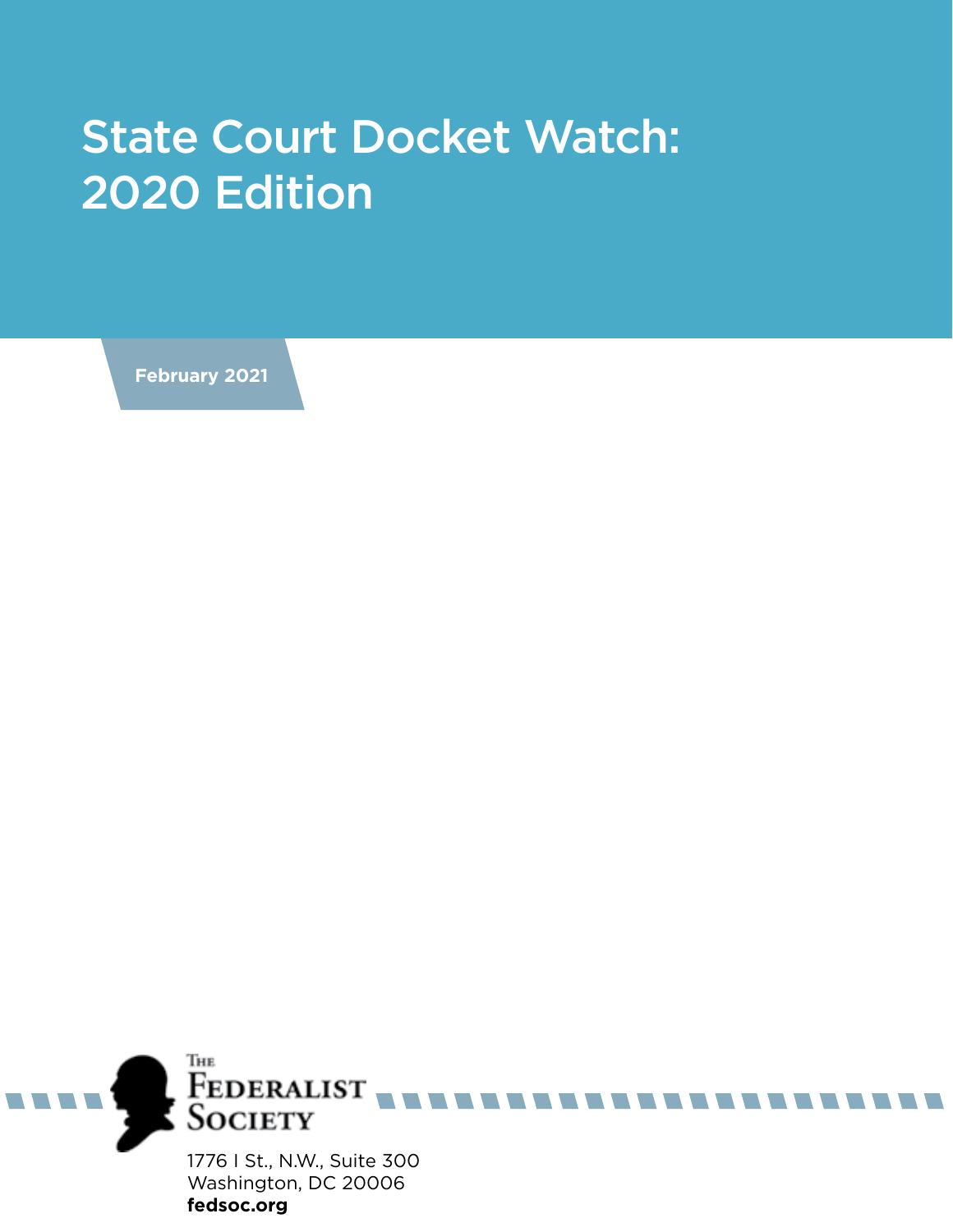# State Court Docket Watch: 2020 Edition

### ABOUT STATE COURT DOCKET WATCH

In an effort to increase dialogue about state court jurisprudence, the Federalist Society presents State Court Docket Watch. This publication is one component of the State Courts Project, presenting original articles on state court jurisprudence and illustrating new trends and ground-breaking decisions in the state courts.

For more information, please visit statecourtsguide.com/docket-watch.

The thirty-seven articles you'll find in this edition of State Court Docket Watch were all originally published at fedsoc.org. They are presented alphabetically by state.

### About the Federalist Society

The Federalist Society for Law and Public Policy Studies is an organization of 75,000 lawyers, law students, scholars, and other individuals located in every state and law school in the nation who are interested in the current state of the legal order. The Federalist Society takes no position on particular legal or public policy questions, but is founded on the principles that the state exists to preserve freedom, that the separation of governmental powers is central to our Constitution and that it is emphatically the province and duty of the judiciary to say what the law is, not what it should be.

The Federalist Society takes seriously its responsibility as a non-partisan institution engaged in fostering a serious dialogue about legal issues in the public square. We occasionally produce white papers on timely and contentious issues in the legal or public policy world, in an effort to widen understanding of the facts and principles involved and to contribute to dialogue.

Positions taken on specific issues in publications, however, are those of the author, and not reflective of an organizational stance. This paper presents a number of important issues, and is part of an ongoing conversation. We invite readers to share their responses, thoughts, and criticisms by writing to us at info@fedsoc.org, and, if requested, we will consider posting or airing those perspectives as well.

For more information about the Federalist Society, please visit fedsoc.org.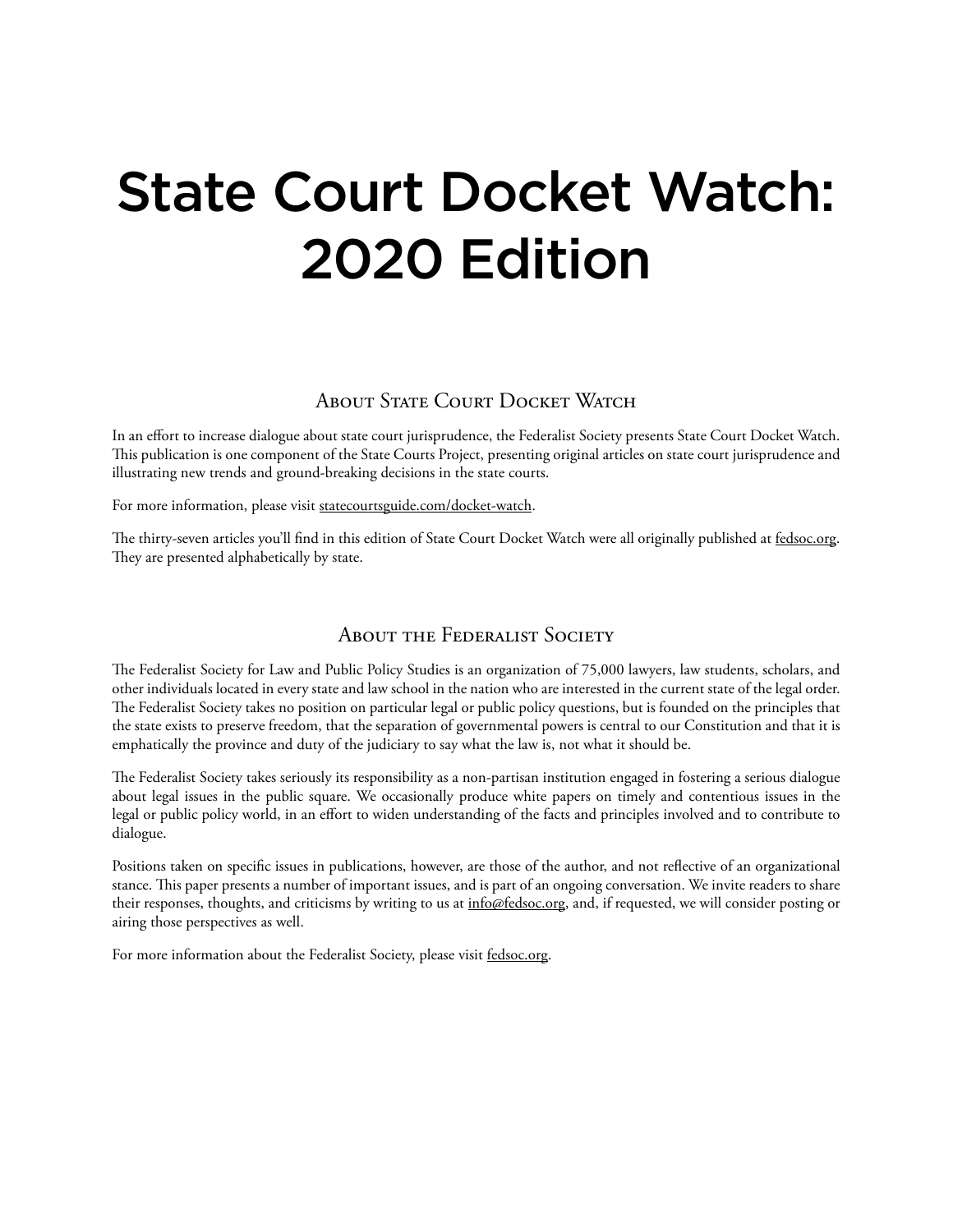### Table of Contents

| <b>ARKANSAS</b><br>Myers v. Yamato Kogyo Co.                                                                             |  |
|--------------------------------------------------------------------------------------------------------------------------|--|
|                                                                                                                          |  |
| ARIZONA<br>Brush & Nib Studio v. City of Phoenix                                                                         |  |
| State v. Arevalo                                                                                                         |  |
|                                                                                                                          |  |
| <b>CALIFORNIA</b><br>Frlekin v. Apple Inc.                                                                               |  |
|                                                                                                                          |  |
| <b>COLORADO</b><br>People in Interest of R.D.                                                                            |  |
|                                                                                                                          |  |
| <b>FLORIDA</b><br>Thompson v. DeSantis                                                                                   |  |
| <b>GEORGIA</b>                                                                                                           |  |
| Jackson v. Raffensberger                                                                                                 |  |
| HAWAII                                                                                                                   |  |
| In Re Individuals in Custody of the State of Hawai'i                                                                     |  |
| <b>ILLINOIS</b>                                                                                                          |  |
| Berry v. City of Chicago                                                                                                 |  |
| <b>INDIANA</b>                                                                                                           |  |
| Indiana Department Of Natural Resources v. Kevin Prosser                                                                 |  |
| <b>IOWA</b>                                                                                                              |  |
| League of United Latin American Citizens of Iowa v. Pate                                                                 |  |
| KANSAS                                                                                                                   |  |
| Kelly v. Legislative Coordinating Council                                                                                |  |
| State v. Harris                                                                                                          |  |
| LOUISIANA                                                                                                                |  |
| Normand v. Walmart.com                                                                                                   |  |
| The Effect of Ramos v. Louisiana                                                                                         |  |
|                                                                                                                          |  |
| <b>MASSACHUSETTS</b><br>Foster v. Commissioner of Correction                                                             |  |
|                                                                                                                          |  |
| MICHIGAN<br>Rafaeli, LLC v Oakland County                                                                                |  |
| Midwest Institute of Health, PLLC v. Governor                                                                            |  |
|                                                                                                                          |  |
| <b>MISSISSIPPI</b><br>HWCC-Tunica, Inc. v. Mississippi Department of Revenue                                             |  |
|                                                                                                                          |  |
| <b>NEW JERSEY</b><br>State of New Jersey v. Robert Andrews                                                               |  |
|                                                                                                                          |  |
| Оню<br>State v. Nettles                                                                                                  |  |
|                                                                                                                          |  |
| OKLAHOMA<br>The Institute For Responsible Alcohol Policy v. State ex rel. Alcoholic Beverage Laws Enforcement Commission |  |
| <b>OREGON</b>                                                                                                            |  |
| Elkhorn Baptist Church v. Brown                                                                                          |  |
| PENNSYLVANIA                                                                                                             |  |
| Ladd v. Real Estate Commission                                                                                           |  |
| Pennsylvania Democratic Party v. Boockvar                                                                                |  |
|                                                                                                                          |  |
| <b>SOUTH CAROLINA</b><br>Bailey v. SC State Election Commission                                                          |  |
|                                                                                                                          |  |
| Adams v. McMaster                                                                                                        |  |
| <b>TENNESSEE</b>                                                                                                         |  |
| Fisher v. Hagett and Lay v. Goins                                                                                        |  |
| Jodi McClay v. Airport Management Services, LLC                                                                          |  |
| <b>TEXAS</b>                                                                                                             |  |
| In re Salon A La Mode                                                                                                    |  |
| In re the State of Texas                                                                                                 |  |
| by Cory Liu<br>State v. Hollins                                                                                          |  |
|                                                                                                                          |  |
| <b>UTAH</b><br>Mitchell v. Roberts                                                                                       |  |
|                                                                                                                          |  |
| WISCONSIN<br>Wisconsin Legislature v. Palm                                                                               |  |
|                                                                                                                          |  |
| Hawkins v. Wisconsin Elections Commission                                                                                |  |
| Service Employees International Union, Local 1 v. Vos                                                                    |  |
| <b>WEST VIRGINIA</b>                                                                                                     |  |
| Morrisey v. West Virginia AFL-CIO                                                                                        |  |
|                                                                                                                          |  |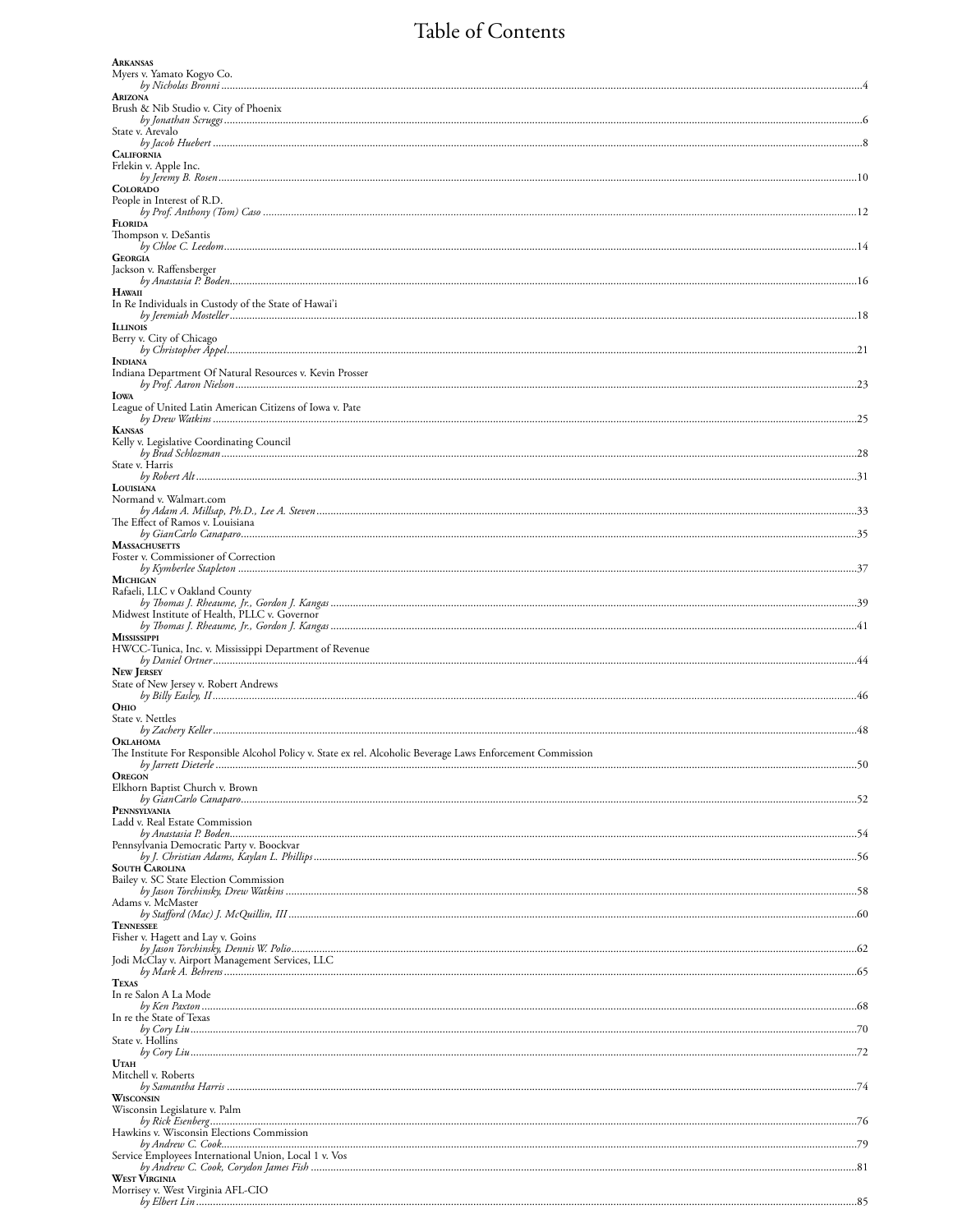## ARKANSAS *Myers v. Yamato Kogyo Co.*

*By Nicholas Bronni*

#### Published July 29, 2020

#### About the Author:

Nicholas Bronni was named the Solicitor General of Arkansas in July 2018. Before that he served for two years as Arkansas's Deputy Solicitor General, and prior to returning home to Arkansas, Mr. Bronni was a Senior Litigation Counsel with the Appellate Litigation Group at the United States Securities and Exchange Commission.

#### Note from the Editor:

The Federalist Society takes no positions on particular legal and public policy matters. Any expressions of opinion are those of the author. We invite responses from our readers. To join the debate, please email us at info@fedsoc.org.

When should courts defer to an agency's interpretation of a statute? At the federal level, the law is clear: When reviewing an agency's interpretation of a statute that it is charged with administering, courts apply the two-step test from *Chevron*  U.S.A., Inc. v. Natural Resources Defense Council, Inc.<sup>1</sup> Under that test, "If the intent of Congress is clear, that is the end of the matter; for the court, as well as the agency, must give effect to the unambiguously expressed intent of Congress."2 If the statute is silent or ambiguous, "the question for the court is whether the agency's answer is based on a permissible construction of the statute."3 And where the agency's interpretation is reasonable, the court must defer to that interpretation.<sup>4</sup>

But at the state level, the rule isn't always clear. Some states reject *Chevron* outright. The Michigan Supreme Court, for example, has rejected *Chevron* deference on the grounds that it is both "very difficult to apply" and inconsistent with separation of powers principles.<sup>5</sup> Other courts, like the Maine Supreme Judicial Court, reject those concerns and apply "the same twostep analysis adopted by the United States Supreme Court in *Chevron*."6 And still others apply something in between or more akin to the Supreme Court's approach in *Skidmore v. Swift & Co*. 7

Arkansas courts have at various times applied all three different approaches. But a few months ago, in *Myers v. Yamato Kogyo Co.*, the Arkansas Supreme Court adopted a standard more akin to *Skidmore* than *Chevron*. 8 Indeed, though neither the majority nor the dissent mentioned *Skidmore*, *Chevron*, or any of the other various deference doctrines, the decision places Arkansas firmly among the states that consider an agency's interpretation of an ambiguous statute just "one of . . . many tools used to provide guidance."<sup>9</sup>

*Myers* concerned a workers' compensation decision. After Michael Myers was killed in an industrial accident in 2014, his employer, Arkansas Steel Associates, never contested his widow's workers' compensation benefits claim.<sup>10</sup> Myers's widow, however, was dissatisfied with the award she received, and she "filed a

- 5 *In re Complaint of Rovas Against SBC Michigan*, 754 N.W.2d 259, 271 (Mich. 2008).
- 6 *Cobb v. Bd. of Counseling Prof'ls Licensure*, 896 A.2d 271, 275 (Me. 2006).
- 7 323 U.S. 134 (1944). *See, e.g.*, *Nw. Youth Servs., Inc. v. Commonwealth Dep't of Pub. Welfare*, 66 A.3d 301 (Pa. 2013).
- 8 597 S.W.3d 613 (Ark. 2020).
- 9 *Id.* at 617.

*4 The Federalist Society* 

<sup>1 467</sup> U.S. 837 (1984).

<sup>2</sup> *Id.* at 842-43.

<sup>3</sup> *Id.* at 843.

<sup>4</sup> *Id.* at 844-45.

<sup>10</sup> *Id.* at 615.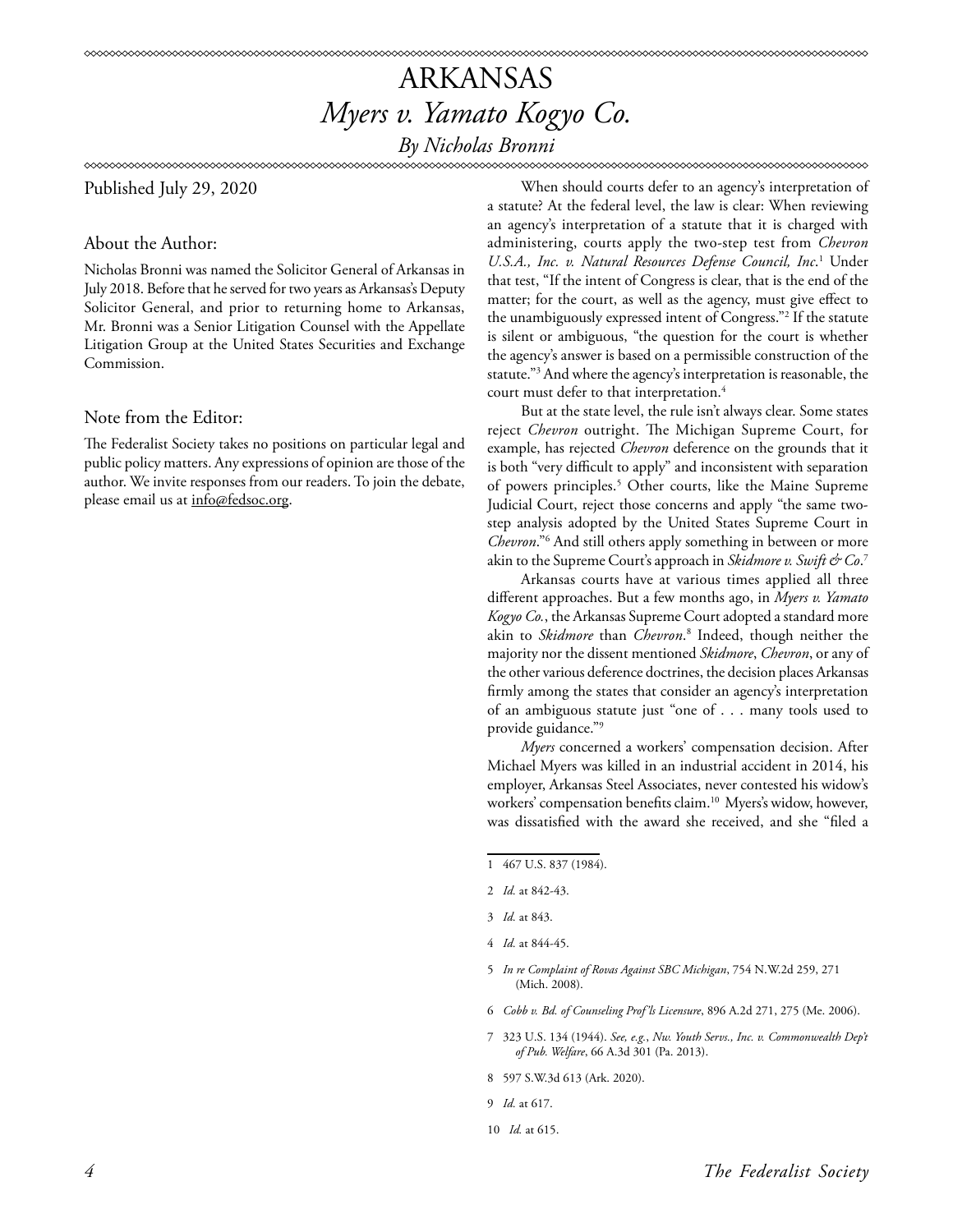wrongful death suit against . . . Arkansas Steel Associates' parent companies."11 The trial court sent her case to the Arkansas Workers' Compensation Commission.12

Interpreting Arkansas law, the Workers' Compensation Commission held that the parent companies were shielded from civil liability as "principals and stockholders" of an employer subject to the exclusive remedy set forth in the Arkansas Workers' Compensation Act.13 The Arkansas Court of Appeals subsequently affirmed that conclusion on the grounds that "while not binding on this court," an agency's interpretation of a statute is "highly persuasive" and is "not [to] be overturned unless it is clearly wrong."<sup>14</sup>

The Arkansas Supreme Court ultimately agreed with the Commission's interpretation of Arkansas law, but it rejected the court of appeals' deferential standard. Instead, the court began by "acknowledg[ing] confusion in prior cases regarding the standard of review for agency interpretations of a statute."15 Indeed, the court conceded that its own cases had employed both more and less deferential standards.16 And as a result, the Arkansas Supreme Court concluded that it needed to resolve that discrepancy.<sup>17</sup>

It then held that in "determin[ing] what a constitutional or statutory provision means," Arkansas courts should "not afford deference to [an agency's] interpretation."18 Instead, "where ambiguity exists," the Arkansas Supreme Court explained, an agency's interpretation will be considered only to the extent it is persuasive.19 In other words, Arkansas courts give *Skidmore*-like deference to agency interpretations, nothing more. And as other courts have done in adopting that same approach, the Arkansas Supreme Court explained that only that standard was consistent with basic separation of powers principles and the judiciary's "duty  $\dots$  to determine what a statute means."20

The dissent, moreover, did not dispute the majority's formulation of the relevant standard, its arguments about the separation of powers, or the proper role of the courts. Far from it, the lone dissent simply disagreed with the majority's—and by extension the Arkansas Workers' Compensation Commission's interpretation of the relevant statute.<sup>21</sup> As a result, Arkansas can now be counted among those states that apply something akin to *Skidmore* deference when reviewing agency statutory interpretations.

- 14 *Myers v. Yamato Kogyo Co.*, 578 S.W.3d 296, 301 (Ark. Ct. App. 2019).
- 15 *Myers*, 597 S.W.3d at 616.
- 16 *See id*. at 616-17 (citing *Ark. Dep't of Hum. Servs. v. Pierce*, 435 S.W.3d 469 (Ark. 2014), and *Brookshire v. Adcock*, 307 S.W.3d 22 (Ark. 2009)).
- 17 *See Myers*, 597 S.W.3d at 616-17.
- 18 *Id*.; *accord id.* at 617.
- 19 *Id.*
- 20 *Id*.
- 21 *Id.* at 620-22 (Hart, J., dissenting).

<sup>11</sup> *Id.*

<sup>12</sup> *Id.*

<sup>13</sup> *Id.* at 616.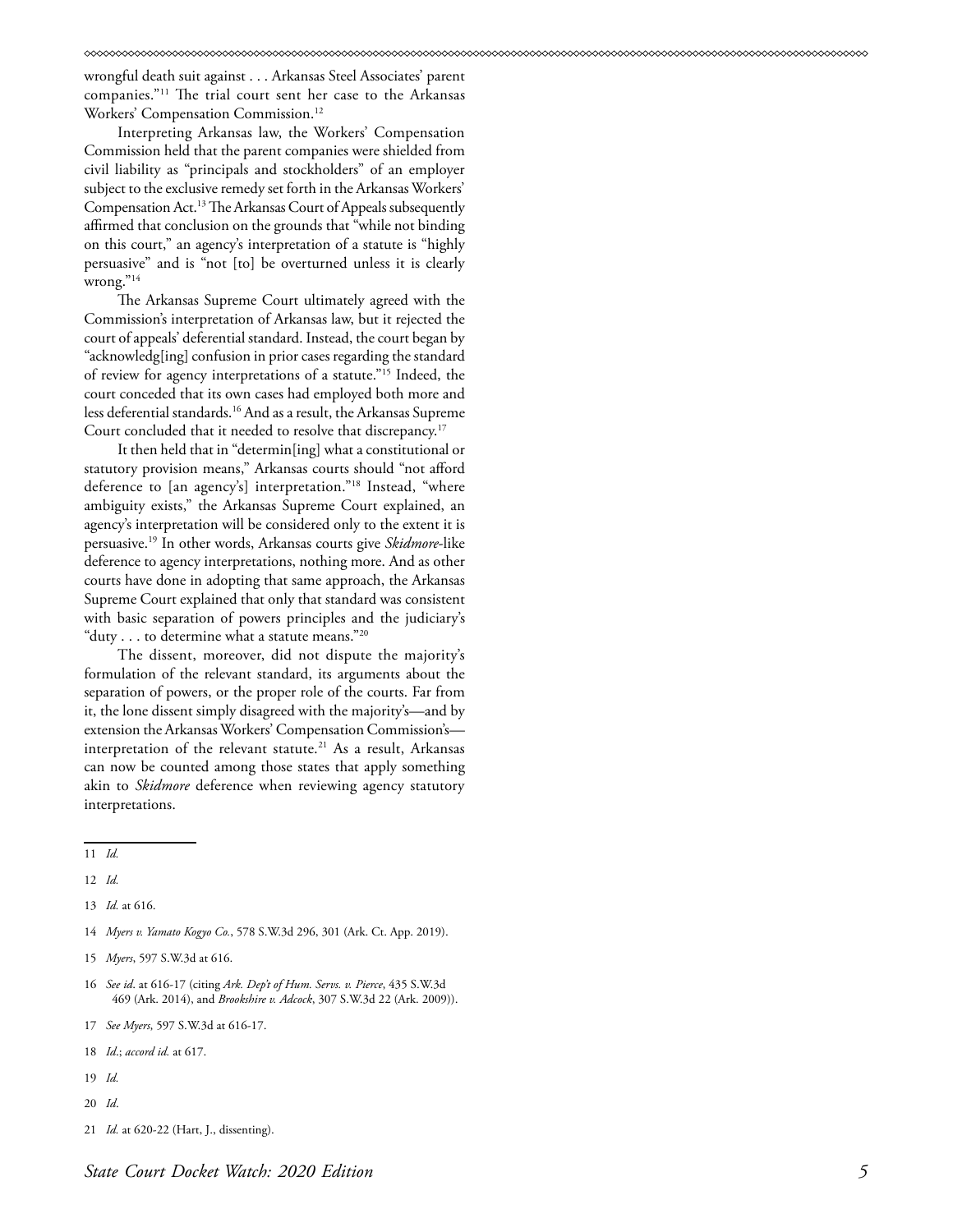## ARIZONA *Brush & Nib Studio v. City of Phoenix*

*By Jonathan Scruggs*

#### **∞∞∞∞∞∞∞∞∞∞∞∞∞∞∞∞∞∞∞∞∞∞∞∞∞∞∞∞**

Published April 3, 2020

#### About the Author:

Jonathan Scruggs serves as senior counsel and director of the Center for Conscience Initiatives with Alliance Defending Freedom. In this role, Scruggs leads the team defending the constitutionally protected freedom of creative professionals to live out their faith in business and professional life without being subjected to government coercion, discrimination, or punishment.

#### Note from the Editor:

Alliance Defending Freedom represented Brush & Nib Studio and the studio's artists in their case against the City of Phoenix, with Mr. Scruggs serving as lead counsel throughout the litigation. Mr. Scruggs' views expressed here are his own and do not necessarily reflect the views of his clients.

The Federalist Society takes no positions on particular legal and public policy matters. Any expressions of opinion are those of the author. We also invite responses from our readers. To join the debate, please email us at info@fedsoc.org.

For the last decade, courts and commentators have penned many pages about anti-discrimination norms and religious liberty. Since the U.S. Supreme Court decided *Masterpiece Cakeshop v. Colorado Civil Rights Commission,*<sup>1</sup> lower courts have tried to balance these interests and begun to protect creative professionals from anti-discrimination laws that force them to speak messages against their conscience. The Arizona Supreme Court's decision in *Brush & Nib Studio v. City of Phoenix* exemplifies this trend.<sup>2</sup>

*Brush & Nib* involved two artists who operate a Phoenix art studio called Brush & Nib Studio.3 Brush & Nib offers both pre-made artwork and custom commissioned artwork, such as paintings for home decor, hand-lettered signs, wedding vows, and wedding invitations.4 And though Brush & Nib offers to sell its artwork to anyone, its artists do not create artwork conveying messages contrary to their religious beliefs—such as artwork promoting racism, demeaning others, or celebrating same-sex weddings.<sup>5</sup>

Phoenix has a law forbidding public accommodations from discriminating on the basis of sexual orientation.6 The law penalizes violators up to \$2500 and six months in jail for each day of non-compliance.<sup>7</sup>

Brush & Nib and its artists brought a pre-enforcement challenge to stop the law from forcing them to create custom artwork celebrating same-sex weddings.<sup>8</sup> Forcing them to do so, they argued, would compel them to speak, substantially burden their religion, and therefore violate both the Arizona Constitution's Free Speech Clause and Arizona's Free Exercise of Religion Act (FERA)<sup>9</sup>—the Arizona version of the Religious Freedom Restoration Act.

Phoenix countered that (1) the artists and their studio lacked standing; (2) its law regulated discriminatory business activity and only burdened speech incidentally; (3) its law did not compel Brush & Nib's speech because people would attribute that speech to Brush & Nib's clients; (4) its law merely required equal treatment and that its effect on the artists was too attenuated to substantially burden their religious beliefs about marriage; and

- 5 *Brush & Nib*, 448 P.3d at 897-98.
- 6 *Id*. at 898.
- 7 *Id*.
- 8 *Id*. at 899.
- 9 *Id*. at 899-900.

<sup>1</sup> Masterpiece Cakeshop, Ltd. v. Colorado Civil Rights Comm'n*,* 138 S. Ct. 1719 (2018).

<sup>2</sup> Brush & Nib Studio, LC v. City of Phoenix, 448 P.3d 890 (Ariz. 2019).

<sup>3</sup> *Id*. at 898.

<sup>4</sup> *Id*. *See also* [http://www.brushandnib.com;](http://www.brushandnib.com/) [https://www.instagram.com/](https://www.instagram.com/brushandnib) [brushandnib](https://www.instagram.com/brushandnib) (depicting some of these art pieces).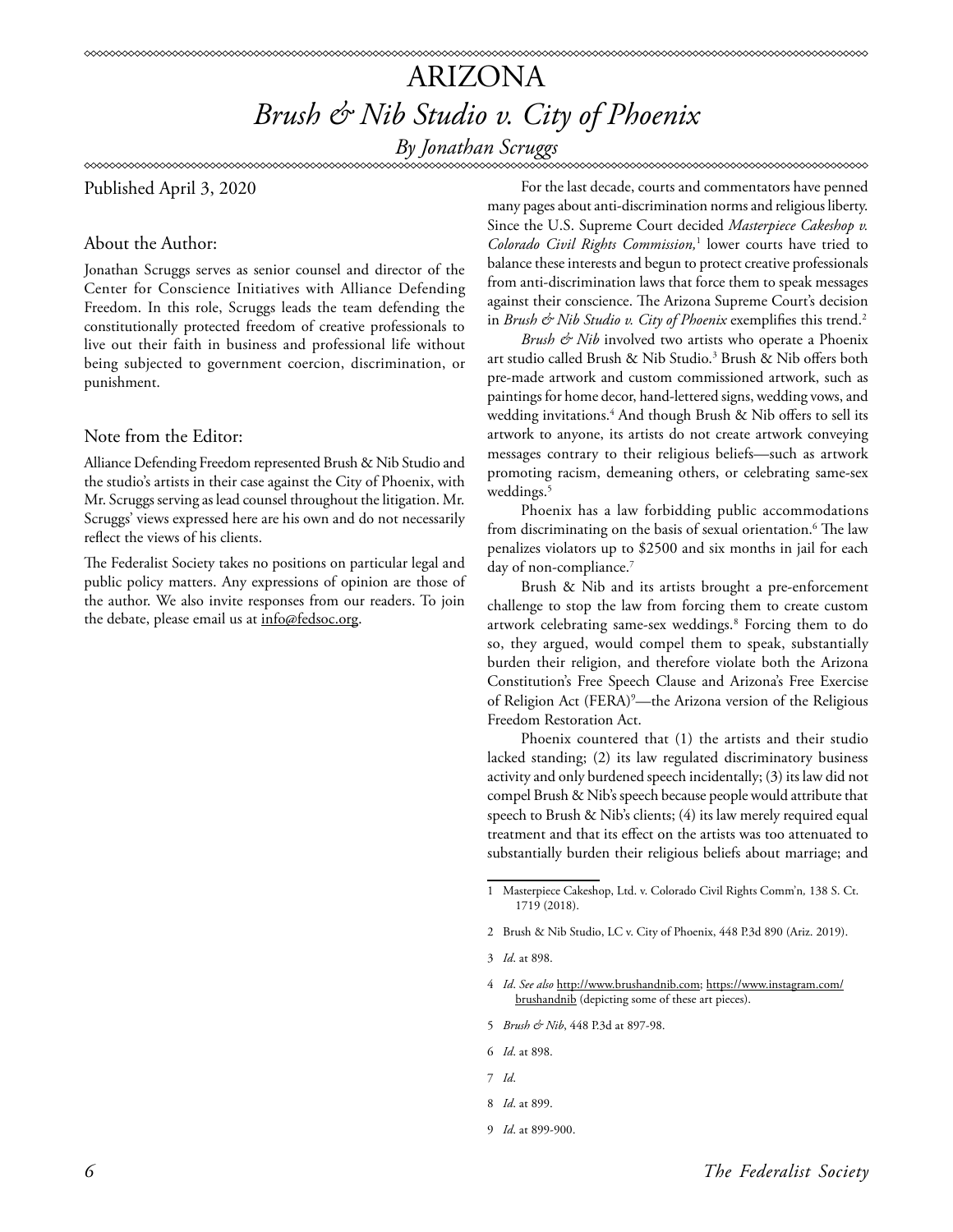(5) applying its law to the studio served the compelling interest of stopping discrimination and helped prevent widespread discrimination.<sup>10</sup>

Rejecting these arguments, the Arizona Supreme Court ruled 4-3 that Phoenix would unconstitutionally compel speech and violate FERA by forcing Brush & Nib to create custom wedding invitations celebrating same-sex weddings.<sup>11</sup>

As for standing, the majority only analyzed Brush & Nib's wedding invitations because its other artwork did not sufficiently appear in the record. But the majority found a credible threat that Phoenix would prosecute the artists for declining to create samesex wedding invitations, particularly because Phoenix conceded its law required this.<sup>12</sup>

As for compelled speech, the majority emphasized that public accommodations laws facially and typically regulate discriminatory business conduct. But these laws still compel speech when applied to "speech itself"-in this case when compelling artists to write words and paint paintings they disagree with. These artists did not forfeit their free speech rights by offering to create speech on commission.<sup>13</sup>

Nor did Brush & Nib's artwork speak only for their clients. The majority cited tattoo artists, parade organizers, and professional fundraisers as proof that speakers often work with others to create expression. Even when collaborating, artists still have an interest in choosing what they write, paint, or say.<sup>14</sup>

As for religious exercise, the majority found a substantial burden because the law's steep penalties forced the artists to do something *they considered* religiously objectionable. Citing *Burwell v. Hobby Lobby Stores, Inc.*, 15 the majority refused to dismiss this objection as too attenuated from the artists' fundamental religious beliefs. Doing that would force the court to question the reasonableness of their religious beliefs—something courts should not and cannot accurately do.<sup>16</sup>

And finally, the majority recognized Phoenix's interest in stopping discrimination but denied its relevance here. Because the studio objected to conveying *a message* celebrating same-sex marriage for anyone and served LGBT persons generally regardless of *their status*, the studio did not discriminate against anyone. So compelling the studio to speak did not further Phoenix's antidiscrimination interest.<sup>17</sup>

This point also negated any slippery-slope concerns. According to the majority, Phoenix can still use its laws to stop actual status-based discrimination. It just cannot use its laws in the rare situation when doing so would compel speech, like writing words or creating paintings. For the majority, this struck

- 13 *Id*. at 914, 928-29.
- 14 *Id*. at 907-08, 910-11.
- 15 Burwell v. Hobby Lobby Stores, Inc., 573 U.S. 682 (2014).
- 16 *Brush & Nib*, 448 P.3d at 919-22.
- 17 *Id*. at 909-10, 914-15, 922-26.

the right balance of respecting freedom while still allowing the government to stop status discrimination.18

In response to these conclusions, three dissenting opinions echoed arguments made by Phoenix. The first two dissents emphasized that Phoenix's law textually regulated discriminatory conduct, and that it did not require the artists to endorse any view but merely required them speak their clients' views, and therefore only burdened speech incidentally—a burden justified by the state's compelling interest in stopping status discrimination.<sup>19</sup>

These two dissents also denied any substantial burden on the Brush & Nib artists, saying the law did not affect "fundamental tenets" of their beliefs and that courts should inquire into the "nexus" between a religious belief and a particular practice to decide whether a substantial burden exists.<sup>20</sup>

And all three dissents raised line-drawing and slipperyslope concerns: that the majority opinion would open the door to discrimination of different sorts in the future, whether based on sexual orientation, race, or religion.<sup>21</sup>

The *Brush & Nib* decision will have far-reaching consequences inside and outside Arizona. In its 52-page decision, the Arizona Supreme Court tackled most of the arguments in this controversial area of law and provided a blueprint for balancing anti-discrimination norms and constitutional rights—protecting dissent and good-faith disagreement on one hand yet still giving officials the tools to stop status discrimination on the other. And because the majority relied almost entirely on federal caselaw, other courts will surely cite and grapple with the *Brush & Nib* analysis when similar questions pop up elsewhere.

<sup>10</sup> *Id*. at 900, 905, 911-12, 916, 920-21, 923.

<sup>11</sup> *Id*. at 926.

<sup>12</sup> *Id*. at 901-02.

<sup>18</sup> *Id*. at 908, 916, 923-26.

<sup>19</sup> *Id.* at 929-34, 937-38.

<sup>20</sup> *Id.* at 934-35, 939-40.

<sup>21</sup> *Id.* at 937-39, 941.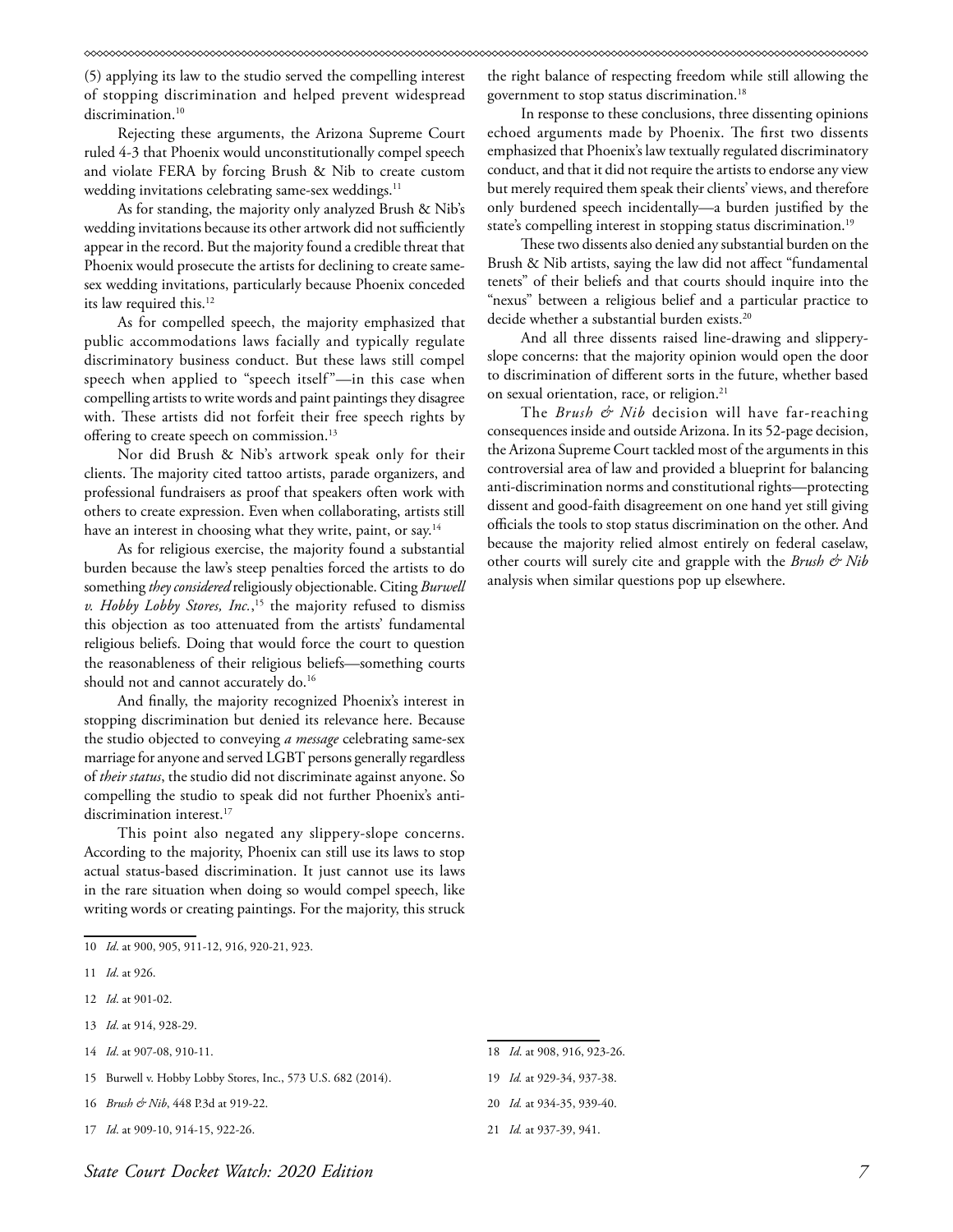## ARIZONA *State v. Arevalo By Jacob Huebert*

Published October 9, 2020

#### About the Author:

Jacob Huebert is a Senior Attorney at the Goldwater Institute. Before joining Goldwater, he served as Director of Litigation for the Liberty Justice Center in Chicago. There, he successfully litigated cases to protect economic liberty, free speech, and other constitutional rights, including the landmark Janus v. AFSCME case, in which the U.S. Supreme Court upheld government workers' First Amendment right to choose for themselves whether to pay money to a union.

#### Note from the Editor:

The Federalist Society takes no positions on particular legal and public policy matters. Any expressions of opinion are those of the author. We also invite responses from our readers. To join the debate, please email us at info@fedsoc.org.

People who want to challenge a state or federal law for violating their constitutional rights face an uphill battle, thanks in part to the "presumption of constitutionality"—a principle invented by judges under which legislation is presumed to be constitutional unless a party challenging it can prove otherwise. But a recent concurring opinion by Arizona Supreme Court Justice Clint Bolick argues that courts should discard that presumption because it unduly protects government power at the expense of individual rights.

The case, *State v. Arevalo*, presented a state constitutional challenge to a state law that enhanced the sentence for the crime of "threatening or intimidating" based on a defendant's membership in a criminal street gang.<sup>1</sup> The majority opinion invoked the "strong presumption in favor of a statute's constitutionality" under which "the challenging party bears the burden of proving its unconstitutionality," but nonetheless struck the law down for violating substantive due process under the Fourteenth Amendment and the Arizona Constitution.2 The statute didn't require any connection between the underlying crime of threatening or intimidating and a defendant's gang membership—the crime could have nothing to do with the defendant's gang membership, but the enhancement would still apply—so the court concluded that the statute impermissibly punished membership in itself.3

The decision is not unique inasmuch as the court simply applied the U.S. Supreme Court's *Scales v. United States*, a 1961 case that struck down a statute criminalizing Communist Party membership,4 and followed the example set by the Florida Supreme Court $^5$  and the Tennessee Court of Criminal Appeals $^6$ when they struck down similar sentence-enhancement statutes.<sup>7</sup>

But Justice Bolick's concurrence—joined by retired Justice John Pelander, sitting by designation—is noteworthy. Bolick agrees with the majority's reasoning but argues that the court should eliminate the presumption of constitutionality because it tips the scales of justice in the government's favor and "is antithetical to the most fundamental of ideals: that our constitutions are intended primarily not to shelter government power, but to protect individual liberty."8

5 *State v. O.C.*, 748 So.2d 945, 950 (Fla. 1999).

- 7 *Arevalo*, 470 P.3d 644 at  $\P$ [ 11-14, 16-21.
- 8 *Id.* at ¶ 30 (Bolick, J., concurring).

<sup>1</sup> *State v. Arevalo*, 470 P.3d 644 ¶ 1 (Ariz. 2020).

<sup>2</sup> *Id.* at  $\P$  9, 11, 20 (citing U.S. Const. amend. XIV, § 1; Ariz. Const. Art.  $2 \S 4$ .

<sup>3</sup> *Id.* at  $\P$  20, 27.

<sup>4</sup> *Scales v. United States*, 367 U.S. 203, 224-25 (1961).

<sup>6</sup> *State v. Bonds*, 502 S.W.3d 118, 154-58 (Tenn. Crim. App. 2016).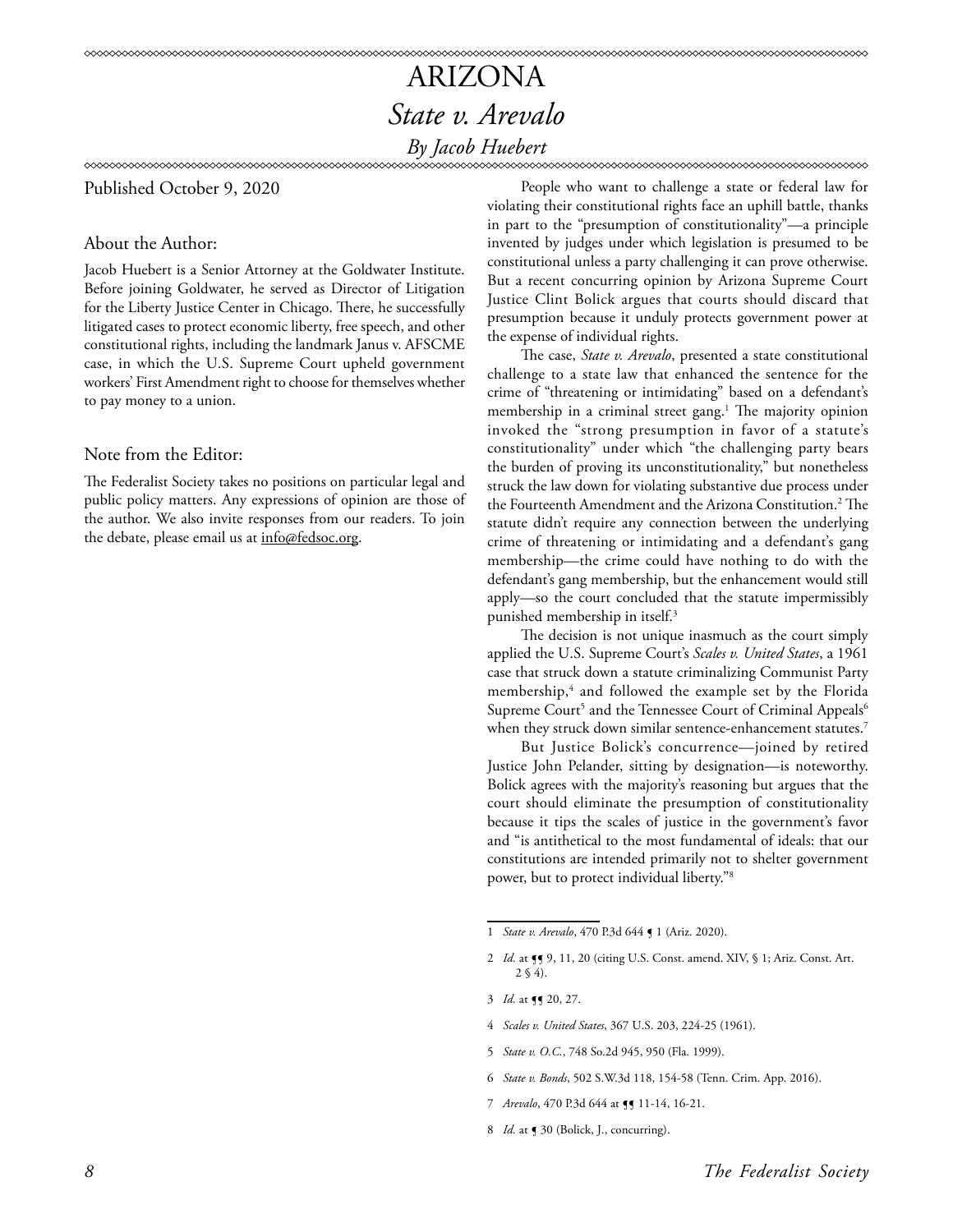Bolick rejects the idea that comity or respect for the other branches of government requires courts to presume that statutes are constitutional. Courts that apply the presumption might believe they are respecting the separation of powers, but the separation of powers only demands that judges not substitute their own *policy* judgments for those of the legislature; it doesn't require judges to defer to the legislature on the *legal* question of whether a statute is constitutional.9 He further argues that deferring to legislators on constitutionality actually defeats the purpose of the separation of powers: the protection of individual rights.10 It also ignores the judiciary's role in the separation of powers, which is to ensure that the political branches don't exceed their constitutional authority. In particular, they must ensure that legislation favored by the majority does not oppress the minority. If courts defer to the legislature, they won't fulfill that responsibility, and legislators will be the sole judges of their own laws' constitutionality—something James Madison warned against in Federalist No. 10.11

Bolick acknowledges that his view runs contrary to longstanding precedents of both his own court and the U.S. Supreme Court.<sup>12</sup> But he observes that scholars have increasingly questioned the presumption of constitutionality, citing the work of Randy E. Barnett, F. Andrew Hessick, and the late Washington Supreme Court justice Robert F. Utter.<sup>13</sup> And he notes that three members of the Texas Supreme Court, led by then-Justice Don Willett (now a judge of the U.S. Court of Appeals for the Fifth Circuit), recently questioned excessive judicial deference to the legislature.14 Now Justice Bolick's opinion has drawn, and will draw, even more attention to this issue.<sup>15</sup>

- 12 *Id.* at  $\P$  30-31, 46 (Bolick, J., concurring).
- 13 *Id.* at  $\triangleleft$  43 (Bolick, J., concurring) (citing Randy E. Barnett, Restoring the Lost Constitution: The Presumption of Liberty (2004); F. Andrew Hessick, *Rethinking the Presumption of Constitutionality*, 85 Notre Dame L. Rev. 1447 (2010); Robert F. Utter, *Freedom and Diversity in a Federal System: Perspectives on State Constitutions and the Washington Declaration of Rights*, 7 U. Puget Sound L. Rev. 491, 507 (1984)).
- 14 *Id.* at ¶ 44 (Bolick, J., concurring) (citing *Patel v. Tex. Dep't of Licensing and Regulation*, 469 S.W.3d 69, 93 (Tex. 2015) (Willett, J., concurring)).
- 15 *See, e.g.,* George F. Will, *A Useful Litmus Test for the Next Supreme Court Justice*, Wash. Post, Sept. 25, 2020, [https://www.washingtonpost.](https://www.washingtonpost.com/opinions/a-useful-litmus-test-for-the-next-supreme-court-justice/2020/09/24/1204782c-fe96-11ea-9ceb-061d646d9c67_story.html) [com/opinions/a-useful-litmus-test-for-the-next-supreme-court](https://www.washingtonpost.com/opinions/a-useful-litmus-test-for-the-next-supreme-court-justice/2020/09/24/1204782c-fe96-11ea-9ceb-061d646d9c67_story.html)[justice/2020/09/24/1204782c-fe96-11ea-9ceb-061d646d9c67\\_story.](https://www.washingtonpost.com/opinions/a-useful-litmus-test-for-the-next-supreme-court-justice/2020/09/24/1204782c-fe96-11ea-9ceb-061d646d9c67_story.html) [html](https://www.washingtonpost.com/opinions/a-useful-litmus-test-for-the-next-supreme-court-justice/2020/09/24/1204782c-fe96-11ea-9ceb-061d646d9c67_story.html) (citing Bolick's concurrence and proposing rejection of the presumption of constitutionality as a litmus test for Supreme Court nominees); Eugene Volokh, *Arizona Supreme Court Justice Clint Bolick, Writing Against the "Presumption of Constitutionality*, Reason, Sept. 1, 2020, [https://reason.com/2020/09/01/arizona-supreme-court-justice](https://reason.com/2020/09/01/arizona-supreme-court-justice-clint-bolick-writing-against-the-presumption-of-constitutionality/)[clint-bolick-writing-against-the-presumption-of-constitutionality/](https://reason.com/2020/09/01/arizona-supreme-court-justice-clint-bolick-writing-against-the-presumption-of-constitutionality/) (reproducing the concurrence).

<sup>9</sup> *Id.* at **[]** 33-40 (Bolick, J., concurring).

<sup>10</sup> *Id.* at **[]** 35-36 (Bolick, J., concurring).

<sup>11</sup> *Id.* at  $\P$   $\mathcal{J}$  37-39 (Bolick, J., concurring) (citing, *inter alia*, *Marbury v. Madison*, 5 U.S. (1 Cranch) 137, 177, 179 (1803); *The Federalist* No. 10 at 27 (Richard Beeman ed., 2012) (James Madison)).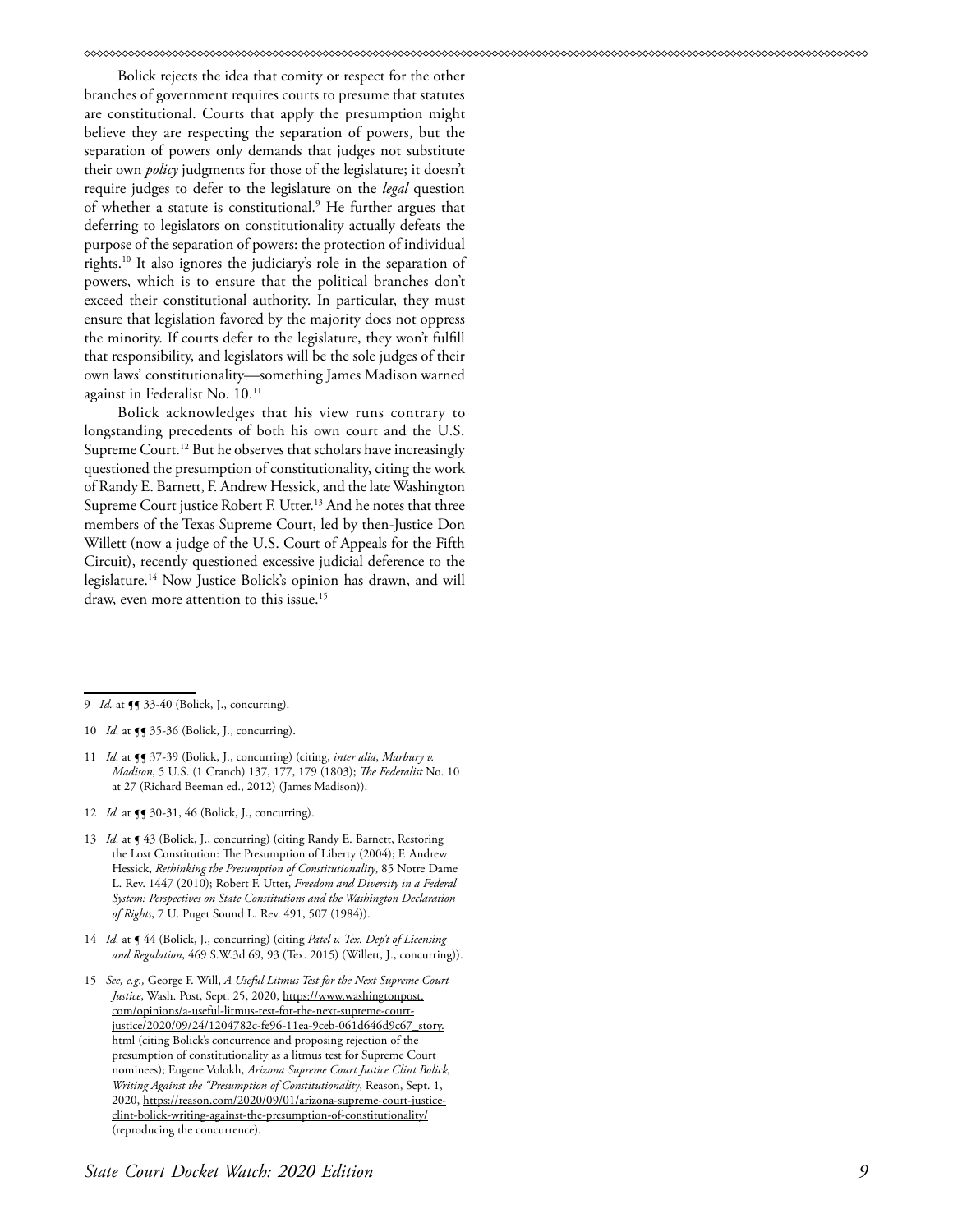### CALIFORNIA *Frlekin v. Apple Inc. By Jeremy B. Rosen*

Published October 9, 2020

#### About the Author:

Jeremy Rosen is a partner at Horvitz & Levy LLP, which he joined in 2001. He is nationally renowned for his proficiency in numerous issues arising under the First Amendment and California's anti-SLAPP law. Using that knowledge, Jeremy has helped a wide variety of clients – including churches, private businesses, and individuals – defeat lawsuits that seek to impose liability on clients for exercising their rights of petition, free speech, and free exercise of religion. He has also handled hundreds of appeals in numerous appellate courts, including the Ninth Circuit Court of Appeals, the California Supreme Court, and California's intermediate appellate courts. In addition to First Amendment and anti-SLAPP cases, his cases have involved numerous important issues regarding anti-trust, class actions, wage and hour law, employment law, breach of contract, California's Unfair Competition Law, CEQA, the enforceability of arbitration clauses, hospital peer review, the scope of public employee whistleblower protection, and the application of the primary assumption of risk doctrine.

He is a California State Bar Certified Appellate Specialist and a member of the California Academy of Appellate Lawyers.

### Note from the Editor:

The author, Mr. Rosen, filed an amicus brief in this case. The Federalist Society takes no positions on particular legal and public policy matters. Any expressions of opinion are those of the authors. We also invite responses from our readers. To join the debate, please email us at info@fedsoc.org.

Shoplifting and theft costs U.S. retailers \$48.9 billion each year, and 30 percent of all retail theft is committed by employees.1 These sizable costs sap revenues for businesses, raise prices for consumers, and decrease wages and available jobs for workers. In response, many retailers require exit searches or bag checks of employees when they leave work. In *Frlekin v. Apple Inc.*, the California Supreme Court resolved whether California law requires employers to compensate employees for time spent waiting for, and undergoing, such exit searches.<sup>2</sup>

Apple required store employees to undergo theft-prevention searches of their bags before leaving work.3 Employees also had to show that any personal Apple technology devices, including iPhones, in their possession belonged to them.<sup>4</sup> These exit searches happened after clocking out and usually took five to twenty minutes (though some employees reported that, on the busiest days, it took up to 45 minutes to find an available supervisor and undergo a search).<sup>5</sup>

A class of retail employees sued Apple in federal court, alleging that Apple had violated a California law—Industrial Welfare Commission Wage Order 76 —requiring employers to compensate employees for all "hours worked."7 The Ninth Circuit requested the California Supreme Court's guidance on the state law issue of whether exit searches were compensable under Wage Order 7 as "hours worked."8

A unanimous California Supreme Court held that an employee's time spent on the employer's premises waiting for, and undergoing, mandatory exit searches of bags, packages, or personal technology—even those items brought to work purely for personal convenience—is compensable.<sup>9</sup>

The court's analysis centered on interpreting Wage Order 7, which defines "hours worked" to include "the time during which an employee is *subject to the control* of an employer."10 Applying a "strictly textual analysis," the court determined that Apple controlled its employees during exit searches in several ways:

- 4 *Id.*
- 5 *Id.* at 1044.
- 6 Cal. Code Regs. tit. 8, § 11070(2)(G).
- 7 *Frlekin*, 8 Cal. 5th at 1042, 1044.
- 8 *Id.* at 1045 (citing *Frlekin v. Apple, Inc.*, 870 F.3d 867, 869 (9th Cir. 2017)).
- 9 *Id.* at 1042.
- 10 *Id.* at 1046-47 (emphasis added).

<sup>1</sup> Nat. Retail Fed'n, 2017 National Retail Security Survey (2017), https:// cdn.nrf.com/sites/default/files/2018-10/NRSS-Industry-Research-Survey-2017.pdf.

<sup>2</sup> *Frlekin v. Apple Inc.*, 8 Cal. 5th 1038 (2020), *reh'g denied* (May 13, 2020).

<sup>3</sup> *Id.* at 1043.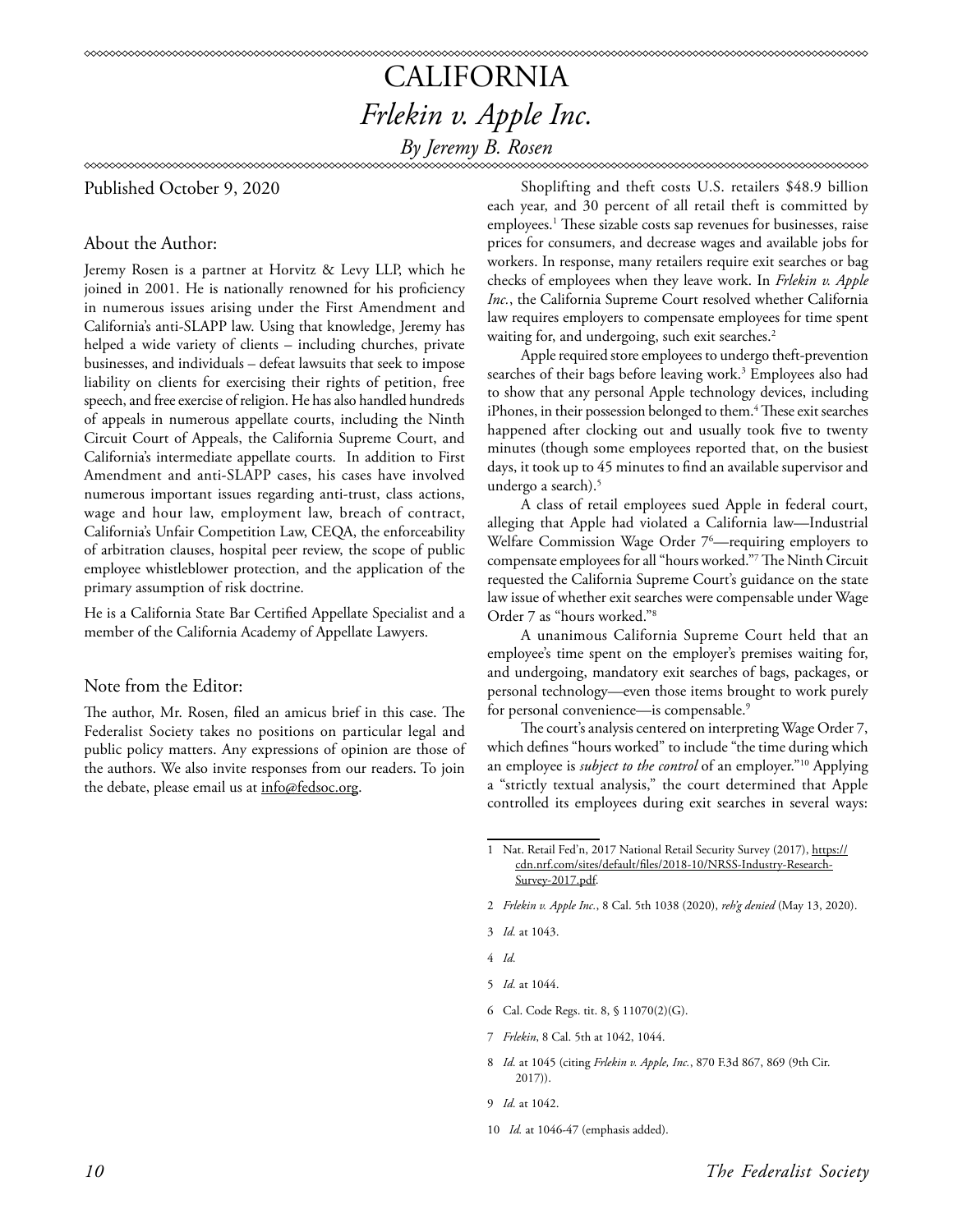enforcing compliance with the policy under threat of discipline; confining employees to the premises until completion of the search; and compelling performance of multiple tasks, such as locating a manager, unzipping and opening bags, and removing Apple devices for inspection.<sup>11</sup>

The court rejected Apple's argument that employees were not subject to Apple's control since they were not *required*  to bring a bag, package, or Apple device with them to work. Neither the text nor history of Wage Order 7 suggests that only mandatory activities are compensable.<sup>12</sup> Rather, the law requires compensation for "employer-controlled conduct," which is determined by several factors including "the location of the activity, the degree of the employer's control, whether the activity primarily benefits the employee or employer, and whether the activity is enforced through disciplinary measures."13 According to the court, each factor favored compensating the employees in this case.<sup>14</sup>

What's more, the court reasoned that the exit searches were required "as a practical matter."15 In ordinary life, most people carry valuables and personal items in a bag, purse, or satchel. Likewise, having a cell phone is one of the "practical necessities of modern life."16 Thus, the court explained that, though bringing such items to work was "not 'required' in a strict, formal sense, many employees may feel that they have little true choice when it comes to the search policy, especially given that the policy applies day in and day out."17

In the end, the court held that since employees were "subject to Apple's control while awaiting, and during, Apple's exit searches," Wage Order 7 required Apple to compensate those employees for their time.<sup>18</sup>

Importantly, the court declined to limit *Frlekin* to prospective application. According to the court, the decision did not upset settled law, and neither fairness nor public policy concerns displaced the traditional rule that judicial opinions apply retroactively.19 This retroactivity could expose many retailers in California to significant lawsuits and liability for using similar anti-theft practices in the past.

Applying the California Supreme Court's new guidance, the Ninth Circuit held that summary judgment must be granted to the plaintiffs who had indisputably not received wages for the time spent waiting for and during the exit searches.<sup>20</sup> The Ninth

- 14 *Id.*
- 15 *Id.* at 1054.
- 16 *Id.* at 1055 (citation omitted).
- 17 *Id.* at 1054.
- 18 *Id.* at 1056-57.
- 19 *Id.* at 1057.

Circuit then remanded the case back to the federal district court to determine what remedy to afford to each individual in the class.<sup>21</sup>

*Frlekin* is especially noteworthy because it makes California the outlier relative to both federal law and the laws of several other states. The United States Supreme Court has held that time spent undergoing similar security screenings was not compensable under the Fair Labor Standards Act.<sup>22</sup> And it appears most other states to consider the same question have nearly identical rules.<sup>23</sup>

22 *Integrity Staffing Solutions, Inc. v. Busk*, 135 S. Ct. 513, 515 (2014).

<sup>11</sup> *Id.* at 1047.

<sup>12</sup> *Id.* at 1048-49.

<sup>13</sup> *Id.* at 1056.

<sup>20</sup> *Frlekin v. Apple, Inc.*, No. 15-17382, 2020 WL 5225699, at \*4 (9th Cir. Sept. 2, 2020).

<sup>21</sup> *Id.*

<sup>23</sup> *See In re Amazon.com, Inc., Fulfillment Center Fair Labor Standards Act (FLSA) and Wage and Hour Litigation*, 261 F. Supp. 3d 789, 793, 796 (W.D. Ky. 2017) (Nevada and Arizona law); *UPS Supply Chain Solutions, Inc. v. Hughes*, No. 2014-CA-001496-ME, 2018 WL 1980775, at \*7 (Ky. Ct. App., Apr. 27, 2018) (Kentucky law); *Cinadr v. KBR, Inc.*, No. 3:11-cv-00010, 2013 WL 12097950, at \*7 (S.D. Iowa, Feb. 15, 2013) (Iowa law*)*; *Sleiman v. DHL Express*, No. 09-0414, 2009 WL 1152187, at \*6 (E.D. Pa., Apr. 27, 2009) (Pennsylvania law).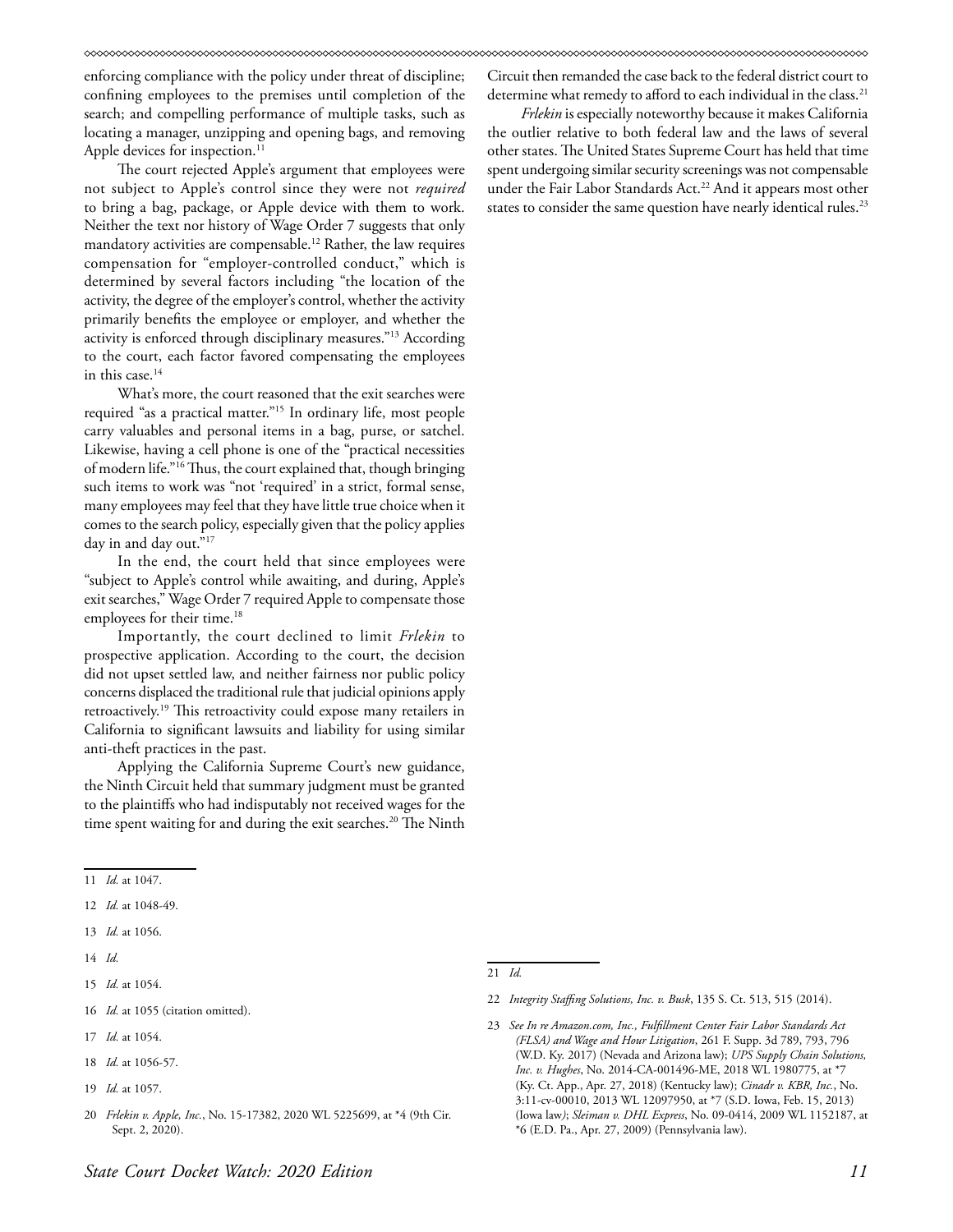### COLORADO *People v. R.D. By Prof. Anthony (Tom) Caso*

Published August 6, 2020

### About the Author:

Professor Anthony (Tom) Caso is a Clinical Professor of Law at the Dale E. Fowler School of Law, Chapman University.

Professor Caso joined the Chapman faculty in 2008 as a Visiting Associate Clinical Professor and Director of the Constitutional Jurisprudence Clinic. Prior to joining the faculty Professor Caso held a variety of positions at Pacific Legal Foundation, including service as its Senior Vice President and Chief Counsel. Professor Caso's litigation experience includes successful cases at every level of the state and federal court system, including the California Supreme Court and the United States Supreme Court. Professor Caso has taught as an Adjunct Professor of State Constitutional Law at McGeorge School of Law and an adjunct professor at the University of San Francisco, College of Professional Studies. In addition to directing the Constitutional Jurisprudence Clinic, Professor Caso teaches Administrative Law.

### Note from the Editor:

The Federalist Society takes no positions on particular legal and public policy matters. Any expressions of opinion are those of the author. We also invite responses from our readers. To join the debate, please email us at info@fedsoc.org.

The U.S. Supreme Court has long acknowledged that "true threats" are not protected speech under the First Amendment.<sup>1</sup> But the question of what constitutes a true threat, especially in the age of social media, has sparked a split of judicial opinion.<sup>2</sup> First Amendment scholars expected the Supreme Court to resolve this question in the *Elonis* case. However, the Court decided that it was "not necessary to consider any First Amendment issues."3

The Colorado Supreme Court has tried to fill that void with its decision in *People v. R.D*.<sup>4</sup> The case involved a Twitter exchange between two teens who did not know each other's names or even where each other lived or went to school.

The conversation featured such memorable phrases as "kill you" and "body bag" and one Tweet featured a picture of gun. The trial court reasoned that the picture of the gun was similar to showing a real gun in a face-to-face confrontation and ruled that the exchange was not protected by the First Amendment.<sup>5</sup> (This led to an interesting, but slightly off-topic discussion of how gun emojis might appear to be real guns on some operating systems and water pistols on others.)6

The First Amendment does not protect true threats solely because of the possibility that real violence will occur. The doctrine also recognizes the social interest in protecting the targets of the threat from intimidation and fear.7 Thus, the Supreme Court has ruled that it is irrelevant that the speaker did not intend to carry out the threat.<sup>8</sup> Still, it must be a real threat and not simply "political hyperbole."9 The question left unanswered by *Elonis* is whether the speaker must intend to cause fear in the recipient.

The Colorado Supreme Court ruled that the objective tests used in the past were not sufficient to distinguish between constitutionally protected speech and a true threat.10 Instead, the court articulated five "contextual factors" that must be considered by the trier of fact: 1) "the statement's role in the broader exchange"; 2) the "medium" through which the statement was

- 2 *Elonis*, 135 S. Ct. at 2018 (Thomas, J., dissenting).
- 3 *Id*. at 2012.
- 4 *People v. R.D.,* 464 P.3d 717 (2020).
- 5 *Id*. at 724.
- 6 *Id*. at 730.
- 7 *Virginia v. Black*, 538 U.S. 343, 360 (2003).
- 8 *Id*.
- 9 *Watts v. United States*, 394 U.S. 705, 708 (1969).
- 10 *R.D.*, 464 P.3d at 731.

<sup>1</sup> *Elonis v. United States*, 135 S. Ct. 2001, 2024 (2015) (Thomas, J., dissenting) ("'From 1791 to the present, . . . our society . . . has permitted restrictions upon the content of speech in a few limited areas,' true threats being one of them.) (citing *R.A.V. v. St. Paul*, 505 U.S. 377, 382-83 (1992)).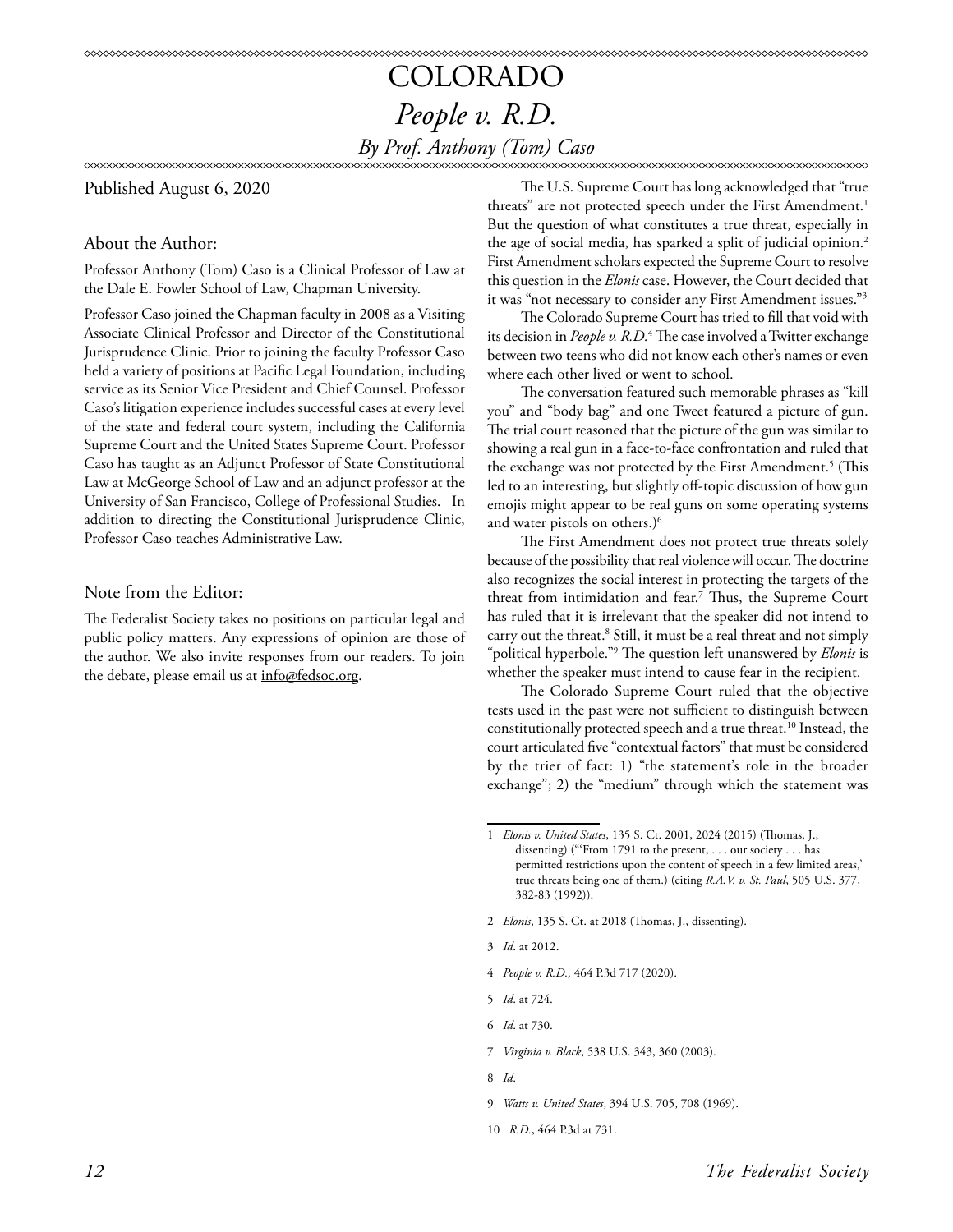communicated; 3) whether the statement was anonymous and whether it was private or public; 4) any relationship between speaker and recipient; and 5) the subjective reaction of the "intended or foreseeable recipient(s)."<sup>11</sup>

The court noted that these factors were not an exhaustive list but are intended as tools to help the fact finder put the statements into context. The court further stated that trial court had discretion on how to weigh the various factors and even suggested that it might be necessary to resort to experts "to help illuminate coded meanings, explain community norms and conventions, or bridge other contextual gaps."12

The true test of appellate decisions such as this is whether they give the trial court sufficient guidance on how to judge a particular case. In Colorado, the trial court's balancing of the five factors is not determinative. Whether a statement constitutes a true threat is "a matter subject to independent review" on appeal.<sup>13</sup>

Social media continues to evolve, as do social norms for how we communicate with each other. Indeed, as the Twitter conversation in this case and our own experiences demonstrate, social media seems to bring out the worst in people and coarsen the public dialogue—even as it makes that dialogue easier.<sup>14</sup> As social media makes it easier to communicate and the coarseness of modern culture encourages hyperbolic statements, courts will need to carefully consider the context and mode of communication to distinguish between protected speech and a true threat. The Colorado Supreme Court has started the conversation on how courts should make that distinction.

<sup>11</sup> *Id*.

<sup>12</sup> *Id*. at 734.

<sup>13</sup> *Id*.

<sup>14</sup> Glenn Harlan Reynolds, *I deleted my Twitter account. It's a breeding ground for thoughtlessness and contempt.* USA Today, Dec. 3, 2018, https://www. usatoday.com/story/opinion/2018/12/03/twitter-facebook-social-mediabias-political-poison-blogosphere-instapundit-column/2183648002/.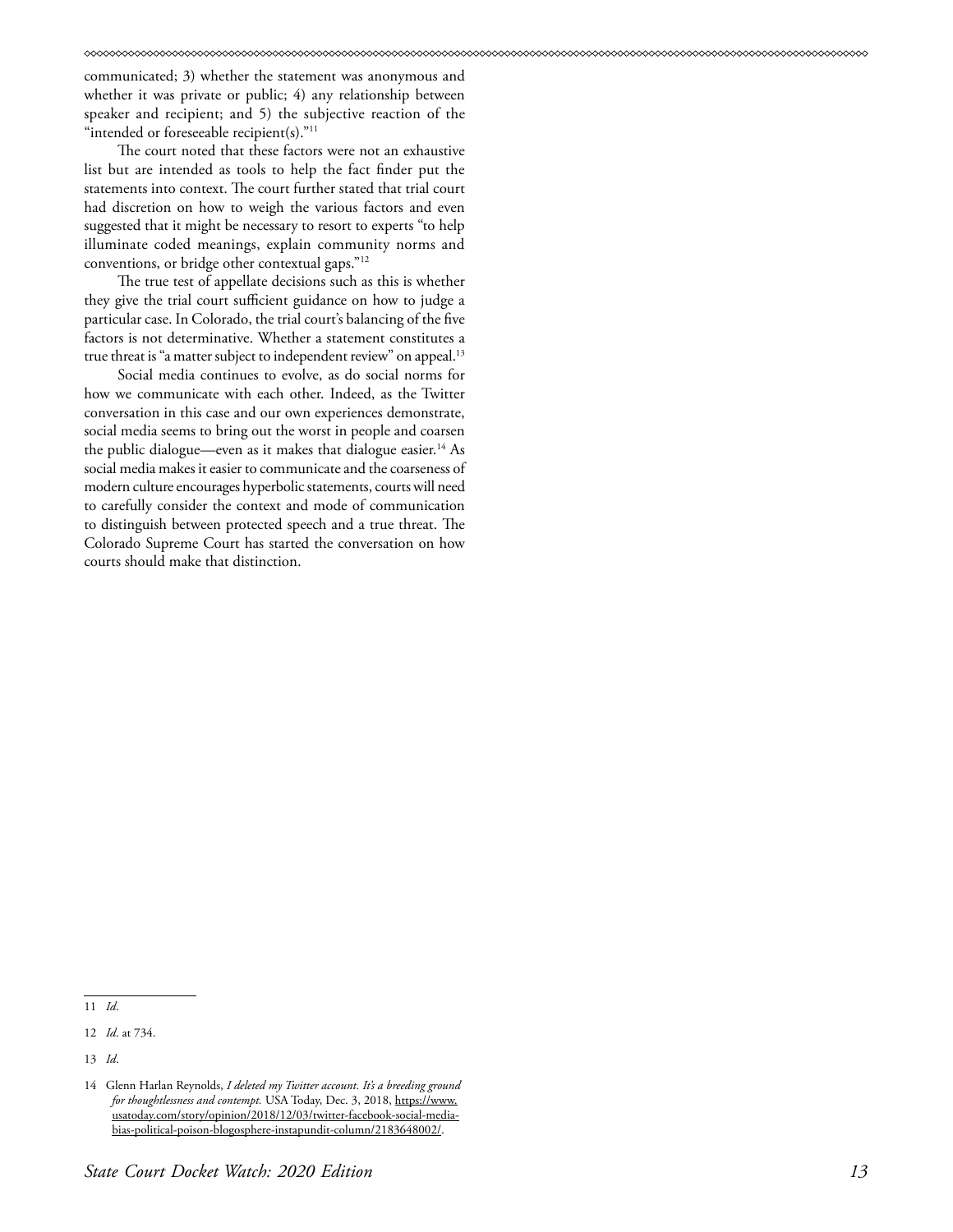### FLORIDA *Thompson v. DeSantis By Chloe C. Leedom*

#### Published November 3, 2020

#### About the Authors:

Chloe Leedom is a law student and current President of Nova Southeastern University, Shepard Broad College of Law's Federalist Society chapter.

#### Note from the Editor:

The Federalist Society takes no positions on particular legal and public policy matters. Any expressions of opinion are those of the authors. We also invite responses from our readers. To join the debate, please email us at info@fedsoc.org.

On September 11, 2020, the Supreme Court of Florida unanimously granted Florida State Representative Geraldine Thompson's amended petition for a writ of mandamus ordering Florida Governor Ron DeSantis to appoint an eligible nominee to fill the vacancy left on Florida's Supreme Court by Justice Robert Luck in November 2019.<sup>1</sup> After considering the governor's response to an order to show cause for his delayed appointment,<sup>2</sup> the court ordered Governor DeSantis to fully comply by appointing an eligible justice to the court no later than September 14, 2020.<sup>3</sup>

Governor DeSantis had announced on May 26, 2020, that he would choose Judge Renatha Francis to fill the seat one of seven people preapproved by the Judicial Nominating Commission ("JNC").<sup>4</sup> She currently serves on the Fifteenth Judicial Circuit in Palm Beach County, Florida.<sup>5</sup>

Judge Francis has been a member of the Florida Bar since September 24, 2010. The Florida Constitution requires ten years of Florida Bar membership before a jurist is eligible to serve on the state supreme court.6 When Governor DeSantis announced his choice on May 26, Judge Francis was four months shy of the ten-year requirement.<sup>7</sup> Representative Thompson sought relief against Supreme Court JNC Chair Daniel Nordby and Governor DeSantis in their official capacities.<sup>8</sup> The factual basis for the petition was that, on the date of her appointment, Judge Francis had not been a member of the Florida Bar for the preceding ten years.<sup>9</sup>

The court held that the bar eligibility requirement "attaches at the time of appointment," instead of when the appointee

<sup>1</sup> Thompson v. DeSantis (*Thompson I*), No. SC20-985, slip op at 1 (Fla. Aug. 27, 2020), (*Thompson II*) No. SC20-985, slip op. at 1 (Fla. Sept. 8, 2020) *reh'g denied*, (*Thompson III*) SC20-985, slip op (Fla. Sept. 11, 2020) *mandamus granted*.

<sup>2</sup> *Id.* at 2.

<sup>3</sup> *Id.* at 2, 3.

<sup>4</sup> Brief for Respondents at 1, No. SC20-985, (Fla. Aug. 3, 2020). Florida precedent requires the governor to choose from a list of nominees selected by the commission. *See* Pleus v. Crist, 14 So. 3d 941 (Fla. 2009).

<sup>5</sup> *Id.*

<sup>6</sup> Fla. Const. art. V, § 8.

<sup>7</sup> Anthony Man & Gray Rohrer, *Renatha Francis Withdraws, Hours After Supreme Court Invalidates Her Appointment and Orders DeSantis to Pick a New Justice*, SUN SENTINEL (Sept. 11, 2020, 3:00 PM), http://www. sun-sentinel.com/news/politics/fl-ne-renatha-francis-supreme-courtwithdraw-20200911-pl7rlnqxofbh5ggomvf2g2sbte-story.html.

<sup>8</sup> *Thompson I*, No. SC20-985, slip op. at 2 (Fla. Aug. 27, 2020).

<sup>9</sup> *Id.*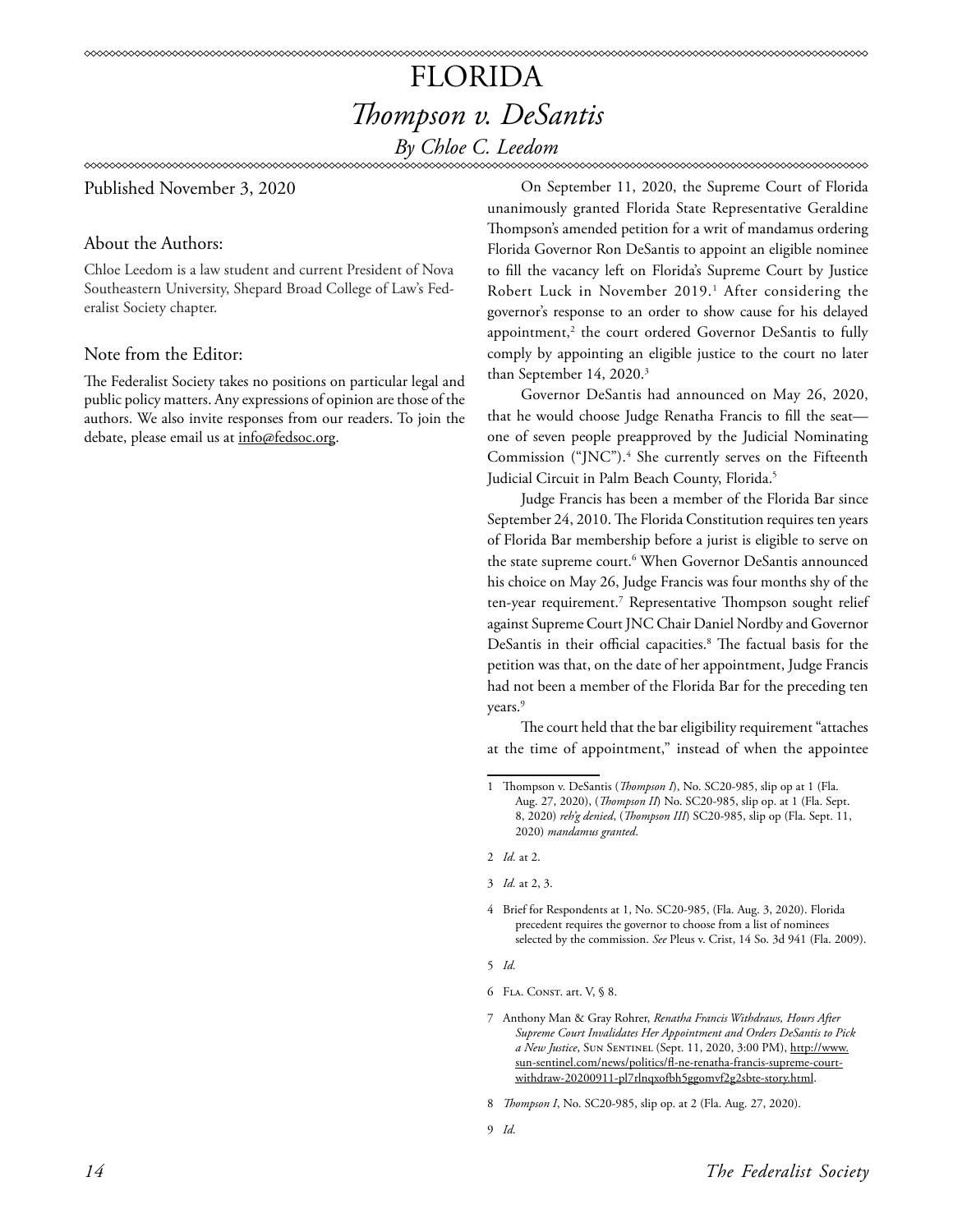assumes the duties of the office.<sup>10</sup> Thus, the governor argued that what happened on May 26 was merely an "announcement" and that the petitioner was calculatingly adhering to formalism. $11$ The court was not convinced that the May 26 press conference was merely an announcement and instead held that it was an appointment, noting that the governor had asserted, in response to the initial petition, that "Governor DeSantis completed his legal duty by appointing Judge Francis . . . to the Florida Supreme Court on May 26, 2020."12 The court also criticized the governor because the Florida Constitution's sixty-day deadline to fill the vacancy expired months prior to when the court stepped in.<sup>13</sup> Moreover, the court acknowledged its penchant for formalism and responded with a quotation from the late Justice Antonin Scalia, who said that "formalism . . . is what makes a government a government of laws and not of men."14

On September 14, 2020, in compliance with the order, Governor DeSantis named Judge Jamie Grosshans to the Florida Supreme Court.15 Judge Grosshans was serving on Florida's Fifth District Court of Appeal, where she was appointed in 2018, and she was previously a judge on the Ninth Judicial Circuit in Orange County, Florida.16

- 12 *Thompson I*, No. SC20-985, slip op. at 1 (Fla. Aug. 27, 2020); *Id.* at 2 n. 1.
- 13 *Id.* at 2.

<sup>10</sup> Governor's Response to the Court's Order to Show Cause Why Petitioner's Amended Petition Should not be Granted, No. SC20-985, at 10 (Fla. Sept. 9, 2020).

<sup>11</sup> Governor's Response in Opposition to Motion on Rehearing, No. SC20- 985, at 12 (Sept. 4. 2020).

<sup>14</sup> *Thompson I*, No. SC20-985, slip op. at 2 (Fla. Aug. 27, 2020) (quoting Antonin Scalia, A Matter of Interpretation: Federal Courts and the Law 25 (1997).

<sup>15</sup> Florida Supreme Court, http://www.floridasupremecourt.org/Justices/ Justice-Jamie-R.-Grosshans (last visited Oct. 18, 2020).

<sup>16</sup> *Id.*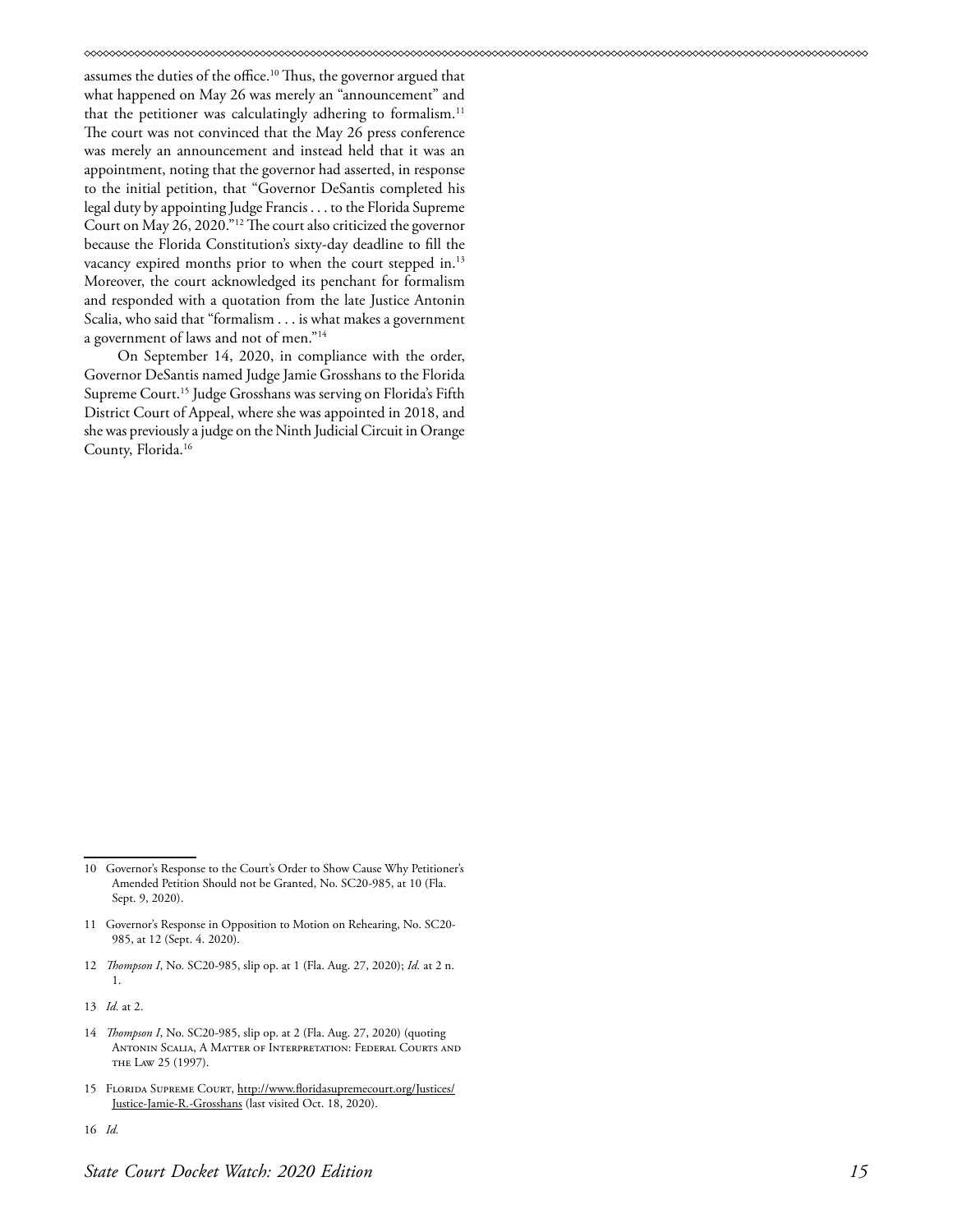### GEORGIA *Jackson v. Raffensperger By Anastasia P. Boden*

#### Published July 7, 2020

#### About the Author:

Anastasia Boden is an attorney with the Pacific Legal Foundtion's Economic Liberty Project, where she challenges anticompetitive licensing laws and laws that restrict freedom of speech.

#### Note from the Editor:

This article was updated on February 9, 2021 to clarify the nature of the Court's decision with respect to whether CLCs and IBCLCs are similarly situated.

The Federalist Society takes no positions on particular legal and public policy matters. Any expressions of opinion are those of the author. We also invite responses from our readers. To join the debate, please email us at info@fedsoc.org.

A Georgia trial court recently held that the state constitution "does not recognize a right to work in one's chosen profession."1 In *Jackson v. Raffensperger*, the Georgia Supreme Court reversed that decision and reaffirmed the state constitution's role in protecting people's ability to pursue a livelihood without unreasonable state interference.<sup>2</sup>

The plaintiffs in the case, Mary Jackson and her non-profit organization, Reaching Our Sisters Everywhere, Inc. (ROSE), challenged the constitutionality of the Georgia Lactation Consultant Practice Act. Lactation care providers, or "LCs," provide breastfeeding support in clinical settings and at home, and for decades they were able to work in Georgia free of a licensure requirement. But in 2016, the legislature passed a law that not only mandated licensure, but also limited eligibility to individuals who are privately credentialed as International Board Certified Lactation Consultants (IBCLCs).3 The law thus excluded consultants who were certified by other prominent organizations, including Certified Lactation Counselors (CLCs). Mary Jackson, who is certified as a CLC, alleged in her lawsuit that the law deprived her of due process and equal protection under the state constitution because it unfairly prohibited her from working as a lactation consultant even though she and other members of ROSE were just as competent as IBCLCs to provide lactation care.

Though the statute banned CLCs from getting a license, it contained a multitude of exceptions for other professionals, including, "[p]ersons licensed to practice the professions of dentistry, medicine, osteopathy, chiropractic, nursing, physician assistant, or dietetics;" "doulas and perinatal and childbirth educators;" "students, interns, or persons preparing for the practice of lactation care and services" (with supervision); certain federal, state, county, and local employees; and anyone who does it for free.<sup>4</sup>

The trial court ruled that the plaintiffs failed to state a legal claim under the state constitution's due process clause because the Georgia Constitution doesn't recognize a right to work in one's chosen profession. It further ruled that that they failed to state a claim that the Act violates the equal protection clause because CLCs and IBCLCs are not similarly situated.<sup>5</sup>

In a relatively short opinion, the Georgia Supreme Court reversed and remanded, citing a long line of cases establishing that the state constitution does, in fact, protect "the right to pursue an occupation of one's choosing free from unreasonable government

<sup>1</sup> *Jackson v. Raffensperger*, 2020 WL 2516517, at \*1

<sup>2</sup> *Id.* at \*3.

<sup>3</sup> *Id.* at \*2-3.

<sup>4</sup> *Id.* at \*3. While permitted to practice lactation care, many of these groups were prohibited from holding themselves out as licensed lactation consultants.

<sup>5</sup> *Id.* at \*1.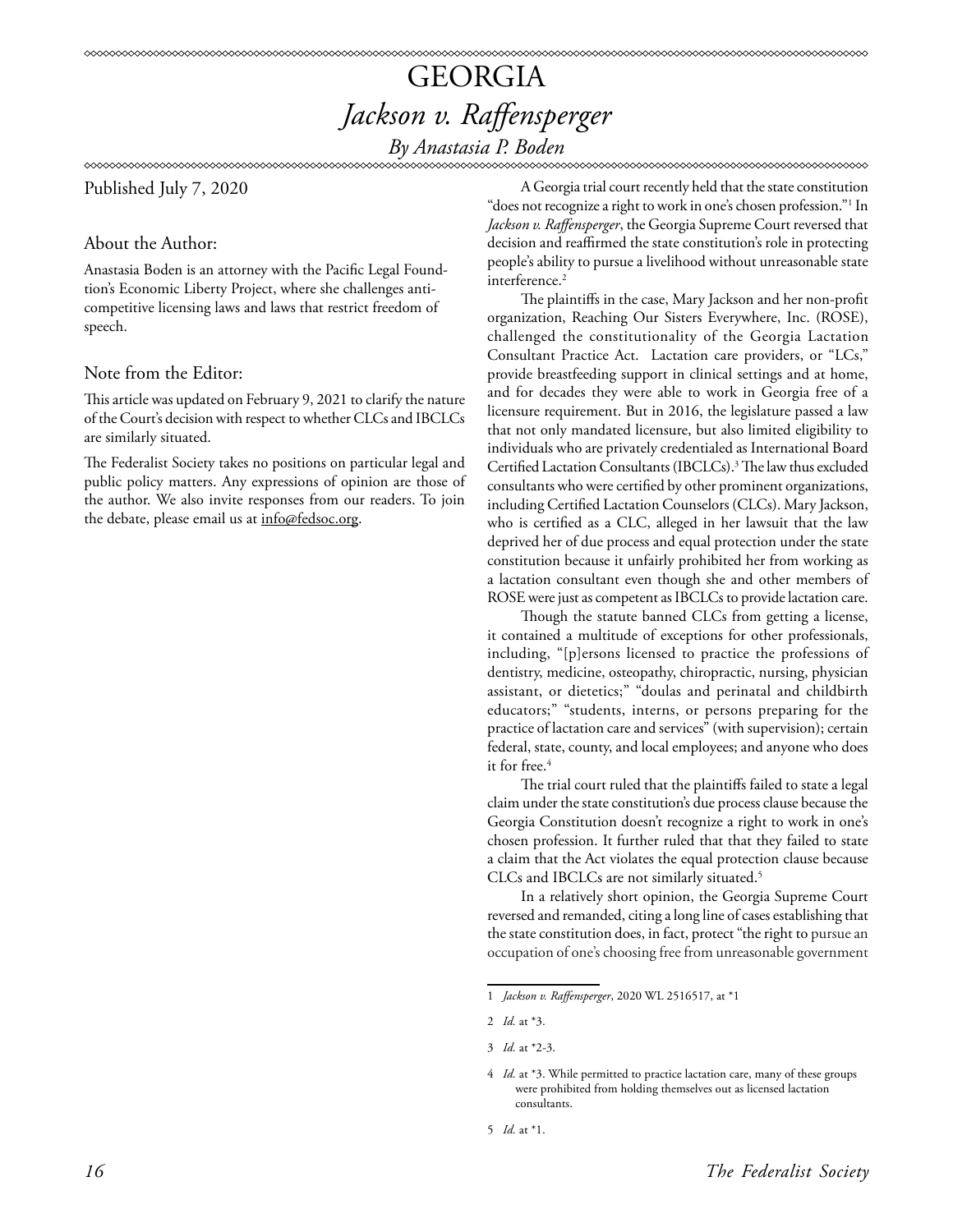interference."6 It ruled that the lower court's decision was based on an erroneous interpretation of a prior case which merely stood "for the unremarkable proposition that an individual's due process right to practice a . . . profession is subject to reasonable regulation by the State."7 That case did not, however, mean that there was no right to practice a profession at all. It therefore remanded so that the due process claim could proceed to the merits.

The court also ruled that the plaintiffs had adequately alleged that CLCs and IBCLCs were similarly situated for purposes of an equal protection challenge.8 The complaint alleged that the two perform similar work and that both groups were equally competent to do that work. (That allegation was bolstered by the fact that the legislature had previously rejected a nearly identical bill after the Georgia Occupational Regulation Review Council determined that CLCs and IBCLCs were equally qualified. The legislature went on to pass a later iteration of the bill despite objections.9 ) The Court ruled that, accepting these facts as true, the groups were similarly situated for purposes of an equal protection challenge regardless of the fact that the prerequisites for obtaining the two credentials differed.

On remand, the plaintiffs will now have the chance to make their case on the merits.

<sup>6</sup> *Id.* at \*3.

<sup>7</sup> *Id.* at \*4.

<sup>8</sup> *Id.* at \*5.

<sup>9</sup> *Id.* at \*2.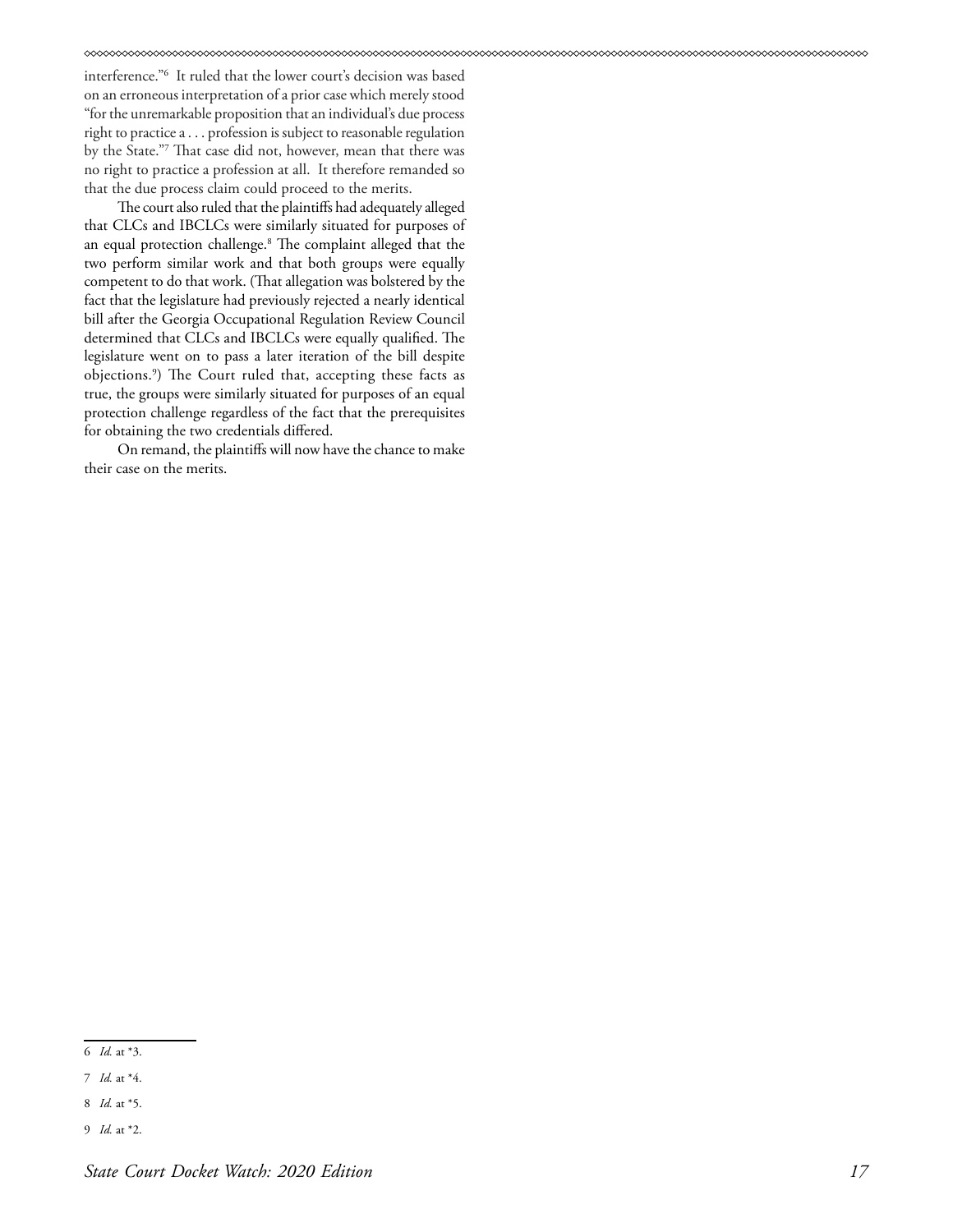## HAWAII *In Re Individuals in Custody of the State of Hawai'i By Jeremiah Mosteller*

\*\*\*\*\*\*\*\*\*\*\*\*\*\*\*\*\*\*\*\*\*\*\*\*\*\*\*\*\* \*\*\*\*\*\*\*\*\*\*\*\*\*\*\*\*\*\*\*\*\*\*\*\*\*\*\*\*\*\*\*\*\*\*

Published December 16, 2020

#### About the Author:

Jeremiah Mosteller serves as the Senior Policy Analyst for Criminal Justice at Americans for Prosperity, where he works alongside millions of activists and diverse coalition partners to advance positive criminal justice policies in 38 states and Congress. Before joining AFP, Jeremiah served on the criminal justice teams at the Due Process Institute, the Charles Koch Institute, and Prison Fellowship. Over his many years in this policy space, he has sought to make the criminal justice system more restorative, effective, and constructive while also upholding the rule of law and proper due process protections.

#### Note from the Editor:

The Federalist Society takes no positions on particular legal and public policy matters. Any expressions of opinion are those of the author. We also invite responses from our readers. To join the debate, please email us at info@fedsoc.org.

As COVID-19 spread across our country, many jurisdictions struggled with how to protect those in our prisons and jails. Many jurisdictions responded by, among other things, seeking to reduce the number of people entering the system while also finding ways to safely release more individuals into the community.<sup>1</sup> Nevertheless, there has been litigation arguing that these efforts have not been extensive enough, and judges have weighed in about how we should protect those who are medically vulnerable or at high risk of contracting COVID-19 in our prisons and jails.<sup>2</sup>

One petition, filed by the Hawaii Office of the Public Defender, asked the state's supreme court to order additional action by the Hawaii Department of Public Safety and the

<sup>1</sup> *See e.g.* Dave Minsky, *Sheriff has booked, released nearly half of those arrested since coronavirus emergency order*, Santa Maria Times (Oct. 28, 2020), [https://santamariatimes.com/news/local/crime-and-courts/sheriff](https://santamariatimes.com/news/local/crime-and-courts/sheriff-has-booked-released-nearly-half-of-those-arrested-since-coronavirus-emergency-order/article_5ddbc4f5-f2b9-5abe-ba0c-45f6ed7c1760.html)[has-booked-released-nearly-half-of-those-arrested-since-coronavirus](https://santamariatimes.com/news/local/crime-and-courts/sheriff-has-booked-released-nearly-half-of-those-arrested-since-coronavirus-emergency-order/article_5ddbc4f5-f2b9-5abe-ba0c-45f6ed7c1760.html)[emergency-order/article\\_5ddbc4f5-f2b9-5abe-ba0c-45f6ed7c1760.](https://santamariatimes.com/news/local/crime-and-courts/sheriff-has-booked-released-nearly-half-of-those-arrested-since-coronavirus-emergency-order/article_5ddbc4f5-f2b9-5abe-ba0c-45f6ed7c1760.html) [html](https://santamariatimes.com/news/local/crime-and-courts/sheriff-has-booked-released-nearly-half-of-those-arrested-since-coronavirus-emergency-order/article_5ddbc4f5-f2b9-5abe-ba0c-45f6ed7c1760.html); *646 more Kentucky inmates released from prison to prevent COVID-19 spread*, WLKY (Aug. 25, 2020), [https://www.wlky.com/](https://www.wlky.com/article/646-more-kentucky-inmates-released-from-prison-to-prevent-covid-19-spread/33798804) [article/646-more-kentucky-inmates-released-from-prison-to-prevent](https://www.wlky.com/article/646-more-kentucky-inmates-released-from-prison-to-prevent-covid-19-spread/33798804)[covid-19-spread/33798804#](https://www.wlky.com/article/646-more-kentucky-inmates-released-from-prison-to-prevent-covid-19-spread/33798804); Jordan Rubin, *Will Pandemic Be 'Tipping*  Point' For Justice Reform?, The Crime Report (June 4, 2020), [https://](https://thecrimereport.org/2020/06/04/will-pandemic-be-tipping-point-for-justice-reform/) [thecrimereport.org/2020/06/04/will-pandemic-be-tipping-point-for](https://thecrimereport.org/2020/06/04/will-pandemic-be-tipping-point-for-justice-reform/)[justice-reform/;](https://thecrimereport.org/2020/06/04/will-pandemic-be-tipping-point-for-justice-reform/) Xerxes Wilson, *Why Delaware Arrests Have Plummeted During the Pandemic*, U.S. News and World Report (May 2, 2020), [https://www.usnews.com/news/best-states/delaware/articles/2020-05-02/](https://www.usnews.com/news/best-states/delaware/articles/2020-05-02/why-delaware-arrests-have-plummeted-during-the-pandemic) [why-delaware-arrests-have-plummeted-during-the-pandemic](https://www.usnews.com/news/best-states/delaware/articles/2020-05-02/why-delaware-arrests-have-plummeted-during-the-pandemic); James Mayse, *Arrests have declined dramatically due to effort to reduce COVID-19 exposure*, Messenger-Inquirer (Apr. 17, 2020), [https://www.](https://www.messenger-inquirer.com/news/arrests-have-declined-dramatically-due-to-effort-to-reduce-covid-19-exposure/article_1ea3b65e-febb-52bd-a47a-a60d5565261e.html) [messenger-inquirer.com/news/arrests-have-declined-dramatically-due](https://www.messenger-inquirer.com/news/arrests-have-declined-dramatically-due-to-effort-to-reduce-covid-19-exposure/article_1ea3b65e-febb-52bd-a47a-a60d5565261e.html)[to-effort-to-reduce-covid-19-exposure/article\\_1ea3b65e-febb-52bd](https://www.messenger-inquirer.com/news/arrests-have-declined-dramatically-due-to-effort-to-reduce-covid-19-exposure/article_1ea3b65e-febb-52bd-a47a-a60d5565261e.html)[a47a-a60d5565261e.html;](https://www.messenger-inquirer.com/news/arrests-have-declined-dramatically-due-to-effort-to-reduce-covid-19-exposure/article_1ea3b65e-febb-52bd-a47a-a60d5565261e.html) Kenneth Lipp, *Jail inmate roster halved*, News Times (Apr. 16, 2020), [https://newportnewstimes.com/article/](https://newportnewstimes.com/article/jail-inmate-roster-halved) [jail-inmate-roster-halved;](https://newportnewstimes.com/article/jail-inmate-roster-halved) Heather Walker, *Coronavirus prompts prisons*  to parole inmates more quickly, WOOD TV (Apr. 14, 2020), [https://](https://www.woodtv.com/health/coronavirus/coronavirus-prompts-prisons-to-parole-some-early/) [www.woodtv.com/health/coronavirus/coronavirus-prompts-prisons-to](https://www.woodtv.com/health/coronavirus/coronavirus-prompts-prisons-to-parole-some-early/)[parole-some-early/](https://www.woodtv.com/health/coronavirus/coronavirus-prompts-prisons-to-parole-some-early/); James Baron, *Some non-violent inmates released from area jails amidst coronavirus pandemic*, The Free Lance-Star (Mar. 28, 2020), [https://fredericksburg.com/news/crime\\_courts/some-non-violent](https://fredericksburg.com/news/crime_courts/some-non-violent-inmates-released-from-area-jails-amidst-coronavirus/article_53423ed4-81da-5d13-9353-f66ec0377b65.html)[inmates-released-from-area-jails-amidst-coronavirus/article\\_53423ed4-](https://fredericksburg.com/news/crime_courts/some-non-violent-inmates-released-from-area-jails-amidst-coronavirus/article_53423ed4-81da-5d13-9353-f66ec0377b65.html) [81da-5d13-9353-f66ec0377b65.html;](https://fredericksburg.com/news/crime_courts/some-non-violent-inmates-released-from-area-jails-amidst-coronavirus/article_53423ed4-81da-5d13-9353-f66ec0377b65.html) Memorandum from Attorney General William Barr to Director of Bureau of Prisons (Mar. 26, 2020), *available at* [https://www.bop.gov/coronavirus/docs/bop\\_memo\\_home\\_](https://www.bop.gov/coronavirus/docs/bop_memo_home_confinement.pdf) [confinement.pdf;](https://www.bop.gov/coronavirus/docs/bop_memo_home_confinement.pdf) Jody Godoy & Stewart Bishop, *Federal Prisons Can Send More Inmates Home. Will They?*, Law 360 (Mar. 26, 2020), [https://](https://www.law360.com/articles/1257468) [www.law360.com/articles/1257468;](https://www.law360.com/articles/1257468) Kerri O'Brien, *Area jails releasing inmates to prevent COVID-19 outbreak behind bars*, ABC 8 News (Marc. 23, 2020), [https://www.wric.com/news/virginia-news/area-jails-releasing](https://www.wric.com/news/virginia-news/area-jails-releasing-inmates-to-prevent-covid-19-outbreak-behind-bars/)[inmates-to-prevent-covid-19-outbreak-behind-bars/](https://www.wric.com/news/virginia-news/area-jails-releasing-inmates-to-prevent-covid-19-outbreak-behind-bars/).

<sup>2</sup> *See, e.g.*, United States v. Zukerman, No. 16 Cr. 194 (AT) (S.D.N.Y. Apr. 3, 2020); United States v. Ramos, 450 F. Supp. 3d 63 (D. Mass. Mar. 26, 2020); Burton Bentley II, *The Growing Litigation Battle Over COVID-19 in the Nation's Prisons and Jails*, Law.com (Aug. 25, 2020), [https://www.](https://www.law.com/2020/08/25/the-growing-litigation-battle-over-covid-19-in-the-nations-prisons-and-jails/?slreturn=20201018081011) [law.com/2020/08/25/the-growing-litigation-battle-over-covid-19-in-the](https://www.law.com/2020/08/25/the-growing-litigation-battle-over-covid-19-in-the-nations-prisons-and-jails/?slreturn=20201018081011)[nations-prisons-and-jails/?slreturn=20201018081011;](https://www.law.com/2020/08/25/the-growing-litigation-battle-over-covid-19-in-the-nations-prisons-and-jails/?slreturn=20201018081011) Matthew Santoni, *Inmates Say Pittsburgh Jail Not Following COVID-19 Guidance*, Law360 (Apr. 9, 2020), [https://www.law360.com/articles/1261781/inmates-say](https://www.law360.com/articles/1261781/inmates-say-pittsburgh-jail-not-following-covid-19-guidance)[pittsburgh-jail-not-following-covid-19-guidance;](https://www.law360.com/articles/1261781/inmates-say-pittsburgh-jail-not-following-covid-19-guidance) ACLU Sues Oakdale Federal Prison For Release Of Those Most At Risk From Covid-19,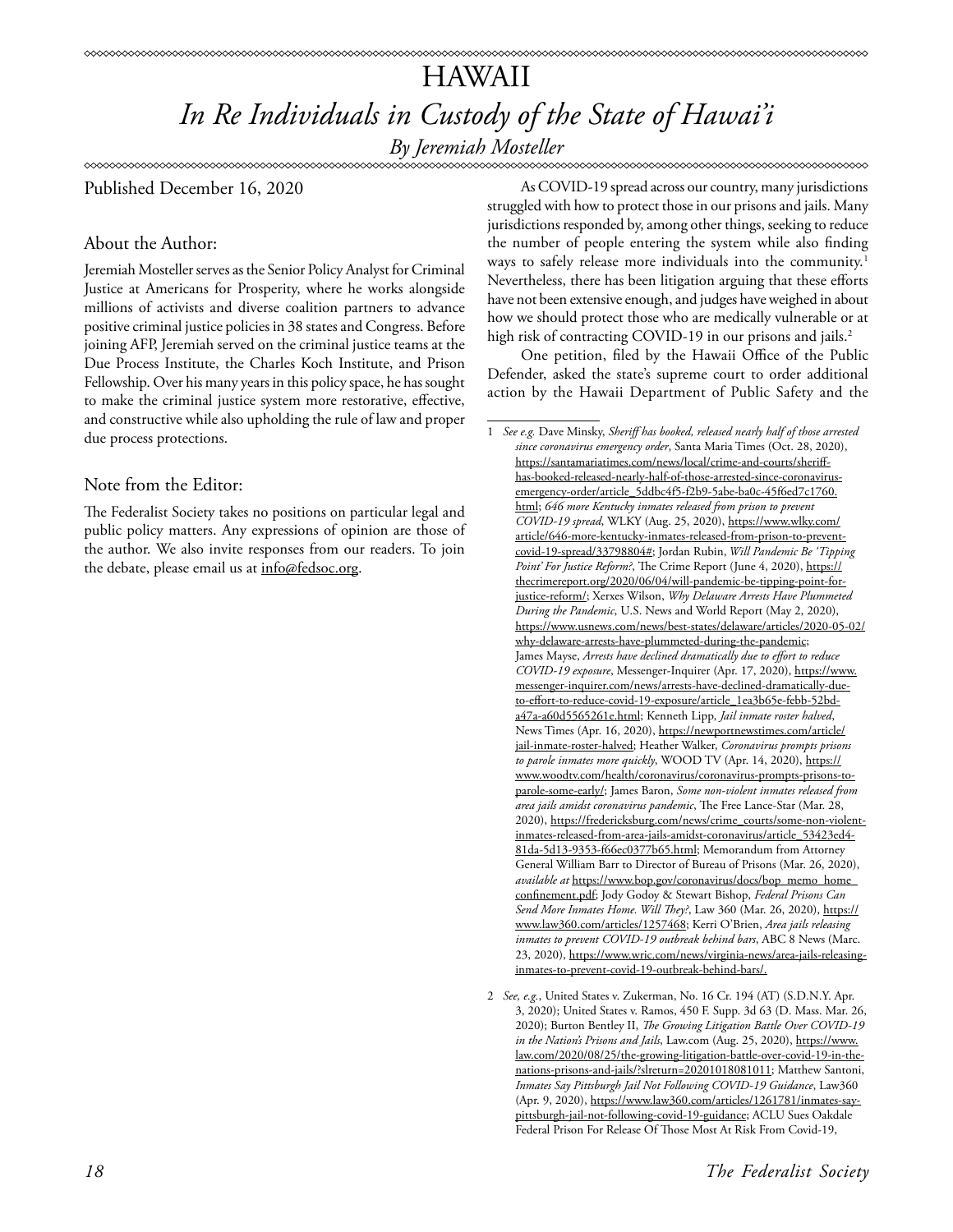Hawaii Paroling Authority in response to the risk of COVID-19.3 This petition sought expedited release for those incarcerated for any nonviolent offense without individualized hearings, a temporary suspension of cash bail, and the release through parole of individuals who are over age 65, pregnant, or detained for a technical violation of parole.4 The Department of Public Safety, Paroling Authority, and four county prosecutors all filed answers stating significant objections to those requests and suggesting alternative courses of action.<sup>5</sup>

#### Supreme Court Order

The Hawaii Supreme Court ordered a variety of temporary policy changes across the Aloha State's justice system, reasoning that the court must balance the interests of public health and public safety. These changes applied to any individual who was not charged with or convicted of a list of offenses including homicide, assault, kidnapping, sexual offenses, child abuse, burglary, and violating a quarantine requirement.<sup>6</sup>

The changes included:

- 1. Suspending intermittent jail sentences and discouraging courts from imposing new intermittent jail sentences.
- 2. Releasing anyone arrested or detained solely for misdemeanor offenses.
- 3. Barring all courts from imposing bail for misdemeanor offenses.
- 4. Discouraging courts from imposing bail for defendants charged with a felony not on the exclusion list and encouraging the release of such defendants to home confinement or electronic monitoring.
- 5. Discouraging the detention of persons who violate their probation terms unless they pose "a significant risk to public health or safety."
- 6. Clarifying that individuals incarcerated in state prisons who test positive for COVID-19 can be released without taking another test if they meet CDC contagion guidelines.

These actions are not unusual by the standard of temporary policy changes adopted by many courts, prosecutors, law enforcement agencies, and corrections departments in response to COVID-19.

ACLU (Apr. 6, 2020), [https://www.aclu.org/press-releases/aclu-sues](https://www.aclu.org/press-releases/aclu-sues-oakdale-federal-prison-release-those-most-risk-covid-19)[oakdale-federal-prison-release-those-most-risk-covid-19.](https://www.aclu.org/press-releases/aclu-sues-oakdale-federal-prison-release-those-most-risk-covid-19)

- 3 Petition for Extraordinary Writ Pursuant to H.R.S. §§ 602-4, 602-5(5), and 602-5(6) and/or For Writ of Mandamus, *In the Matter of Individuals in Custody of the State of Hawai'i*, No. SCPW-20-0000509 (Haw. Aug. 12, 2020) [Hereinafter "Petition"]; *See also* John Burnett, *Surge in COVID-19 cases spurs petition from Office of Public Defender seeking the release of some inmates,* Hawaii Tribune-Herald (Aug. 14, 2020), [https://](https://www.hawaiitribune-herald.com/2020/08/14/hawaii-news/surge-in-covid-19-cases-spurs-petition-from-office-of-public-defender-seeking-the-release-of-some-inmates/) [www.hawaiitribune-herald.com/2020/08/14/hawaii-news/surge-in-covid-](https://www.hawaiitribune-herald.com/2020/08/14/hawaii-news/surge-in-covid-19-cases-spurs-petition-from-office-of-public-defender-seeking-the-release-of-some-inmates/)[19-cases-spurs-petition-from-office-of-public-defender-seeking-the](https://www.hawaiitribune-herald.com/2020/08/14/hawaii-news/surge-in-covid-19-cases-spurs-petition-from-office-of-public-defender-seeking-the-release-of-some-inmates/)[release-of-some-inmates/](https://www.hawaiitribune-herald.com/2020/08/14/hawaii-news/surge-in-covid-19-cases-spurs-petition-from-office-of-public-defender-seeking-the-release-of-some-inmates/).
- 4 Petition *supra* note 3 at 14-16.
- 5 Order Re: Petty Misdemeanor, Misdemeanor, and Felony Defendants, 2 (Haw. Aug. 27, 2020), *available at* [https://www.courts.state.hi.us/wp](https://www.courts.state.hi.us/wp-content/uploads/2020/08/SCPW-20-0000509ord6.pdf)[content/uploads/2020/08/SCPW-20-0000509ord6.pdf](https://www.courts.state.hi.us/wp-content/uploads/2020/08/SCPW-20-0000509ord6.pdf).
- 6 *Id* at 3-5.

 The Hawaii Supreme Court issued a second order a few days after the first, rejecting a motion from the Office of the Public Defender to preemptively issue an order to compel compliance. The court found that this motion was not "sufficiently supported" and "not within the scope of the relief previously ordered."7 These two orders superseded a variety of other orders issued by the Hawaii Supreme Court during the preceding weeks.<sup>8</sup>

#### Concurring Opinion

Justice Sabrina McKenna's concurring opinion raises concerns about the inclusion of "violation of interstate or intrastate travel quarantine requirements" in the list of excluded crimes.9 She notes that the majority's order allows the incarceration of those who violate quarantine procedures.<sup>10</sup> But unlike the other crimes in the exclusion list, violations of quarantine requirements are not the violation of a criminal statute. Rather, they are violations of executive orders authorized by Hawaii's emergency management statutes.<sup>11</sup>

These statutes delegate extensive powers to the governor when the state is facing "disasters or emergencies of unprecedented size and destructiveness."12 They provide the governor with the sole power to declare the existence of an emergency and then adopt rules that "have the force and effect of law," including a quarantine requirement for people exposed to an infectious disease.13 These statutes allow criminal sanctions for violations of

- 8 Order Granting in Part and Denying in Part Motion for Clarification and/or Reconsideration (Haw. Aug 26, 2020), *available at* [https://](https://www.courts.state.hi.us/wp-content/uploads/2020/08/SCPW-20-0000509recong.pdf) [www.courts.state.hi.us/wp-content/uploads/2020/08/SCPW-20-](https://www.courts.state.hi.us/wp-content/uploads/2020/08/SCPW-20-0000509recong.pdf) [0000509recong.pdf](https://www.courts.state.hi.us/wp-content/uploads/2020/08/SCPW-20-0000509recong.pdf); Order Re: Petty Misdemeanor, Misdemeanor, and Felony Defendants at the Maui Community Correctional Center, the Hawai'i Community Correctional Center, and the Kaua'i Community Correctional Center (Haw. Aug. 24, 2020), *available at* [https://www.](https://www.courts.state.hi.us/wp-content/uploads/2020/08/SCPW-20-0000509ord5.pdf) [courts.state.hi.us/wp-content/uploads/2020/08/SCPW-20-0000509ord5.](https://www.courts.state.hi.us/wp-content/uploads/2020/08/SCPW-20-0000509ord5.pdf) [pdf;](https://www.courts.state.hi.us/wp-content/uploads/2020/08/SCPW-20-0000509ord5.pdf) Interim Order for *In the Matter of Individuals in Custody of the State of Hawaii* (Haw. Aug. 19, 2020), *available at* [https://www.courts.](https://www.courts.state.hi.us/wp-content/uploads/2020/08/SCPW-20-0000509ord4.pdf) [state.hi.us/wp-content/uploads/2020/08/SCPW-20-0000509ord4.pdf;](https://www.courts.state.hi.us/wp-content/uploads/2020/08/SCPW-20-0000509ord4.pdf) Amended Order Re: Felony Defendants (Haw. Aug. 18, 2020), *available at* [https://www.courts.state.hi.us/wp-content/uploads/2020/08/SCPW-](https://www.courts.state.hi.us/wp-content/uploads/2020/08/SCPW-20-0000509amord3.pdf)[20-0000509amord3.pdf](https://www.courts.state.hi.us/wp-content/uploads/2020/08/SCPW-20-0000509amord3.pdf); Amended Order Re: Petty Misdemeanor and Misdemeanor Defendants (Haw. Aug. 17, 2020), *available at* [https://www.courts.state.hi.us/wp-content/uploads/2020/08/SCPW-](https://www.courts.state.hi.us/wp-content/uploads/2020/08/SCPW-20-0000509amord.pdf)[20-0000509amord.pdf](https://www.courts.state.hi.us/wp-content/uploads/2020/08/SCPW-20-0000509amord.pdf); Interim Order for *In the Matter of Individuals in Custody of the State of Hawaii* (Haw. Aug. 14, 2020), *available at* [https://www.courts.state.hi.us/wp-content/uploads/2020/08/SCPW-20-](https://www.courts.state.hi.us/wp-content/uploads/2020/08/SCPW-20-0000509ord1.pdf) [0000509ord1.pdf](https://www.courts.state.hi.us/wp-content/uploads/2020/08/SCPW-20-0000509ord1.pdf); Order for *In the Matter of Individuals in Custody of the State of Hawaii* (Haw. Aug. 13, 2020), *available at* [https://www.courts.](https://www.courts.state.hi.us/wp-content/uploads/2020/08/SCPW-20-0000509ord.pdf) [state.hi.us/wp-content/uploads/2020/08/SCPW-20-0000509ord.pdf.](https://www.courts.state.hi.us/wp-content/uploads/2020/08/SCPW-20-0000509ord.pdf)
- 9 Order Re: Petty Misdemeanor, Misdemeanor, and Felony Defendants (Haw. Aug. 27, 2020) (McKenna, J., concurring and dissenting), *available at* [https://www.courts.state.hi.us/wp-content/uploads/2020/08/](https://www.courts.state.hi.us/wp-content/uploads/2020/08/SCPW-20-0000509condop1.pdf) [SCPW-20-0000509condop1.pdf](https://www.courts.state.hi.us/wp-content/uploads/2020/08/SCPW-20-0000509condop1.pdf).
- 10 *Id*.
- 11 Haw. Rev. Stat. § 127A-1-32 (2020).
- 12 Haw. Rev. Stat. § 127A-1; 127A-12; 127A-13; 127A-14; 127A-15; 127A-25 (2020).
- 13 Haw. Rev. Stat. § 127A-13; 127A-14; 127A-25 (2020).

<sup>7</sup> Order Denying Petitioner's Motion to Compel Compliance with this Court's Orders, 2 (Haw. Sep. 1, 2020), *available at* [https://www.courts.](https://www.courts.state.hi.us/wp-content/uploads/2020/09/SCPW-20-0000509ord7.pdf) [state.hi.us/wp-content/uploads/2020/09/SCPW-20-0000509ord7.pdf.](https://www.courts.state.hi.us/wp-content/uploads/2020/09/SCPW-20-0000509ord7.pdf)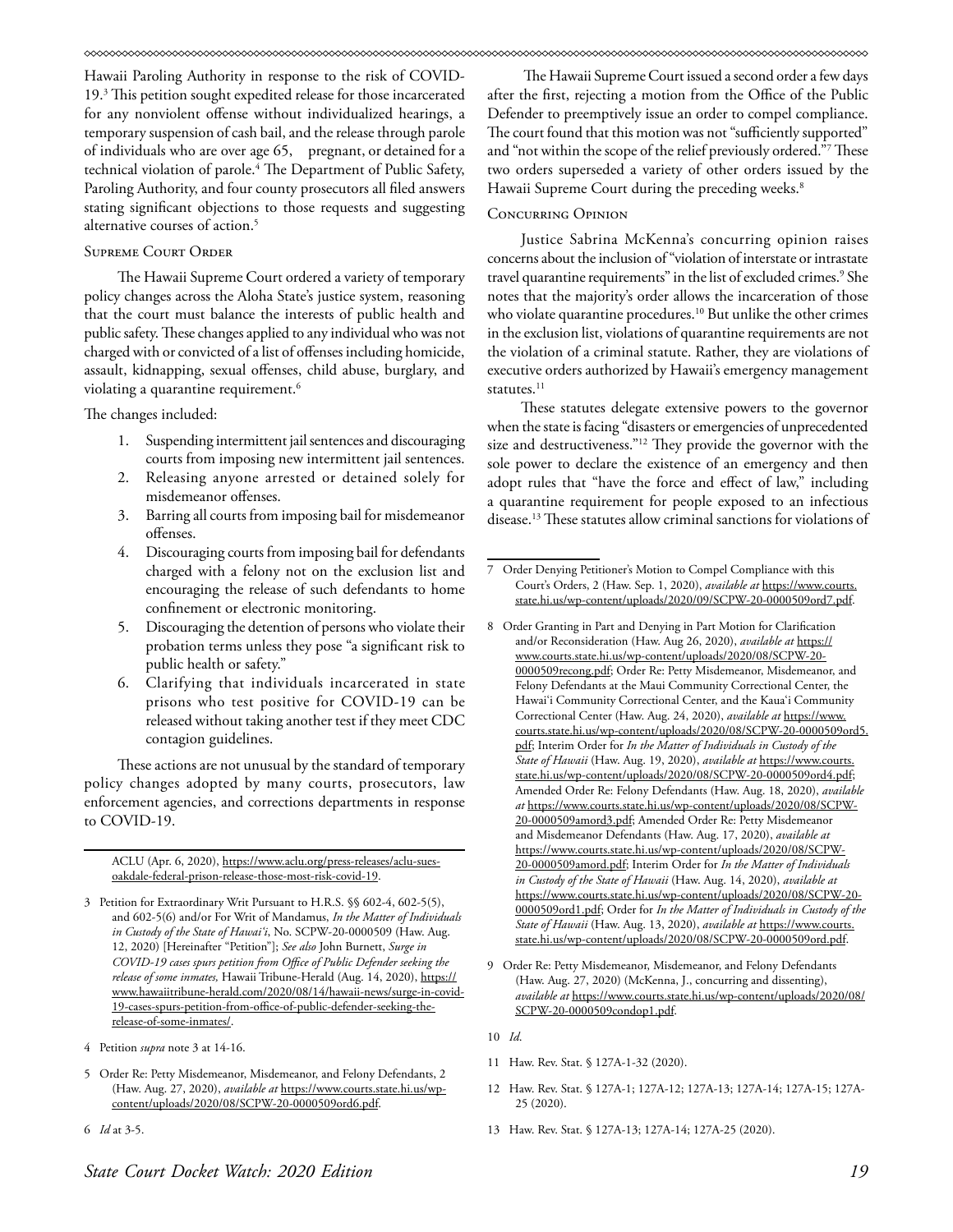quarantine requirements, but they neither include nor require a mens rea standard, and they only provide minimal requirements for how the public should be informed of these new rules.<sup>14</sup> This could present serious overcriminalization and due process problems because under the order, a person could be incarcerated without any actual knowledge of the state's current quarantine requirements.

Commentators across the political spectrum have expressed concern that government responses to COVID-19 might rely too much on the heavy hand of criminal sanctions, exacerbating preexisting overcriminalization problems.15 Local law enforcement has already used the Hawaii Supreme Court order to jail at least one person.16

<sup>14</sup> Haw. Rev. Stat. § 127A-15 (2020).

<sup>15</sup> Timothy Head, *How the coronavirus is revealing America's over criminalization problem*, The Hill (June 1, 2020), [https://thehill.com/](https://thehill.com/opinion/criminal-justice/500502-how-the-coronavirus-is-revealing-americas-over-criminalization) [opinion/criminal-justice/500502-how-the-coronavirus-is-revealing](https://thehill.com/opinion/criminal-justice/500502-how-the-coronavirus-is-revealing-americas-over-criminalization)[americas-over-criminalization](https://thehill.com/opinion/criminal-justice/500502-how-the-coronavirus-is-revealing-americas-over-criminalization); National Association of Criminal Defense Lawyers, *NACDL Supplemental Statement of Principles and Further Call to Action Concerning COVID-19 and America's Criminal Justice System* (May 11, 2020), [https://www.nacdl.org/newsrelease/](https://www.nacdl.org/newsrelease/COVID19Criminalization) [COVID19Criminalization;](https://www.nacdl.org/newsrelease/COVID19Criminalization) Betsey Pearl, et al., *The Enforcement of COVID-19 Stay-at-Home Orders*, Center for American Progress (Apr. 2, 2020), [https://www.americanprogress.org/issues/criminal-justice/](https://www.americanprogress.org/issues/criminal-justice/news/2020/04/02/482558/enforcement-covid-19-stay-home-orders/) [news/2020/04/02/482558/enforcement-covid-19-stay-home-orders/](https://www.americanprogress.org/issues/criminal-justice/news/2020/04/02/482558/enforcement-covid-19-stay-home-orders/).

<sup>16</sup> Katie Dowd, *San Francisco woman jailed for allegedly violating Hawaii COVID-19 rules*, SFGate (Nov. 18, 2020), [https://www.sfgate.com/](https://www.sfgate.com/hawaii/article/maui-coronavirus-travel-rules-violation-arrest-15736193.php) [hawaii/article/maui-coronavirus-travel-rules-violation-arrest-15736193.](https://www.sfgate.com/hawaii/article/maui-coronavirus-travel-rules-violation-arrest-15736193.php) [php](https://www.sfgate.com/hawaii/article/maui-coronavirus-travel-rules-violation-arrest-15736193.php).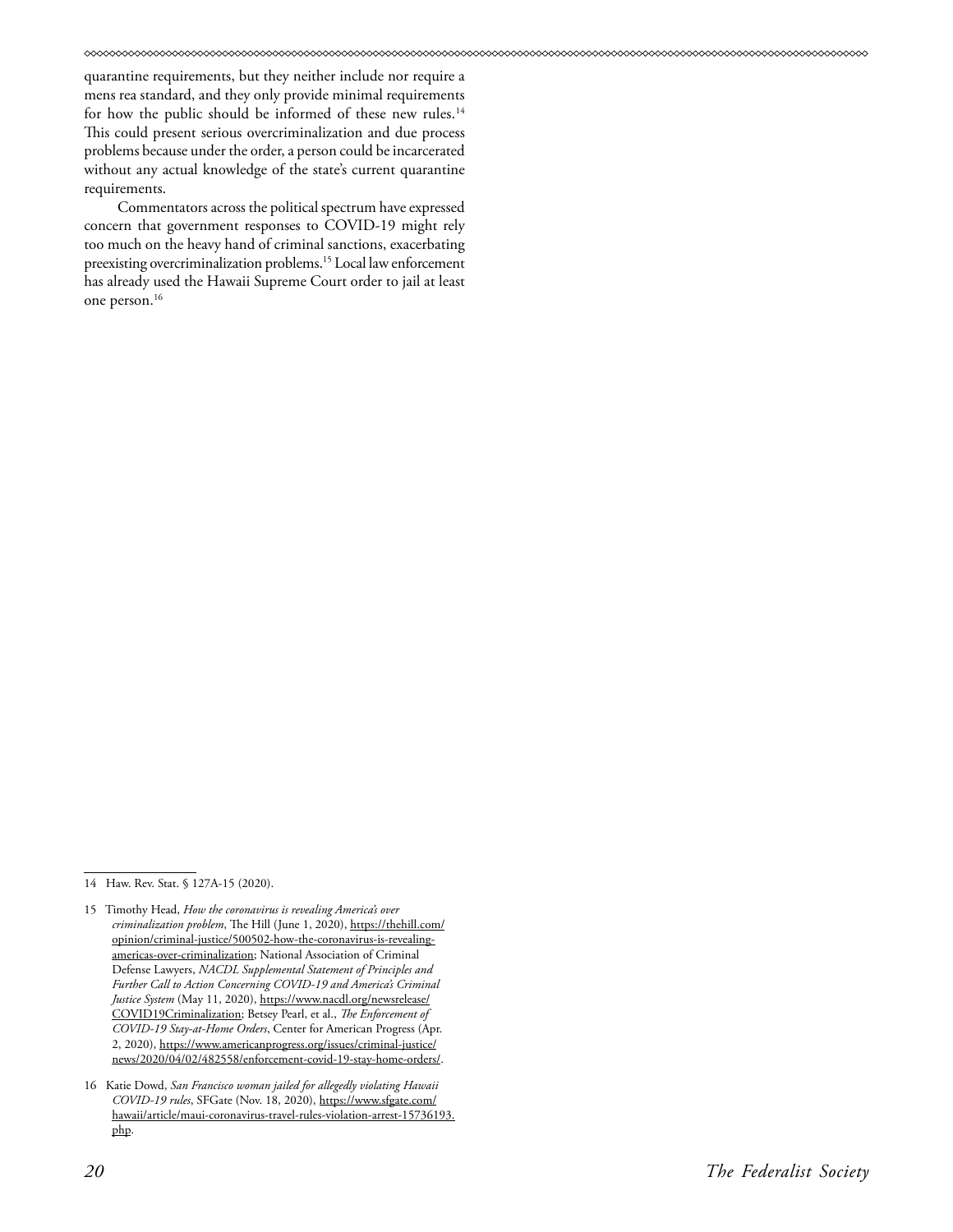### ILLINOIS *Berry v. City of Chicago By Christopher Appel*

Published November 3, 2020

#### About the Author:

Christopher Appel is Of Counsel at Shook Hardy & Bacon LLP. Chris' public policy work focuses on tort law and civil justice system reform. His work is generally divided among legislative efforts, appellate litigation, and liability counseling. Chris has drafted model legislation to be introduced on the state and federal level, testified on numerous legislative initiatives, and authored amicus briefs to state supreme courts and federal appellate courts, including the U.S. Supreme Court. He also serves as an adviser to various business groups and trade associations interested in tort liability issues and civil justice system reform.

#### Note from the Editor:

The Federalist Society takes no positions on particular legal and public policy matters. Any expressions of opinion are those of the author. We invite responses from our readers. To join the debate, please email us at info@fedsoc.org.

In *Berry v. City of Chicago*,<sup>1</sup> the Illinois Supreme Court held that plaintiffs alleging an increased risk of injury as a result of a defendant's negligence cannot recover medical monitoring damages in the absence of a present physical injury. The court's decision to reject a recovery based on the mere possibility of future harm adhered to the traditional tort law requirement that a claimant must demonstrate an existing injury.

∞∞∞∞∞∞∞∞∞∞∞∞∞∞∞∞∞∞∞∞∞∞∞∞∞∞∞∞

*Berry* involved a proposed class action against the City of Chicago on behalf of all city residents who resided in an area where the city had replaced water mains or meters between 2008 and the present.2 The named plaintiffs asserted that the city negligently performed construction work to modernize and replace hundreds of miles of water lines made of lead, and negligently failed to warn residents about the risks of lead exposure related to such work. The action sought the establishment of "a trust fund . . . to pay for the medical monitoring" of all class members to diagnose potential incidences of lead poisoning.<sup>3</sup>

The trial court dismissed the plaintiffs' complaint for failure to state a valid cause of action, but a mid-level appellate court reversed the decision.4 The city appealed to the Illinois Supreme Court, which granted review and reversed the mid-level appellate court.

The state high court explained that the "plaintiffs' allegation that they require 'diagnostic medical testing' is simply another way of saying they have been subjected to an increased risk of harm."5 The court determined that Illinois common law makes clear that "in a negligence action, an increased risk of harm is not an injury."6 Accordingly, the court concluded that a "plaintiff who suffers bodily harm caused by a negligent defendant may recover for an increased risk of future harm as an element of damages, but the plaintiff may not recover solely for the defendant's creation of an increased risk of harm."7

In rejecting the availability of a medical monitoring remedy without a physical injury, the Illinois Supreme Court aligned itself with the approach followed in many other states.<sup>8</sup> The court

<sup>1</sup> No. 124999, 2020 IL 124999 (Ill. Sept. 24, 2020).

<sup>2</sup> *See id.* at \*1.

<sup>3</sup> *Id.* at \*3 (quoting complaint).

<sup>4</sup> *Id.* at \*1.

<sup>5</sup> *Id.* at \*7.

<sup>6</sup> *Id.* (citing Restatement (Third) of Torts, Liability for Physical & Emotional Harm § 4, cmt. c (2010)).

<sup>7</sup> *Id.*

<sup>8</sup> States are divided on whether a claimant can recover medical monitoring damages in the absence of a present physical injury. Of the states in which a state appellate court has decided the issue as a matter of common law, a slim majority have rejected such claims. In most states, however, neither a state appellate court nor the legislative branch has decided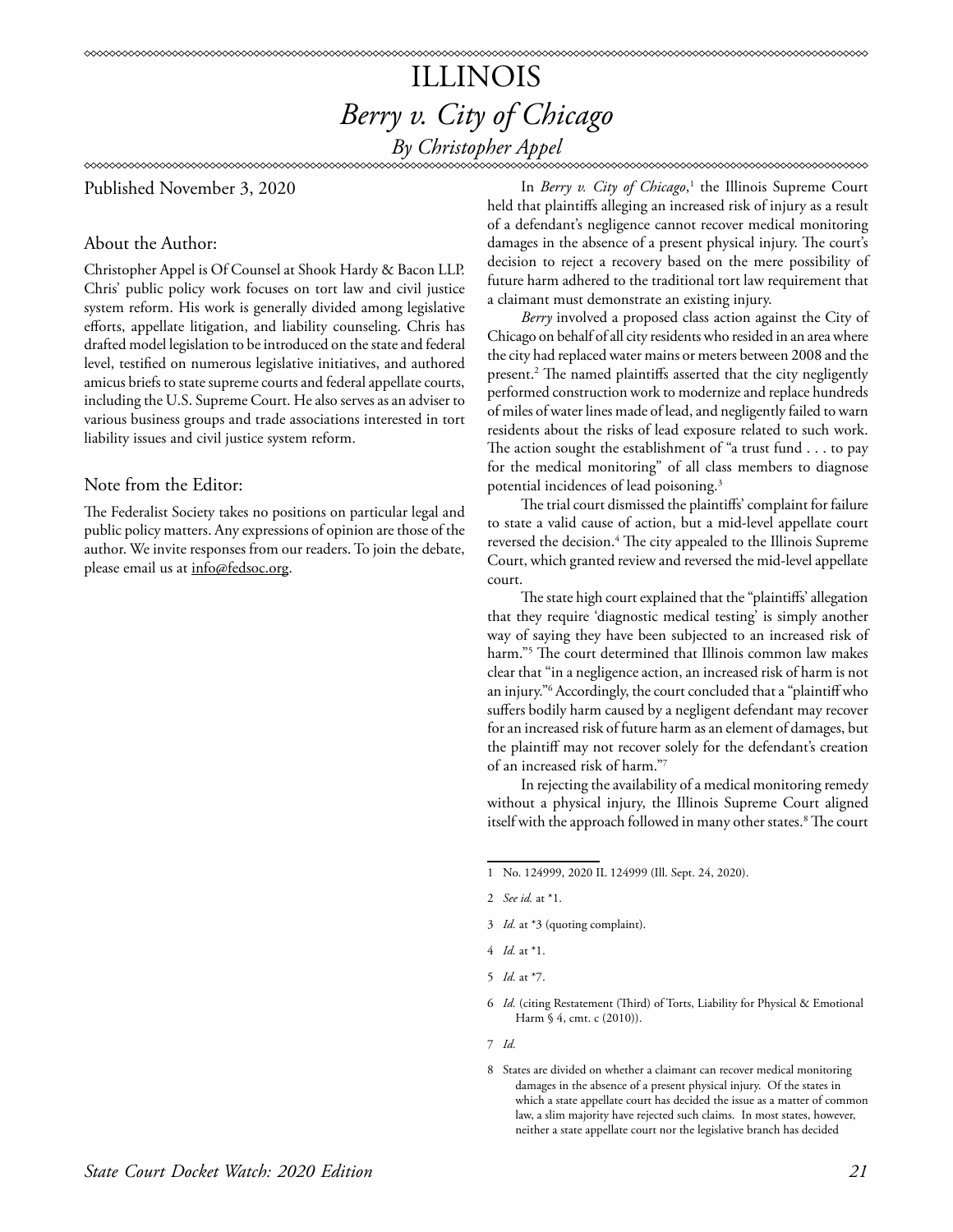recognized that "there are practical reasons for requiring a showing of actual or realized harm before permitting recovery in tort."9 "Among other things," the court explained, a present physical injury requirement "establishes a workable standard for judges and juries who must determine liability, protects court dockets from becoming clogged with comparatively unimportant or trivial claims, and reduces the threat of unlimited and unpredictable liability."10 The U.S. Supreme Court and other state high courts have similarly expressed these policy rationales in rejecting medical monitoring claims by the unimpaired.<sup>11</sup>

the availability of medical monitoring absent a present physical injury. *See* Mark A. Behrens & Christopher E. Appel, *American Law Institute Proposes Controversial Medical Monitoring Rule in Final Part of Torts Restatement*, IADC Defense Counsel Journal, Nov. 2020, *available at* https://www.iadclaw.org/defensecounseljournal/american-law-instituteproposes-controversial-medical-monitoring-rule-in-final-part-of-tortsreinstatement/ (discussing courts' treatment of medical monitoring claims by plaintiffs without a present physical injury and including a 50-state case law survey).

<sup>9</sup> *Berry*, 2020 IL 124999, at \*7.

<sup>10</sup> *Id.*

<sup>11</sup> *See id.* (citing *Metro-North Commuter R.R. Co. v. Buckley*, 521 U.S. 424 (1997), and *Caronia v. Philip Morris USA, Inc.*, 5 N.E.3d 11 (N.Y. 2013)); *see generally* Victor E. Schwartz et al., *Medical Monitoring –*  Should Tort Law Say Yes?, 34 WAKE FOREST L. REV. 1057 (1999).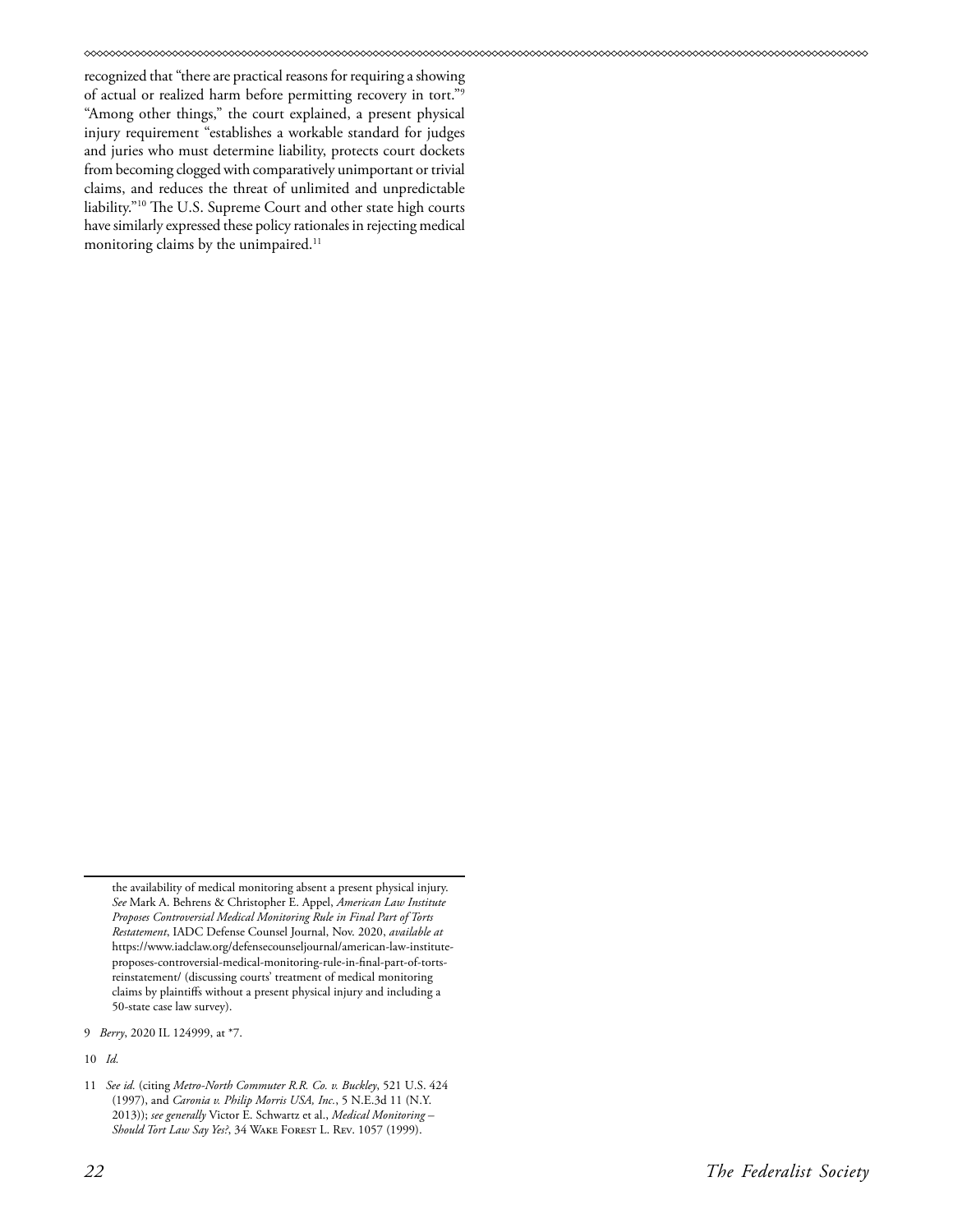## INDIANA *Indiana Department of Natural Resources v. Kevin Prosser*

*By Prof. Aaron Nielson*\*\*\*\*\*\*\*\*\*\*\*\*\*\*\*\*\*\*\*\*\*\*\*\*\*\*\*\*

Published April 13, 2020

#### About the Author:

Professor Nielson is an Associate Professor of Law at Brigham Young University Law School. He teaches and writes in the areas of administrative law, civil procedure, federal courts, and antitrust. His publications have appeared (or will appear) in journals such as the *University of Chicago Law Review*, *Georgetown Law Journal*, *Emory Law Journal*, *Southern California Law Review*, *Georgia Law Review*, and *Ohio State Law Journal*. He currently co-chairs the Rulemaking Committee of the American Bar Association's Section of Administrative Law & Regulatory Practice. Previously he chaired the Section's Antitrust & Trade Regulation Committee. Professor Nielson is a permanent commentator at the Yale Journal on Regulation's Notice & Comment blog where each week he reviews all published decisions of the U.S. Court of Appeals for the District of Columbia Circuit. His analysis of D.C. Circuit opinions has been discussed in the Wall Street Journal, Washington Post, Bloomberg, and Law360.

#### Note from the Editor:

The Federalist Society takes no positions on particular legal and public policy matters. Any expressions of opinion are those of the author. We also invite responses from our readers. To join the debate, please email us at info@fedsoc.org.

If you are like most people, when you hear the words "administrative law," you think about big buildings in Washington D.C. where everyone wears suits and speaks in acronyms. Your mind probably does not turn a property owner seeking to install 117 feet of concrete seawall on Lake Manitou in Rochester, Indiana.1 Yet administrative law is everywhere, including on the shore of Lake Manitou.

On February 24, 2020, the Indiana Supreme Court denied review in *Indiana Department of Natural Resources v. Prosser*, a case about concrete seawall.2 The legal issue in *Prosser* is a familiar one in administrative law: What does "substantial evidence" review require?

In 2015, Kevin Prosser needed a permit under state law to install a concrete seawall on his property.3 After the permit was denied, Mr. Prosser sought review from an administrative law judge ("ALJ").4 The ALJ concluded that because Mr. Prosser's property is not "developed," it is subject to special requirements, including that a seawall must be built with bioengineered materials.<sup>5</sup> Mr. Prosser argued, however, that the area *is* developed.<sup>6</sup> Both sides agreed that the relevant area had been excavated in 1947. $^7$  The question was whether that excavation "result[ed] in an increase in the total length of shoreline around the lake."8 According to Mr. Prosser, the shoreline was extended, and he had two eyewitnesses (who were children at the time) to prove it.<sup>9</sup> Aerial photos also arguably supported that position.<sup>10</sup> The State, however, offered evidence of its own that cast doubt on Mr. Prosser's position.<sup>11</sup> The ALJ concluded that there was "insufficient" evidence that "the

App. 2019).

- 2 *See Prosser*, 139 N.E.3d at 702.
- 3 *See Prosser*, 132 N.E.3d at 398; *see also* Olivia Covington, *Slaughter Invites Challenges to Reviews of Agency Adjudications*,
- THE INDIANA LAWYER, https://www.theindianalawyer.com/articles/slaughterinvites-challenges-to-reviews-of-agency-adjudications.
- 4 *Prosser*, 132 N.E.3d at 398.
- 5 *See id.* at 399-400.
- 6 *See* Brief of Appellee at 13, *Prosser*, 132 N.E.3d 397 (No. 18A-MI-02644).
- 7 *Id.* at 16.
- 8 Appellant's Response to Appellee's Petition to Transfer at 7, *Prosser*, 132 N.E.3d 397 (No. 18A-MI-2644).
- 9 *See Prosser*, 132 N.E.3d at 399.
- 10 *Id.*
- 11 *Id.*

<sup>1</sup> *See* Ind. Dep't of Nat. Resources v. Prosser, 132 N.E.3d 397 (Ind. App.), *trans. denied* 139 N.E.3d 702 (Ind.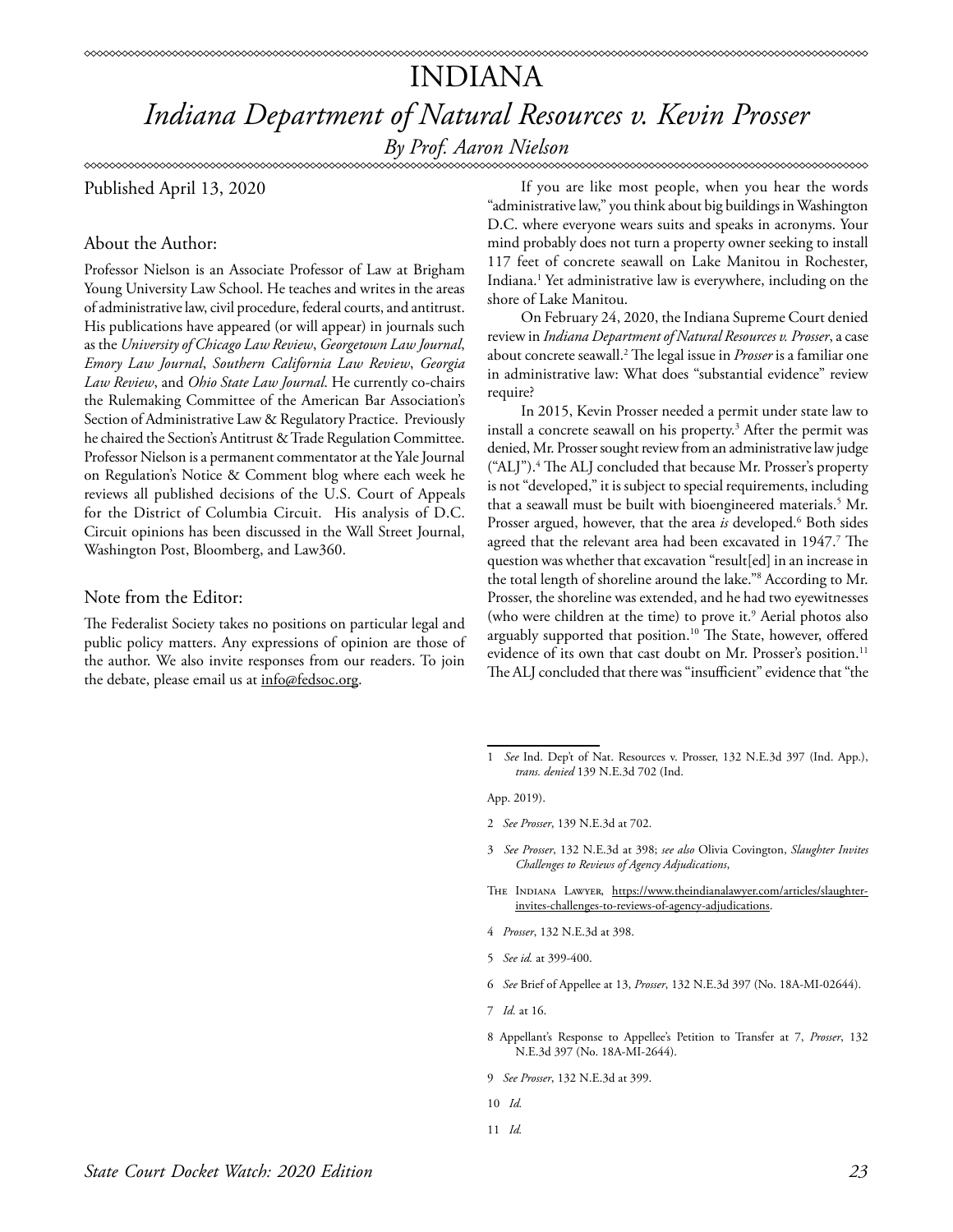shoreline of Lake Manitou was increased . . . by dredging or other means" and that the eyewitness testimony was not dispositive.<sup>12</sup>

Mr. Prosser sought judicial review—at first, successfully.<sup>13</sup> He appealed the ALJ's ruling to the trial court, which concluded that the State's evidence was insufficient to overcome the eyewitness testimony.<sup>14</sup> The appellate court, however, disagreed.<sup>15</sup> The court reasoned that it was "bound by the agency's findings of fact if those findings are supported by substantial evidence," which standard, under both Indiana and federal precedent, is "more than a scintilla, but something less than a preponderance of the evidence."16 Applying that deferential standard, the court sided with the State.17 After all, as the court explained, "it was ALJ's job to evaluate the testimony of witnesses and other evidence for credibility and weight, and the ALJ's evaluation of their evidence strikes us as neither arbitrary nor capricious."18 The Indiana Supreme Court denied review.<sup>19</sup>

*Prosser* is especially noteworthy because of a concurrence by Justice Geoffrey Slaughter. Although Slaughter agreed with his colleagues not to hear *Prosser*, he wrote separately to express concern about substantial evidence review itself.20 Slaughter observed that "what qualifies as 'substantial' evidence is not substantial at all."21 Rather, "if there is sufficient evidence in the record, a reviewing court must defer to an agency's factfinding," with no de novo review by a jury or judge.<sup>22</sup> Slaughter also expressed discomfort with deference more generally and explained that in a future case he is "open to entertaining legal challenges to this system."23 Presumably litigants in Indiana will now begin formulating arguments in response to Slaughter's call. What those arguments will be remains to be seen. But it is safe to say that administrative law creates difficult questions. Coming up with the right answers will be even more difficult.<sup>24</sup> But it is important to ask questions—and Indiana isn't a bad place to start.

- 16 *Id.* at 401; *see also, e.g.*, Fla. Gas Transmission Co. v. FERC, 604 F.3d 636, 645 (D.C. Cir. 2010).
- 17 *See Prosser*, 132 N.E.3d at 399, 402.

18 *Id.*

- 19 *Prosser*, 139 N.E.3d at 702.
- 20 *Id.* (Slaughter, J., concurring).
- 21 *Id.*
- 22 *Id.*
- 23 *Id.*
- 24 *See, e.g.*, Aaron L. Nielson, *Confessions of an "Anti-Administrativist"*, 131 Harv. L. Rev. F. 1, 12 (2017 ("Because administrative law is complex, there are many ideas, some better and some worse—and all needing further thinking.").

<sup>12</sup> *Id.* at 400.

<sup>13</sup> *Id.*

<sup>14</sup> *Id.*

<sup>15</sup> *Id.* at 402.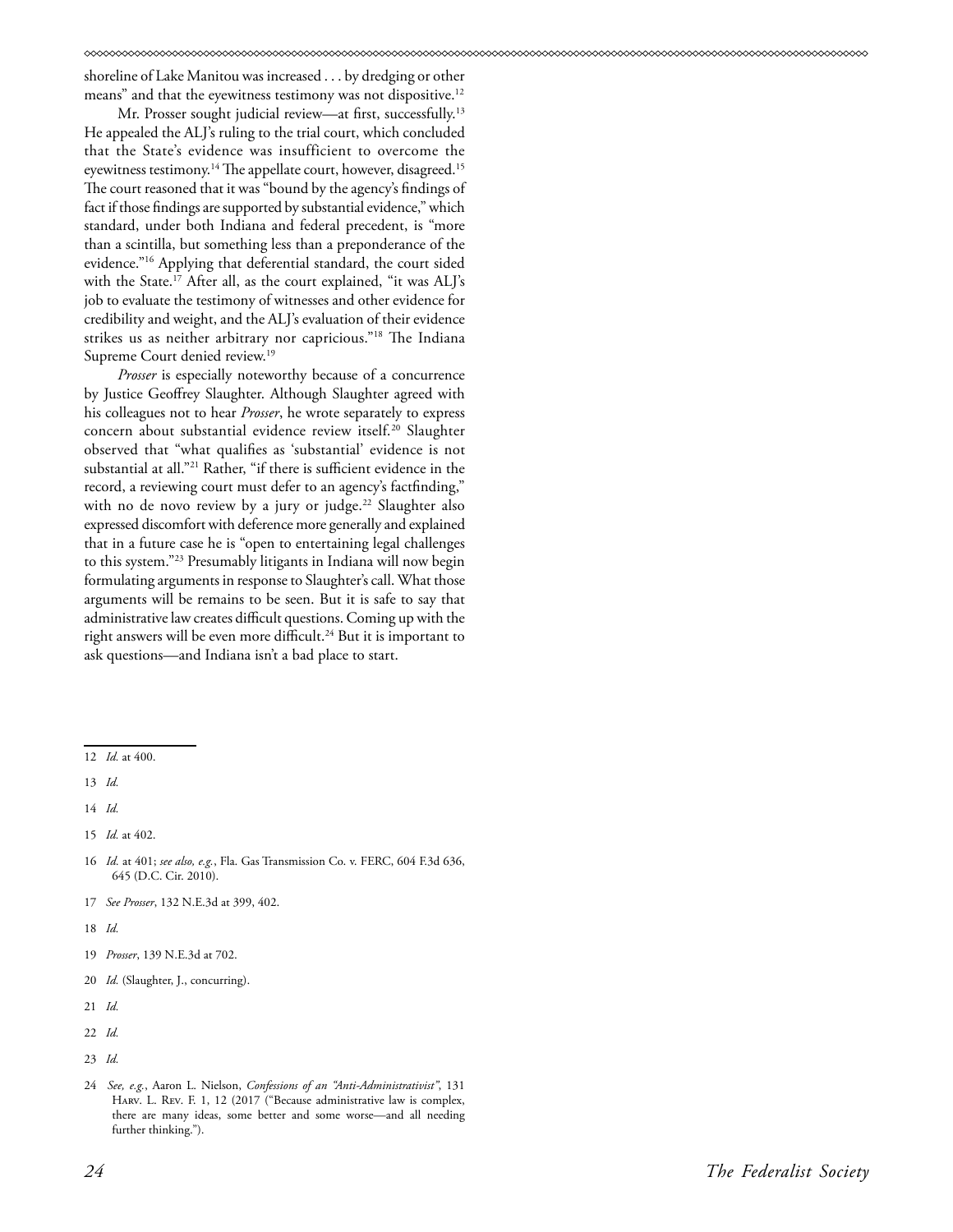## IOWA *League of United Latin American Citizens of Iowa v. Pate*

*By Drew Watkins*\*\*\*\*\*\*\*\*\*\*\*\*\*\*\*\*\*\*\*\*\*\*\*\*\*\*\*\*

Published December 17, 2020

#### About the Author:

Drew Watkins is an associate with Holtzman Vogel Josefiak Torchinsky PLLC, providing counsel in the areas of campaign finance and election law, lobbying and ethics compliance, and tax-exempt organizations.

#### Note from the Editor:

The Federalist Society takes no positions on particular legal and public policy matters. Any expressions of opinion are those of the authors. We invite responses from our readers. To join the debate, please email us at info@fedsoc.org.

In *League of United Latin American Citizens of Iowa v. Pate (LULAC v. Pate)*, the Iowa Supreme Court denied a request to block enforcement of a portion of Iowa's absentee balloting law which requires county auditors to contact voters who submit defective absentee ballot applications in order to correct the errors.<sup>1</sup>

In June 2020, during the COVID-19 pandemic, the Iowa legislature passed, and the Governor signed into law, House File 2643 (HF 2643), which amended certain provisions of Iowa's election law.2 In particular, two sections of HF 2643, sections 123 and 124, altered Iowa Code section 53.2(4) to require that certain identifiable information must be provided by "a registered voter" in order to request an absentee ballot, and that county auditors must contact applicants within twenty-four hours to obtain or correct any deficient required information in an application.3 Importantly, this law replaced a prior version that permitted county auditors to use "the best means available" to obtain missing information.4

Shortly after HF 2643 was enacted, plaintiffs—the League of United Latin American Citizens of Iowa and Majority Forward—brought suit seeking to block enforcement of the provision of HF 2643 that required county auditors to contact voters to cure flawed absentee ballot applications.<sup>5</sup> Alleging that Iowa's law created an unconstitutional, severe burden on the right to vote, plaintiffs sought to allow county auditors to correct errors and omissions in applications *sua sponte*, without additional voter contact.6 The district court denied plaintiffs' request for a temporary injunction.<sup>7</sup>

In affirming the district court's decision, the Iowa Supreme Court relied on its decision in *Democratic Senatorial Campaign*  Committee v. Pate (DSCC v. Pate),<sup>8</sup> which upheld the requirement that the applicant provide his or her identifiable information, rather than having such information prefilled on forms mailed by county auditors. The Iowa Supreme Court determined that

<sup>1</sup> *League of United Latin Am. Citizens v. Pate (LULAC v. Pate)*, No. 20-1249, 2020 Iowa Sup. LEXIS 89, at \*3-4 (Oct. 21, 2020) (*per curiam*).

<sup>2</sup> *Id.* at \*4.

<sup>3</sup> *Id.* at \*4-5; *see also* Iowa Code § 53.2(4)(a) and (b).

<sup>4</sup> *LULAC v. Pate*, 2020 Iowa Sup. LEXIS 89, at \*5.

<sup>5</sup> *Id.* at \*5-6.

<sup>6</sup> *Id.* at \*2.

<sup>7</sup> *Id.* at \*6-7.

<sup>8</sup> *Democratic Senatorial Campaign Comm. v. Iowa Sec'y of State (DSCC v. Pate)*, No. 20-1281, 2020 Iowa Sup. LEXIS 88 (Oct. 14, 2020) (*per curiam*).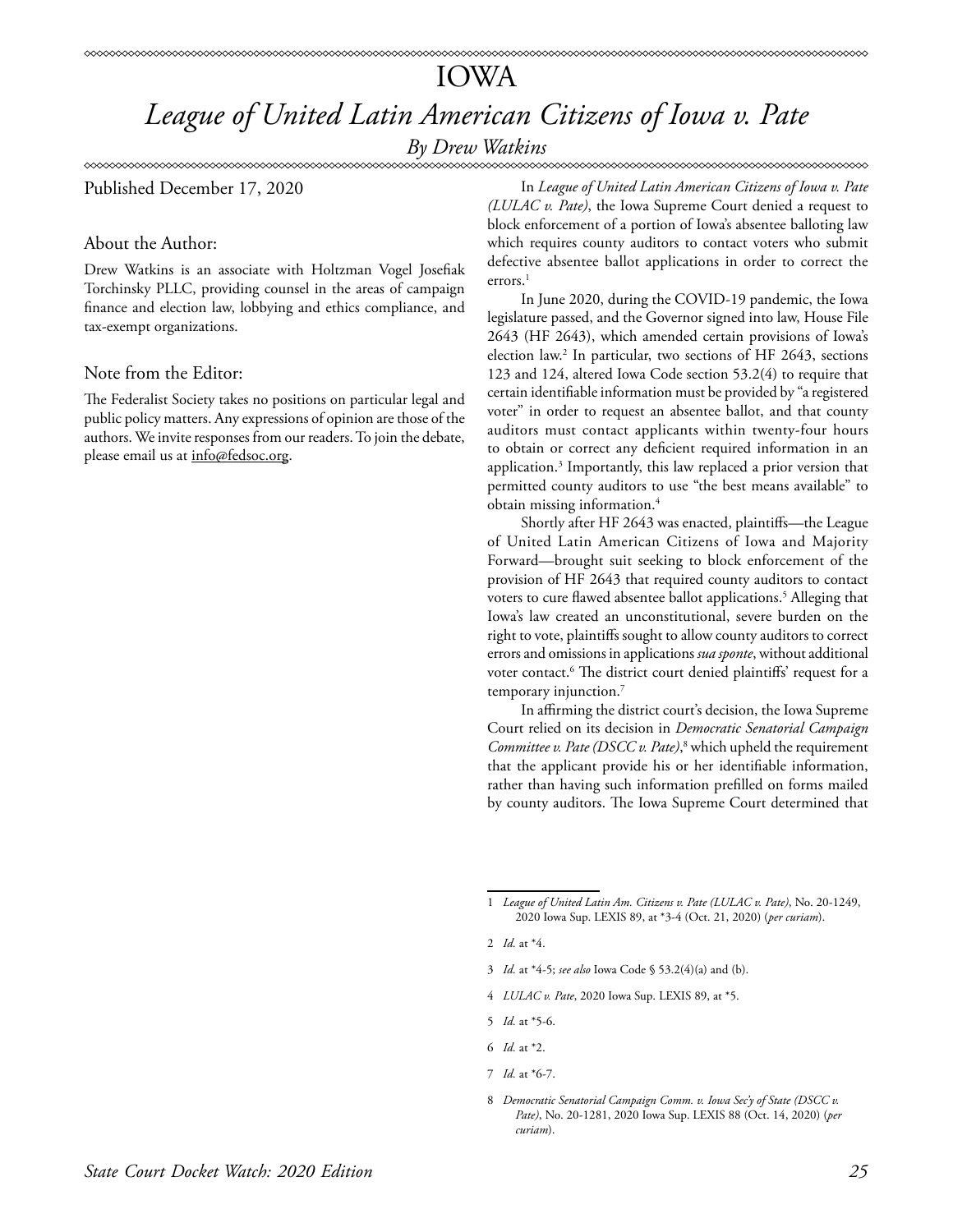the "purpose of both requirements is to protect the integrity and security of the absentee ballot system."<sup>9</sup>

Focusing on whether plaintiffs had demonstrated a likelihood of success on the merits to justify a temporary injunction, the Iowa Supreme Court applied the familiar *Anderson-Burdick* framework for evaluating statutes impacting state electoral processes.<sup>10</sup> Under this framework, when evaluating a state's regulation of the voting process, the "rigorousness" of a court's review "depends upon the extent to which a challenged regulation burdens" constitutional rights.<sup>11</sup> If a restriction is "severe" the regulation must survive strict scrutiny—that is, "the regulation must be 'narrowly drawn to advance a state interest of compelling importance.'"12 However, if a regulation imposes "only 'reasonable, nondiscriminatory restrictions … the State's important regulatory interests are generally sufficient to justify' the restrictions."13

Applying the *Anderson-Burdick* framework, the Iowa Supreme Court determined the burden imposed by the Iowa statute on voters' constitutional right to vote was not severe. In so doing, the Iowa Supreme Court determined that the challenged provisions in *DSCC v. Pate* and *LULAC v. Pate*, were "two sides of the same coin," both intended to ensure that the voter completes the absentee ballot application "as a means of assuring the application *comes from the voter*."14 In effect, the Iowa Supreme Court determined, plaintiffs were attempting to relieve the responsibility on voters to complete the application (which the court found to be a nonsevere burden in *DSCC v. Pate*) by allowing the county auditor to correct any errors or omissions.15 Instead, the law provided "the applicant a second chance to fill out the application correctly."16

Weighing the nonsevere burden imposed by Iowa's statute against Iowa's interest in ensuring its elections are free from fraud, the court noted that under Iowa election law, "anyone can turn in an absentee ballot request on behalf of another person."17 Accordingly, incorrect and omitted information on an application "raise potential concerns about whether the person completing the form is in fact the registered voter."18 As such, "[t]he auditor's direct communication with the voter furthers the integrity of absentee voting by helping to 'ensure that the person submitting the request is the actual voter.'"19

9 *LULAC v. Pate*, 2020 Iowa Sup. LEXIS 89, at \*3.

- 11 *Burdick v. Takushi*, 504 U.S. 428, 434 (1992).
- 12 *Id.* (quoting *Norman v. Reed*, 502 U.S. 279, 289 (1992)).
- 13 *Id.* (quoting *Anderson v. Celebrezze*, 460 U.S. 780, 788 (1983)).
- 14 LULAC v. Pate, 2020 Iowa Sup. LEXIS 89, at \*10 (emphasis in original).
- 15 *Id.*
- 16 *Id.*
- 17 *Id.* at \*11 (citing Iowa Code § 53.17(1)(a)).
- 18 *Id.*
- 19 *Id.* at \*12 (quoting *DSCC v. Pate*, 2020 Iowa Sup. LEXIS 88, at \*8).

Although the court recognized that HF 2643 was not passed in response to evidence of actual fraud, the court reasoned that the "legislature need not ignore potential threats, and 'should be permitted to respond to potential deficiencies in the electoral process with foresight rather than reactively.'"20 Moreover, the absence of actual fraud had "little significance" given the minimal burden imposed by the law.<sup>21</sup> As the court explained, the Iowa Supreme Court has long recognized the prevention of fraud to be a legitimate interest in regulating absentee ballot requests.<sup>22</sup>

In addition, the court took a dim view of the record established by plaintiffs in support of their case. First, the Iowa Supreme Court found that the plaintiffs had presented no evidence of anyone actually being stopped from voting as a result of the challenged statute.<sup>23</sup> Additionally, in response to plaintiffs' hypothetical concern that voters could be confused about the status of their ballot request, the court pointed out that the Secretary of State allows voters to track their request online.<sup>24</sup> Also, pointing to public data that showed only a small percentage of absentee ballot requests had yet to be fulfilled, and that over 90% of unprocessed requests originated from two counties which had to recall unlawfully prepopulated ballot request forms, the Iowa Supreme Court questioned the magnitude of plaintiffs' concerns.25 In particular, the court noted that the data called into question plaintiffs' expert witness who had predicted a "tsunami" of requests leading up to the request deadline when, in fact, "the actual data show[ed] daily *decreases* [sic] in ballot requests … [and] yet-to-be-mailed ballots."<sup>26</sup>

Finally, the court summarily rejected plaintiffs' claims that the statute violated the Iowa Constitution's equal protection clause and procedural due process protections. The court found that plaintiffs offered no evidence to support an equal protection claim and, in any event, it held that variations among county auditors' in their cure practices did not, without more, establish an equal protection violation.27 Additionally, in rejecting the procedural due process claim, the court noted that it largely overlapped with the court's holding "as it relates to the permissible balance between election security and access to voting."28 The court also highlighted additional safeguards in place to protect the right to vote including that the Secretary of State mailed an absentee ballot application to every registered voter, that the ballot request forms contained clear instruction, that county auditors were compelled to contact voters to cure insufficient applications, and that Iowa

20 *Id.* at \*12-13 (quoting *Munro v. Socialist Workers Party*, 479 U.S. 189, 195 (1986)).

- 22 *Id.* at \*13 (citing *Luse v. Wray*, 254 N.W.2d 324, 329-30 (Iowa 1977) (*en banc*)).
- 23 *Id.* at \*16.
- 24 *Id.* at \*17.
- 25 *Id.* at \*18-19.
- 26 *Id.* at \*19-20.
- 27 *Id.* at \*23-24.

<sup>10</sup> *Id.* at \*9.

<sup>21</sup> *Id.* at \*12.

<sup>28</sup> *Id.* at \*24.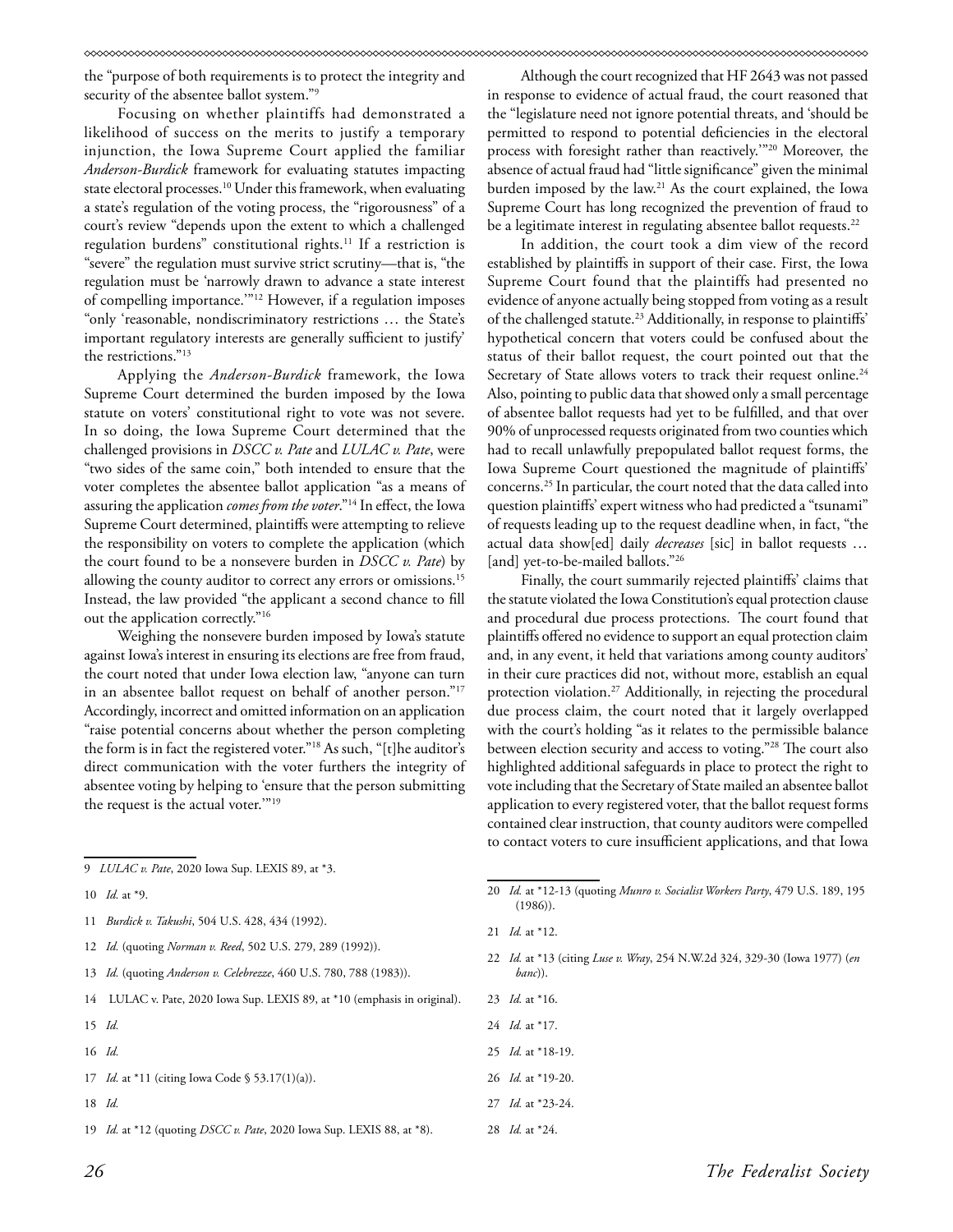had extensive early absentee and in-person voting periods in addition to election day voting.<sup>29</sup>

Writing in dissent, Justice Oxley distinguished between what she termed the "front-end process of filling out the form correctly," and the "back-end process of timely correcting the errors … and getting an absentee ballot back to the voter in time to use it."30 In the dissent's view, "[t]he front-end and back-end provisions impose significantly different burdens on Iowa voters' ability to actually receive an absentee ballot," and this difference "tips the scale differently in this case than it did in *DSCC v. Pate*."31 Applying a higher standard in light of a perceived higher burden on the right to vote, the dissent weighed "the evidence in the record" suggesting a likelihood that thousands of Iowa voters will not receive an absentee ballot in time, against the state's "mere incantation of 'integrity of the election system' and 'voter fraud'" to conclude that plaintiffs have shown a likelihood of success on the merits and are entitled to a temporary injunction.<sup>32</sup> In response, the majority countered that the dissent: (i) confused "the burden on the *voter* with the potential burden on *county auditor*;" (ii) mistook the "facts on the ground with the predictions of a party's retained expert;" and (iii) overstated the distinction between "front-end" and "back-end" processes which are "really one verification method."33

In *LULAC v. Pate*, the majority reaffirmed the state legislature's prerogative to enact nonsevere burdens on the voting process in an effort to combat fraud in elections. The court even floated the notion that protecting "public confidence in the electoral process" may suffice to impose "minimally burdensome regulations" on the right to vote.<sup>34</sup> In the aftermath of the 2020 election cycle, and considering that absentee and early voting will likely sustain increased use in future elections, state legislatures will be looking at ways to ensure the integrity of their elections. It is likely that many of the changes state legislatures make to their voting process will be challenged, and the bounds of a state's regulation of its elections may be tested.

- 30 *Id.* at \*27 (Oxley, J., dissenting).
- 31 *Id.* at \*28-29.
- 32 *Id.* at \*29.
- 33 *Id.* at \*20-22.

<sup>29</sup> *Id.* at \*25.

<sup>34</sup> *Id.* at \*14 (citing *Crawford v. Marion Cty. Election Bd.*, 553 U.S. 181 (2008)).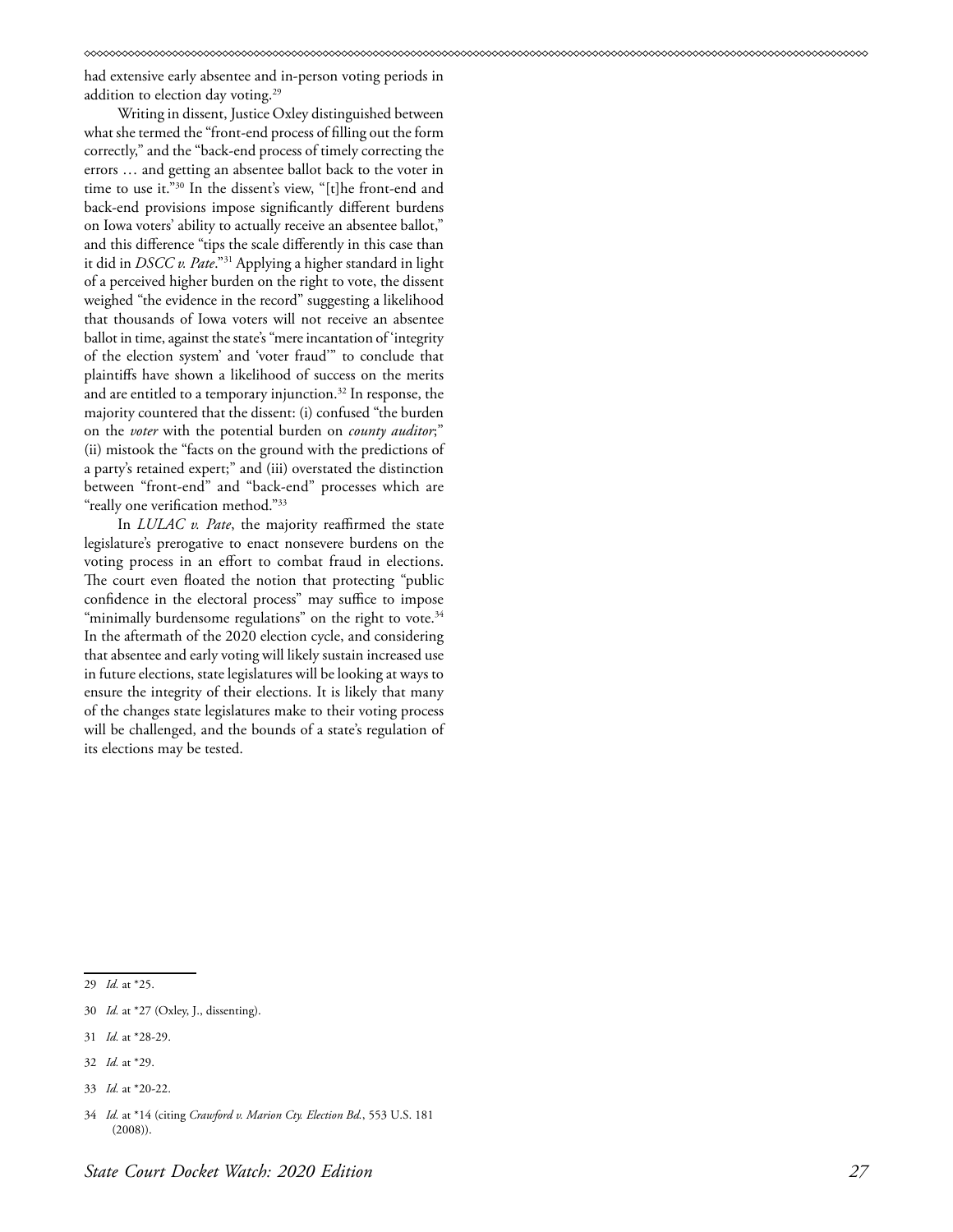## KANSAS *Kelly v. Legislative Coordinating Council*

*By Brad Schlozman*

xxxxxxxxxxxxxxxxxxxxxxxxxxxxxxxx

Published September 11, 2020

#### About the Author:

Brad Schlozman is a partner at Hinkle Law Firm in Wichita, KS, where his practice is primarily concentrated on Employee Benefits/ERISA law, as well as government investigations. In his employee benefits work, Brad represents plans, employers, third-party administrators, record-keepers, investment advisors, financial institutions, insurance brokers, and various fiduciaries, helping them to achieve and maintain compliance with the array of laws, regulations, and guidance governing qualified and welfare benefit issues. In his government investigations practice, Brad represents states, municipalities, and law enforcement organizations around the country that are being investigated by the U.S. Department of Justice and state regulatory agencies on various civil rights issues. Representations typically cover voting rights issues, disability matters, as well as a range of policing and law enforcement issues.

#### Note from the Editor:

The author of this article, Mr. Schlozman, served as counsel to the Kansas Legislative Coordinating Council and the Kansas House of Representatives in the case. The Federalist Society takes no positions on particular legal and public policy matters. Any expressions of opinion are those of the authors. We invite responses from our readers. To join the debate, please email us at info@fedsoc.org.

Since the November 2018 election of Democrat Laura Kelly as governor of Kansas, the state's Republican-controlled legislature has found itself in an increasing number of battles with the leader of the executive branch. One of the most recent controversies—a high-stakes separation of powers dispute in April over the legislature's authority to claw back gubernatorial executive orders issued in connection with the COVID-19 pandemic—culminated in a short-lived win for the governor before the Kansas Supreme Court.<sup>1</sup> Ruling solely on statutory grounds, the court held that a legislative snafu effectively deprived the legislature of the ability to abrogate pandemic-related executive orders.

#### **BACKGROUND**

The Kansas Emergency Management Act ("KEMA") grants the governor a statutory power to declare a state of "disaster emergency" for virtually any reason.2 At the time this case arose, the governor enjoyed nearly unfettered discretion during such emergencies to issue executive orders and perform such other duties "as are necessary to promote and secure the safety and protection of the civilian population."3 But as a check on gubernatorial power, the statute greatly restricted the duration of disaster emergencies. In particular, the governor's declaration automatically expired after 15 days unless ratified by a concurrent resolution of the legislature.<sup>4</sup>

After Governor Kelly declared a disaster emergency related to COVID-19 on March 12, 2020, the legislature hurriedly passed a concurrent resolution extending the disaster emergency until May 1.5 The resolution included a provision allowing the Legislative Coordinating Council ("LCC")—a statutorilycreated body comprised of leaders from the state's House of Representatives and Senate that is authorized to act on behalf of Kansas' part-time legislature during periods of recess<sup>6</sup>—to terminate the state of disaster emergency or revoke any executive order as it saw fit.7

In their haste to leave the capital, legislators did not subject the concurrent resolution's text to the typical rigorous review by the Revisor of Statutes. As a result, the concurrent resolution inadvertently stated that the LCC had no power to modify or

- 5 H.R. Con. Res. 5025 (Mar. 20, 2020).
- 6 Kan. Stat. Ann. § 46-1201 *et seq.*
- 7 H.R. Con. Res. 5025 § 2(A), (D).

<sup>1</sup> *Kelly v. Legislative Coordinating Council*, 460 P.3d 832 (Kan. 2020).

<sup>2</sup> Kan. Stat. Ann. § 48-924(b).

<sup>3</sup> *Id.* § 48-925(c)(11).

<sup>4</sup> *Id.* § 48-924(b)(3). The KEMA also allowed a disaster emergency to be extended by an affirmative vote of the State Finance Council. *Id.* § 48- 924(b)(4). But the State Finance Council never took any action in the case.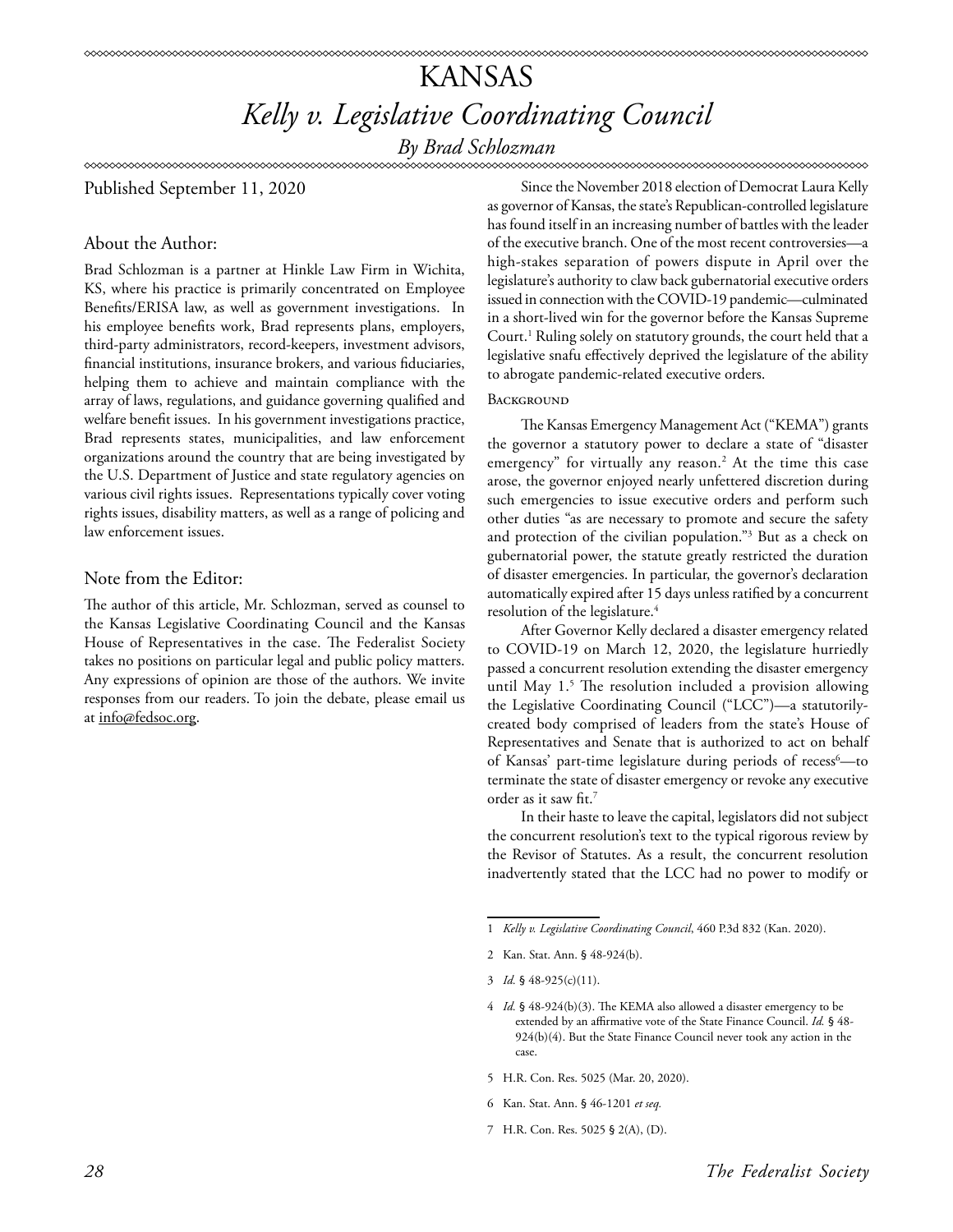revoke any gubernatorial action in connection with the disaster emergency unless the State Finance Council had first extended the emergency.8 (The State Finance Council is a separate, statutorilycreated body comprised of the governor and key legislative leaders. Its myriad responsibilities include approving regulations issued by the state's department of administration and appropriating funds for unanticipated and unbudgeted needs.)<sup>9</sup>

In the weeks following the issuance of the concurrent resolution, all parties recognized the scrivener's error, but the governor opted to work with the LCC in crafting her executive orders rather than invite a confrontation that could ultimately limit her authority during the pandemic. The détente proved only temporary.

On April 7, just five days before Easter, the governor issued Executive Order 20-18, which removed "religious gatherings" and funerals from the list of activities exempted from her prior directive prohibiting mass gatherings.<sup>10</sup> Violations were a criminal misdemeanor under state law, punishable by up to one year in jail and a \$2,500 fine.<sup>11</sup> The LCC majority, noting that the governor had deliberately targeted churches while still allowing bars, restaurants, libraries, and shopping malls to operate with proper social distancing, promptly voted to invalidate the executive order the next day.<sup>12</sup>

The governor responded by filing an original action (a petition for a writ of *quo warranto*) against the LCC and both bodies of the legislature in the state supreme court. Predicating her claim solely on constitutional grounds, she argued that the legislature could not empower the LCC to overturn an executive order. She insisted that the only way the legislature could abrogate her order was by satisfying traditional bicameral adoption and presentment requirements.<sup>13</sup>

Although confronted with legislative text that unequivocally did not support its actions, the LCC claimed that the drafting errors did not reflect the legislature's intent and that the text as written was illogical. The LCC pointed out in oral argument that, under the literal text of the resolution, the State Finance Council could not possibly extend the disaster emergency in this case because the maximum 30-day extension the State Finance Council could impose would expire well before the extension granted by the legislature's concurrent resolution. The LCC further suggested that the governor had unclean hands because she had expressly agreed to the LCC's claw-back authority (in return

- 11 Kan. Stat. Ann. § 48-939.
- 12 *See* Jonathan Shorman, Renee Leiker, and Michael Stavola, *War over Easter: Kansas lawmakers revoke Gov. Kelly's order limiting church gatherings*, K.C. Star, Apr. 8, 2020, *available at* [https://www.kansascity.](https://www.kansascity.com/news/politics-government/article241861126.html) [com/news/politics-government/article241861126.html.](https://www.kansascity.com/news/politics-government/article241861126.html)
- 13 *See* Pet'r Pet. 6-7; Mem. Supp. Pet. 7-13.

#### The Court's Opinion

In a brief per curiam opinion, the Kansas Supreme Court declined to address the governor's constitutional arguments. Instead, it ruled exclusively on statutory grounds, holding that the text of the legislature's concurrent resolution simply did not permit the LCC to modify or strike any executive order issued pursuant to the KEMA unless and until the State Finance Council had previously extended the disaster emergency.<sup>16</sup> Given the lack of any action by the State Finance Council, the LCC's conduct was void from the outset. No equitable principle, the court reasoned, could be used to alter the resolution's clear text.<sup>17</sup> As for the power of the LCC to act in the legislature's absence, the court concluded that the more specific language of the KEMA controlled over the LCC's enabling statute.<sup>18</sup>

In a concurring opinion, Justice Dan Biles said that, even if the concurrent resolution had been worded as the legislature intended, the LCC's actions still would have been invalid because the text of the KEMA did not endow the legislature with any authority to allow the LCC to invalidate gubernatorial executive orders.19 Citing *INS v. Chadha*, 20 he opined that the legislature could not nullify an otherwise valid executive order via a concurrent resolution.<sup>21</sup>

In another concurring opinion, Justice Caleb Stegall reasoned that the LCC's delegation of authority argument was colorable "in light of the vexing separation of powers problems created when one branch of government delegates its powers to another branch."22 Here, he reasoned, "[a]bsent a liberal interpretation of the Legislature's ability to continually oversee the Governor's exercise of delegated Legislative authority, the structure of KEMA itself risks violating the constitutional demand of separate powers."23

Justice Stegall further agreed that the concurrent resolution's requirement of State Finance Council action as a prerequisite to LCC invalidation was a legal impossibility and produced absurd results.24 But, he added, while this ambiguity arguably

16 *Legislative Coordinating Council*, 460 P.3d at 838-39.

- 19 *Id.* at 840.
- 20 462 U.S. 919 (1983).
- 21 *Legislative Coordinating Council*, 460 P.3d at 840-41.

<sup>8</sup> *Id.* §§ 1-2.

<sup>9</sup> Kan. Stat. Ann. § 75-3708 *et seq.*

<sup>10</sup> In Executive Order 20-14, the governor had imposed restrictions on mass gatherings, but included an array of exemptions. Executive Order 20-18, which superseded Executive Order 20-14, incorporated nearly all of the same exemptions except those for funerals and religious gatherings.

<sup>14</sup> *See* Resp't Resp. 14-15.

<sup>15</sup> *See id.* at 5-9.

<sup>17</sup> *Id.* at 839.

<sup>18</sup> *Id.*

<sup>22</sup> *Id.* at 841.

<sup>23</sup> *Id.*

<sup>24</sup> *Id.* at 842.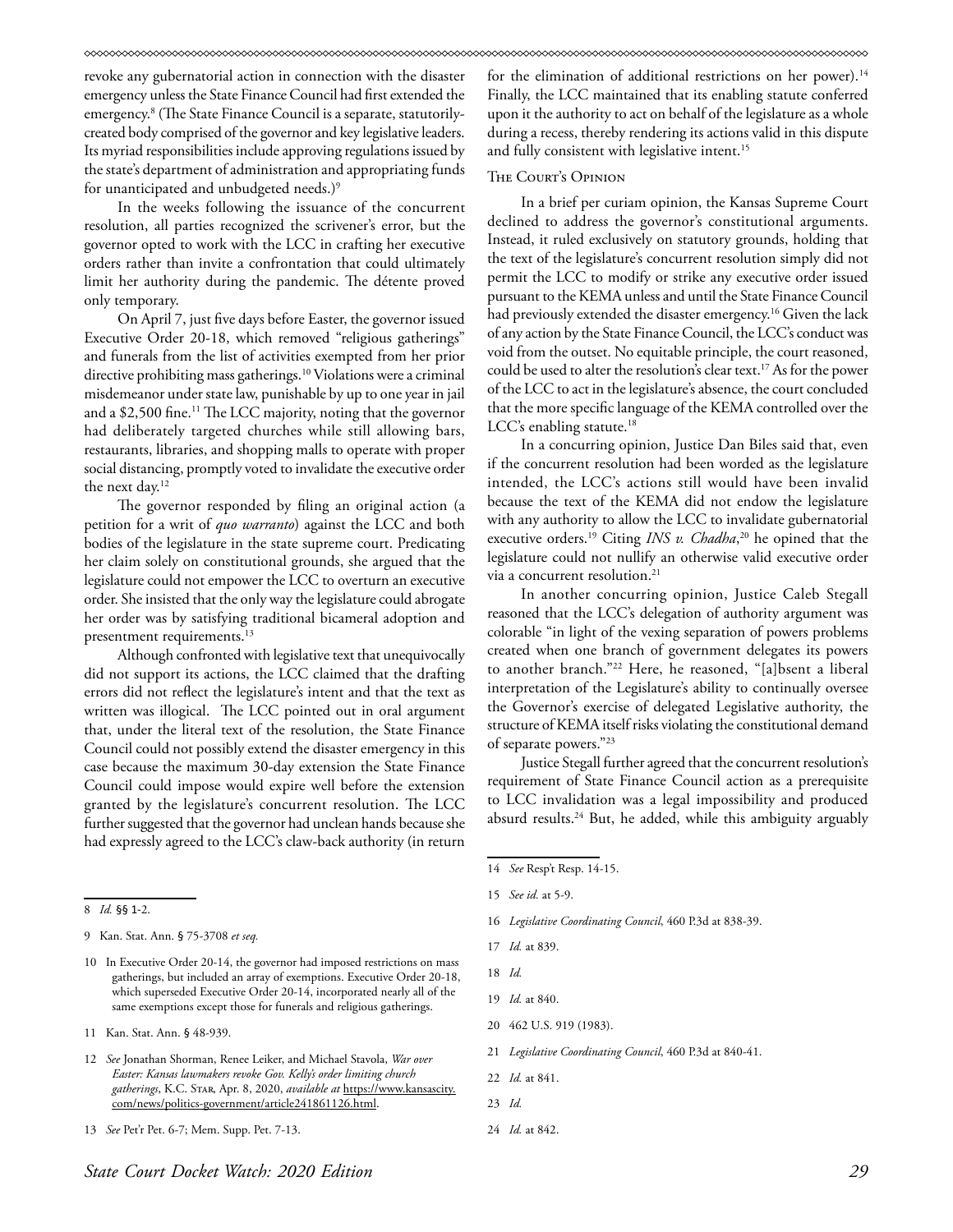might sanction the court looking behind the text to legislative intent, particularly in the urgency of a pandemic, the concurrent resolution could just as easily be rewritten to allow the State Finance Council to extend the disaster emergency beyond the deadline imposed by the legislature.<sup>25</sup> As a result, he determined the most prudent course of action would be to:

hold fast to the tried and true bedrock of legal interpretation and analysis—the words on the page. This commitment both constrains judicial action in circumstances where judges are ill-suited to make rules on the fly and gives the policy-making branches of government the greatest leeway to fix problems of their own making.<sup>26</sup>

Finally, Justice Stegall noted that the court was affirmatively not reaching the potentially significant religious liberty dimensions of the governor's actions.<sup>27</sup> Those concerns were later the subject of federal court litigation that resulted in the issuance of an injunction against enforcement of the governor's order.28

#### The Aftermath

Less than two months after the court issued its opinion, the legislature amended the KEMA to strip the governor of much of the considerable powers she had previously possessed during a disaster emergency. The new legislation, which the governor signed into law on June 8, extended the state of disaster emergency through September 15.29 But it prohibits the governor from proclaiming any new COVID-19-related disaster emergency during 2020 unless the State Finance Council validates her declaration by an affirmative vote of at least six of the eight members.30 The legislation also prevents her from directing the cessation of activities of any business for more than  $15 \text{ days}^{31}$ altering any election laws or procedures due to the pandemic,<sup>32</sup> or closing schools absent a majority vote by the state board of education<sup>33</sup> (which she failed to attain when she subsequently tried to do so).<sup>34</sup> The bill further authorizes each board of county commissioners to adopt public health provisions that are less restrictive than those imposed by the governor.<sup>35</sup> And it eliminates

- 28 *First Baptist Church v. Kelly*, 2020 WL 1910021 (D. Kan. Apr. 18, 2020).
- 29 H.B. 2016, § 5(a).
- 30 *Id.* § 5(b).
- 31 *Id.* § 6. Extensions of business closures are permitted only with a supermajority vote of the State Finance Council, which is controlled by Republican leaders in the legislature.
- 32 *Id.* § 33 (codified at Kan. Stat. Ann. § 48-925(f)).
- 33 *Id.* § 7.
- 34 *See* Jonathan Shorman and Dion Lefler, *Kansas Board of Education rejects*  Kelly order delaying schools opening to stem virus, WICHITA EAGLE, July 22, 2020, *available at* [https://www.kansas.com/news/politics-government/](https://www.kansas.com/news/politics-government/article244401862.html) [article244401862.html.](https://www.kansas.com/news/politics-government/article244401862.html)

36 *Id.* § 36.

the criminal penalties for violations of executive orders and treats infringements as mere civil offenses.<sup>36</sup> In sum, the governor's victory in the Kansas Supreme Court turned out to be brief.

<sup>25</sup> *Id.*

<sup>26</sup> *Id.* at 843.

<sup>27</sup> *Id.* at 843-44.

<sup>35</sup> H.B. 2016, § 33 (codified at Kan. Stat. Ann. § 48-925(h)).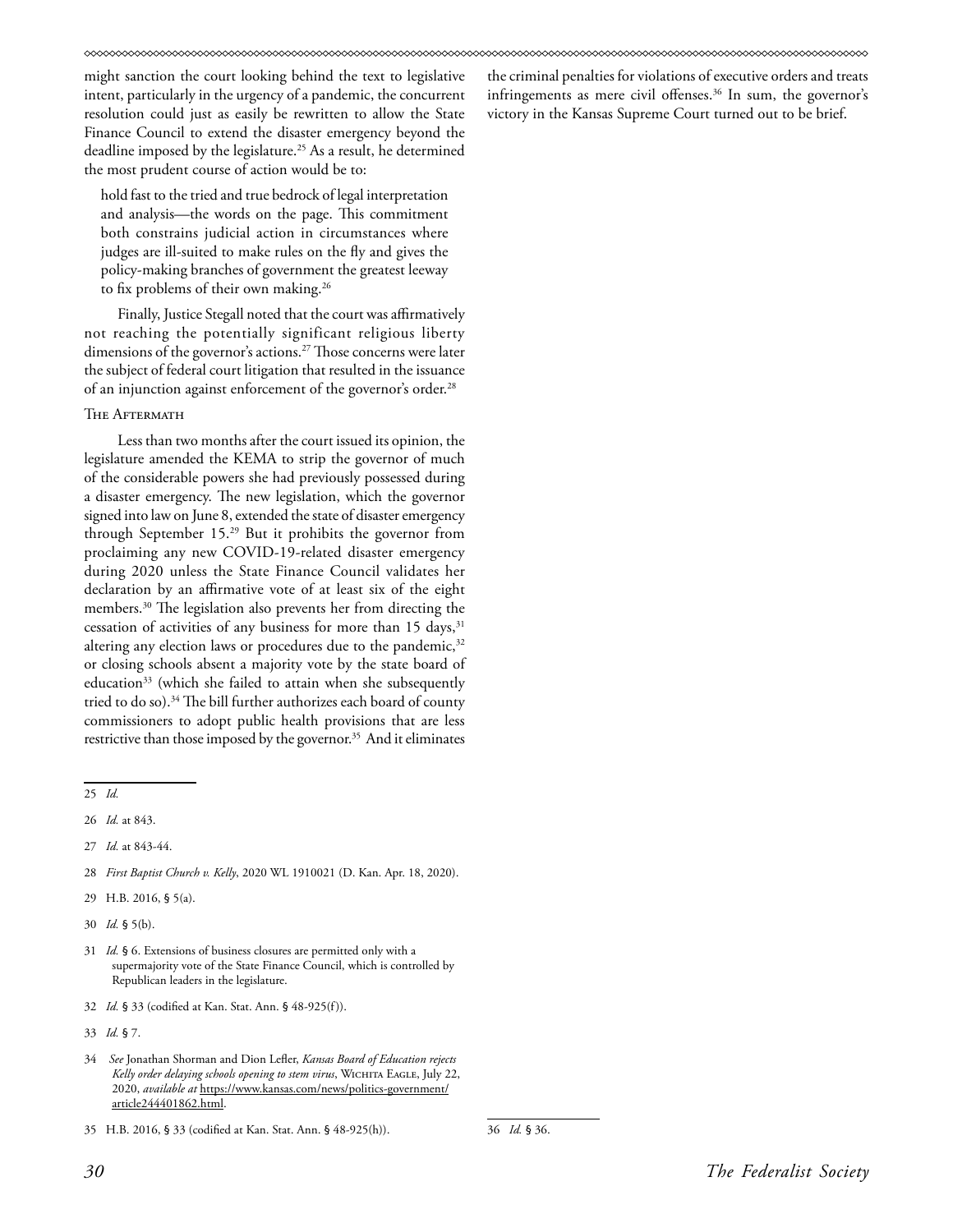### KANSAS *State v. Harris By Robert Alt*

Published December 16, 2020

#### About the Author:

Robert Alt is the president and chief executive officer of The Buckeye Institute, where he also serves on the Board of Trustees. Alt is a distinguished scholar with particular expertise in legal policy including criminal justice, national security, and constitutional law. Prior to heading The Buckeye Institute, Alt was a director in The Heritage Foundation's Center for Legal and Judicial Studies under former U.S. Attorney General Edwin Meese III.

#### Note from the Editor:

The Federalist Society takes no positions on particular legal and public policy matters. Any expressions of opinion are those of the author. We also invite responses from our readers. To join the debate, please email us at info@fedsoc.org.

When does uncertainty regarding enforcement standards constitute an impermissible delegation of legislative authority such that a criminal law should be declared unconstitutionally vague? The Kansas Supreme Court addressed this important question in answering whether a small pocketknife meets the statutory definition of a prohibited knife in *State v. Harris.*<sup>1</sup>

Kansas law makes it a crime for a convicted felon to possess a "knife." K.S.A. 2019 Supp. 21-6304 defines a knife as "a dagger, dirk, switchblade, stiletto, straight-edged razor or any other dangerous or deadly cutting instrument of like character." In *State v. Harris*, the Kansas Supreme Court considered whether the statute's catch-all clause—"or any other dangerous or deadly cutting instrument of like character"—was impermissibly and unconstitutionally vague. The Kansas high court's July 2020 decision held that it is.

Christopher Harris, a convicted felon, brandished a pocketknife with a 3½ inch serrated blade during an altercation in Wichita. Kansas charged him with aggravated assault, criminal use of a weapon, and criminal possession of a weapon by a felon. At trial, Harris was acquitted of the first two charges, but the jury convicted him of the third.

Harris appealed on two grounds: first, that the law's definition of a knife was unconstitutionally vague both facially and as applied to his case; and second, that the trial court erred in preventing Harris from introducing evidence that his parole officer told him that he could legally possess his serrated pocketknife. The appellate court rejected Harris's constitutional challenge, holding that the statute was not "so vague that it [did not warn] people of ordinary intelligence of the prohibited conduct or that the statute is susceptible to arbitrary and discriminatory enforcement."2 The appellate court, however, reversed Harris's conviction and remanded the case for a new trial after finding "a reasonable probability that the outcome of the trial would have been different had the court allowed Harris to introduce the parole officer's testimony and the [Kansas Department of Corrections'] Handbook to the jury."3 Harris and Kansas appealed their respective appellate losses to the Kansas Supreme Court.

The Kansas Supreme Court's majority ruled that the Kansas statute was unconstitutionally vague on its face, and therefore the majority declined to address the evidentiary question presented by the state.4 Two justices joined Justice Daniel Biles in dissent.

Justice Caleb Stegall, writing for the *Harris* majority, observed that vagueness challenges raise two concerns: due process

<sup>1</sup> State v. Harris, No. 116,515 (Kan. July 17, 2020).

<sup>2</sup> *Id.* slip op. at 4 (Kan. App. 2018) (unpublished opinion).

<sup>3</sup> *Id.* at 8.

<sup>4</sup> *Id*. at 6 ("Because we resolve this case in Harris' favor on constitutional grounds, we need not reach the evidentiary issue raised by the State's petition for review.").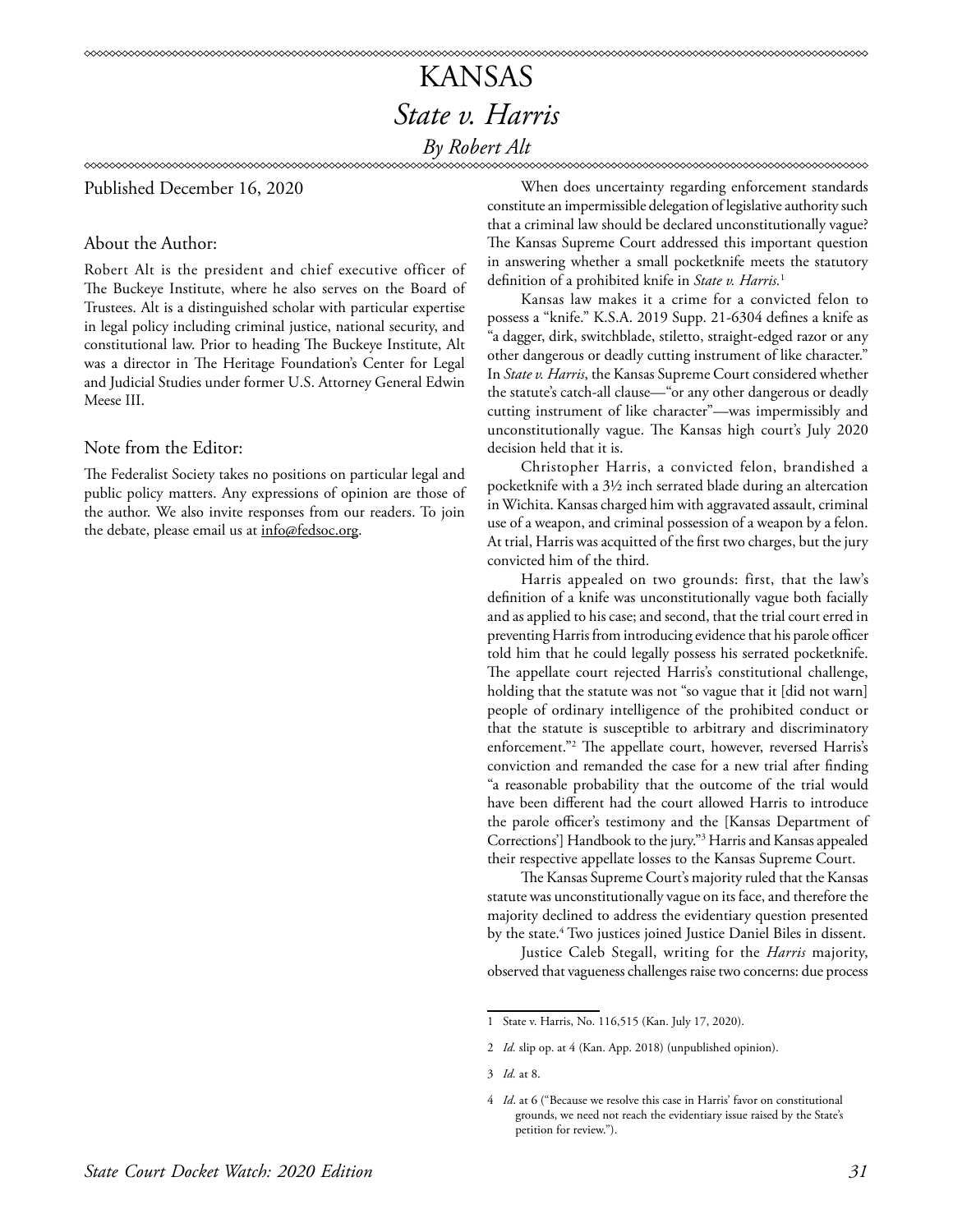and separation of powers. Due process challenges ask whether "the statute fairly put people on notice as to the conduct proscribed? Are the words used common and understandable enough to allow persons of ordinary intelligence to easily grasp their meaning?"5 The separation of powers concerns arise when the legislature "fails to 'provide explicit standards' for enforcement" such that the law "'threaten[s] to transfer legislative power to' police, prosecutors, judges, and juries, which leaves 'them the job of shaping a vague statute's contours through their enforcement decisions.'"6 The majority focused on the second concern, and held that the statute's "or any other dangerous or deadly cutting instrument of like character" clause violated this separation of powers doctrine and presented a "textbook example" of the arbitrary guesswork induced by vague laws because:

. . . [Kansas] enforcement officials must ask, what exactly is a dangerous cutting instrument of like character? We are unable to discern a sufficiently objective standard of enforcement in this language. Instead, we are left with the subjective judgment of the enforcement agencies and actors. A pair of scissors? Maybe. A safety razor blade? Perhaps. A box cutter? Probably, but would that decision be driven by an objective rule or a historically contingent fear of box cutters?<sup>7</sup>

The dissent objected to such hypotheticals, but the majority countered that the "crucial question" was whether the law "invite[s] 'varying and . . . unpredictable' enforcement decisions 'on an ad hoc and subjective basis,'" and that the state's own inconsistent interpretations answered that question in Harris's favor.8 The majority noted that the state's prosecutors believed that the statute was enforceable against Harris's possession of the pocketknife, while the Department of Corrections through its Handbook and parole officer believed it was not. Thus, the majority concluded, "the circumstances present us with an unmistakable instance of arbitrary enforcement of an inherently subjective standard."9

Justice Biles disagreed that the statute was unconstitutionally vague either facially or as applied to Harris. He argued in dissent that the majority was wrong to frame the challenge only as a facial one, and that "the statutory language does not insert subjective judgment unmoored from the statute's specifics. Harris' knife . . . falls well within this statute's foreseeable bounds."10 The majority's approach, according to Justice Biles, "goes too far" by transforming "the appropriate degree of specificity . . . from a requirement for commonsense adequate protections against arbitrary and discriminatory enforcement to an unbearably exacting requirement that all statutes making specific conduct

- 8 *Id*. (citations omitted).
- 9 *Id*. at 12.
- 10 *Id*. at 19 (Biles, J., dissenting).

criminal must be wholly expressed by the Legislature."11 Such an exacting standard, argued Justice Biles, plows new legal ground for Kansas.<sup>12</sup>

The dissent, however, would have reversed Harris's conviction and afforded him a new trial in which to present his "mistake-of-law defense" with the previously excluded evidence that his parole officer and the Department of Corrections Handbook had advised Harris that he could legally possess a pocketknife with a blade shorter than 4 inches.<sup>13</sup>

The *Harris* decision opens the door for challenges to other statutes that might lack explicit standards for enforcement under principles of non-delegation and void for vagueness.

<sup>5</sup> *Id*. at 8.

<sup>6</sup> *Id*. (quoting *Sessions v. Dimaya*, 138 S. Ct. 1204, 1228 (2018) (Gorsuch, J., concurring)).

<sup>7</sup> *Id*. at 11.

<sup>11</sup> *Id*. at 23 (Biles, J., dissenting).

<sup>12</sup> *Id*. at 22 (Biles, J., dissenting).

<sup>13</sup> *Id*. at 13 (Biles, J., dissenting).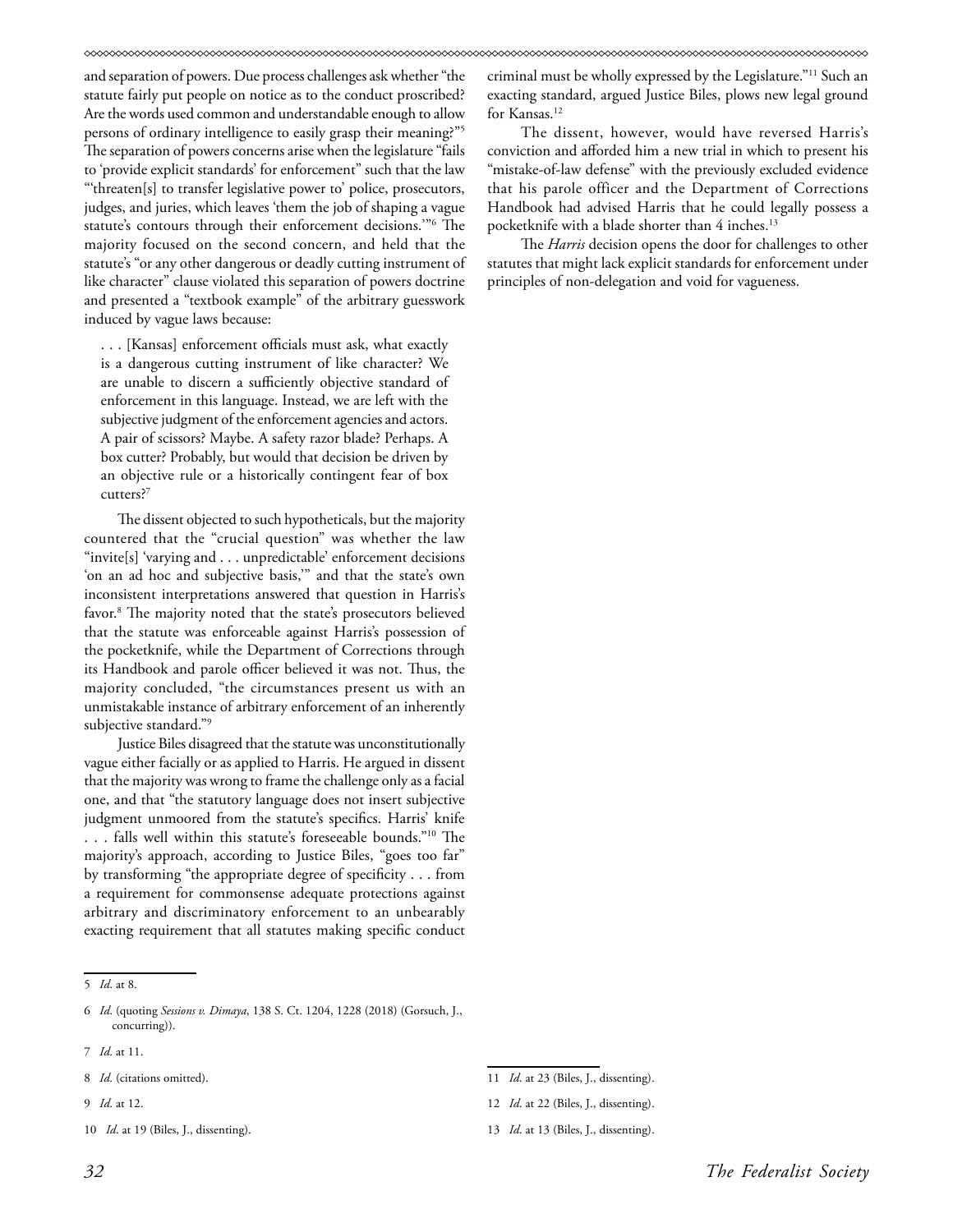### LOUISIANA *Normand v. Walmart.com By Adam A. Millsap, Ph.D. & Lee A. Steven*

Published May 11, 2020

About the Authors:

Adam A. Millsap, PhD is Senior Fellow for Economic Opportunity at the Charles Koch Institute. He writes about urban development, population trends, labor markets, and other federal and local public policy issues.

Lee A. Steven is Senior Policy Counsel at Americans for Prosperity Foundation. At American for Prosperity Foundation, Lee oversees the tax, labor, foreign affairs, and poverty portfolios of the Legal and Judicial Policy Team. He also works with Cause of Action Institute, where he has particular experience with the Freedom of Information Act and the Federal Records Act.

#### Note from the Editor:

The Federalist Society takes no positions on particular legal and public policy matters. Any expressions of opinion are those of the authors. We also invite responses from our readers. To join the debate, please email us at info@fedsoc.org.

Walmart.com is an e-commerce platform operated by Walmart, Inc. In addition to products offered for sale directly from Walmart, the site allows third-parties to sell products using the Walmart.com digital infrastructure. Pursuant to contract, third-party retailers are "the sellers of record."1 Walmart.com's service includes connecting customers to retailers, providing a checkout system, processing payments, and protecting against fraud.2 Although retailers may authorize Walmart.com to collect sales taxes on items sold, they are not required to do so and remain responsible for any tax liabilities, including sales taxes, related to their sales on Walmart.com.3

In *Normand v. Walmart.com*, the Louisiana Supreme Court overturned lower court decisions that found Walmart.com liable for the payment of sales tax on items sold on its online marketplace by third-party retailers.4 The case was brought on behalf of the tax collector for Jefferson Parish for unpaid sales taxes from 2009 to 2015. Although Walmart.com paid the sales tax due on the sale of its own items, it had not paid or reported sales tax due from online sales made by third party retailers.

The case turned on the interpretation of the word "Dealer" under La. R.S.  $47:301(4)(1)$ .<sup>5</sup> Under that statute, a dealer is defined broadly to include retail sellers, manufacturers and producers, lessors and lessees, service providers, recipients of services, and certain persons who make deliveries. The definition also encompasses out-of-state sellers who operate in Louisiana. The statute imposes on the dealer the responsibility for collecting and paying sales tax. Notwithstanding the broad definition, the court held that the statute does not apply to the facilitator of a sale between two parties, such as an online marketplace. Walmart. com was therefore not liable for the taxes at issue.

Specifically, the court noted that pursuant to its contract with third-party retailers, "Wal-Mart.com never had title or possession of the property being sold by third party retailers and did not transfer title or possession of the property to purchasers."<sup>6</sup> It therefore concluded that "an online marketplace is not a party to the underlying sales transaction between the third party retailers

- 4 The decision was issued on January 29, 2020. On April 9, 2020, the Louisiana Supreme Court denied an application for rehearing.
- 5 The case also involved a detailed issue of procedural law relating to tax collection, discussed at length by both the majority and a dissent.
- 6 Normand v. Wal-Mart.com USA, LLC, No. 2019-C-00263, slip. op. at 17 (La. Jan. 29, 2020).

<sup>1</sup> Normand v. Wal-Mart.com USA, LLC, No. 2019-C-00263, slip op. at 27 (La. Jan. 29, 2020).

<sup>2</sup> *Id.* at 4.

<sup>3</sup> *Id.* at 27.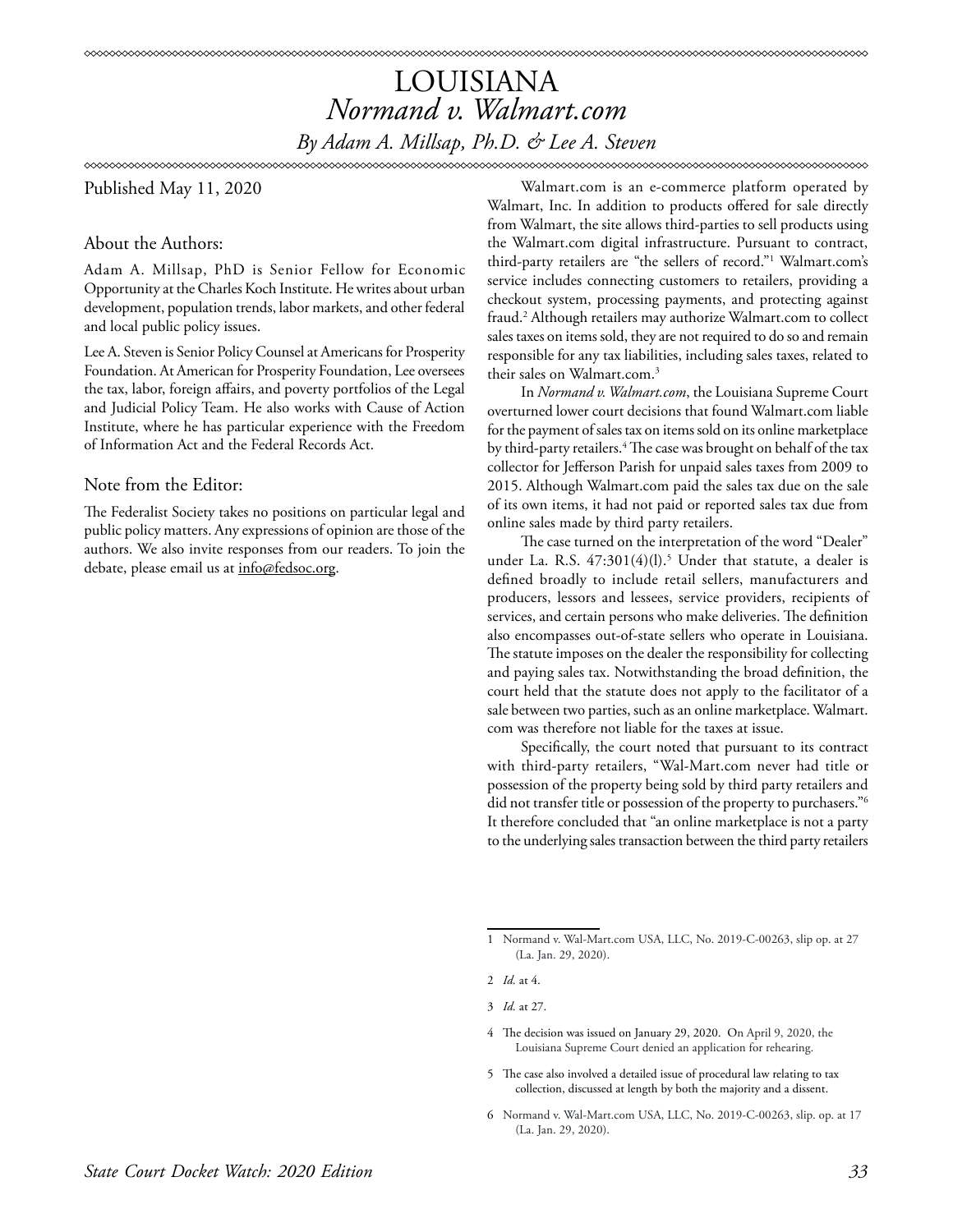and their customers, but rather a facilitator of the sale."7 The court also reviewed related statues and regulations to explain that:

it is the seller of merchandise, the performer of taxable services, and the rentor or lessor of property as parties to the underlying transactions that are liable for collection of the tax. The statutory and regulatory scheme does not contemplate the existence of more than one dealer that would be obligated to collect sales tax from a purchaser. An online marketplace in its role as a facilitator for sales of third party retailers does not fall in these groups.<sup>8</sup>

The court also discussed the special statutory provisions relating to auctioneers, who are responsible under Louisiana law for the collection and payment of sales taxes. The court acknowledged that, like an online marketplace, auctioneers are facilitators between the seller and purchaser. Because of the unique nature of that relationship, specific legislation was required to obligate auctioneers to collect and pay sales taxes. No such legislation exists for online marketplaces, and absent that legislation:

double taxation could result if both online marketplaces and third party retailers are obligated to collect sales tax on the same transaction. It is not in the province of the judiciary to create an exception (in the context of a retail sale) to the seller's obligation to collect sales tax for a marketplace facilitator, similar to that legislatively enacted for auctioneers.<sup>9</sup>

Finally, the court looked to the contract between Walmart. com and third-party retailers to find that, "Wal Mart.com did not contractually assume the obligation of the third party retailers, as dealers, to collect and remit sales tax."10 Therefore, the third-party retailers remained liable for the payment of sales tax.

The decision of the majority earned a dissent from the court's chief justice, who argued that Walmart.com should be considered a dealer within the meaning of the statute. The dissent argued that the definition of dealer in the statute was sufficiently broad to encompass an online marketplace such as Walmart.com. It focused on the fact that Walmart.com controlled all aspects of the online sales experience, including the collection of any payments. "Wal-Mart.com processes all payments and collects all proceeds from the sales, thereby retaining exclusive actual control over the collection of sales taxes from customers for all online market sales transactions, yet refuses to collect those taxes unless expressly requested to do so by the third party seller."11 Finding Wal-Mart.com to be a dealer would "eliminate[] this problem and increase[] compliance with sales/use tax collection and remittance, allowing these tax proceeds to benefit the citizens of Jefferson Parish as intended."12

In the wake of the Supreme Court's decision in *South Dakota v. Wayfair*, which found that states may impose sales tax on purchases made from out-of-state sellers without a physical presence in the state, this case raises the broader question of whether and to what extent an online marketplace that facilitates third-party transactions should be responsible for the collection of sales tax on those transactions. State legislatures that want to increase the collection of sales tax revenues may start amending their statutes to place the obligation to collect and pay the sales tax directly on online marketplaces.

<sup>7</sup> *Id.*

<sup>8</sup> *Id.* at 23.

<sup>9</sup> *Id.* at 26.

<sup>10</sup> *Id.* at 28.

<sup>11</sup> *Id.* at 3 (Johnson, C.J., dissenting).

<sup>12</sup> *Id.* at 4.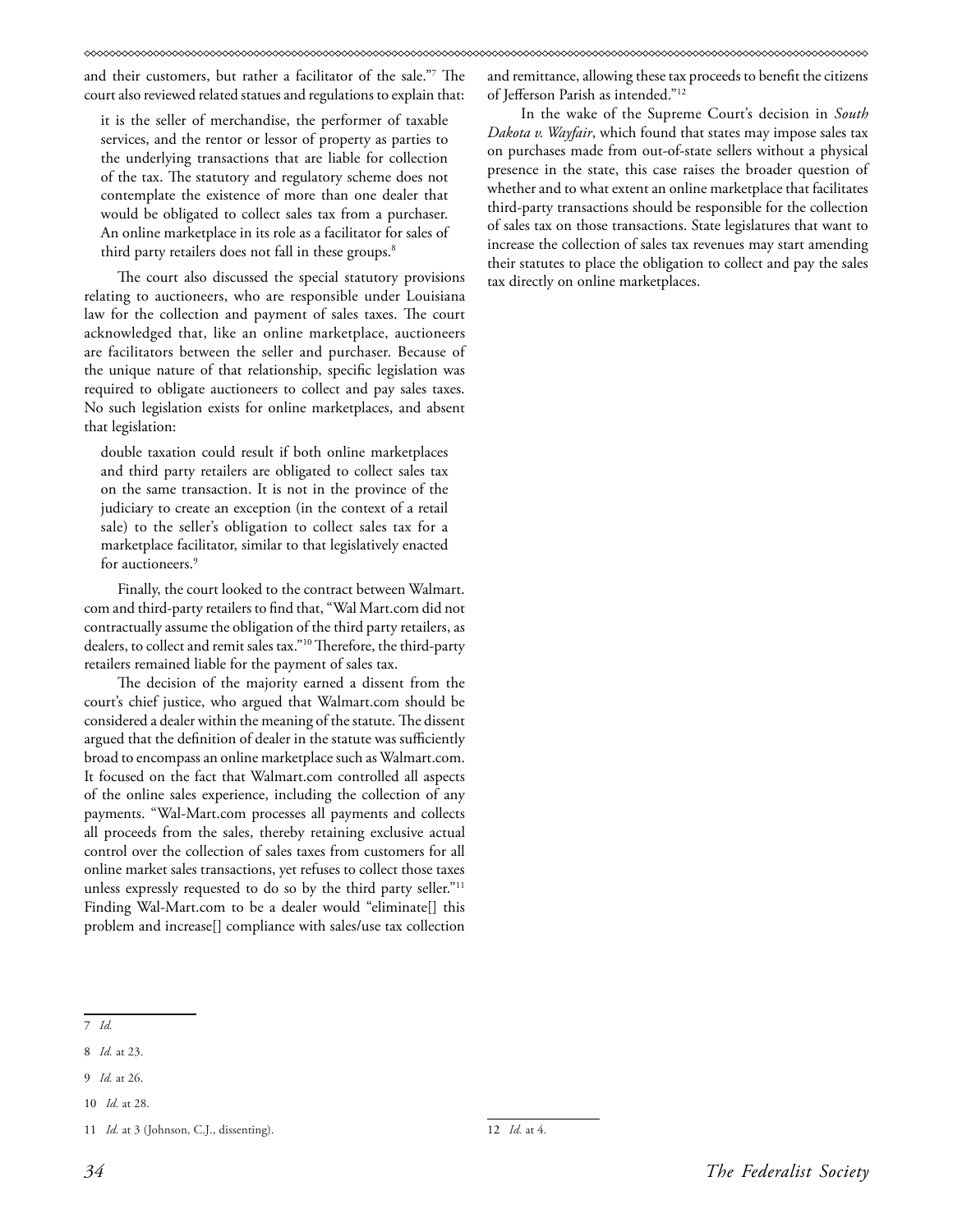### LOUISIANA The Effect of *Ramos v. Louisiana*

*By GianCarlo Canaparo*

Published July 14, 2020

#### About the Author:

GianCarlo Canaparo is a legal fellow in The Heritage Foundation's Edwin Meese III Center for Legal and Judicial Studies. Canaparo researches and writes on criminal justice reform, immigration, the role of the courts, and various constitutional issues.

#### Note from the Editor:

The Federalist Society takes no positions on particular legal and public policy matters. Any expressions of opinion are those of the author. We invite responses from our readers. To join the debate, please email us at info@fedsoc.org.

In April of this year, the Supreme Court decided *Ramos v.*  Louisiana, holding that the Sixth Amendment's<sup>1</sup> requirement of jury unanimity in criminal convictions was incorporated against the states.<sup>2</sup>

At the time of Evangelisto Ramos's conviction, Louisiana permitted non-unanimous convictions based on 10-to-2 or 11 to-1 jury votes. In the time between his conviction and his appeal, Louisiana changed its law to require unanimous convictions. $3$ 

In opposing Ramos's claim, Louisiana argued, among other things, that requiring unanimous jury verdicts would cause chaos for its criminal justice system.4 For one thing, anyone convicted by a non-unanimous jury whose appeal had not yet become final would have to be retried. And for another, defendants whose non-unanimous convictions had become final would challenge them on collateral review.<sup>5</sup>

The Court rejected these two arguments. As to the first, it acknowledged that the decision would "surely impose a cost" but said that cost did not outweigh the constitutional harm that permitting non-unanimous verdicts imposes on defendants.6 As to the second, the Court noted that the test for whether a new rule of criminal procedure applies retroactively is so stringent that it has never been met.<sup>7</sup>

As Louisiana predicted, defendants convicted by nonunanimous juries are now challenging their convictions. At least for now, however, that burden seems much lighter than Louisiana expected. Orders granting writs for review in light of *Ramos* began appearing on the Louisiana Supreme Court's docket a month after the Supreme Court decided that case.<sup>8</sup> The first day such orders appeared, there were more than thirty, but since then, if any appear among the court's list of orders, there are at most a handful.

The Louisiana Supreme Court has quickly adapted to handle these cases. In cases where a defendant was convicted by non-unanimous verdict and his or her appeal was not yet final, the Louisiana Supreme Court issues a unanimous, form, per curiam order remanding the case "for further proceedings and to

<sup>1</sup> U.S. Const. amend. VI; *see also* Thompson v. Utah, 170 U. S. 343, 351 (1898) (holding that the Sixth Amendment's guarantee of a jury trial included the historical requirement of unanimity); Patton v. United States, 281 U.S. 276, 288 (1930) (same).

<sup>2 140</sup> S. Ct. 1390 (2020)

<sup>3</sup> *Id*. at 1407.

<sup>4</sup> *Id*. at 1406.

<sup>5</sup> *Id*. at 1407.

<sup>6</sup> *Id.* at 1406.

<sup>7</sup> *Id*. at 1407.

<sup>8</sup> *See Court Actions/May 27, 28, and June 3, 2020*, Louisiana Supreme Court, <https://www.lasc.org/Actions?p=2020-020>(last visited, July 10, 2020).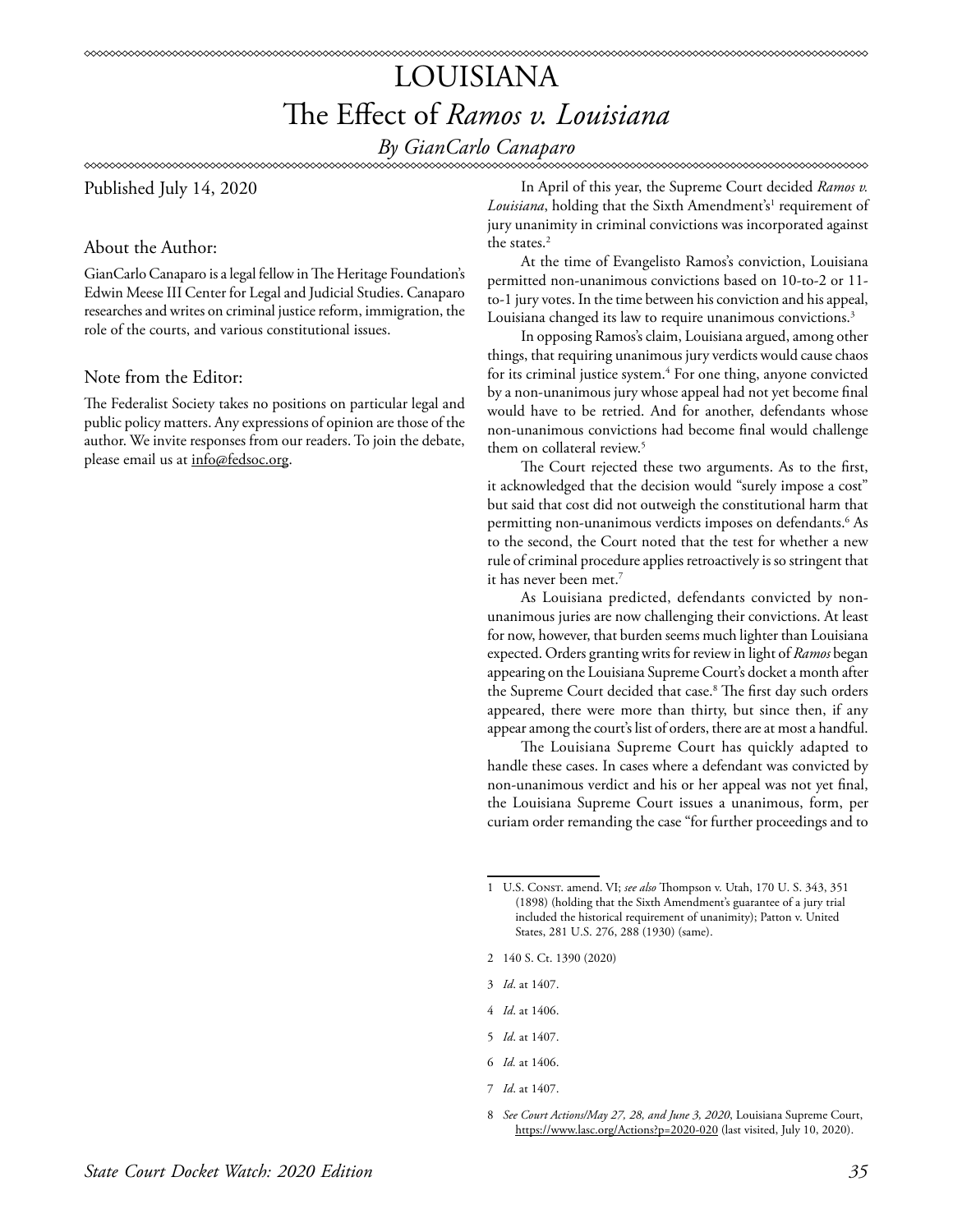conduct a new error patent review in light of *Ramos*."9 The order also provides that even if the defendant abandoned or failed to preserve his or her objection to the non-unanimous verdict, the lower court should still consider the issue.<sup>10</sup>

In at least one case, the record did not indicate whether the verdict was unanimous because "the district court ceased polling the jury after the first ten jurors."11 In that case, the Louisiana Supreme Court ordered the lower court to "ascertain whether the verdict was unanimous."12 Chief Justice Bernette Johnson dissented, arguing that the jurors' memories will be "tainted" by all the publicity that has surrounded the jury unanimity issue in the four years since the defendant's conviction, and so it would be better to simply remand for a new trial.<sup>13</sup>

So far, it does not appear that any challenges to final nonunanimous convictions have made it to the Louisiana Supreme Court on collateral review. It is clear, however, that the court is expecting those challenges in the future. Its form per curiam order includes the line, "Nothing herein should be construed as a determination as to whether that ruling will apply retroactively on state collateral review to those convictions and sentences that were final when *Ramos* was decided."14

Although *Ramos* has not imposed a significant burden on the Louisiana courts yet, the number of potential collateral review challenges likely far outstrips the number of non-final non-unanimous convictions subject to immediate retrial. After all, Louisiana has permitted non-unanimous verdicts since 1898.15 The true burden of *Ramos*, therefore, remains to be seen.

It is also nearly certain that at some point in the future the Supreme Court will be asked to decide whether the *Ramos* rule applies retroactively. If it holds that it does—which would be a first<sup>16</sup>—then Louisiana's courts, and the courts of any other states that have permitted non-unanimous verdicts, will most likely be deluged by collateral challenges.

- 13 *Id*., *dissent available at* https://www.lasc.org/Opinions/2020/20- 0109.K.bjj.dis.pdf.
- 14 *See, e.g.*, Kendell Shanner Cagler, No. 2018-KO-01988.
- 15 *Ramos*, 140 S. Ct. at 1393.
- 16 *Id*. at 1407

<sup>9</sup> *See, e.g.*, State v. Kendell Shanner Cagler, No. 2018-KO-01988 (June 3, 2020), *available at* [https://www.lasc.org/Opinions/2020/18-1988.](https://www.lasc.org/Opinions/2020/18-1988.KO.PC.pdf) [KO.PC.pdf.](https://www.lasc.org/Opinions/2020/18-1988.KO.PC.pdf)

<sup>10</sup> *Id*.

<sup>11</sup> State v. Dermaine Norman, No. 2020-K-0109 (July 2, 2020), *available at* [https://www.lasc.org/Opinions/2020/20-0109.K.PC.pdf.](https://www.lasc.org/Opinions/2020/20-0109.K.PC.pdf)

<sup>12</sup> *Id*.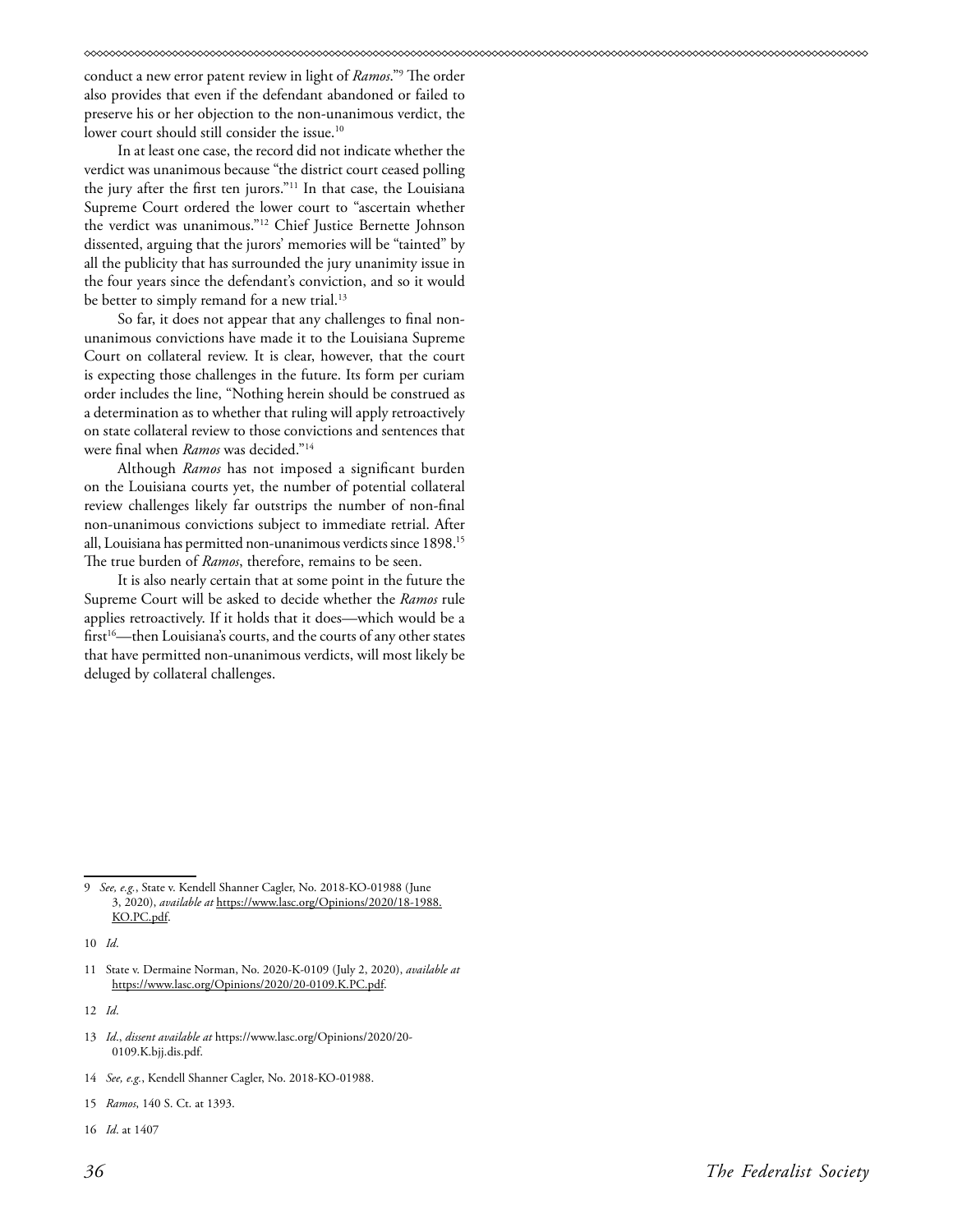## MASSACHUSETTS *Foster v. Commissioner of Correction By Kymberlee Stapleton*

Published November 5, 2020

About the Author:

Kymberlee C. Stapleton is an Associate Attorney at the Criminal Justice Legal Foundation.

### Note from the Editor:

The Federalist Society takes no positions on particular legal and public policy matters. Any expressions of opinion are those of the authors. We also invite responses from our readers. To join the debate, please email us at info@fedsoc.org.

Correctional facilities across the United States house and employ large numbers of people. Keeping these people safe during the COVID-19 pandemic has been a tremendous challenge. In April 2020, several incarcerated inmates and individuals civilly committed for substance abuse treatment filed a class action lawsuit in a Massachusetts court that alleged their conditions of confinement posed an unreasonable risk of COVID-19 exposure.<sup>1</sup> They claimed that the failure to reduce the number of confined individuals to allow for greater social distancing amounted to cruel and unusual punishment and violated their substantive due process rights.<sup>2</sup>

In *Foster v. Commissioner of Correction* ("*Foster I*"*)*, the Supreme Judicial Court of Massachusetts addressed the plaintiffs' motion for a preliminary injunction that sought to require the Department of Correction ("DOC") to take immediate steps to reduce the number of detained individuals while the suit proceeded to trial. To prevail, the plaintiffs would have to show a likelihood of success on the merits of their underlying claims.

The court first examined class certification and narrowed the plaintiffs into two smaller subgroups: (1) medically vulnerable inmates, and (2) individuals civilly committed for substance abuse treatment.3 The court then addressed the constitutional claims of the two subclasses separately because only individuals being "punished" can assert claims of cruel and unusual punishment under the Eighth Amendment. Because the civilly committed individuals were not being punished, their claims were limited to substantive due process violations.4

### Eighth Amendment Claims

The medically vulnerable inmate plaintiffs argued that their conditions of confinement and the failure to expedite the release of inmates violated their constitutional rights.<sup>5</sup> To succeed on this claim, the plaintiffs were required to satisfy a two-part test. The first element required an objective showing that their living conditions "pose a 'substantial risk of serious harm.'"6 The second element was subjective, requiring a showing that "prison officials acted or failed to act with deliberate indifference."7 The court found that the plaintiffs met the first element, but failed the second element.

Almost immediately after the governor declared a state of emergency in Massachusetts, the DOC implemented policies that

2 *Id.*

<sup>1</sup> *Foster v. Comm'r of Correction*, 146 N.E.3d 372, 378 (Mass. 2020).

<sup>3</sup> *Id.* at 388.

<sup>4</sup> *Id.* at 390.

<sup>5</sup> *Id.*

<sup>6</sup> *Id.* at 391 (quoting *Farmer v. Brennan*, 511 U.S. 825, 834 (1994)).

<sup>7</sup> *Id.* at 390-91.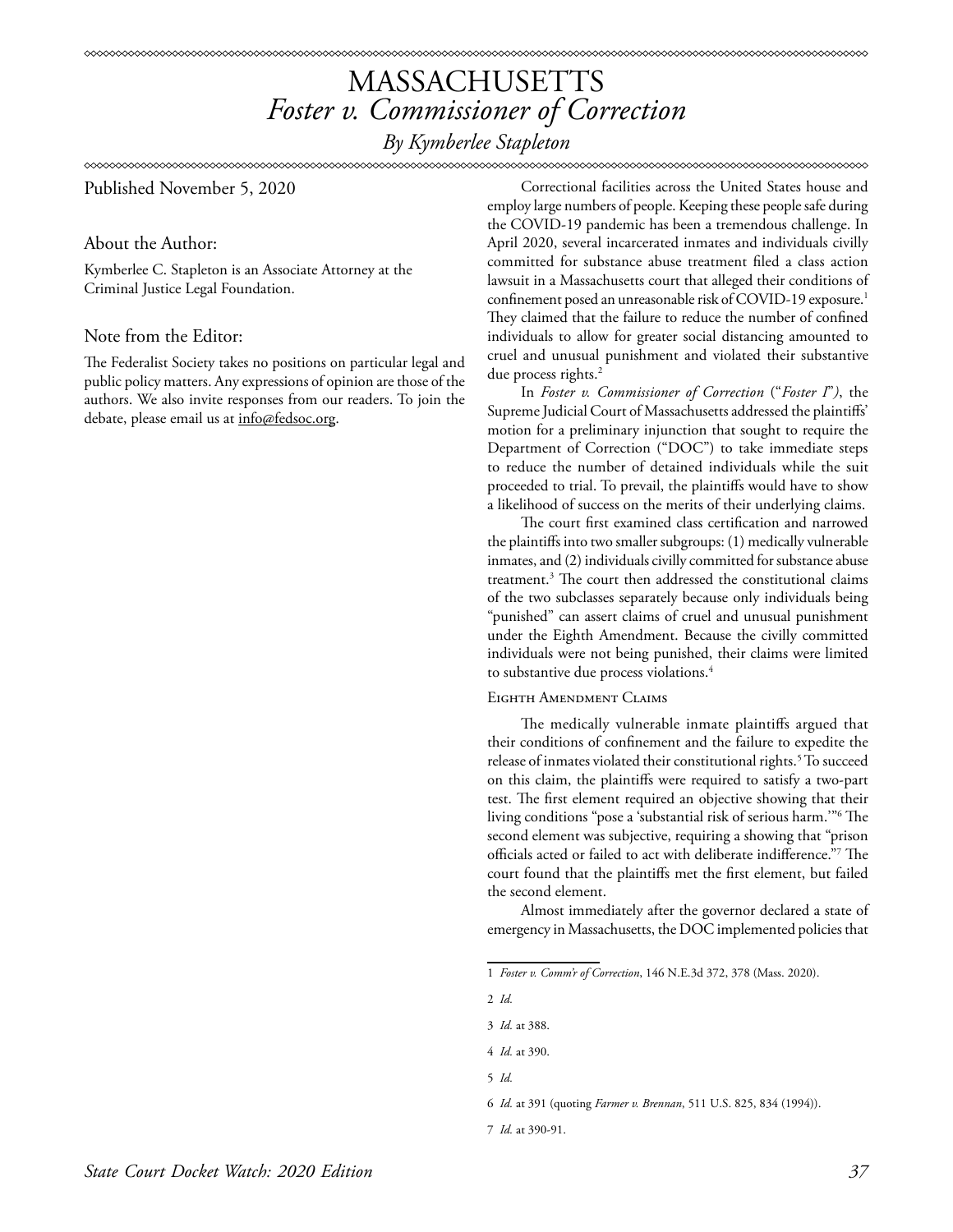included social distancing in all of its facilities, the elimination of almost all group programming and recreation time, increased sanitation, distribution of cleaning supplies and masks to all inmates and staff, lockdowns prohibiting access into the facilities by visitors, a mandatory two week quarantine for all new inmates, daily health screening for all staff, and widespread testing for all staff and inmates.<sup>8</sup>

The court acknowledged that despite these policies, it may not be feasible to maintain sufficient physical distancing in all instances, and thus the increased risk of contracting COVID-19 while incarcerated poses an objectively substantial health risk.<sup>9</sup> However, because prison officials took significant steps to reduce exposure to and protect inmates from the spread of COVID-19, it was unlikely the plaintiffs would be able to establish that the DOC acted with subjective "deliberate indifference."<sup>10</sup>

### Substantive Due Process Claims

In Massachusetts, individuals can be civilly committed to a secure facility for substance abuse treatment if they pose a danger to themselves or others.<sup>11</sup> The purpose of inpatient substance abuse treatment is "to promote the health and safety of the individual committed[.]"12 The second subclass of plaintiffs argued that civilly committing them during a pandemic violates their substantive due process rights under the federal and state constitutions.

For such a claim to pass muster under the federal Constitution, a "reasonable relation" must exist between the "'conditions and duration of confinement'" and "'the purpose for which persons are committed.'"13 Under this lenient standard, the government must simply show that confining an individual for treatment is reasonably related to the public safety needs of the state.14 The state constitution, however, mandates a strict level of judicial review. The statute must be "'narrowly tailored to further a legitimate and compelling governmental interest and [be] the least restrictive means available to vindicate that interest.'"15

The court found that the need for substance abuse treatment has not diminished during the pandemic. It then concluded that on the record before it, the civil commitment statute satisfied both levels of scrutiny and that the plaintiffs did not show a likelihood of success on the merits of their substantive due process claims.

However, the court went on to use its supervisory authority to prohibit lower court judges from civilly committing individuals during the state of emergency absent a written or oral finding on the record that the danger of an individual's substance abuse disorder outweighs the risk of COVID-19 exposure and

- 10 *Id.* at 395-96.
- 11 *Id.* at 397-98; Mass. Gen. Laws ch. 123, § 35.
- 12 *Foster*, 146 N.E.3d at 398.
- 13 *Id.* at 397 (quoting *Seling v. Young*, 531 U.S. 250, 265 (2001)).
- 14 *Id.* at 398.
- 15 *Id.* (quoting *Commonwealth v. Weston W.*, 455 Mass. 24, 35, 913 N.E.3d 832 (2009)).

transmission. Committed individuals were given the ability to seek reconsideration of their commitment orders under this mandate.16 The court denied the motion for preliminary injunction and transferred the case to the Superior Court for a final adjudication on the merits. Chief Justice Ralph D. Gants wrote a concurring opinion, joined by two other justices, to emphasize that the DOC is doing its best to manage the COVID-19 crisis under the circumstances. Justice Gants wrote separately to highlight three points. First, he said more can be done to reduce the prison population, such as releasing inmates on home confinement, increasing parole release, and providing more opportunities for inmates to earn good time credit.<sup>17</sup> Second, he emphasized the need to plan beyond the current lockdown policies that, if left unaltered, could become Eighth Amendment violations if continued long term.18 Finally, he urged the DOC to prepare for a "second wave."19

The same day it decided *Foster I*, the court also decided two motions to dismiss filed by the governor and the chair of the parole board in *Foster v. Commissioner of Correction* (*Foster II*).<sup>20</sup> The plaintiffs alleged that both "fail[ed] to implement an effective mechanism to reduce the incarcerated population to a safe level. . ."<sup>21</sup>

In regard to the governor, the plaintiffs claimed he was liable because he refused to utilize his executive authority to pardon and grant clemency, and they sought to compel him to use that plenary emergency power to order a reduction in the prison population. The court proclaimed that it "should tread lightly in telling any Governor when or how to exercise his or her powers."22 The court then found that the "failure to act" claims against the governor were not actionable and granted his motion to dismiss.

In regard to the parole board, the plaintiffs argued that the board made little effort to increase the use of medical parole or to modify the criteria for release to better streamline the parole process in light of the virus. The court concluded that the plaintiffs alleged facts that were sufficient to state a claim if proven and denied the parole board's motion.<sup>23</sup>

17 *Id.* at 404 (Gants, J., concurring).

- 19 *Id.* at 408.
- 20 *Foster v. Comm'r of Correction*, 146 N.E.3d 408 (Mass. 2020).
- 21 *Id.* at 410.
- 22 *Id.* at 412.
- 23 *Id.* at 414.

<sup>8</sup> *Id.* at 394.

<sup>9</sup> *Id.* at 391-92.

<sup>16</sup> *Id.* at 401.

<sup>18</sup> *Id.* at 407-08.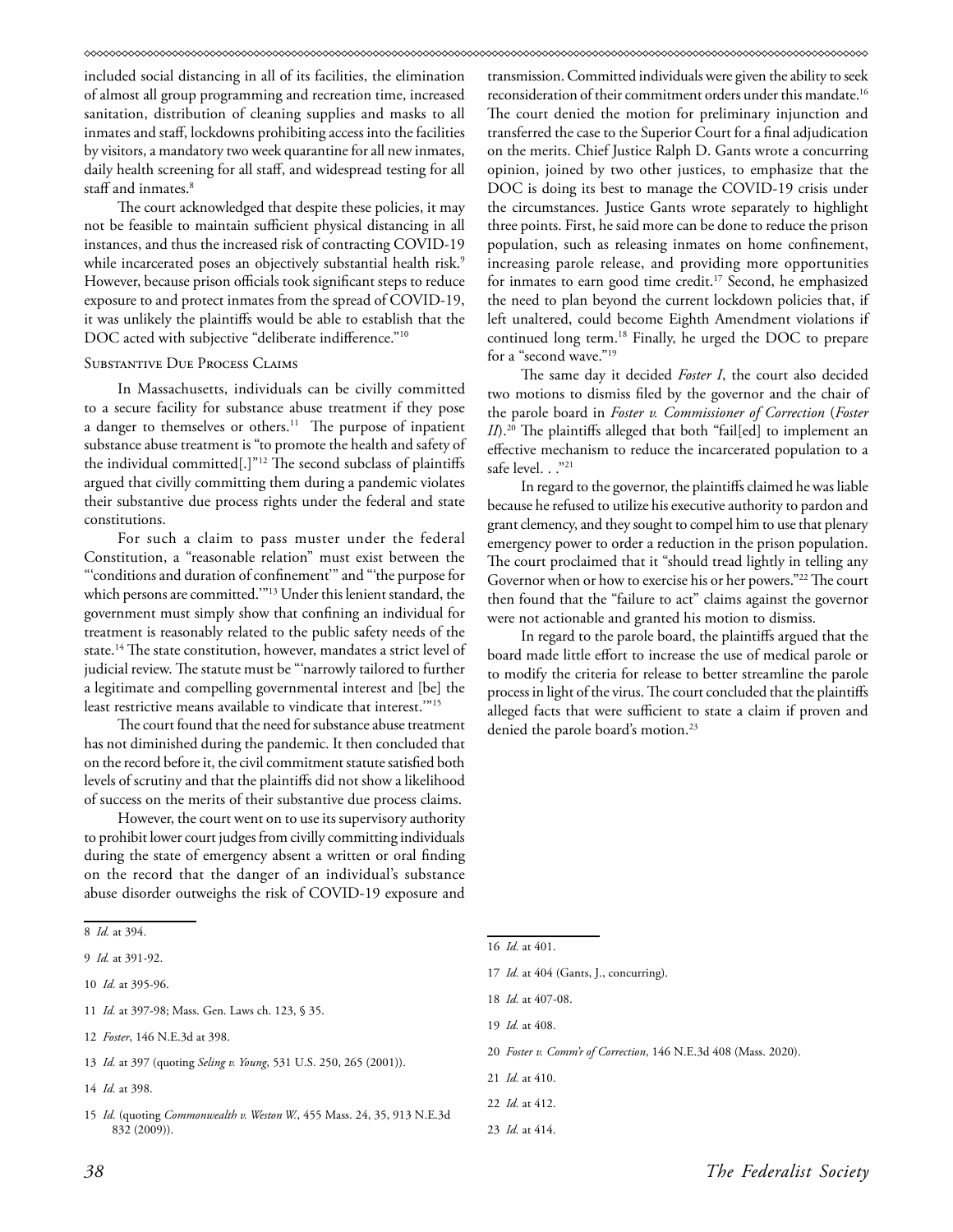## MICHIGAN *Rafaeli, LLC v. Oakland County By Thomas J. Rheaume, Jr. & Gordon J. Kangas*

Published September 11, 2020

### About the Authors:

Thomas Rheaume is a member of Bodman PLC's Litigation and Alternative Dispute Resolution Practice Group. He represents clients involved in complex commercial litigation matters and serves as local counsel for national and international law firms.

Gordon Kangas is a member of Bodman PLC's Litigation and Alternative Dispute Resolution Practice Group. He represents diverse clients in complex commercial disputes in both state and federal courts.

### Note from the Editor:

The Federalist Society takes no positions on particular legal and public policy matters. Any expressions of opinion are those of the authors. We invite responses from our readers. To join the debate, please email us at info@fedsoc.org.

When Rafaeli, LLC underpaid its property tax bill by \$8.40, the county auctioned off the property for \$24,500 and kept the surplus proceeds. The process was proper under Michigan's General Property Tax Act, and the lower courts held that the application of the statute was valid under Michigan's Constitution. But the Michigan Supreme Court unanimously reversed, holding that the county violated the Michigan Constitution's Takings Clause when it failed to return the difference between the sale proceeds and the taxes, fees, and interest Rafaeli owed.<sup>1</sup>

The two lower courts considered it a simple case. In their view, the property was not "taken" from the plaintiffs,<sup>2</sup> but they instead "forfeited" it to the government by failing to timely redeem it, and therefore the plaintiffs lost all property interests.<sup>3</sup> The Michigan Court of Appeals likened the case to *Bennis v. Michigan*, where a court ordered the forfeiture of a nuisancecausing car.4 The U.S. Supreme Court held that, under the U.S. Constitution, the forfeiture proceeding provided due process to the car's owners, so "the property in the automobile was transferred by virtue of that proceeding from [the owners] to the State."5 In light of that transference, the Court reasoned that the government was not "required to compensate an owner for property which it has already lawfully acquired under the exercise of governmental authority other than the power of eminent domain."6

Justice Brian Zahra, writing for the Michigan Supreme Court, distinguished the civil asset forfeiture in *Bennis* from Rafaeli's tax foreclosure, but he recognized that even if *Bennis* "had directly addressed the issue presented here," it would still not control the Court's interpretation of the Michigan Constitution's Takings Clause.7 Michigan's Constitution expressly retained the common law as it was in 1963, so long as it was "not repugnant to" that Constitution.8 So the court began by explaining—from the Magna Carta onward—the common law roots of "a property owner's right to collect the surplus proceeds that result from a tax-foreclosure sale," and it recognized that the ratifiers of Michigan's Constitution "would have commonly understood this

- 3 *Rafaeli, LLC v. Oakland Cty.*, 2015 WL 13859576, at \*2 (Mich. Cir. Ct.).
- 4 *Rafaeli, LLC v. Oakland Cty.*, No. 330696, 2017 WL 4803570, at \*4 (Mich. Ct. App. Oct. 24, 2017).
- 5 *Bennis v. Michigan*, 516 U.S. 442, 452 (1996).
- 6 *Id.*
- 7 *Rafaeli*, 2020 WL 4037642 at \*15 n.73.
- 8 Mich. Const. (1963) art. 3, § 7.

<sup>1</sup> *See Rafaeli, LLC v. Oakland Cty.*, — N.W.2d —, No. 156849, 2020 WL 4037642 (Mich., July 17, 2020).

<sup>2</sup> The other plaintiff was another LLC that went through a similar ordeal: it owed \$6,000 and failed to receive notice, so when it did not pay, its property was auctioned for \$82,000, and the county kept the surplus proceeds.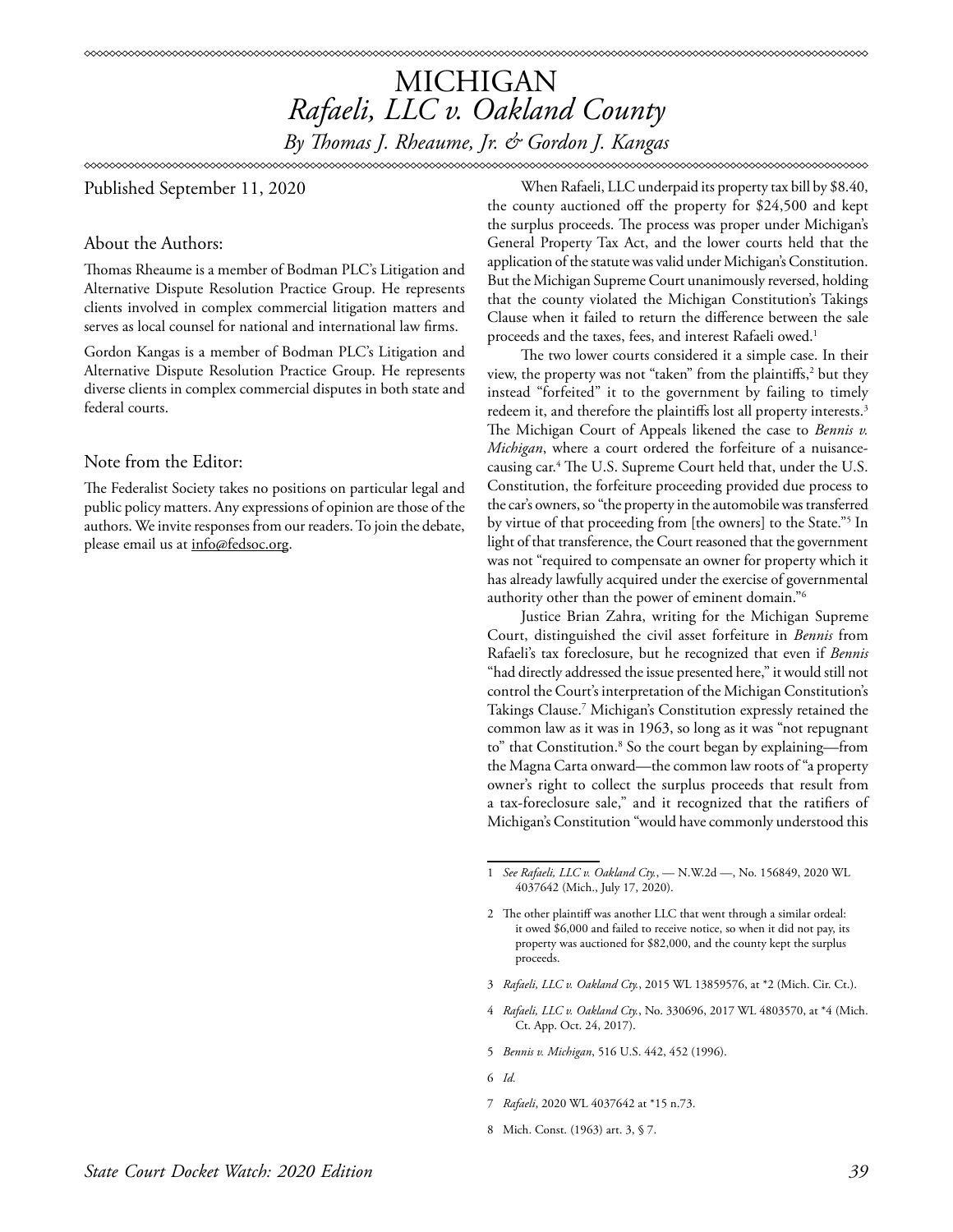common-law property right to be protected under Michigan's Takings Clause at the time of the ratification[.]"9 And a decision by the Michigan Supreme Court thirteen years after ratification confirmed the continued existence of that common law right.<sup>10</sup> The court then reasoned that "[w]hile the Legislature is typically free to abrogate the common law, it is powerless to override a right protected by Michigan's Takings Clause."11

Having concluded that the county committed a taking, the court went on to determine what the plaintiffs were owed. The plaintiffs argued that "just compensation" required that they be "awarded the fair market value of their properties so as to be put in as good of [a] position had their properties not been taken at all."12 The court rejected that position because the property taken was not plaintiffs' real property, but the surplus proceeds from the sale. And if plaintiffs received more than the surplus, they would be benefitting from their own tax delinquency.<sup>13</sup>

Justice David Viviano concurred with the result but disagreed with much of the court's reasoning.<sup>14</sup> In his view, the court improperly looked to the ratifiers' expected application of the Takings Clause, rather than interpreting how the term "property" was publicly understood when the Michigan Constitution was ratified in 1963. Under that original public meaning approach, even if there was a common law property right to surplus proceeds in 1963, the Takings Clause would not prevent the legislature from modifying that property right in the future. Justice Viviano also contended that the relevant property right was not "the right to surplus proceeds," but rather plaintiffs' "equity in the property," arising from the common law's longstanding "equity of redemption."15 Although in this case the equity and the surplus were equal, that might not always be so.<sup>16</sup>

Michigan is one of only five states whose statutes allow the government to retain the surplus proceeds of a sale, even when it is far above the amount of taxes, fees, and interest owed.<sup>17</sup> Although these windfalls seem to be the exception, rather than the rule, Michigan's statute has drawn judicial ire more than once.<sup>18</sup> The

- 10 *See id.* at \*20 (citing *Dean v. Mich. Dep't of Nat. Res.*, 247 N.W.2d 876 (Mich. 1976)).
- 11 *Id*.
- 12 *Id.* at \*24.
- 13 *Id.*
- 14 *Id.* at \*25 (Viviano, J., concurring).
- 15 *Id.* at \*35–36.
- 16 *Id.* at \*25, 39.
- 17 The four other states with similar regimes are North Dakota (N.D. Cent. Code § 57-28-20.1), Massachusetts (Mass. Gen. Laws ch. 60, § 43), Minnesota (Minn. Stat. § 280-29), and Montana (Mont. Code §§ 7-6- 4414(2), 15-17-322).
- 18 *See, e.g.*, *Freed v. Thomas*, No. 17-cv-13519, 2018 WL 5831013, at \*2 (E.D. Mich. Nov. 7, 2018) (describing Michigan's law as "unconscionable"); *Wayside Church v. Van Buren Cty.*, 847 F.3d 812, 823 (6th Cir. 2017) ("In some legal precincts that sort of behavior is called theft. But under the Michigan General Property Tax Act, apparently, that behavior is called tax collection.") (Kethledge, J., dissenting).

*Rafaeli* decision affirms the longstanding view of property rights as a "bundle of sticks," i.e., "a collection of individual rights which, in certain combinations, constitute property."19 The holding means that at least one of those sticks—the right to surplus proceeds survives even though the owner loses the physical property itself to tax foreclosure. The decision is an example of how state courts and litigants can look to state Constitutions for solutions, rather than focusing exclusively on the text and precedents of the U.S. Constitution.

<sup>9</sup> *Rafaeli*, 2020 WL 4037642, at \*19.

<sup>19</sup> *Rafaeli*, 2020 WL 4037642, at \*19 n.101.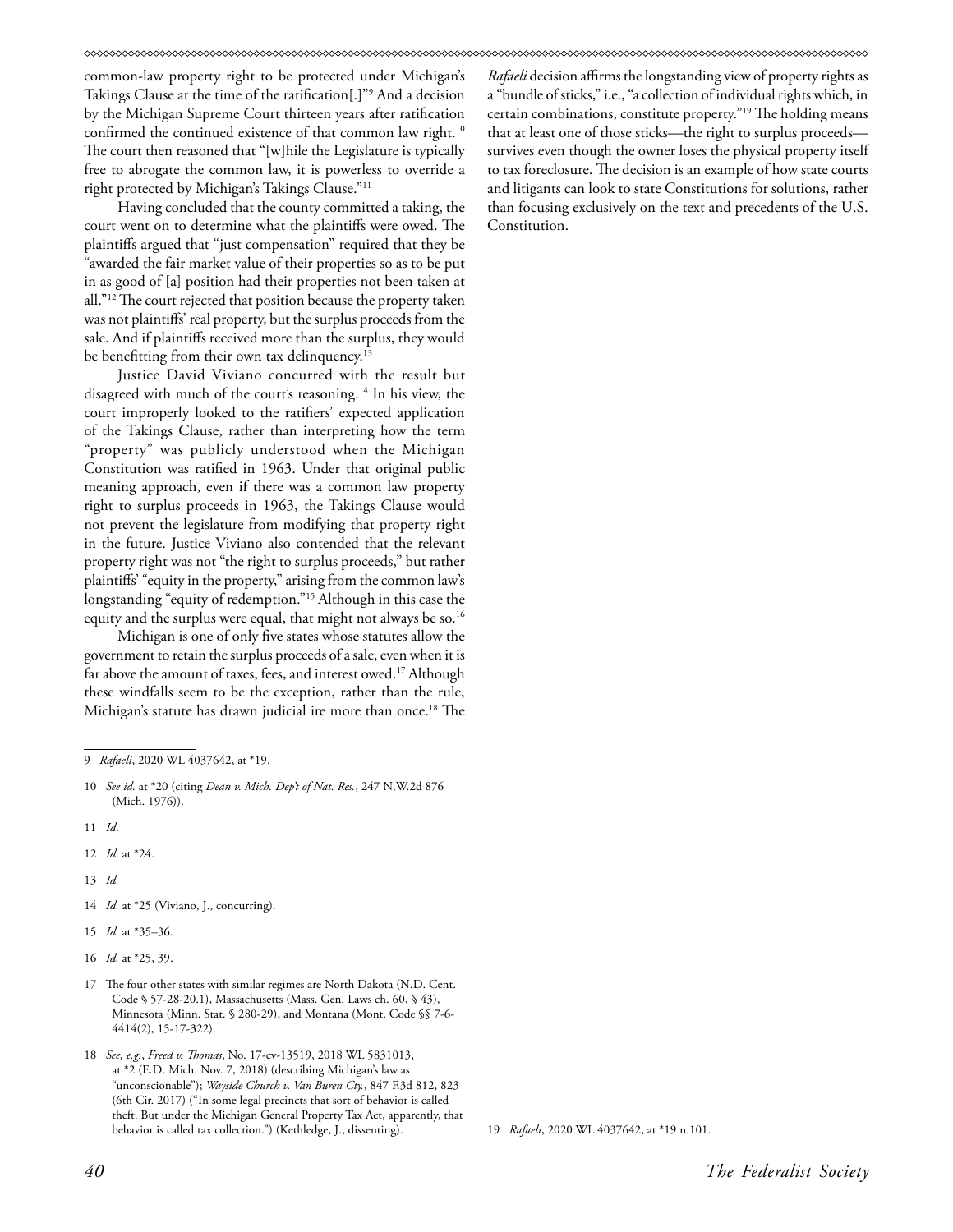# MICHIGAN *Midwest Institute of Health, PLLC v. Governor of Michigan*

*By Thomas J. Rheaume, Jr. & Gordon J. Kangas*

Published November 16, 2020

### About the Authors:

Thomas Rheaume is a member of Bodman PLC's Litigation and Alternative Dispute Resolution Practice Group. He represents clients involved in complex commercial litigation matters and serves as local counsel for national and international law firms.

Gordon Kangas is a member of Bodman PLC's Litigation and Alternative Dispute Resolution Practice Group. He represents diverse clients in complex commercial disputes in both state and federal courts.

### Note from the Editor:

The Federalist Society takes no positions on particular legal and public policy matters. Any expressions of opinion are those of the authors. We invite responses from our readers. To join the debate, please email us at info@fedsoc.org.

In the wake of Michigan's first positive tests for the coronavirus, Governor Gretchen Whitmer declared a state of emergency pursuant to two state laws: the Emergency Powers of the Governor Act of 1945 (the EPGA)<sup>1</sup> and the Emergency Management Act of 1976 (the EMA).<sup>2</sup> In the weeks and months that followed, Governor Whitmer exercised her special emergency powers by issuing a number of executive orders imposing, among other things:

- a requirement that all residents stay home, with limited exceptions;
- a requirement that all residents wear face coverings in indoor public spaces and when outdoors if unable to consistently maintain a distance of six feet or more from individuals who are not members of their household,
- a requirement that children wear face coverings while playing sports;
- a requirement that businesses comply with numerous workplace safeguards;
- a prohibition on the operation of dozens of industries; and
- a prohibition on nonessential travel and in-person work not necessary to sustain or protect life.

One such order prohibited healthcare providers from performing "non-essential" surgeries, which led three healthcare providers and a man who wished to have knee surgery to file suit in federal court against the governor, the attorney general, and the director of the Michigan Department of Health and Human Services. The plaintiffs' case rested, in part, on the claim that the EPGA violates provisions in the Michigan Constitution concerning the separation and delegation of powers.<sup>3</sup> The federal district court recognized that resolving plaintiffs' claims would require the court to "interpret Michigan statutes that have never before been interpreted by the Michigan Courts" and therefore

<sup>1</sup> Mich. Comp. Laws 10.31 *et seq.*

<sup>2</sup> Mich. Comp. Laws 30.401 *et seq.*

<sup>3</sup> *See* Mich. Const. 1963, art. 3, § 2 ("The powers of government are divided into three branches: legislative, executive and judicial. No person exercising powers of one branch shall exercise powers properly belonging to another branch except as expressly provided in this constitution."); Mich. Const. 1963, art. 4, § 1 ("[T]he legislative power of the State of Michigan is vested in a senate and a house of representatives."). The complaint and the federal district court referred to these provisions as the "Separation of Powers and Non-Delegation Clauses." Compl. at 25–26, *Midwest Inst. of Health, PLLC v. Governor of Mich.*, No. 1:20-cv-414 (W.D. Mich. May 12, 2020); *Midwest Inst. of Health, PLLC v. Governor of Mich.*, No. 1:20-cv-414, slip op. at 1 (W.D. Mich. June 16, 2020).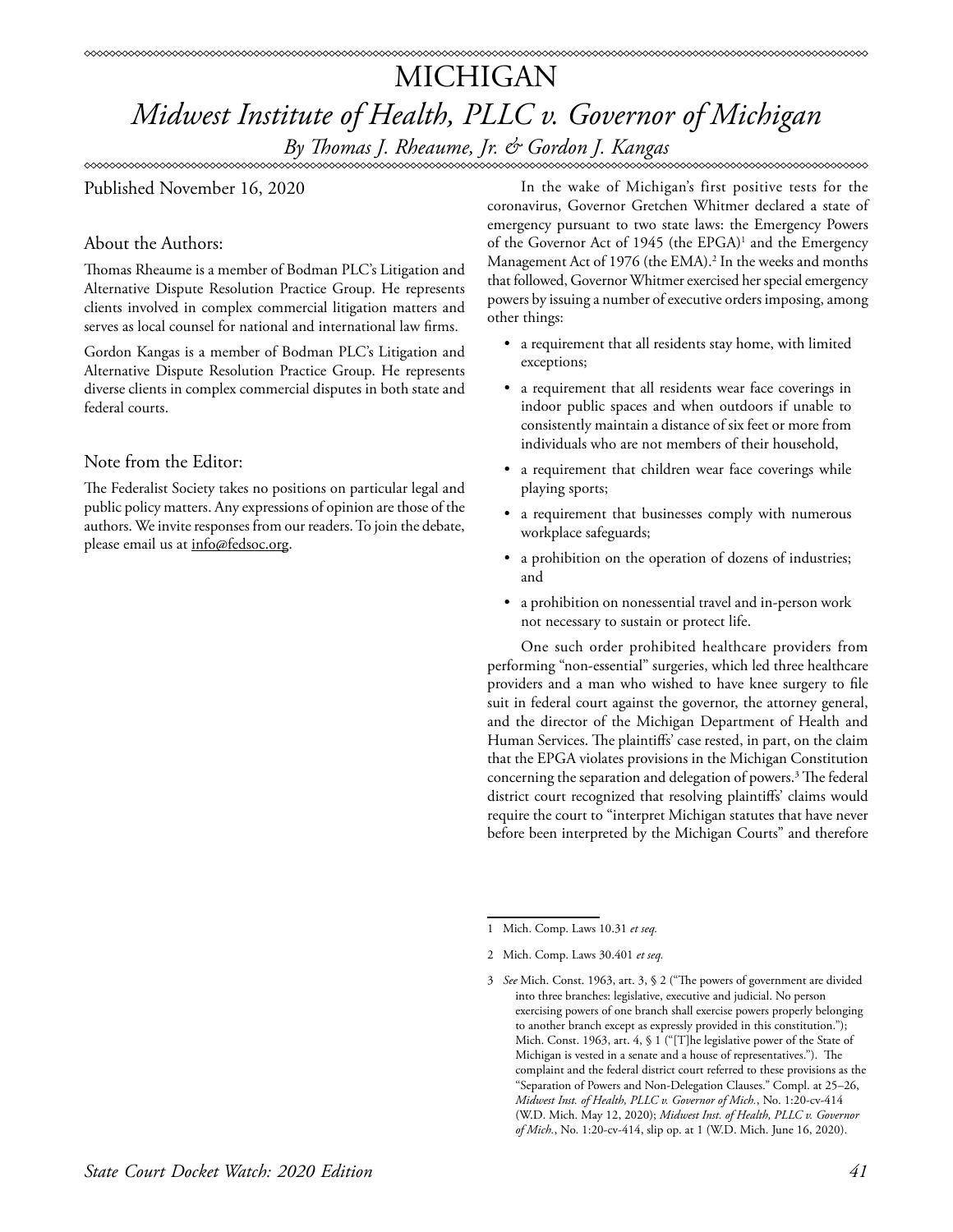certified two questions to the Michigan Supreme Court.<sup>4</sup> The questions addressed whether Governor Whitmer had the statutory authority to issue or renew executive orders beyond a certain date, and whether the EPGA or the EMA violated the Michigan Constitution as alleged by plaintiffs. The Michigan Supreme Court unanimously agreed to certify both questions, but the justices varied in how to answer those questions.<sup>5</sup>

Writing for the majority, Justice Stephen J. Markman first addressed the EMA. Unlike the EPGA, the EMA imposes a time limit on the governor's emergency powers. Once the governor declares the state of emergency, it continues "until the governor finds that the threat or danger has passed, the emergency has been dealt with to the extent that emergency conditions no longer exist, or until the declared state of emergency has been in effect for 28 days."6 If the state of emergency is to continue after that, both houses of the state legislature must approve a request from the governor that specifies the number of additional days.7 Governor Whitmer initially declared the state of emergency on March 10, 2020, and the Michigan legislature approved an extension until April 30, 2020, but declined to extend it further. All members of the court agreed with Justice Markman that, after that date, the governor lacked authority under the EMA to issue executive orders relating to the coronavirus pandemic.8 The court unanimously rejected the governor's argument that she could "*redeclare* the same state of emergency" to avoid the time limit and rejected the argument that the time limit imposed a legislative veto.<sup>9</sup> Rather, the EMA's provisions "impose nothing more than a durational limitation on the governor's authority."10

Justice Markman next addressed plaintiffs' challenges to the EPGA, concluding at that outset that, contrary to the plaintiffs' arguments, the EPGA applied to the coronavirus pandemic. Six of the court's seven members rejected the contentions that an "emergency" under the act must be short-lived, or must be constrained to a local area, or that only certain types of emergencies qualified.<sup>11</sup> The EPGA enables the governor to

- 5 *In re Certified Questions (Midwest Inst. of Health, PLLC v. Governor of Mich.)*, No. 161492, 2020 WL 5877599, at \*4 (Mich. Oct. 2, 2020), *available at* https://courts.michigan.gov/Courts/Michigan SupremeCourt/Clerks/Recent%20Opinions/20-21%20Term%20 Opinions/In%20re%20Certified% 20Questions-OP.pdf.
- 6 Mich. Comp. Laws § 30.403(4).
- 7 *Id.*
- 8 *In re Certified Question*, 2020 WL 5877599, at \*24 n.25.
- 9 *Id.* at \*7.
- 10 *Id.*

"proclaim a state of emergency and designate the area involved" and refers to circumstances "when public safety is imperiled."12 Justice Markman relied on a dictionary definition to conclude that the "area involved" may "comprise the entire state, or it may comprise some more localized geographical part of the state."<sup>13</sup> He took the same approach to interpreting "emergency." Likening an epidemic to a fire that continues to burn, the justice wrote, "an emergency is an emergency for as long as it persists as an emergency."<sup>14</sup>

Justice Markman further noted that prior cases, though not addressing the EPGA specifically, had treated epidemics as implicating "public safety" and not merely "public health."15 "The people of this state, as well as their public officials, deserve to be able to read and to comprehend their own laws," wrote Justice Markman, and "we are not prepared to rewrite the EPGA or to construe it in an overly narrow or strained manner to avoid rendering it unconstitutional."16

These conclusions led the majority to address the facial constitutionality of the EPGA. The Michigan Constitution includes an express provision regarding the separation of powers:

The powers of government are divided into three branches: legislative, executive and judicial. No person exercising powers of one branch shall exercise powers properly belonging to another branch except as expressly provided in this constitution.<sup>17</sup>

The majority looked to both its own precedent and that of the U.S. Supreme Court to assess the contours of the nondelegation doctrine—i.e., "the settled maxim[] in constitutional law . . . that the power conferred upon the legislature to make laws cannot be delegated by that department to any other body or authority."18 Citing precedent holding that Michigan's nondelegation caselaw is similar to that developed in federal courts, Justice Markman explained that the legislative act in question must lay down "an intelligible principle to which the person or body authorized to exercise the delegated authority is directed to conform[.]"<sup>19</sup> Ultimately, the majority concluded that the EPGA does not provide an intelligible principle because it requires only that the governor's directives be "reasonable" and "necessary."20 Consequently, the majority held the EPGA was facially unconstitutional.

- 12 Mich. Comp. Laws § 10.31(2).
- 13 *In re Certified Question*, 2020 WL 5877599, at \*9.
- 14 *Id.*

- 16 *Id.* at \*11–12.
- 17 Mich. Const. 1963, art 3, § 2.
- 18 *In re Certified Question*, 2020 WL 5877599, at \*12 (quoting Cooley, CONSTITUTIONAL LIMITATIONS 116-17 (1886)).
- 19 *Id.* at \*13 (quoting *Mistretta v. United States*, 488 U.S. 361, 372 (1989)).
- 20 *Id.* at \*18.

<sup>4</sup> *Midwest Inst. of Health, PLLC v. Governor of Mich.*, No. 1:20-cv-414 (W.D. Mich. June 16, 2020); *see also* Mich. Ct. R. 7.308(A)(2)(a) ("When a federal court, another state's appellate court, or a tribal court considers a question that Michigan law may resolve and that is not controlled by Michigan Supreme Court precedent, the court may on its own initiative or that of an interested party certify the question to the Court.").

<sup>11</sup> Justice David Viviano would have held that the EPGA does not apply to public health emergencies such as pandemics. *Id.* at \*36 (Viviano, J., concurring in part and dissenting in part).

<sup>15</sup> *Id.* at \*11 (citing *Jacobson v. Massachusetts*, 197 U.S. 11, 37 (1905) and *People ex rel. Hill v. Lansing Bd. of Ed.*, 224 Mich. 388, 391, 195 N.W. 95 (1923).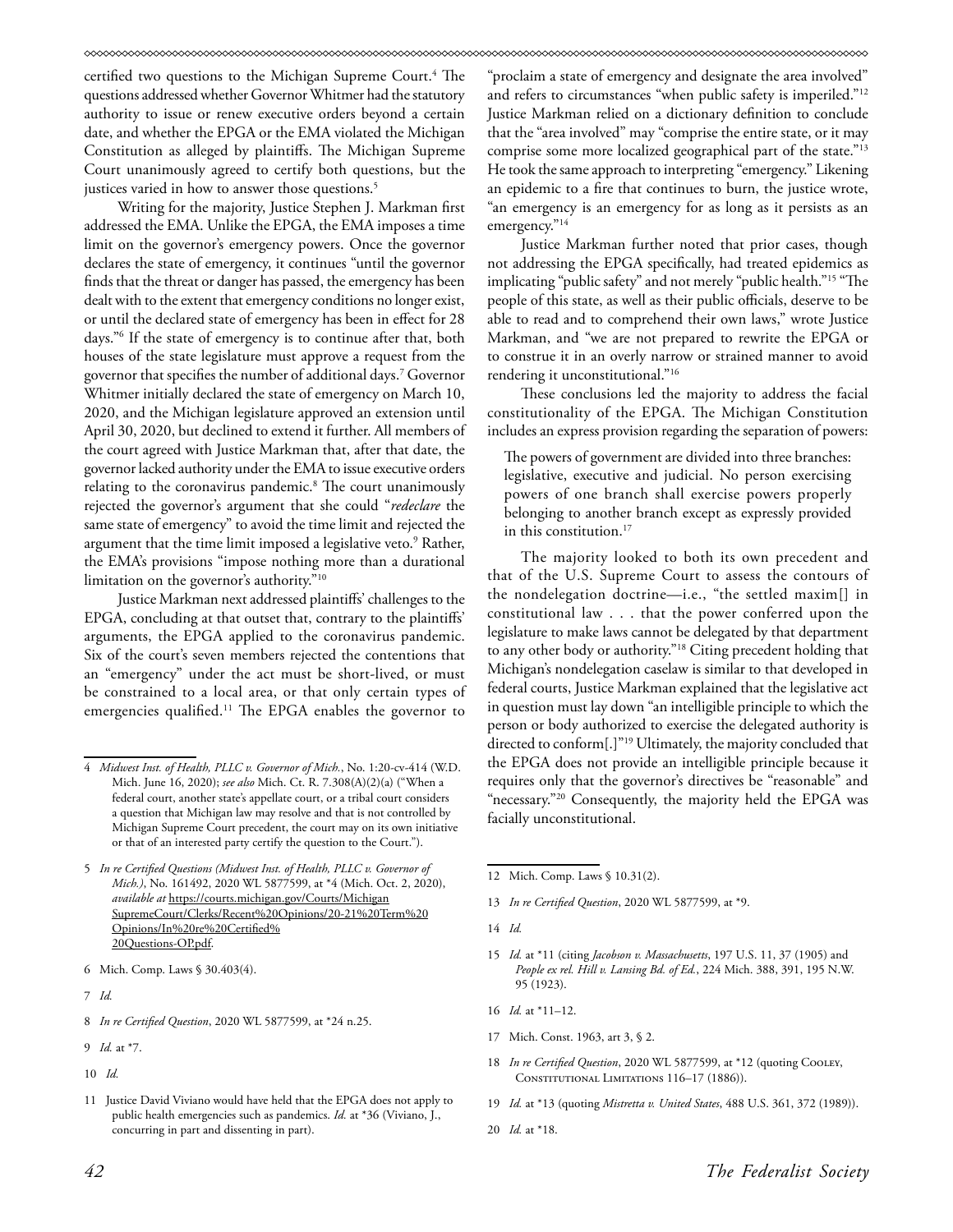Justice David Viviano agreed with the majority that the EPGA violated the nondelegation doctrine, but he contended that reaching the question was unnecessary. In his view, "public health" and "public safety" are distinct terms of art.<sup>21</sup> Relying on the history and laws that followed the 1918 influenza epidemic, Justice Viviano concluded public health crises are the province of health codes and the legislature did not intend to regulate them with the EPGA.22

Chief Justice Bridget McCormack, joined by Justices Richard Bernstein and Megan Cavanagh, took the opposite position. They agreed with the majority that the EPGA *does* apply to pandemics, but they *disagreed* that it violated the nondelegation doctrine. Like Justice Markman, Chief Justice McCormack also turned to both state and federal precedent, but she concluded that only a delegation that provided "*no* standards to guide the decisionmaker's discretion" would constitute an impermissible delegation.23 The Chief Justice believed that the "particular standards in the EPGA are as reasonably precise as the statute's subject matter permits," and thus constitutionally permissible.

Finally, although Justice Bernstein joined Chief Justice McCormack's opinion in full, he wrote separately to explain why. In his view, concluding that the EPGA did not violate the separation of powers was "inherently troubling" but consistent with state and federal precedent that has let the nondelegation doctrine lay dormant since the New Deal era.<sup>24</sup> Justice Bernstein explained that he "would leave to the Supreme Court of the United States to decide whether it is now time to revisit the nondelegation doctrine."25

Ultimately, the justices were unanimous that the coronavirus pandemic is an exceptional situation posing exceptional risks. Although the majority held that the EPGA unlawfully delegates legislative power to the executive branch, the court emphasized that its ruling was not the final word on dealing with the health crisis. So long as the proper constitutional roles of each branch of government are respected, there remain "many avenues for the Governor and Legislature to work together to address this challenge and we hope that this will take place."26

- 21 *Id.* at \*27 (Viviano, J., concurring in part and dissenting in part).
- 22 *Id.* at \*29 (Viviano, J., concurring in part and dissenting in part).
- 23 *Id.* at \*42 (McCormack, C.J., concurring in part and dissenting in part).
- 24 *Id.* at \*46 (Bernstein, J., concurring in part and dissenting in part).

26 *Id.* at \*3 n.1 (citing *Gundy*, 139 S. Ct. at 2145 (Gorsuch, J., dissenting)).

<sup>25</sup> *Id.* (citing *Gundy v. United States*, 139 S. Ct. 2116, 2131 (2019) (Alito, J., concurring in the judgment) ("If a majority of this Court were willing to reconsider the approach we have taken for the past 84 years, I would support that effort. But because a majority is not willing to do that, it would be freakish to single out the provision at issue here for special treatment.")).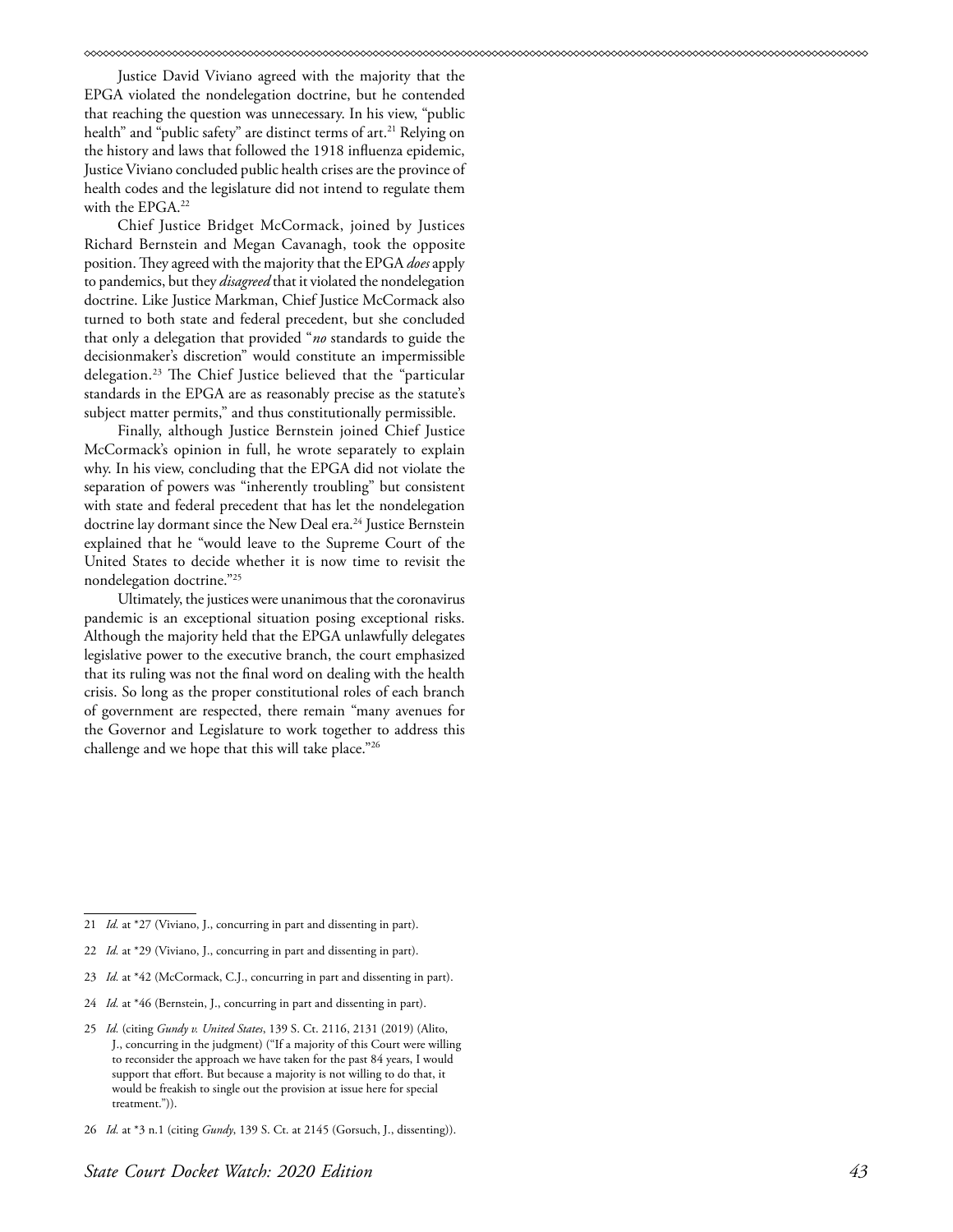### MISSISSIPPI *HWCC-Tunica, Inc. v. Mississippi Dep't of Revenue By Daniel Ortner*\*\*\*\*\*\*\*\*\*\*\*\*\*\*\*\*\*\*\*\*\*\*\*\*\*\*\* ∞∞∞∞∞∞∞∞∞∞∞∞∞∞∞∞∞∞∞∞∞∞∞∞∞∞∞∞

## Published August 28, 2020

### About the Author:

Daniel M. Ortner joined Pacific Legal Foundation in the fall of 2018 as an attorney, focusing on the First Amendment, property rights, economic liberty, and curtailing the overreach of the administrative state.

### Note from the Editor:

The Federalist Society takes no positions on particular legal and public policy matters. Any expressions of opinion are those of the author. We invite responses from our readers. To join the debate, please email us at info@fedsoc.org.

Most discussions of judicial deference to administrative agencies center on federal doctrines like those established in the *Chevron* and *Auer* cases. But there have been a lot of recent developments regarding deference and the separation of powers at the state level. Over the past several years, seven state supreme courts have rejected deference to the statutory or regulatory interpretations of state agencies.<sup>1</sup> These state courts have suggested that such deference is incompatible with the duty of the judiciary to "say what the law is."2 But until recently, none of the state courts that rejected deference had been asked to determine whether a law expressly *requiring* that the judiciary defer to an agency's interpretation was unlawful.

In *HWCC-Tunica, Inc. v. Mississippi Dep't of Revenue*<sup>3</sup> , the Mississippi Supreme Court addressed that question head-on and determined that a statute requiring the judiciary to defer to the Department of Revenue's statutory interpretations was incompatible with the Mississippi Constitution.4

In *HWCC-Tunica*, two Mississippi casinos had developed rewards programs which allowed members to gain entries in a randomized prize drawing through frequently patronizing the casino. The casinos deducted the cost of the prizes from their gross revenues when calculating state income taxes, under an exemption for payouts made as a "result of a legitimate wager."5 The Department concluded that this deduction was improper under a Department regulation providing a specific list of things that would qualify as a "legitimate wager."6 The trial court deferred to the Department's regulation and ruled in its favor. The casinos appealed, arguing that deference was incompatible with the Mississippi Constitution and with the Mississippi

- 2 *Marbury v. Madison*, 5 U.S. 137, 178 (1803).
- 3 296 So. 3d 668 (Miss. 2020)

5 *Id.* ¶ 42 (quoting Mississippi Code Section 75-76-193).

<sup>1</sup> *In re Complaint of Rovas Against SBC Michigan*, 482 Mich. 90, 111, 754 N.W.2d 259, 272 (2008); *Bowen v. State, Dep't of Transp.*, 2011 WY 1, ¶ 7, 245 P.3d 827, 829 (Wyo. 2011); *Douglas v. Ad Astra Info. Sys., L.L.C.*, 296 Kan. 552, 559, 293 P.3d 723, 728 (2013); *Hughes Gen. Contractors, Inc. v. Utah Labor Comm'n*, 2014 UT 3, ¶ 25, 322 P.3d 712, 717; *Ellis-Hall Consultants v. Pub. Serv. Comm'n*, 2016 UT 34, ¶ 31, 379 P.3d 1270, 1275; *Tetra Tech EC, Inc. v. Wisconsin Dep't of Revenue*, 2018 WI 75, ¶ 42, 382 Wis. 2d 496, 535, 914 N.W.2d 21, 40; *King v. Mississippi Military Dep't*, 245 So. 3d 404, 407 (Miss. 2018). *Myers v. Yamato Kogyo Co., Ltd.*, 220 Ark. 135 (2020).

<sup>4</sup> *Id.* ¶ 19. The statute, Miss. Code Ann. § 27-77-7(5), reads, "[a]t trial of any action brought under this section, the chancery court shall give no deference to the decision of the Board of Tax Appeals, the Board of Review or the Department of Revenue, but shall give deference to the department's interpretation and application of the statutes as reflected in duly enacted regulations and other officially adopted publications."

<sup>6</sup> *Id.* ¶ 39.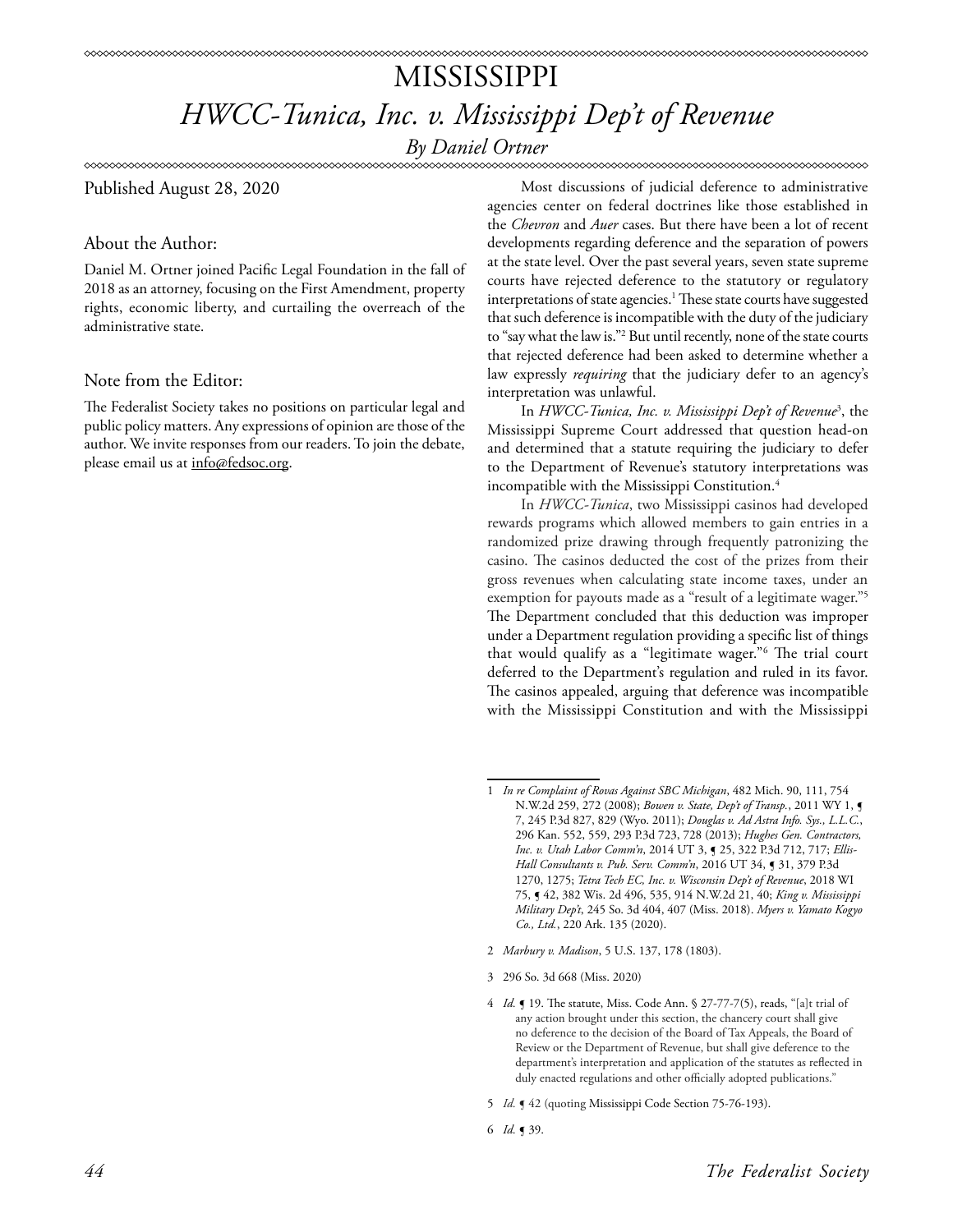Supreme Court's decision in *King v. Mississippi Military Dep't*, 7 in which the court had abandoned deference to agency statutory interpretations.

After dispensing with some preliminary arguments concerning argument preservation, the court concluded that the law requiring deference to the Department was incompatible with the Mississippi Constitution because "when deference is given to an agency interpretation, [the courts] share the exercise of the power of statutory interpretation with another branch in violation of Article I, Section 2" of the state constitution.8 The court concluded that this principle "is applicable to any case in which an agency interprets a statute" because "[i]nterpreting statutes is reserved exclusively for courts."9

Because the trial court had deferred to the Department's regulation rather than conduct its own independent analysis of the key statutory terms, the court found that it had erred by failing to conduct a *de novo* review."<sup>10</sup>

Nevertheless, the court ultimately ruled in favor of the Department after conducting its own statutory analysis. Because state law described random drawings as "promotional activity" rather than a "gambling game," the court concluded that the casinos could not deduct the cost of prizes as a loss.11 The court therefore affirmed the decision granting summary judgment to the Department.

Even though the Department ultimately prevailed, *HWCC-Tunica* is a significant decision. It makes Mississippi the first state, to my knowledge, to invalidate a legislature's express effort to require judicial deference to an agency interpretation. As such, this decision can be read as a declaration of judicial independence, not only from executive agencies, but also from the legislative branch.<sup>12</sup> According to the Mississippi Supreme Court, neither the legislature nor the executive can interfere with the judiciary's exercise of its duty to "say what the law is." And although Mississippi is the first, it is unlikely to be the last to reach that conclusion.

- 10 *Id. ¶*40.
- 11 *Id.*  $\leq 47$ .

<sup>7</sup> 245 So. 3d 404, 408 (Miss. 2018)

<sup>8</sup> *Id.* ¶ 33 (quoting *King*, 245 So. 3 at 408). Article I, Section 2 states that "[n]o person or collection of persons, being one or belonging to one of these departments, shall exercise any power properly belonging to either of the others."

<sup>9</sup> *Id.* ¶ 34.

<sup>12</sup> *Id.* **[**¶ 34-36.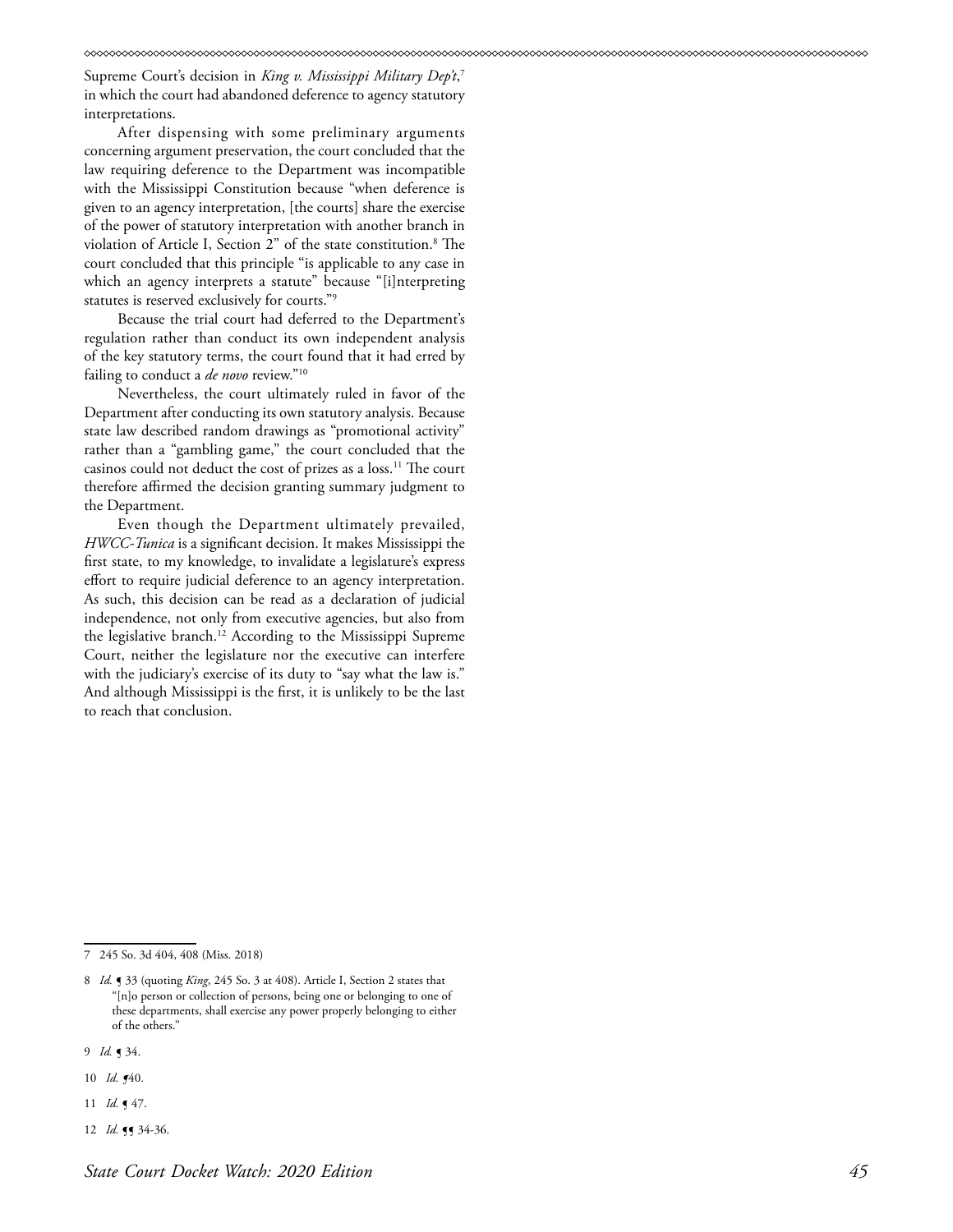# NEW JERSEY *State of New Jersey v. Robert Andrews By Billy Easley, II*

xxxxxxxxxxxxxxxxxxxxxxxxxxxxxxxxxxxx

Published November 18, 2020

### About the Author:

Billy Easley is Americans for Prosperity's Senior Policy Analyst for technology and innovation. In this role, he reviews state and federal policy on digital free speech, privacy, government surveillance, autonomous vehicles and related policies. Previously he served as a legislative specialist for the United States Sentencing Commission where he authored a paper on the relationship between age and recidivism among federal prisoners. Billy started his career working for the Senate Homeland Security and Governmental Affairs Committee and as Senator Rand Paul's legal counsel for technology and criminal justice policy.

### Note from the Editor:

The Federalist Society takes no positions on particular legal and public policy matters. Any expressions of opinion are those of the author. We also invite responses from our readers. To join the debate, please email us at info@fedsoc.org.

Can law enforcement compel you to unlock your smartphone to access your texts, phone logs, and other private materials? State and federal courts are all over the place when it comes to this question.1 In *State of New Jersey v. Robert Andrews*, New Jersey joined Massachusetts<sup>2</sup> in explicitly allowing police officers to compel defendants to enter their phone passcodes. Law enforcement in both states have a new rule: *if* police can 1) establish that they know a defendant owns the phone, 2) show that the defendant has the passcode, and 3) state with specificity what data is on the phone that's relevant to the case, *then* they can compel an individual to unlock their phone.3 The United States Court of Appeals for the Third Circuit adopted a similar rule.<sup>4</sup> The Indiana<sup>5</sup> and Pennsylvania<sup>6</sup> state supreme courts have rejected such a rule, for now. The Florida District Courts of Appeals have adopted competing rules.7 Courts are struggling to answer this question consistently as they consider such difficult questions as how to apply old doctrine to new technology and how to preserve individual privacy. The Supreme Court of New Jersey's recent decision demonstrates the difficulty in resolving these issues.

In *State of New Jersey v. Robert Andrews*, the Supreme Court of New Jersey held that the compelled production of an individual's phone passcode is testimonial evidence under the Fifth Amendment. But the court also determined that the government can require a defendant to produce their passcodes under the Supreme Court's foregone conclusion exception.

The defendant, Robert Andrews, was indicted for official misconduct, hindering, and obstruction related to a drug dealing investigation. The state already had testimony, phone records, and text messages suggesting that the defendant had been in contact with another individual involved in the scheme. The state secured a warrant that granted access to specific apps on the defendant's iPhone, including the default Phone application and its messaging counterpart. However, the state could not access the phone's contents due to Apple's security protocols. When the trial court granted the state's motion to compel the defendant to provide his phone's passcode, the defendant refused and claimed that disclosure violated his Fifth Amendment right against selfincrimination, New Jersey's analogous statutory right, and New Jersey common law's broader privacy principles.

- 5 *Eunjoo Seo v. State*, 148 N.E.3d 952, 962 (Ind. 2020).
- 6 *Com. v. Davis*, 220 A.3d 534, 550 (Pa. 2019).
- 7 *See State v. Stahl*, 206 So. 3d 124, 136 (Fla. Dist. Ct. App. 2016); *G.A.Q.L. v. State*, 257 So. 3d 1058 (Fla. Dist. Ct. App. 2018).

<sup>1</sup> *See Eunjoo Seo v. State*, 148 N.E.3d 952, 968 (Ind. 2020).

<sup>2</sup> *Com. v. Gelfgatt*, 468 Mass. 512, 518, 11 N.E.3d 605, 611 (2014).

<sup>3</sup> *Id.*

<sup>4</sup> *United States v. Apple MacPro Computer*, 851 F.3d 238, 248 (3d Cir. 2017).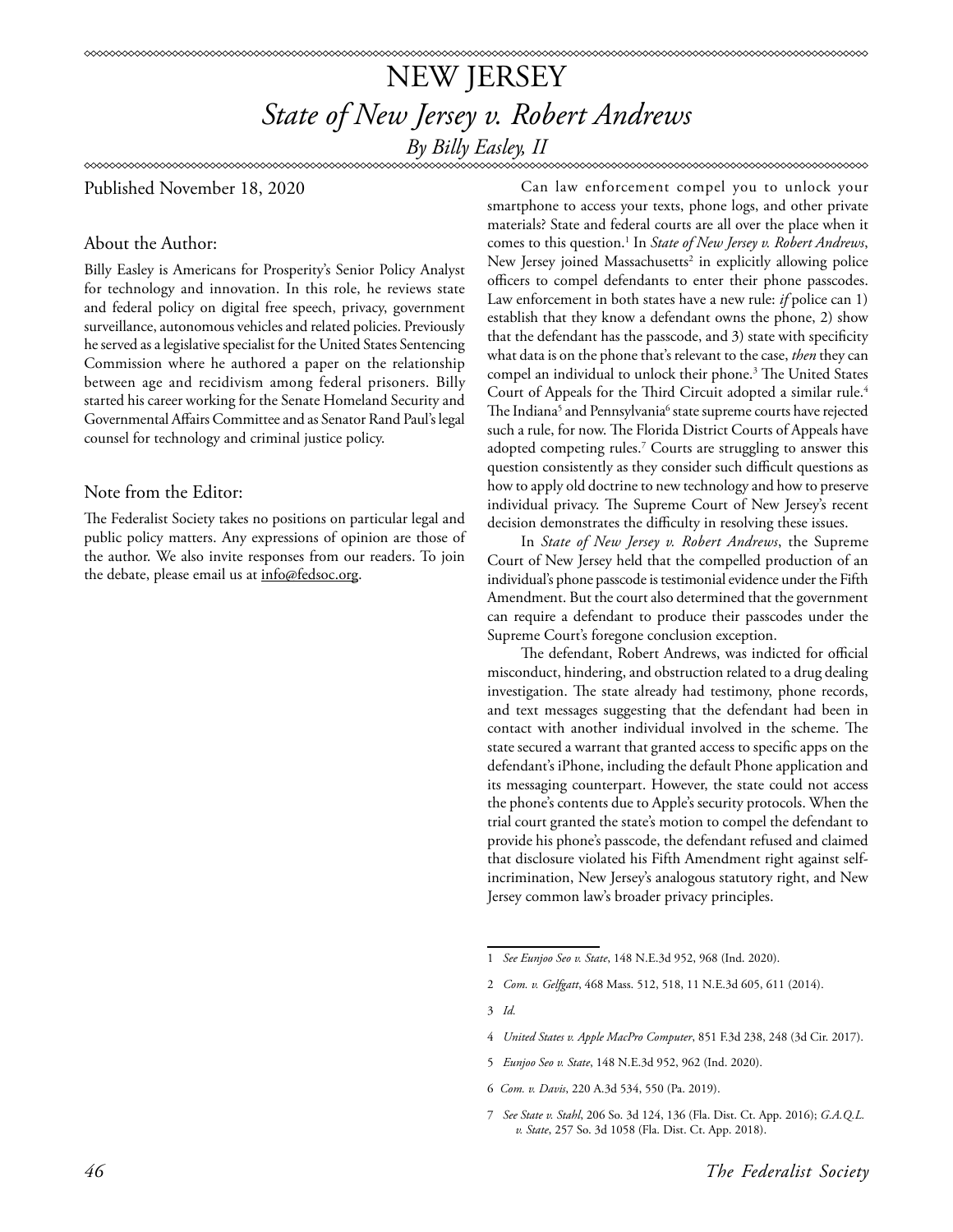The court rejected the state's argument that phone passcodes are mere numbers and recognized that they have testimonial value. However, testimonial evidence can be exempted from Fifth Amendment protection under the foregone conclusion doctrine if the existence, possession, and authentication of the testimony are already known to the government. Since the state already demonstrated at trial that the phone's passcode exists, that the defendant owned and operated the smartphone associated with it, and the passcode itself simply authenticates this previously known knowledge, the court found that the foregone conclusion exception applies.<sup>8</sup>

Justice Jaynee LaVecchia dissented, focusing on two points. First, she argued that the majority's particular application of the doctrine violates the fundamental privacy principles found within the U.S. Constitution and the state's common law. The dissent preferred a broader conception of privacy than the one the majority adopted. As Justice LaVecchia put it, "the precept that one's inner thoughts cannot be compelled to be disclosed because they are protected by the Fifth Amendment privilege against selfincrimination is still an accepted United States Supreme Court principle."9

Secondly, the dissent believed it was unwise to expand the foregone conclusion doctrine to digital technologies. "The exception originated in the setting of the government ferreting out already existing, physical documents held by another person," Justice LaVecchia wrote.<sup>10</sup> "It requires expansion to be used here. Its lineage does not merit its use in the present context of overriding the privilege to keep one's thoughts and recollections to one's self and not turn that over to the government for use in easing its investigatory efforts."11 Unlike the majority, the dissent saw a sharp distinction between compelling individuals to share specific bank account information—the type of physical documentation commonly seen in the Supreme Court's limited foregone conclusion jurisprudence—and compelling them to open up access to their smartphones. LaVecchia urged the majority to wait for the U.S. Supreme Court to determine whether the foregone conclusion doctrine should be expanded.

The Supreme Court will eventually have to resolve both these questions—whether phone passcodes are testimonial evidence and whether the foregone conclusion doctrine applies to them. And a firm rule may not be enough. The Court will also need to provide a proper framework to guide lower courts in analyzing compelled production cases. For instance, in *G.A.Q.L. v. State*, the Florida District Court of Appeals "reasoned that the evidence sought in a password production case . . . is not the password itself; rather it is the actual files or evidence on the locked phone."12 It therefore denied the defendant Fifth Amendment protection. Both the New Jersey Supreme Court and the Third Circuit disagreed with that approach. Instead, they "view the compelled act of production in

11 *Id.*

this case to be that of producing the passcode."13 This distinction not only impacts the self-incrimination analysis but also related privacy questions.

It is highly likely that the Supreme Court will be asked to resolve these questions in the next few years. Until then, expect more splintering and confusion in the lower courts on these essential questions regarding privacy, self-incrimination, and modern technology.

<sup>8</sup> *State v. Andrews*, 243 N.J. 447, 480, 234 A.3d 1254, 1274 (2020).

<sup>9</sup> *State v. Andrews*, 243 N.J. 447, 489, 234 A.3d 1254, 1280 (2020).

<sup>10</sup> *State v. Andrews*, 243 N.J. 447, 502, 234 A.3d 1254, 1288 (2020).

<sup>12</sup> *G.A.Q.L. v. State*, 257 So. 3d 1058, 1064 (Fla. Dist. Ct. App. 2018).

<sup>13</sup> *State v. Andrews*, 243 N.J. 447, 480, 234 A.3d 1254, 1274 (2020).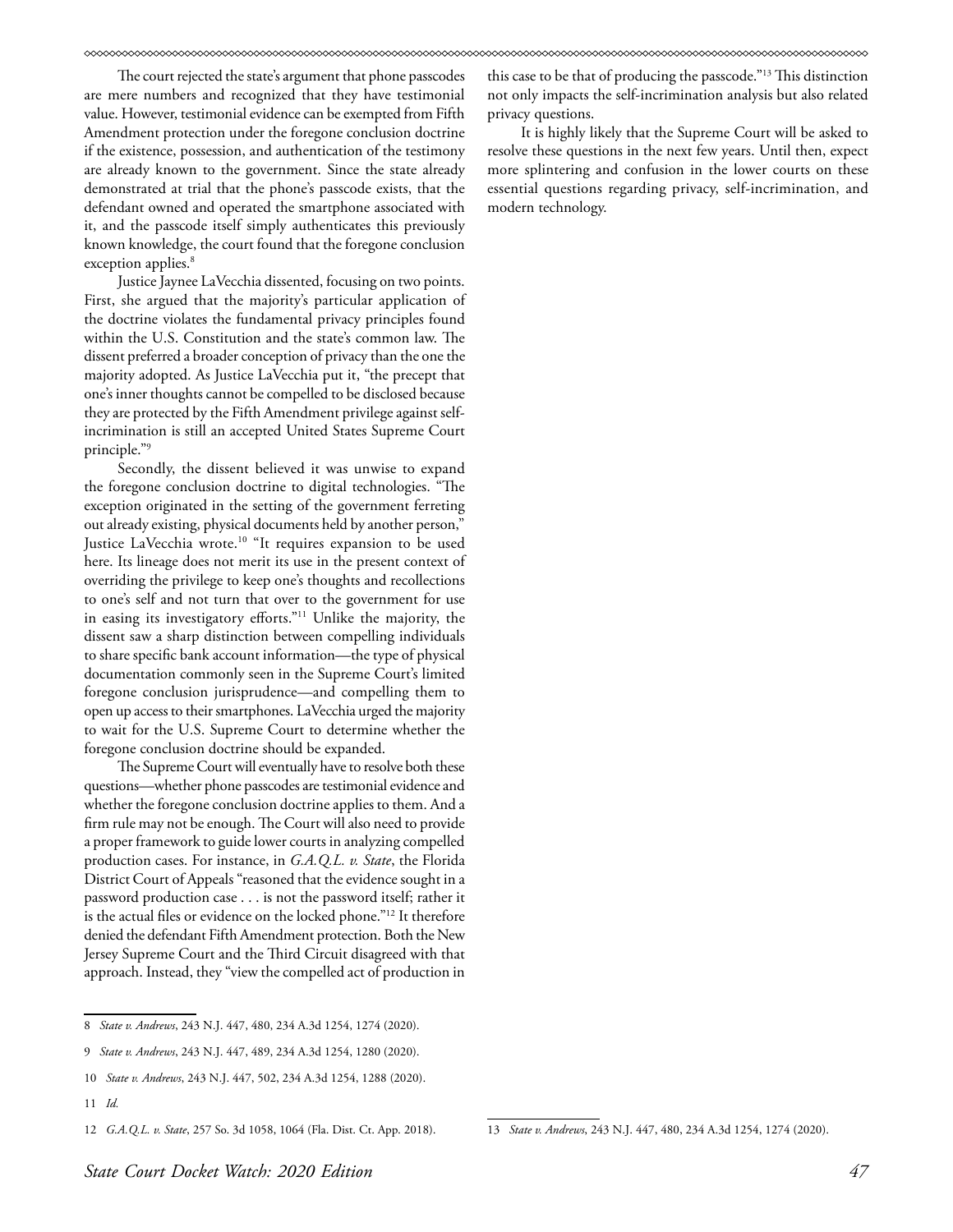# OHIO *State v. Nettles By Zachery Keller*

Published August 27, 2020

### About the Author:

Zachery Keller joined the Ohio Attorney General's Office in 2013 and is the current Deputy Solicitor General. He started in the Constitutional Offices Section, a division that represents Ohio's elected officials. In 2019, Zachery became a Deputy Solicitor General. In this role, he represents the State of Ohio—along with its agencies and officials—in appeals before the Ohio Supreme Court, the United States Supreme Court, and the Sixth Circuit Court of Appeals. Before working for the Ohio Attorney General's Office, Zachery clerked for District Judge Edmund A. Sargus and Magistrate Judge Elizabeth P. Deavers in the U.S. District Court for the Southern District of Ohio. He received his J.D. from the Ohio State University Moritz College of Law in 2010.

### Note from the Editor:

Any opinions expressed in Zachery's posts represent his own views, which do not necessarily reflect the views of the Ohio Attorney General's Office. The Federalist Society takes no positions on particular legal and public policy matters. Any expressions of opinion are those of the author. We also invite responses from our readers. To join the debate, please email us at info@fedsoc.org.

The Ohio Supreme Court's decision in State v. Nettles<sup>1</sup> concerns what happens when decades-old laws meet modernday technology. More precisely, the court addressed the question of *where* police "intercept" a cellular call under Ohio's wiretap statutes. *Nettles* held that an interception occurs in at least two places: *both* at the location of the targeted call (where the target speaks) *and* at the listening post (where the police listen in).<sup>2</sup>

∞∞∞∞∞∞∞∞∞∞∞∞∞∞∞∞∞∞∞∞∞∞∞∞∞∞∞∞∞

The *Nettles* decision was fifty years in the making. In the late 1960s, the United States Supreme Court held that warrantless electronic surveillance of a telephone booth violated the Fourth Amendment.3 The next year, Congress enacted the Omnibus Crime Control and Safe Streets Act, which established warrant procedures governing interceptions of wire communications. States followed suit. Ohio, for example, enacted wiretap statutes in the 1980s.

Ohio's statutes direct law enforcement to apply for a wiretap warrant in "the county in which the interception is to take place."<sup>4</sup> The statutes do not spell out exactly where an interception occurs. But they do define "intercept" to mean "the aural or other acquisition of" communications.5 And they also define some related terms, like "aural transfer," which is a "transfer containing the human voice at a point between and including the point of origin and the point of reception."6

Enter Keith Nettles, a drug dealer who was smuggling cocaine from Michigan into northern Ohio. Federal agents caught wind of this activity. As a result, an agent applied for a wiretap warrant targeting Nettles's cell phone. The agent applied for that warrant in the county where Nettles lived and committed his crimes. But, in carrying out the wiretap, agents chose to use a listening post in a *different*, nearby county from which they monitored Nettles's calls.

Armed with evidence from the wiretap, the state charged Nettles with multiple counts of drug trafficking. Both at trial and on appeal, Nettles argued for suppression of the wiretap evidence. His theory was that an interception occurs solely in the county of the listening post, where police first hear the intercepted communications. So, under his view, the wiretap warrant came from the wrong county.

In a tidy six-page opinion, the Ohio Supreme Court unanimously rejected Nettles's listening-post-only theory. It stressed that Ohio's wiretap statutes broadly define "intercept" to

- 3 *Katz v. United States*, 389 U.S. 347 (1967).
- 4 Ohio Rev. Code § 2933.53(A).
- 5 Ohio Rev. Code § 2933.51(C).
- 6 Ohio Rev. Code § 2933.51(T).

Ohio St. 3d \_\_, 2020-Ohio-768.

<sup>2</sup> *Id.* at **[** 11.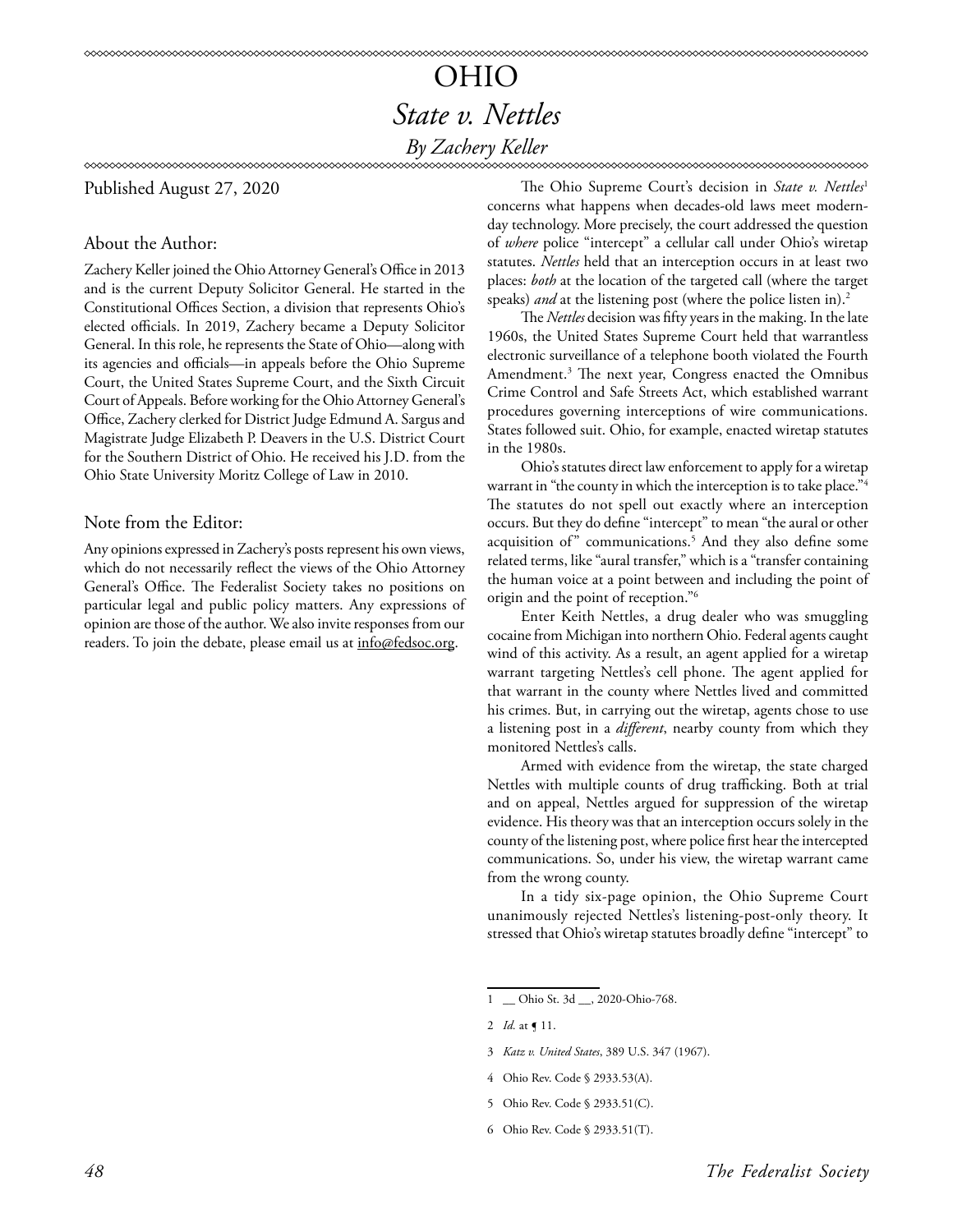mean both the "aural" and "other acquisition" of communications.7 The court then considered that language in light of current technology. It explained that, under modern surveillance practices, "the government, with the aid of phone companies, captures and redirects a phone call the moment a speaker speaks" into the phone.8 It follows that, given Ohio's broad definition of "intercept," an interception occurs both "at the place where a speaker uses the phone (other acquisition)" and where "the government overhears the call at the listening post (aural acquisition)."9 Thus, the court grounded its decision in Ohio's statutory text. But it did mention, for added support, that its interpretation of Ohio law was consistent with federal and state cases interpreting similar laws in other jurisdictions.10

Taking a broader view, *Nettles* yields at least two takeaways. First, the decision has important real-world implications for law enforcement in Ohio. It allows police flexibility in deciding where to apply for a warrant, so they may go to the location they think best fits the investigation. For example, they might apply where the officers who need to present supporting evidence are located. Nettles's interpretation, on the other hand, would have meant that law enforcement would have been unable to obtain a warrant in Nettles's home county—the county that had the strongest connection to his crimes.

Second, *Nettles* falls in a long line of cases where older text runs into newer technology. This often happens in the Fourth Amendment context, where courts must decide what constitutes a "search" or a "seizure" after two-hundred years of technological advances.11 In *Nettles*, pinning down the location of an interception might have been "relatively easy . . . back in the days of wiretaps and landlines, but the advent of cell phones . . . made things a bit more difficult."12 Difficult, however, does not mean impossible: as *Nettles* aptly shows, the text can still lead to an answer, even if the question involves technology the text's drafters were not thinking of.

<sup>7</sup> *Nettles*, 2020-Ohio-768, 55 9-11.

<sup>8</sup> *Id.* at ¶ 11.

<sup>9</sup> *Id.*

<sup>10</sup> *Id.* at **[]** 15-16 (compiling non-Ohio cases).

<sup>11</sup> *E.g.*, *Kyllo v. United States*, 533 U.S. 27 (2001).

<sup>12 2020-</sup>Ohio-768, ¶ 1.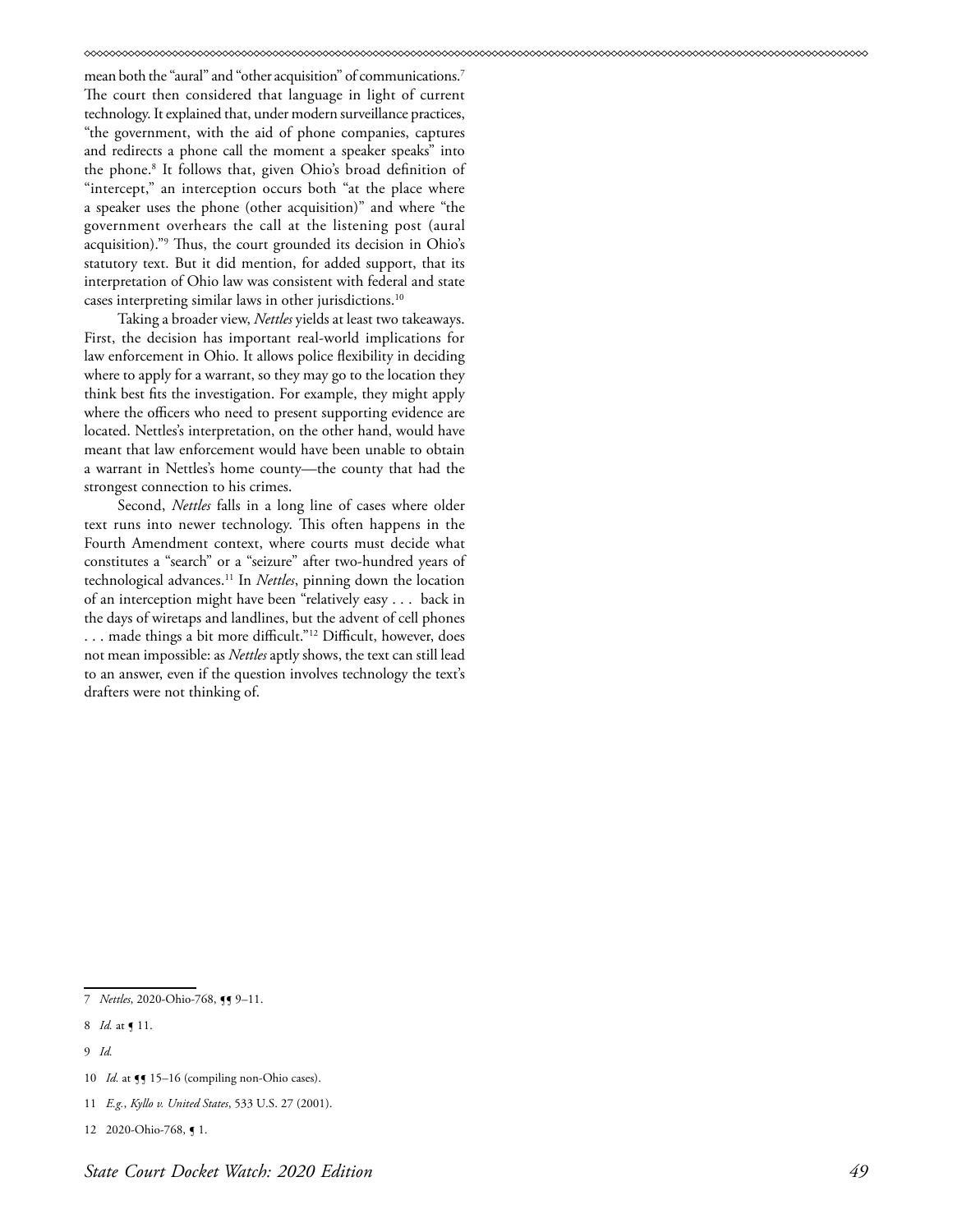# OKLAHOMA *Institute For Responsible Alcohol Policy v. Oklahoma ex rel. Alcohol Beverage Laws Enforcement Comm.*

*By Jarrett Dieterle*

Published June 16, 2020

### About the Author:

C. Jarrett Dieterle is Director of Commercial Freedom and Senior Fellow at R Street Institute. Jarrett researches and writes on regulatory affairs, alcohol policy, occupational licensing and other commercial freedom issues. He also oversees the Institute's postal, labor and disintermediation policy programs.

### Note from the Editor:

The Federalist Society takes no positions on particular legal and public policy matters. Any expressions of opinion are those of the author. We also invite responses from our readers. To join the debate, please email us at info@fedsoc.org.

In January 2020, the Oklahoma Supreme Court upheld a challenge under the Oklahoma Constitution to a state law concerning so-called "forced sale clauses"1 under the state's system of regulation for alcoholic beverages.2 The story traces back to 2016, when the Oklahoma Legislature passed a joint resolution to place State Question 792 on the November ballot that year. The ballot question was approved by a majority of voters, and it took effect in October 2018.

State Question 792 sought to replace and update Article 28 of the Oklahoma Constitution—involving the control and regulation of alcoholic beverages—with a new section titled Article 28A. One of the main goals of the proposed change was to repeal Oklahoma's so-called "weak beer" law, which restricted the ability of grocery and convenience stores in the state to sell beer over 3.2 percent ABV.3

The ballot question also addressed other features of the state's alcohol regulation system, including proposing a new provision in Article 28A of the Oklahoma Constitution that specified that a manufacturer of alcohol "*may* sell" its brand of beverages to a licensed wholesaler in the state.4 This contrasted with the old Article 28 of the Oklahoma Constitution, which included a "forced sale clause" stating that a manufacturer "*shall* be required to sell" its brand to any wholesaler who desired to purchase it.<sup>5</sup>

Shortly after the ballot question was approved, the state legislature passed SB 608, a law which re-instituted a new type of forced sale clause specifying that any wine or spirit product that constituted a "top brand" (defined as any brand in the top 25 of sales) "*shall* be offered by the manufacturer for sale" to every licensed wholesaler in the state.<sup>6</sup>

SB 608 was promptly challenged by various companies and organizations, including numerous alcohol manufacturers, wholesalers, and retailers (collectively, appellees), who argued that it directly contradicted the recently enacted language in Article 28A stating that alcohol producers had discretion (i.e., "*may* sell") when it came to selling to wholesalers. The law was defended by

3 *Id.* ¶4.

- 4 [Citation] (emphasis added).
- 5 *Id.* ¶13.
- 6 *Id.* ¶6.

<sup>1</sup> In this context, a forced sale clause means a requirement in a commercial transaction that one party (here, an alcohol producer) sell their products to another party (such as an alcohol wholesaler).

<sup>2</sup> Institute For Responsible Alcohol Policy v. Oklahoma ex rel. Alcohol Beverage Laws Enforcement Comm., Case Number 118209, (Okla. Jan. 22, 2020), *available at* https://law.justia.com/cases/oklahoma/supremecourt/2020/118209.html.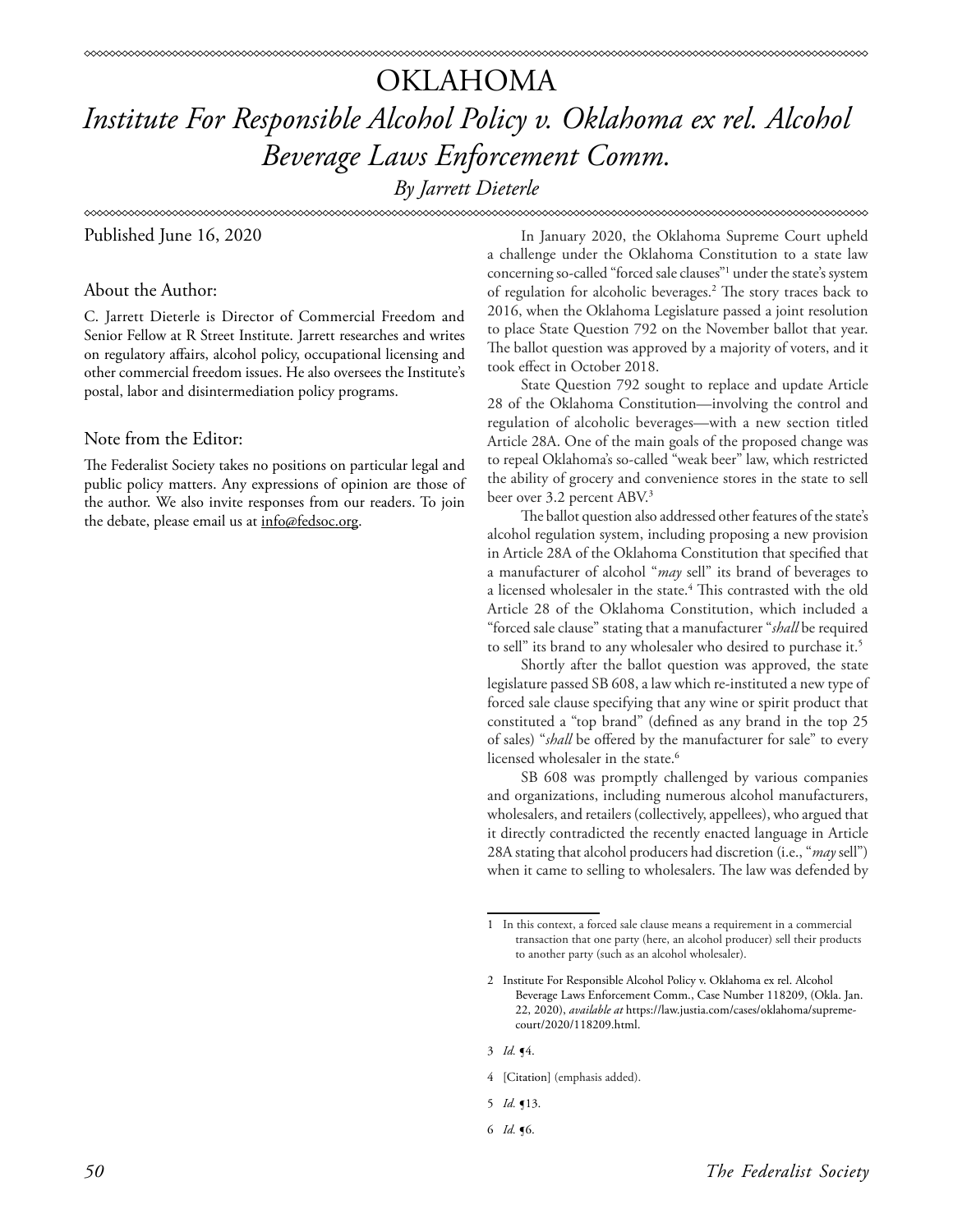Oklahoma's Alcoholic Beverage Laws Enforcement Commission as well as several other alcohol wholesalers in the state (appellants), who argued that Article 28A and SB 608 were not in direct conflict and that SB 608 was a proper use of legislative authority under the anti-competitive provisions of the Oklahoma Constitution.7

The district court held that the forced sale clause of SB 608 *was* in direct conflict with the language in Article 28A of the Oklahoma Constitution. Appellants appealed, and the Oklahoma Supreme Court agreed to hear the appeal.8 The Oklahoma Supreme Court upheld the district court's opinion, agreeing that SB 608 was unconstitutional under Article 28A of the state constitution.9

The majority opinion started by noting that when a statute is challenged under the state constitution, the court "looks first to [the constitution's] language, which if unambiguous, binds the Court."10 A statute should be upheld "unless it is 'clearly, palpably and plainly' inconsistent with the Constitution."11

Because the "clear and ordinary language" of Article 28A of the Oklahoma Constitution states that alcohol manufacturers "may sell such brands" to alcohol wholesalers, and because the word "may" denotes that "an action is permissive or discretional, and not mandatory," any statute that contradicts that language runs afoul of the constitution. Therefore, SB 608's forced sale clause, which states that manufacturers of the top 25 brands "shall" sell those products to all wholesalers, is unconstitutional.<sup>12</sup>

The court also addressed the appellants' additional argument that SB 608 was a proper use of legislative authority under the anti-competitive provisions of the Oklahoma Constitution namely, Article V, Sections 44 and 51, which bar unlawful monopolies or trusts and prohibit any laws that grant corporations exclusive rights or privileges. The court held that if a statute like SB 608 violates one part of the Oklahoma Constitution (such as Article 28A) it cannot be saved by other provisions elsewhere in the constitution.13 Regardless, the majority held that Article 28A was not in conflict with the anti-competitive provisions of the Oklahoma Constitution since prior court cases had declined to find antitrust violations for situations in which an alcohol producer granted a single wholesaler the exclusive rights to distribute its product.<sup>14</sup>

The majority decision sparked two dissents. First, Justice Kauger argued that the majority incorrectly found an irreconcilable conflict between SB 608 and Article 28A. Justice Kauger argued the text of Article 28A was ambiguous given that it also specified that producers must sell their products to wholesalers "without discrimination," and only selling to one

- 10 *Id.* ¶12.
- 11 *Id.*

- 13 *Id.* ¶18.
- 14 *Id.* ¶20.

wholesaler at the exclusion of others could be construed as a type of discrimination.15

Justice Kauger urged a consideration of the "intention of the framers" of Article 28A, which should govern over "technical rules" regarding statutory construction. When considering the entirety of State Question 792, which implemented Article 28A including analyzing the Final Ballot Title and the "gist" of the ballot question as they appeared on the electoral ballot—Justice Kauger concluded that the state legislature was primarily concerned with three things: preventing the formation of monopolies, preventing discrimination and retaining legislative authority to regulate the sale of alcoholic beverages. Therefore, when "the resolution, the title, and the gist, are read collectively, it is apparent the voters were voting on these same three things, [whereas] voters were not notified about whether [the ballot question would] allow a manufacturer to sell to only one wholesaler."16

Under Justice Kauger's analysis, SB 608 was a valid use of legislative authority. The primary goal of SB 608 was to prevent wholesaler monopolies from arising if all wholesalers were not allowed to sell the top 25 brands in the marketplace.<sup>17</sup>

A second dissent, authored by Justice Barnes, argued that the Oklahoma Constitution must be construed "as a consistent whole," thus the Court must "attempt to harmonize" Article 28A with the anti-competitive provisions of the constitution. Given the broad powers the legislature is recognized to have over alcoholic beverage regulation, in conjunction with the broad anticompetitive and anti-monopoly powers granted to the legislature under the constitution, exercises of legislative power like SB 608 are "not plainly and clearly prohibited." Therefore, the dissent argued, any doubt should be resolved in favor of the legislature's actions, which means SB 608 should be upheld.<sup>18</sup>

While it's hard to know if the Oklahoma Supreme Court's decision will be the concluding chapter in the state's long saga concerning State Question 792, it definitively concludes that legislation forcing alcohol producers to sell their products to wholesalers violates the state constitution.

16 *Id.* **[11-12.** (Kauger, J., dissenting).

<sup>7</sup> *Id.* ¶8.

<sup>8</sup> *Id.* ¶9.

<sup>9</sup> *Id.* ¶22.

<sup>12</sup> *Id.* **1**4-**1**7.

<sup>15</sup> *Id*., ¶2 (Kauger, J., dissenting).

<sup>17</sup> *Id.* ¶15-17.

<sup>18</sup> *Id.* **44**, **1**15-16 (Barnes, J., dissenting).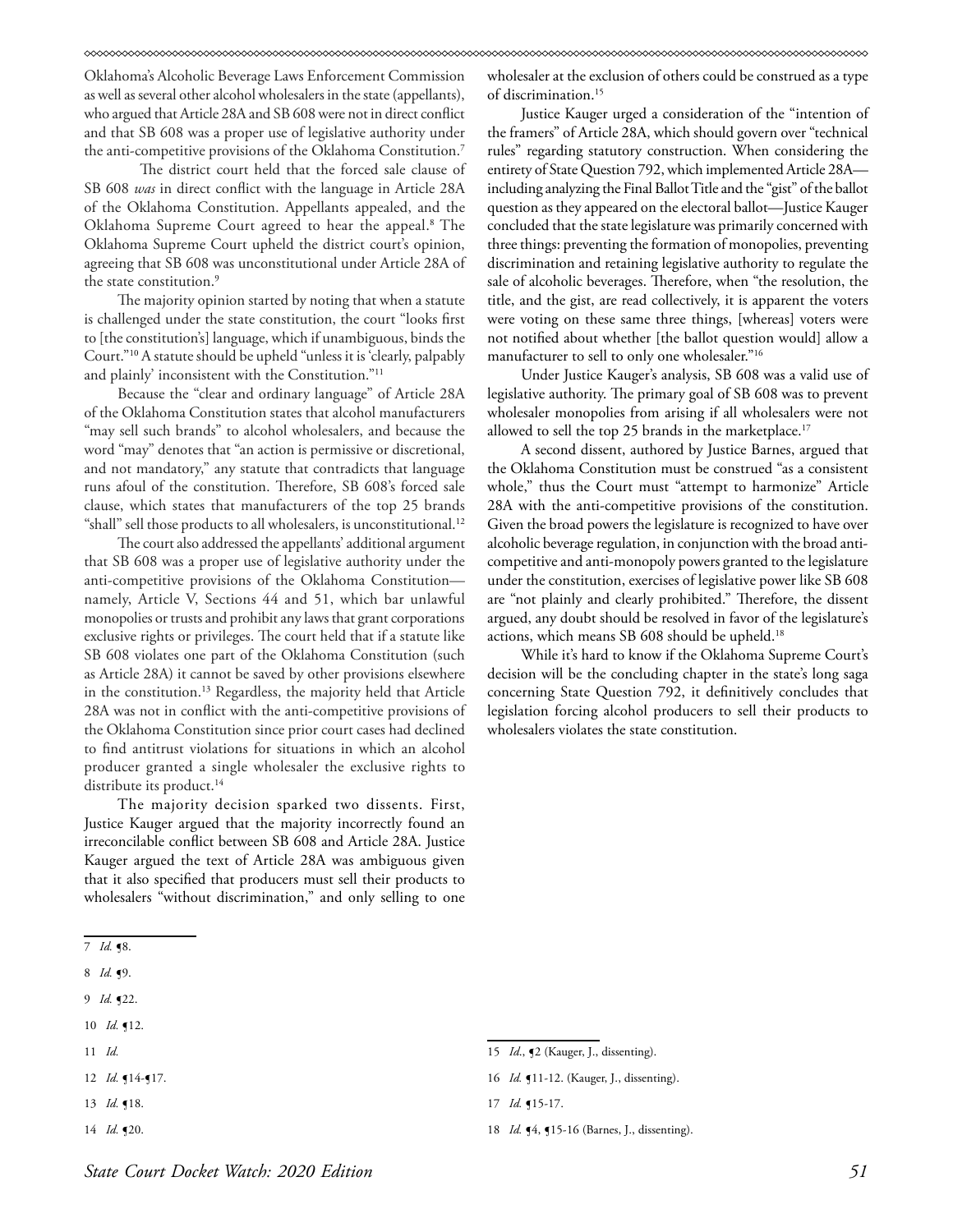# OREGON *Elkhorn Baptist Church v. Brown By GianCarlo Canaparo*

Published August 3, 2020

### About the Author:

GianCarlo Canaparo is a legal fellow in The Heritage Foundation's Edwin Meese III Center for Legal and Judicial Studies. Canaparo researches and writes on criminal justice reform, immigration, the role of the courts, and various constitutional issues.

### Note from the Editor:

The Federalist Society takes no positions on particular legal and public policy matters. Any expressions of opinion are those of the author. We also invite responses from our readers. To join the debate, please email us at info@fedsoc.org.

On June 12, 2020, the Oregon Supreme Court struck down a preliminary injunction that had been granted by a lower court to Elkhorn Baptist Church, which had challenged Governor Kate Brown's COVID-19 executive orders.<sup>1</sup>

Like many governors, Brown implemented a series of emergency executive orders to respond to the public health crisis posed by COVID-19. The most recent orders were issued in mid-March, and they put a 25-person cap on gatherings, including religious services, and required attendees to obey various "social distancing" requirements.<sup>2</sup>

Plaintiffs, a number of churches and individuals, sued and sought to enjoin the governor from enforcing the orders.<sup>3</sup> Curiously, unlike the plaintiffs in two similar challenges that were recently rejected by the United States Supreme Court,<sup>4</sup> the plaintiffs here did not claim that the orders violated their religious liberties.<sup>5</sup> Instead, they argued that the orders had expired in late April pursuant to a statutory deadline, or in the alternative, a state constitutional deadline.<sup>6</sup>

The court rejected these arguments concluding that the plaintiffs' claims failed as a matter of law because the deadlines were inapplicable.

In reaching that conclusion, the court first worked its way through the complicated interplay of two chapters of the Oregon code.

The first is chapter 433, which permits the governor to "declare a state of public health emergency" and grants her the power to, among other things, limit "entry into, exit from, movement within, and the occupancy of premises in any public area subject to or threatened by a public health emergency."7 This public health emergency and its conferred powers expire after, at most, 28 days.<sup>8</sup> It was this power that the governor wielded when she limited gatherings to 25 people.<sup>9</sup> Accordingly, the plaintiffs argued that the orders expired no later than the end of April and were no longer enforceable.

- 5 *Elkhorn*, 466 P.3d at 51.
- 6 *Id*. at 39.
- 7 Or. Rev. Stat. § 433.441, et seq.
- 8 *Id*.
- 9 *Elkhorn*, 466 P.3d at 45–46.

<sup>1</sup> Elkhorn Baptist Church v. Brown, 466 P.3d 30 (OR 2020).

<sup>2</sup> *Id*. at 37.

<sup>3</sup> *Id*. at 39.

<sup>4</sup> S. Bay United Pentecostal Church v. Newsom, 140 S. Ct. 1613 (2020) (rejecting an emergency First Amendment challenge to California's COVID-19 orders); Calvary Chapel Dayton Valley v. Sisolak, No. 19A1070, 591 U.S.\_\_ (2020) (rejecting an emergency First Amendment challenge to Nevada's COVID-19 orders).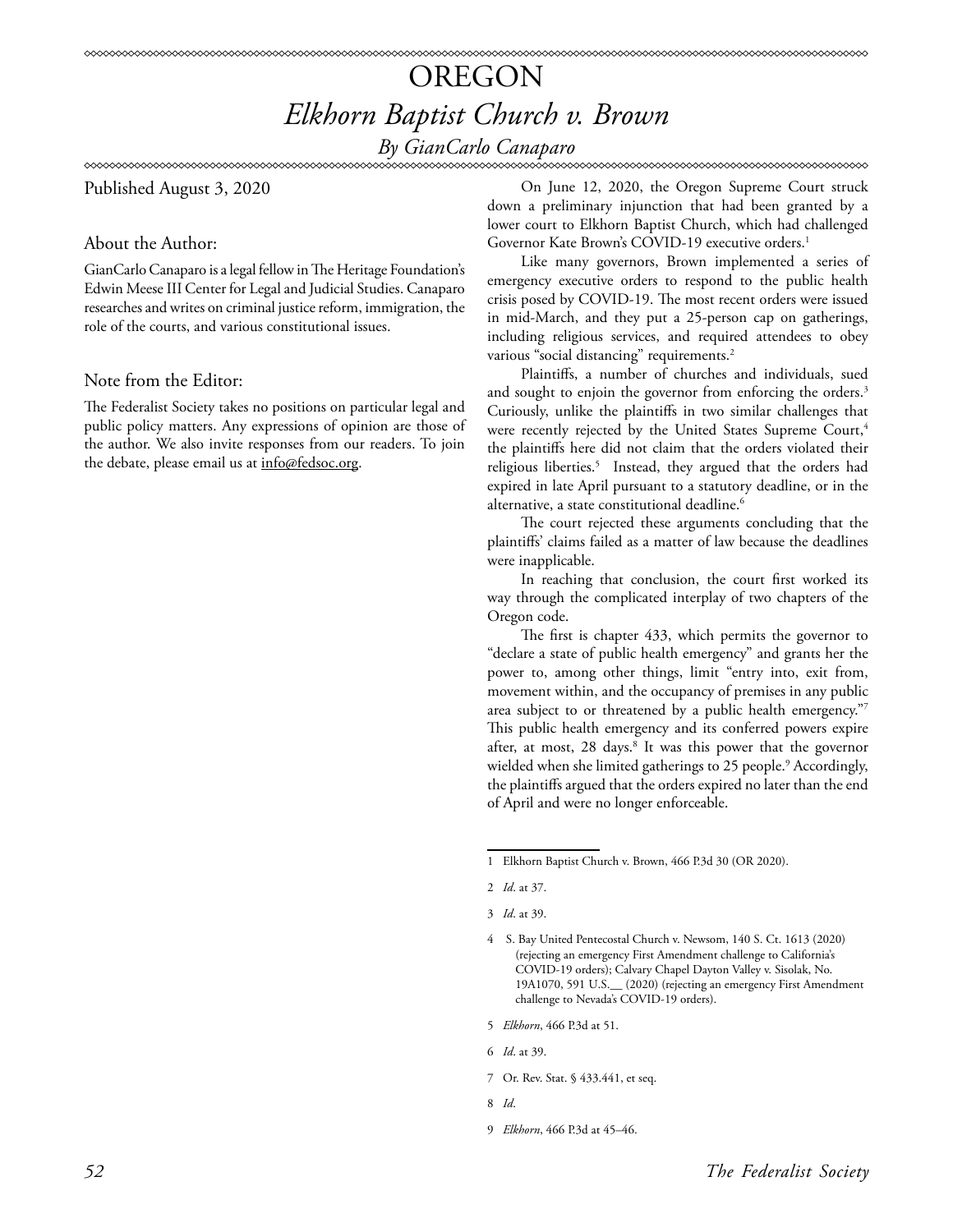Although the governor wielded powers set forth in ORS 433.441, she did not invoke that statute when she declared an emergency. Rather, she declared an emergency pursuant to chapter 401, which permits the governor to "declare a state of emergency"<sup>10</sup> and grants her police powers<sup>11</sup> and other powers not relevant to the dispute.12 This state of emergency and its conferred powers do not expire until the governor or the legislature says so.<sup>13</sup> In other words, the governor declared an emergency pursuant to a statute with no deadline, but wielded powers pursuant to another statute with a 28-day deadline.14

The court sided with the governor in holding that because the emergency declaration was made pursuant to chapter 401, there was no deadline. First, it concluded that chapter 433 permits the governor to do wield its powers even if the emergency declaration is made under chapter 401.15 Section 433.441(4) provides that if the governor declares a state of emergency pursuant to chapter 401, "the Governor may implement any action authorized by ORS 433.441. . ."<sup>16</sup> Second, to the extent that chapter 433 and 401 were in conflict, the court concluded that chapter 401 rendered 433 inoperative.<sup>17</sup> Lastly, the court picked through the legislative history of chapter 433 and concluded, based on the testimony of legislative witnesses, that the legislature intended for chapter 433 to be "a step short of declaring a state of emergency under chapter 401."18

Alternatively, the plaintiffs also argued that the governor's orders were subject to a 30-day deadline under Article X-A of the Oregon Constitution.19 Article X-A permits the governor to declare a "catastrophic disaster" and grants the governor extraordinary powers—beyond those of chapter 401 or 433 which expire after 30 days.<sup>20</sup> The court held that Article X-A's deadline did not apply because the governor did not invoke Article X-A and did not have to because Article X-A is discretionary.<sup>21</sup>

Justice Christopher Garrett, joined by Justice Thomas Balmer, concurred in the opinion but wrote separately to say that the majority opinion went further than necessary.<sup>22</sup> They

- 12 *Id*. § 401.175.
- 13 *Id*. § 401.192.
- 14 The court did not address whether the powers she wielded to limit the size of gatherings qualified as a "police power" for the purposes of chapter 401.
- 15 *Elkhorn*, 466 P.3d at 44.
- 16 Or. Rev. Stat. § 433.441(4).
- 17 *Elkhorn*, 466 P.3d at 44.
- 18 *Id*. at 46.
- 19 *Id*. at 49.
- 20 Or. Const. art. X.
- 21 *Elkhorn*, 466 P.3d at 50.
- 22 *Id*. at 52 (Garrett, J., concurring).

would not have said, as the majority did, that the plaintiffs cannot prevail; "it is enough to say that their arguments to this point fall short of what is required for preliminary relief."23

The ultimate effect of *Elkhorn* is to turn chapter 433's 28 day deadline into a dead letter, meaning that a governor can give herself all the powers of chapter 433 while avoiding that chapter's deadline.

<sup>10</sup> Or. Rev. Stat. § 401.165.

<sup>11</sup> *Id*. § 401.168.

<sup>23</sup> *Id*. at 53.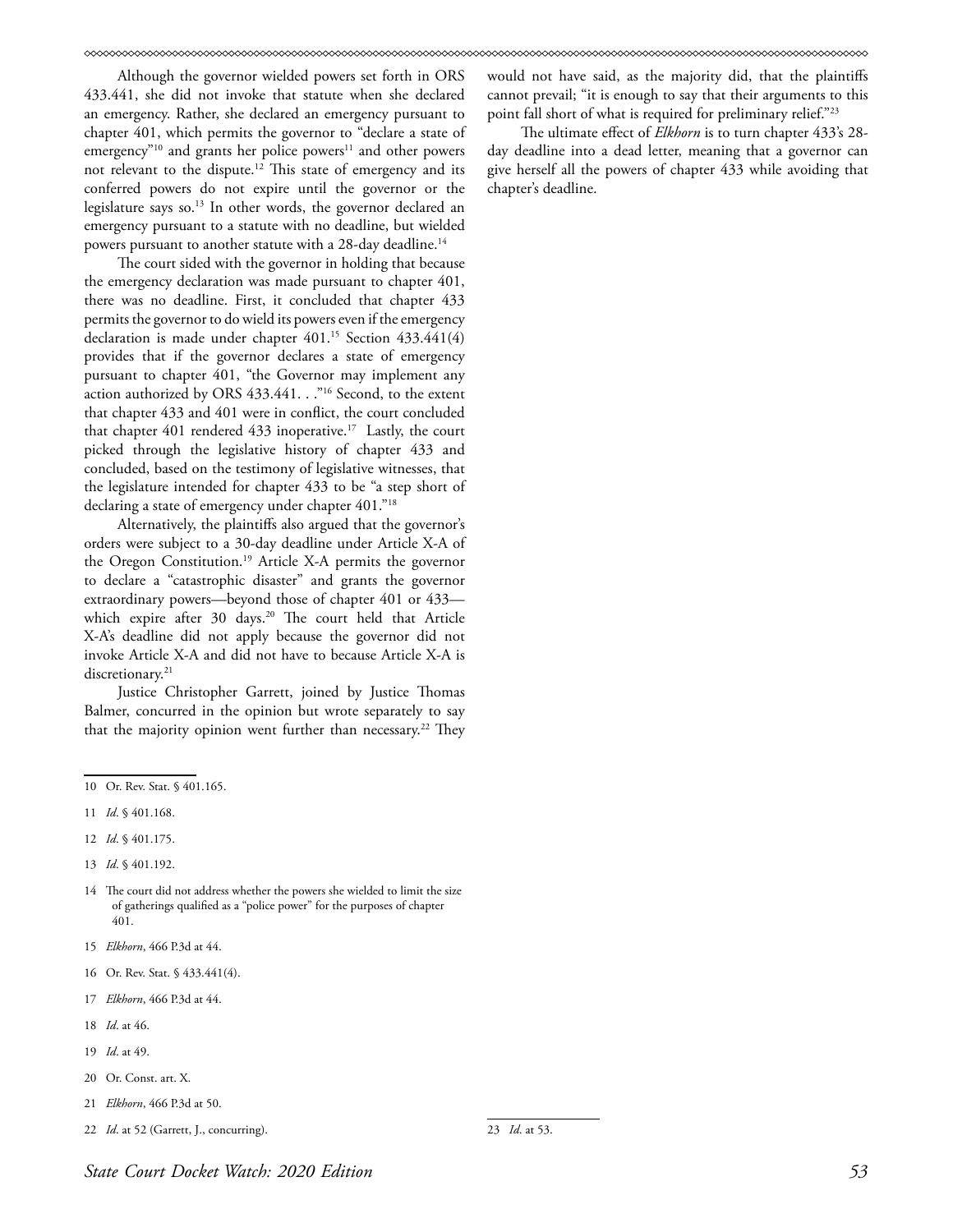# PENNSYLVANIA *Ladd v. Real Estate Commission*

*By Anastasia P. Boden*

Published July 7, 2020

### About the Author:

Anastasia Boden is an attorney with the Pacific Legal Foundtion's Economic Liberty Project, where she challenges anticompetitive licensing laws and laws that restrict freedom of speech.

### Note from the Editor:

The Federalist Society takes no positions on particular legal and public policy matters. Any expressions of opinion are those of the author. We also invite responses from our readers. To join the debate, please email us at info@fedsoc.org.

In *Ladd v. Real Estate Commission*, 1 the plaintiff Sarah Ladd was an entrepreneur who used ingenuity and the burgeoning short term rental industry to her advantage. She built a business handling marketing and other logistics for short term rentals, including responding to inquiries, coordinating bookings, managing billing, and ensuring that the properties were cleaned between uses. The homeowners were separately responsible for entering into contracts with the renters and making sure that the relevant fees and taxes were paid and regulations followed. The Commonwealth of Pennsylvania, however, defined Ladd's business as a "real estate brokerage" and required her to secure a license. Completing the licensure requirements would have forced her to complete years of training, pass two exams, work as an apprentice, and obtain a physical office. In total, Ladd would have had to complete 165 hours of coursework geared toward large scale real estate transactions and forego income for three years while she pursued licensure.

Rather than pursuing a license, Ladd sought a judicial declaration that the real estate licensing law deprived her of her right to pursue her chosen occupation under the state constitution. The government moved to dismiss based on ripeness, failure to exhaust, and failure to state a claim. It also sought to dismiss one of the plaintiffs—a former client of Ladd's who argued that she was injured because she was no longer able to use Ladd to book clients for her short term rental.

The trial court dismissed. It first rejected the government's ripeness and exhaustion claims, finding that Ladd was suffering a sufficiently direct and immediate harm to warrant preenforcement review.<sup>2</sup> Because she was forced to suffer the costs of complying or possible sanctions for non-compliance, Ladd could seek a judgment in court rather than pursuing administrative remedies.

The court then dismissed the case on the basis that Ladd could not possibly prove her claim. It reasoned that it's rational to have prerequisites for a career, and those prerequisites do not become any less rational merely because a person practices "in a limited fashion."3 The government had warned that Ladd's reasoning would permit people to "practice medicine without attending medical school" so long as they do not "perform major surgery," or allow architects to "design small houses," or enable pharmacists to work unlicensed so long as they "only work weekends and do not prescribe narcotics."4 The lower court agreed, ruling that to hold otherwise would "effectively upend

<sup>1</sup> Ladd v. Real Estate Commission, 2020 WL 2532285, at \*1 (Pa. 2020).

<sup>2</sup> Ladd v. Real Estate Commission of Commonwealth, 187 A.3d 1070, 1076 (Pa.Cmwlth. 2018).

<sup>3</sup> *Id.* at 1078.

<sup>4 2020</sup> WL 2532285 at \*8.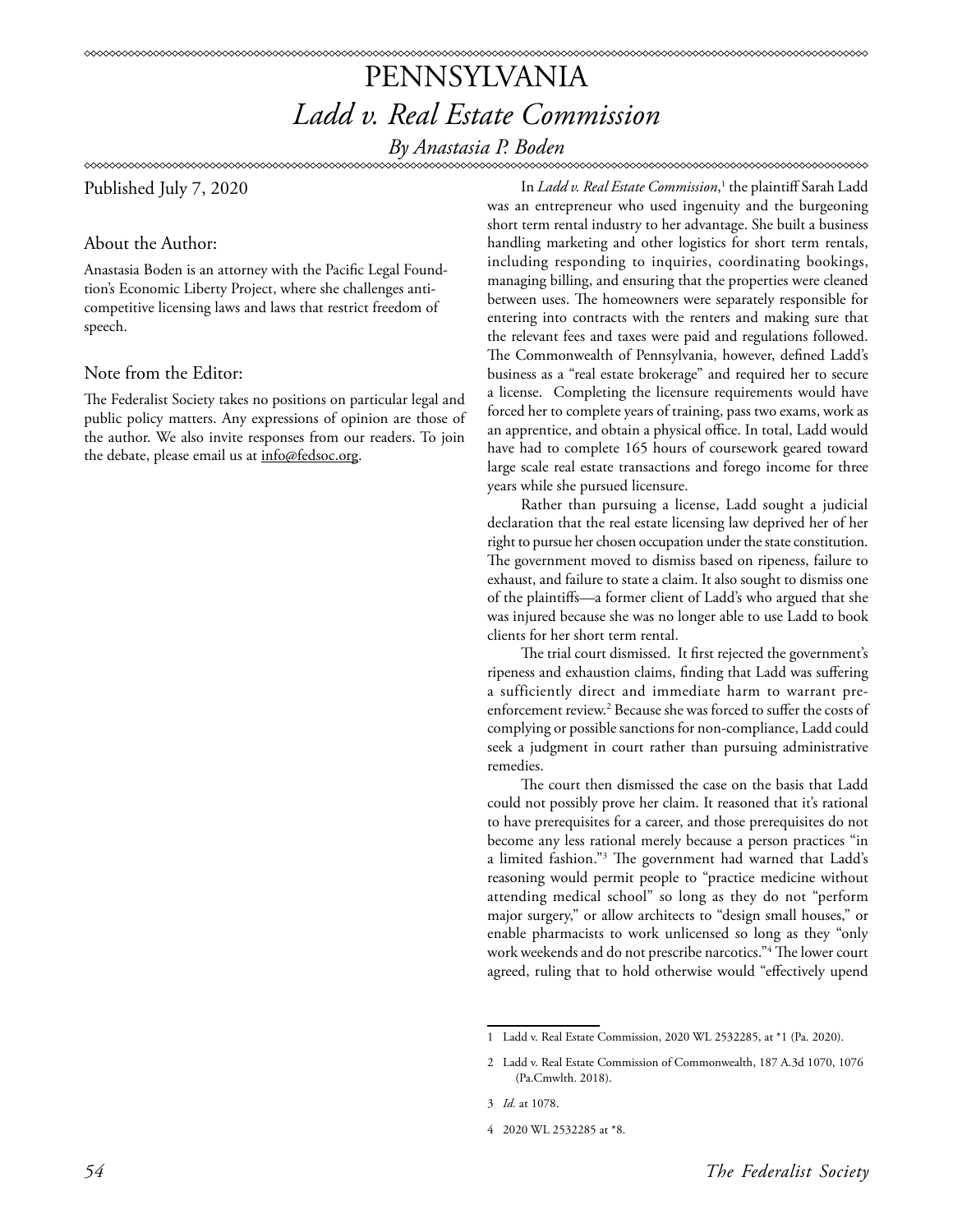the legitimacy of any requirement by the Commonwealth for a professional license."5

The Pennsylvania Supreme Court reversed. Citing its earlier opinion in *Gambone v. Commonwealth of Pennsylvania*, 6 the Court affirmed that even under the rational basis standard, any exercise of the police power should not be "unreasonable, unduly oppressive, or patently beyond the necessities of the case."7 Moreover, laws must bear a "real and substantial relation" to a legitimate policy objective and the government's stated justification must be supported by the record.<sup>8</sup> Given that standard, Ladd had made a colorable claim that the real estate licensure requirement, as applied to her, violated due process.

For instance, Ladd alleged that forcing her to engage in an apprenticeship, complete coursework and exams, and arrange physical office space in order to continue her business did not bear a "real and substantial" relationship to protecting the buyers and sellers of homes because Ladd did not buy or sell property, facilitate leases, or handle large sums of money.<sup>9</sup> "Taking courses on how to perform those functions" was therefore "irrelevant to her competent performance of a wholly different service," which entailed managing rentals "that last only a few days and cost only a few hundred dollars."10 In other words, Ladd had not just alleged that she sought to practice "limited" brokerage services, but instead that she sought to practice what was essentially an entirely different profession altogether.<sup>11</sup> Moreover, the law's exemptions for other related professions and blanket prohibition on "[u]nfair methods of competition and unfair or deceptive acts" meant that there were less restrictive ways to protect the public than licensure of Ladd's services.<sup>12</sup>

In dissent, Justice David Wecht disagreed with the "deeply flawed 'heightened rational basis' test'" established in *Gambone*. 13 Justice Wecht viewed that test as permitting courts, "under the facade of substantive due process—to second-guess the wisdom, need, or appropriateness of otherwise valid legislation," and to effectively act as legislators themselves. Referencing the United States Supreme Court's infamous decision in *Lochner v. New York*, 14 Justice Wecht argued that decisions protecting economic liberty, like the right to freedom of contract or the right to earn a living, merely lock in judges' policy preferences.15 *Gambone*, Justice Wecht said, embodies *Lochner* even though the Supreme

Court itself has abandoned that test.16 Indeed, in his view *Gambone* goes beyond *Lochner*, because rather than purporting to protect unenumerated rights, it explicitly allows courts to declare laws unconstitutional based on whether they are "reasonable."17 In Justice Wecht's view, "the only constitutionally relevant question is whether the RELRA's broker licensing requirements are rationally related to a legitimate government interest."18 In response to that question, the justice answered, "I have little doubt that they are."19

Even arguing on the majority's terms, Justice Wecht found the majority's opinion problematic because it would create a constitutional right to "a custom-made licensing statute" that would mean that "requirements for dentists are unconstitutional as applied to practitioners who only intend to extract teeth."20 To this, the majority responded that the relevant fact was not merely that Ladd's services were limited, but that they were so limited so as to constitute an entirely different profession. It analogized to the distinction between a dental hygienist and dentist, rather than between a dentist and a part-time dentist. $21$ 

In a much shorter dissent, Justice Sallie Updyke Mundy briefly noted that she too believed that the real estate law was rational regardless of whether Ladd limited the scope of her business.<sup>22</sup>

On remand, Ladd will now have the opportunity to proceed to discovery and to make her argument on the merits that the law goes too far.

7 *Id.*

|  |  |  |  | 8 Ladd, 2020 WL 2532285 at *6. |  |  |
|--|--|--|--|--------------------------------|--|--|
|--|--|--|--|--------------------------------|--|--|

- 9 *Id.* at \*7.
- 10 *Id.*
- 11 *Id.* at \*12.
- 12 *Id.* at \*15.
- 13 *Id.*
- 14 198 U.S. 45 (1905).
- 15 *Id.* at \*16.

 *Id.* at \*17. *Id.* at \*18. *Id.* at \*20. 19 *Id.* 20 *Id. Id.* at \*14 n.19. *Id.* at \*21.

<sup>5</sup> *Id.*

<sup>6</sup> Gambone v. Commonwealth of Pennsylvania, 375 Pa. 547 (Pa. 1954).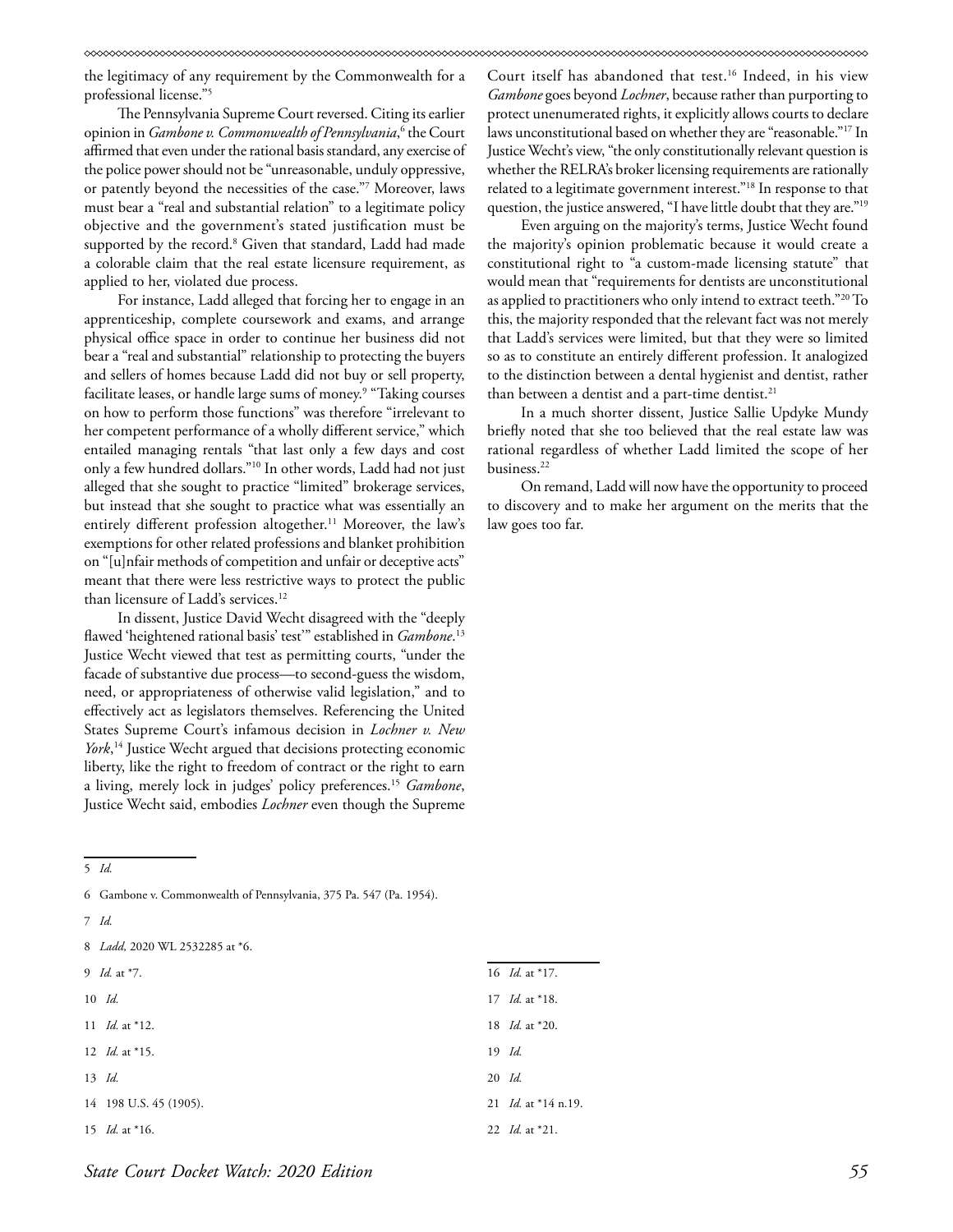# PENNSYLVANIA *Pennsylvania Democratic Party v. Boockvar By J. Christian Adams & Kaylan L. Phillips*

Published November 5, 2020

### About the Authors:

J. Christian Adams serves as President and General Counsel of the Public Interest Legal Foundation. He is also the founder of the Election Law Center, PLLC. He served from 2005 to 2010 in the Voting Section at the United States Department of Justice. He is the author of the New York Times bestseller Injustice: Exposing the Racial Agenda of the Obama Justice Department which examines the Department's election and voting rights record. He litigates election law cases throughout the United States and brought the first private party litigation resulting in the cleanup of corrupted voter rolls under the National Voter Registration Act of 1993.

Kaylan L. Phillips joined Public Interest Legal Foundation in 2012 and serves as Litigation Counsel. She has litigated election law and constitutional law cases across the nation, from Washington state to Maine. Kaylan has extensive experience at every level of litigation in state and federal court, including the Supreme Court. She also has experience representing clients before federal and state administrative agencies.

### Note from the Editor:

At the time this article was published on November 5, 2020, a petition for full review of this case is currently pending at the U.S. Supreme Court. On September 22, 2020, Republican state officials filed an application for stay, but the state supreme court denied it on September 24. Four days later, two applications for stay were filed at the U.S. Supreme Court; the first came from Joseph Scarnati III and Jake Corman, president pro tempore and majority leader of the Pennsylvania Senate, and the second came from the Pennsylvania Republican Party. On October 19, the U.S. Supreme Court denied these applications 4-4 and let stand the state supreme court's ruling. On October 24, a petition for certiorari was filed by the Republican Party of Pennsylvania at the U.S. Supreme Court, followed by an October 28 denial of motion to expedite consideration for certiorari issued by the Supreme Court. For more details, please visit [https://www.scotusblog.com/](https://www.scotusblog.com/election-litigation/pennsylvania-democratic-party-v-boockvar/) [election-litigation/pennsylvania-democratic-party-v-boockvar/.](https://www.scotusblog.com/election-litigation/pennsylvania-democratic-party-v-boockvar/)

The Federalist Society takes no positions on particular legal and public policy matters. Any expressions of opinion are those of the authors. We also invite responses from our readers. To join the debate, please email us at info@fedsoc.org.

Pennsylvania, like most states in 2020, has seen contested election litigation. In *Pennsylvania Democratic Party v. Boockvar*, the state supreme court determined that the county board of elections may accept mail-in ballots outside of their offices, including in unmanned drop-boxes; and that the deadline for mail-in and absentee ballots is extended by three days, even for ballots lacking a postmark.<sup>1</sup>

The case centered around Pennsylvania's Act 77 of 2019, which authorized no-excuse mail-in voting for the first time in the Commonwealth.2 The bill was signed into law in late October 2019,3 before COVID-19 was a household name and a part of the debate about how elections should be conducted. Section 1301-D of Act 77 allows any Pennsylvania registrant who is not qualified to cast an absentee ballot under Pennsylvania law to be a "qualified mail-in elector." Under this new law, a registrant must submit an Application for Mail-In Ballot.<sup>4</sup> The registrant's county board of elections then processes the application and, if approved, mails the registrant a ballot. Included with the ballot are two envelopes so that the ballot may be placed in one envelope with only the words "Official Mail-In Ballot" on the front which is then placed in a larger envelope to be signed by the registrant attesting that he is qualified to vote by mail and has not already voted in the election.

It was unusual for the state's high court to take this case so close to the election because of a long established principle that the rules of elections should not change too close to elections, but it did so due to the ongoing COVID-19 crisis. The petition for review was initially filed in an intermediate appellate court by the Pennsylvania Democratic Party, Democratic officials, and Democratic candidates in mid-July.<sup>5</sup> The petition sought relief against Secretary of the Commonwealth Kathy Boockvar and county election boards.6 Multiple entities sought to intervene in the matter, including Trump for President, Inc. and the Pennsylvania GOP, as well as several groups such as Common Cause of Pennsylvania and the League of Women Voters of Pennsylvania.<sup>7</sup>

<sup>1</sup> *Pa. Democratic Party v. Boockvar*, No. 133 MM 2020, 2020 Pa. LEXIS 4872, at \*88-90 (Sep. 17, 2020).

<sup>2 25</sup> P.S. §§ 3150.11-3150.17.

<sup>3</sup> Press Release, Governor Tom Wolf, Governor Wolf Signs Historic Election Reform Bill Including New Mail-in Voting (Oct. 31, 2019), *available at*  https://www.governor.pa.gov/newsroom/governor-wolf-signs-electionreform-bill-including-new-mail-in-voting/.

<sup>4</sup> Pennsylvania Application for Mail-In Ballot, https://www.votespa.com/ Register-to-Vote/Documents/PADOS\_mailInapplication.pdf.

<sup>5</sup> *Boockvar*, No. 133 MM 2020, at \*1-2.

<sup>6</sup> *Id.* at \*2.

<sup>7</sup> *Id.* at \*6-7.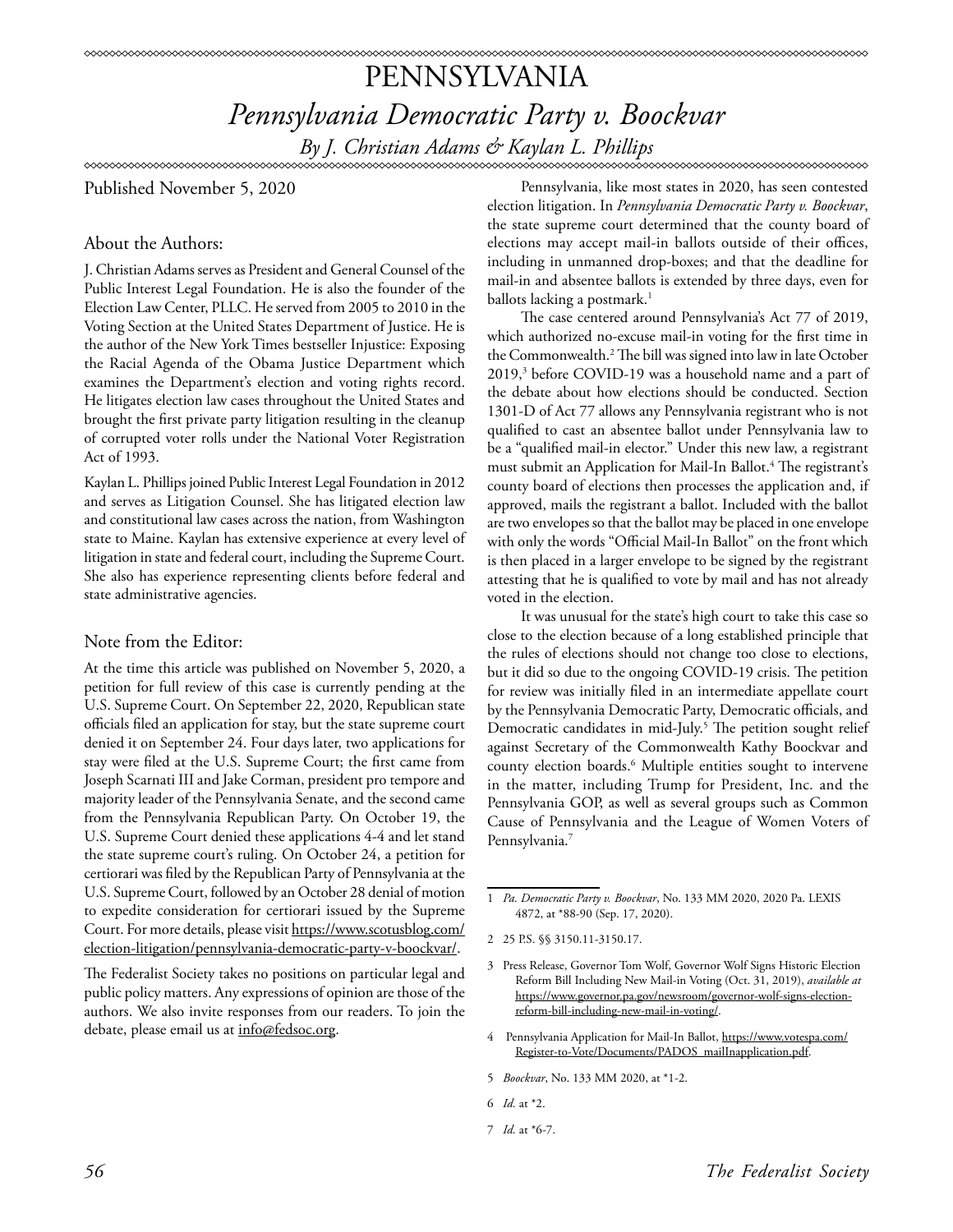In August, Secretary Boockvar asked the Pennsylvania Supreme Court to exercise "extraordinary jurisdiction" over the claims.8 The Democratic Party did not object, and the Pennsylvania Supreme Court granted the request on September 1, 2020.<sup>9</sup> The Supreme Court also allowed the Pennsylvania GOP to intervene along with members of the Pennsylvania Senate and House of Representatives but denied the motions to intervene of other entities.<sup>10</sup>

The plaintiffs wanted two significant changes. First, the Democratic Party sought a declaration that county boards of election can utilize as many ballot "drop boxes" as they wish. Pennsylvania law states that mail-in ballots should be sent "by mail, postage prepaid, except where franked, or deliver[ed] [] in person to said county board of election."11 The Democratic Party and the Secretary advocated that this language must allow drop boxes in places designated by the county board.12 The Pennsylvania GOP, however, argued that the General Assembly intended the ballots to be delivered to the office of the county board.<sup>13</sup>

The court found that the competing interpretations of state law were reasonable but sided with the Democratic Party and Secretary because their position "favors the fundamental right to vote and enfranchises, rather than disenfranchises, the electorate."14

Second, the Democratic Party sought to extend Pennsylvania's deadline for the receipt of ballots by seven days. Pennsylvania statute requires that ballots be received by 8:00 pm on Election Day.15 The Secretary reversed her previous position against any extension and consented to a 3-day extension for the receipt of ballots.16 The court determined that the present circumstances qualify as a "natural disaster" and that "[i]t is beyond cavil" that there will be an extraordinary number of Pennsylvanians seeking to vote by mail.17 Additionally, the court expressed concern over the United States Postal Service's handling of the anticipated high volume of ballots.18 For these reasons, the court found that it "can and should act to extend the received-by deadline for mail-in ballots to prevent the disenfranchisement of voters."19

The Democratic Party also sought a declaration that Pennsylvania's requirement that poll watchers be appointed only to locations within the county in which they reside is constitutional.20 The Secretary agreed with the Democratic Party. The court determined that the "requirement does not burden one's constitutional voting rights" and that the legislature's choice to require that poll watchers serve where they reside is reasonable in light of how Pennsylvania runs its elections.<sup>21</sup> Therefore, the court granted the requested relief.<sup>22</sup>

The Democratic Party also requested a mandate that county boards contact voters who submitted faulty ballots to allow an opportunity to cure as well as a declaration that ballots lacking a secrecy envelope must still be counted. As to the former, the court decided that such policy changes are best left up to the legislature.<sup>23</sup> As to the latter, the court determined that the secrecy envelope requirement is mandatory.<sup>24</sup>

Justice David Wecht joined the majority's opinion in full and wrote a [concurring opinion](http://www.pacourts.us/assets/opinions/Supreme/out/J-96-2020co%20-%20104548450113066706.pdf?cb=1) emphasizing that "the convergence of a once-in-a-century pandemic and unprecedented operational delays in United States Postal Service delivery capacity threatens to undermine the integrity of our general election, this *force majeure* necessitates relief."25

Justice Thomas Saylor [dissented](http://www.pacourts.us/assets/opinions/Supreme/out/J-96-2020cdo%20-%20104548450113066751.pdf?cb=1) as to the majority's allowance of drop boxes and the 3-day extension for receipt of mail-in ballots. Justice Saylor expressed concern over the fact that "although the majority decision appears to be designed to accommodate only ballots actually mailed on Election Day or before, the majority does not so much as require a postmark. Particularly in combination with the allowance of drop boxes, this substantially increases the likelihood of confusion, as well as the possibility that votes will be cast after 8:00 p.m. on Election Day."26

Justice Christine Donohue also wrote [separately](http://www.pacourts.us/assets/opinions/Supreme/out/J-96-2020cdo1%20-%20104548450113066808.pdf?cb=1) to state that while current circumstances support extending the deadline for receipt of mail-in ballots, such a decision should have been presented along with a sufficient showing of the existence of a constitutional injury. Justice Donohue constructed a chart of the election deadlines along with the USPS expectation of delivery for mail and concluded that "the deadline for requesting a ballot should be moved to Friday, October 23, 2020. . . .The legislative choice of Election Day at 8:00 p.m. should remain intact."27

- 10 *Id.* at \*6-7.
- 11 25 P.S. § 3150.16(a).

| 12 <i>Boockvar</i> , No. 133 MM 2020, at *12-13. | 20 $Id.$ at *74-77.      |
|--------------------------------------------------|--------------------------|
| 13 <i>Id.</i> at *16.                            | 21 <i>Id.</i> at *87.    |
| 14 $Id$ at *23.                                  | 22 $Id$ at *88.          |
| 15 See 25 P.S. $\%$ 3146.6(c), 3150.16(c).       | 23 <i>Id.</i> at *56-57. |
| 16 <i>Boockvar</i> , No. 133 MM 2020, at *32-35. | 24 <i>Id.</i> at *73-74. |
| 17 <i>Id.</i> at $*47$ .                         | 25 $Id$ at *94.          |
| 18 $Id.$ at *47-48.                              | 26 $Id$ at *103.         |
| 19 <i>Id.</i> at $*48$ .                         | $27$ <i>Id.</i> at *112. |

<sup>8</sup> *See* 42 Pa.C.S. § 726.

<sup>9</sup> *Boockvar*, No. 133 MM 2020, at \*6.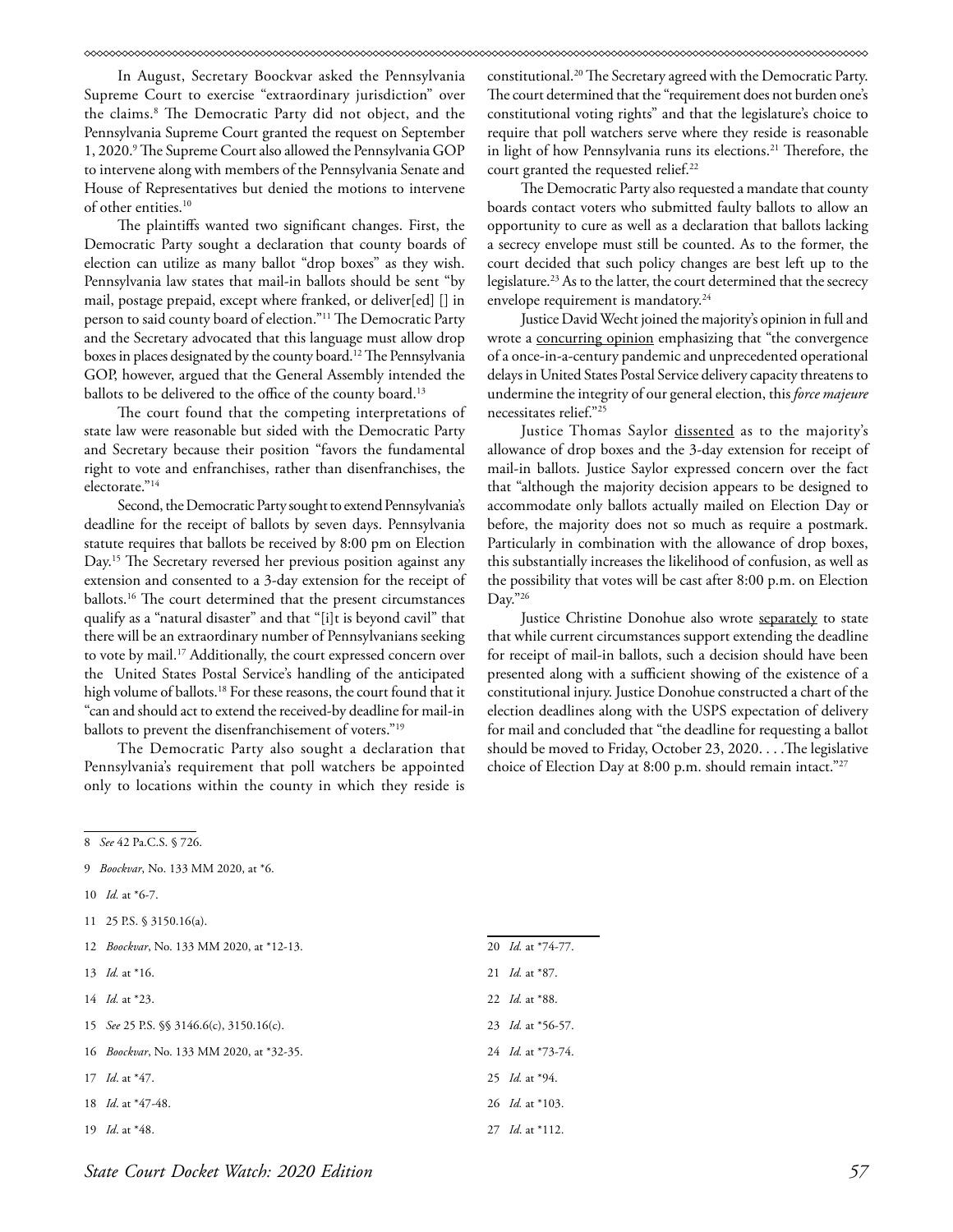# SOUTH CAROLINA *Bailey v. South Carolina State Election Commission*

*By Jason Torchinsky & Drew Watkins*

Published July 31, 2020

### About the Authors:

Jason Torchinsky is a partner at Holtzman Vogel Josefiak PLLC, specializing in campaign finance, election law, lobbying disclosure and issue advocacy groups. Politico recently named him one of the "50 Politicos to Watch," and in 2007, Campaigns and Elections Magazine named him a "Rising Star of Politics."

Drew Watkins is an associate with Holtzman Vogel Josefiak Torchinsky PLLC, providing counsel in the areas of campaign finance and election law, lobbying and ethics compliance, and tax-exempt organizations.

### Note from the Editor:

The Federalist Society takes no positions on particular legal and public policy matters. Any expressions of opinion are those of the authors. We also invite responses from our readers. To join the debate, please email us at info@fedsoc.org.

In *Bailey v. South Carolina State Election Commission*, the Supreme Court of South Carolina, accepting original jurisdiction, dismissed an action that sought to expand South Carolina's absentee ballot provisions in light of the ongoing COVID-19 pandemic.<sup>1</sup>

The plaintiffs in *Bailey* were candidates in the South Carolina Democratic primary, the South Carolina Democratic Party, and the Democratic Congressional Campaign Committee (DCCC). They argued that the state's absentee balloting laws, which permit absentee voting by "physically disabled persons," encompass those practicing social distancing to avoid contracting or spreading COVID-19.2 Such voters, plaintiffs argued, could not vote in person in the state's June primary or November general elections "because of . . . illness" and were therefore "physically disabled persons" under South Carolina's absentee balloting laws.<sup>3</sup> Carrying this argument to its ultimate conclusion, plaintiffs maintained that this construction would permit all registered voters to vote by absentee ballot for the duration of the COVID-19 pandemic.<sup>4</sup> Although all five justices of the state's Supreme Court agreed that the claim should be dismissed, there was a split in reasoning.

The majority held that this case presented a nonjusticiable political question, and that it was not appropriate for the court to weigh in. As the court noted, on the same day it heard oral argument in *Bailey*, the South Carolina legislature met and approved temporary changes to the election law to allow all qualified electors to vote absentee if their place of residence or polling place was located within an area subject to a state of emergency declared by the governor and it was within 46 days of an election.<sup>5</sup> The next day, this legislation was signed into law. Because at the time there existed a declared state of emergency in South Carolina, and it was within 46 days of the June primary election, the Court recognized that the legislature had mooted the plaintiffs' case with respect to the June election.6 However, the new legislation expired on July 1, 2020, leaving the issue potent for the November general election.

Nonetheless, the majority considered the legislature's action in changing the law as "a clear indication the absentee voting statutes did not already permit" any voter practicing social distancing to vote absentee.7 Furthermore, the court said, by providing an expiration date in the new law, the legislature was

- 4 *Bailey*, No. 27975 (slip op. at 4).
- 5 *Id.*

7 *Bailey*, No. 27975 (slip op. at 5).

<sup>1</sup> Bailey v. S.C. State Election Comm'n, No. 27975 (May 27, 2020), *available at* https://www.sccourts.org/opinions/HTMLFiles/SC/27975.pdf.

<sup>2</sup> *Id.* (slip op. at 4).

<sup>3</sup> *Id.*; S.C. Code Ann. §§ 7-15-310(4) and 7-15-320(B)(1).

<sup>6</sup> *Id.* (slip op. at 5); S.C. Exec. Order No. 2020-35 at 9 (May 12, 2020).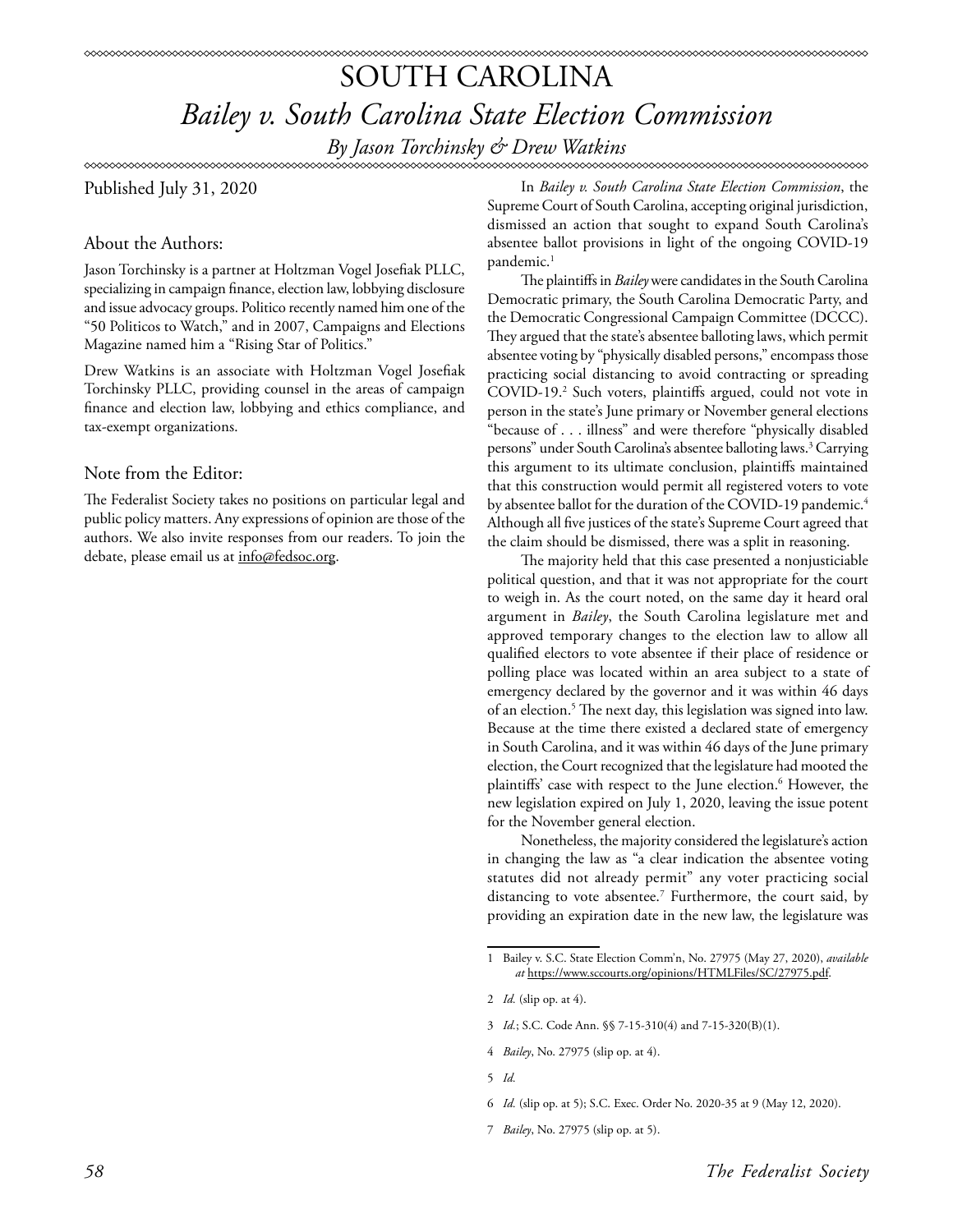reenacting the old law as of July 1.8 As a result of this "legislative determination" of the plaintiffs' challenge, the majority considered itself constrained by a construction of South Carolina's absentee voting law "not based on its plain language or the canons of construction, but based on the Legislature's political act of reenacting the subsection after temporarily changing the law."9 The legislature's answer to the plaintiffs' challenge "with absolute clarity" rendered the question—in the view of the majority—a "political question." Accordingly, the court felt bound by separation of powers principles to abstain from reaching a different conclusion. "[W]hen the Legislature considers the very same question—knowing it is doing so at the very same time the Court considers the question—and answers the question with clarity, we cannot give a different answer through the judicial act of statutory interpretation."10

The majority clarified, however, that the plaintiffs were not without potential relief—it just would not come from the court. The South Carolina legislature, by joint resolution, set September 15, 2020, to resume legislative session and consider, among other items, "legislation concerning COVID-19."11 At that time, it will be left to the legislature to "consider this political question." After all, as the majority explained, it is "the Legislature which bears the constitutional obligation to ensure that elections are carried out in such a manner as to allow all citizens the right to vote."12 Accordingly, the legislature may still make a change in South Carolina's absentee voting law for the November general election, but the court will not.

Although the dissent agreed with the decision to dismiss plaintiffs' case, it would not have done so with the same finality as the majority.13 Relying on the familiar doctrine from *Marbury v. Madison* that "it is emphatically the province and duty of the judicial department to say what the law is," the dissent would have viewed the question as one of pure statutory interpretation, not a political question.<sup>14</sup> The dissent rejected the notion that "the action or inaction of the General Assembly . . . determine[s] whether a question is political, and therefore, nonjusticiable."<sup>15</sup> Instead, it would have considered the "plain and ordinary meaning of 'physically disabled persons,' as defined" under South Carolina law.16 Nonetheless, the dissent would have still dismissed the complaint "on the ground that the matter involving the general election is not yet ripe for judicial consideration, which would not foreclose a future suit."17

- 10 *Id.* (slip op. at 6).
- 11 *Id.*
- 12 *Id.*
- 13 *Id.* (slip op. at 8) (Hearn, J., concurring in part, dissenting in part).
- 14 *Id.* (quoting Marbury v. Madison, 5 U.S. 137, 177 (1803)).
- 15 *Id.* (slip op. at 10).
- 16 *Id.*
- 17 *Id.* (slip op. at 11).

<sup>8</sup> *Id.*

<sup>9</sup> *Id.* (slip op. at 5-6).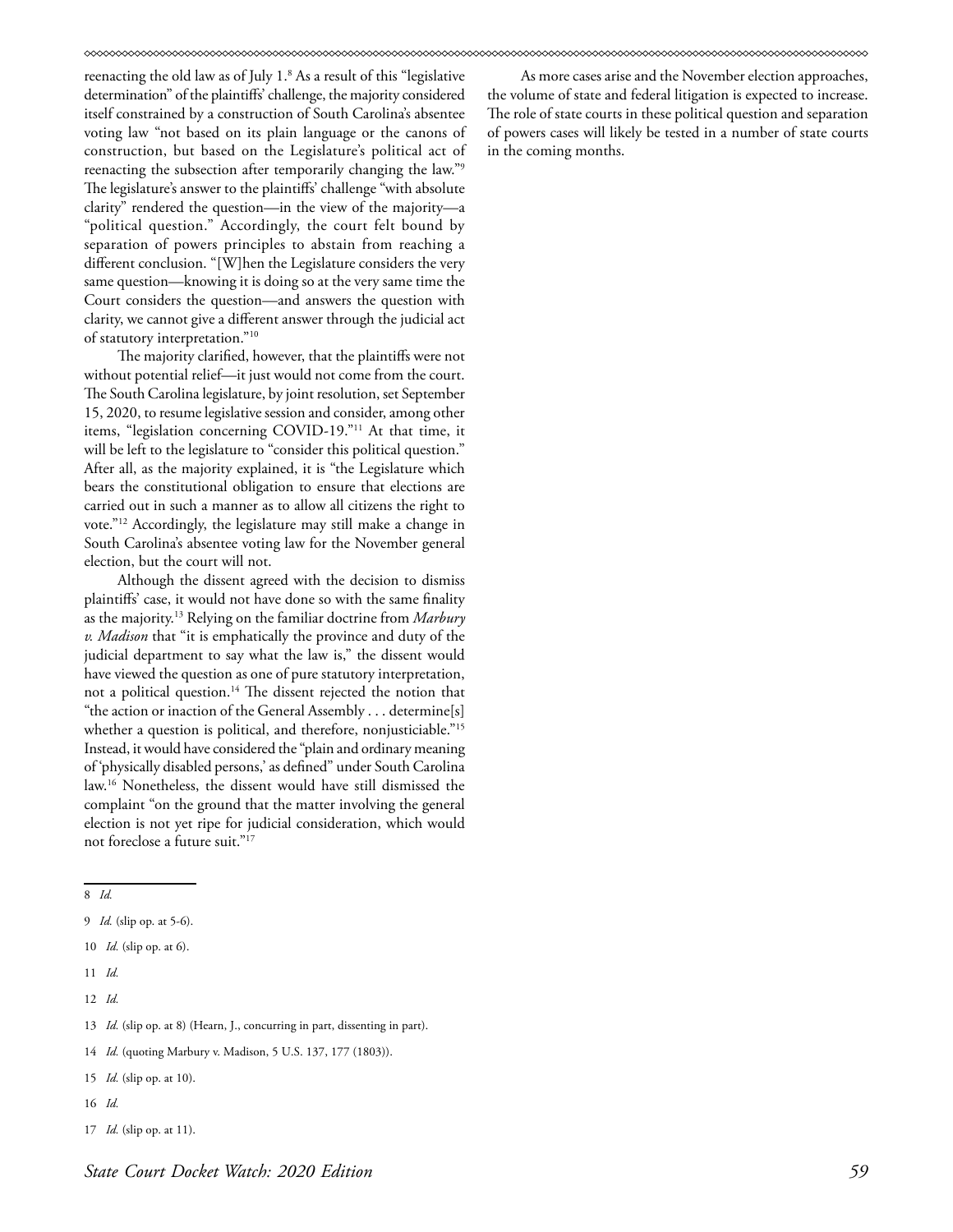# SOUTH CAROLINA *Adams v. McMaster By Stafford (Mac) J. McQuillin, III*

Published December 16, 2020

### Background

### About the Author:

A versatile litigation and appellate attorney with deep ties to his native Charleston, South Carolina, Mac McQuillin blends an established government and business litigation practice with an emerging practice as a certified South Carolina Mediator. In addition to his law practice, Mac was elected in 2014 to serve on the Berkeley County School District Board (the fourth largest school district in South Carolina) and currently serves as the school board's Vice Chairman and Chairman of the Facilities and Capital Planning Committee.

### Note from the Editor:

The Federalist Society takes no positions on particular legal and public policy matters. Any expressions of opinion are those of the author. We invite responses from our readers. To join the debate, please email us at info@fedsoc.org.

In early March, South Carolina's Governor, Henry McMaster, issued a State of Emergency following the President's national emergency declaration due to the public health risks posed by the coronavirus. By the end of March, the Coronavirus Aid, Relief, and Economic Security Act ("CARES Act"), which appropriated \$30.75 billion to the Education Stabilization Fund, was passed by Congress and signed by the President.1 One of the provisions in the Act ordered the Secretary of Education to allocate money to the Governor's Emergency Education Relief ("GEER") Fund.2 The Governor applied for a GEER Fund grant, and South Carolina was awarded \$48,467,924 from the Department of Education.3 The Governor later announced the creation of the Safe Access to Flexible Education ("SAFE") Grants Program, which used \$32,000,000 of the CARES award "to provide onetime, need-based grants of up to \$6,500 per student to cover the cost of tuition for eligible students to attend participating private or independent schools in South Carolina for the 2020- 2021 academic year."4 Following the initiation of the program, public educators challenged the program as violating Article XI, Section 4 of the South Carolina Constitution, which prohibits public funding of private schools.5 In early October of this year, the South Carolina Supreme Court issued an opinion addressing these claims in *Adams v. McMaster*.

### **STANDING**

The first issue considered by the court was whether petitioners—a group of public school teachers—had standing to sue. The Governor moved to dismiss the petitioners' claims because they lacked standing. Specifically, the Governor asserted that petitioners failed to identify a statute that would give them standing, and he argued they lacked constitutional standing because they could not demonstrate an injury-in-fact. Petitioners claimed they had standing under the public importance exception, which does not require a showing of a concrete or particularized injury. The court found that petitioners established public importance standing because of the nature of the case. The court reasoned, "[t]he COVID-19 pandemic that has plagued our State in recent months has posed unprecedented challenges in every area of life and severely disrupted essential governmental operations."6

<sup>1</sup> Pub. L. No. 116-136, 134 Stat. 281 (2020).

<sup>2</sup> *See id.* at 564.

<sup>3</sup> *Adams v. McMaster*, No. 2020-001069, 2020 WL 5939936, at 2 (S.C. 2020).

<sup>4</sup> *Id.*

<sup>5</sup> S.C. Const. art. XI, § 4.

<sup>6</sup> *Adams*, 2020 WL 5939936, at 3.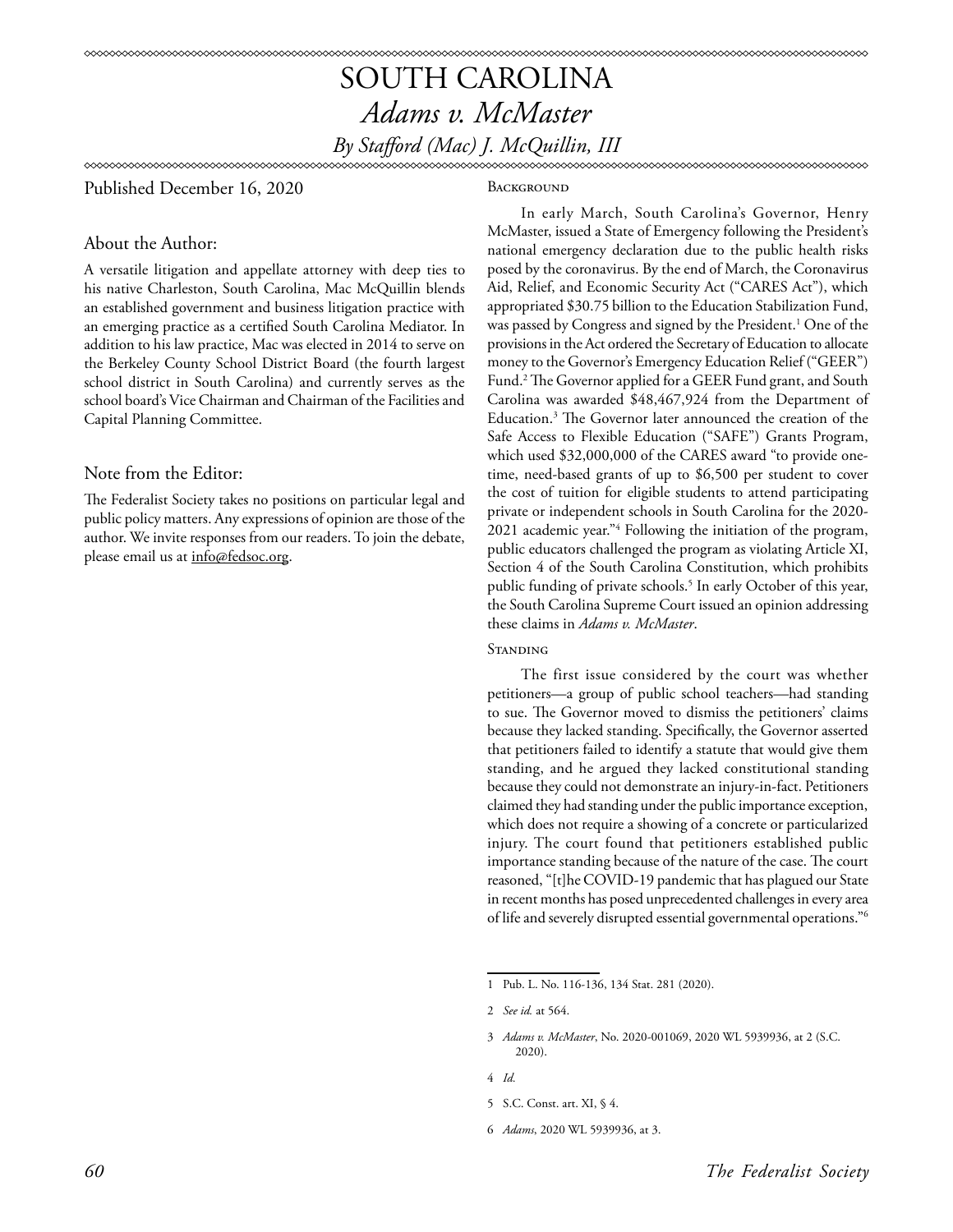### Constitutionality under Article XI, Section 4

The next issue before the court was whether the Governor's use of GEER funds for the SAFE Grants Program violated Article XI, Section 4 of the South Carolina Constitution because it allocated public funds to the direct benefit of private schools. Pursuant to Article XI, Section 4, "[n]o money shall be paid from public funds nor shall the credit of the State or any of its political subdivisions be used for the direct benefit of any religious or other private educational institution."7

### *A. Public Funds*

The court first looked to whether the GEER Funds constituted "public funds" within the meaning of the constitutional provision. Petitioners argued that since the state code required the money to be deposited in the state treasury, this indicated that the GEER Funds were "public funds."8 Additionally, petitioners argued the funds were not passively flowing through the state, but that the state—through the Governor—was actively using the funds for the purpose of funding the SAFE program.<sup>9</sup> The court agreed with this rationale and found that "when the GEER funds are received in the State Treasury and distributed through it, the funds are converted into 'public funds' within the meaning of Article XI, Section 4."10

### *B. Direct Benefit*

The most controversial component of the constitutional issue before the court was whether the GEER Funds issued to benefit students who chose to attend private schools directly benefitted the private institution. Petitioners claimed the Governor's allocation of the GEER funds to create grants for students to attend private schools violated the Constitution's prohibition on using public funds for the "direct benefit" of a "private educational institution."11 The Governor claimed the SAFE Grants Program did not benefit participating private schools but instead, provided a direct benefit to the student recipient and his or her family. The Governor argued that Article XI, Section 4 did not prohibit this sort of benefit and that it was, in fact, amended in 1972 specifically to remove a prohibition on indirect financial aid.12 The Governor's position was reiterated in several amicus briefs, including those submitted by the American Center for Law and Justice (ACLJ) and the Institute for Justice, which emphasized that the students were the ones who directly benefitted from the funds, not the schools.<sup>13</sup> The court rejected the Governor's argument based on the fact that the SAFE grants were not transferred directly to the

11 *Id*.

student, but instead were transferred from the state treasury to the selected school. Further, it explained that the direct payment to private schools was contrary to the framers' intention not to grant public funds "outrightly" to such institutions.<sup>14</sup>

Lastly, the Governor claimed the CARES Act granted him absolute discretion in using the GEER funds such that the federal law preempts the state constitutional provision under the Supremacy Clause. In its amicus brief, the ACLJ supported this position and argued that "[the Governor's] actions were precisely within the intent of Congress in passing the CARES Act."15 The language establishing the GEER Fund provides that the funds may be available to an "education related entity within the State that the Governor deems essential for carrying out emergency educational services to students."16 The Governor claimed this language illustrated the intent of Congress to grant him broad discretion in distributing the funds.<sup>17</sup>

However, the court held that "there is no clear congressional intent in the education provisions of the CARES Act to allow the Governor to allocate the GEER funds in his discretion in contravention of our State Constitution." 18 "If that were the case, Congress certainly understood how to make such intention clear . . . ."19 Accordingly, the court found the Governor's SAFE Grants Program to be in violation of Article XI, Section 4 of the state's constitution.<sup>20</sup>

### **CONCLUSION**

The Governor's use of GEER funds for the SAFE Grants Program was ultimately deemed to be in violation of the South Carolina constitution. The South Carolina Supreme Court found that despite giving students the ability to choose which private school they wished to attend, the schools were being directly benefited because the funds were transferred from the state treasury directly to the private institution. Finally, the court held that Congress did not intend to allow Governor McMaster to distribute GEER funds at his discretion in contravention of the state constitution.

- 15 Brief for the ACLJ as Amicus Curiae, *supra* note 13, at 3, *Adams v. McMaster*, 2020 WL 5939936 (S.C. 2020).
- 16 Pub. L. No. 116-136, 134 Stat. 281 (2020).
- 17 *Adams*, 2020 WL 5939936, at 5.
- 18 *Id*.
- 19 *Id.*
- 20 *Id*.

<sup>7</sup> S.C. Const. art. XI, § 4.

<sup>8</sup> *Adams*, 2020 WL 5939936, at 3.

<sup>9</sup> *Id.* 

<sup>10</sup> *Id*. at 4.

<sup>12</sup> *Adams*, 2020 WL 5939936, at 4.

<sup>13</sup> *See* Brief for the American Center for Law & Justice as Amicus Curiae, at 1, *Adams v. McMaster*, 2020 WL 5939936 (S.C. 2020); Brief for the Institute for Justice as Amicus Curiae, at 6, *Adams v. McMaster*, 2020 WL 5939936 (S.C. 2020).

<sup>14</sup> *Adams*, 2020 WL 5939936, at 5.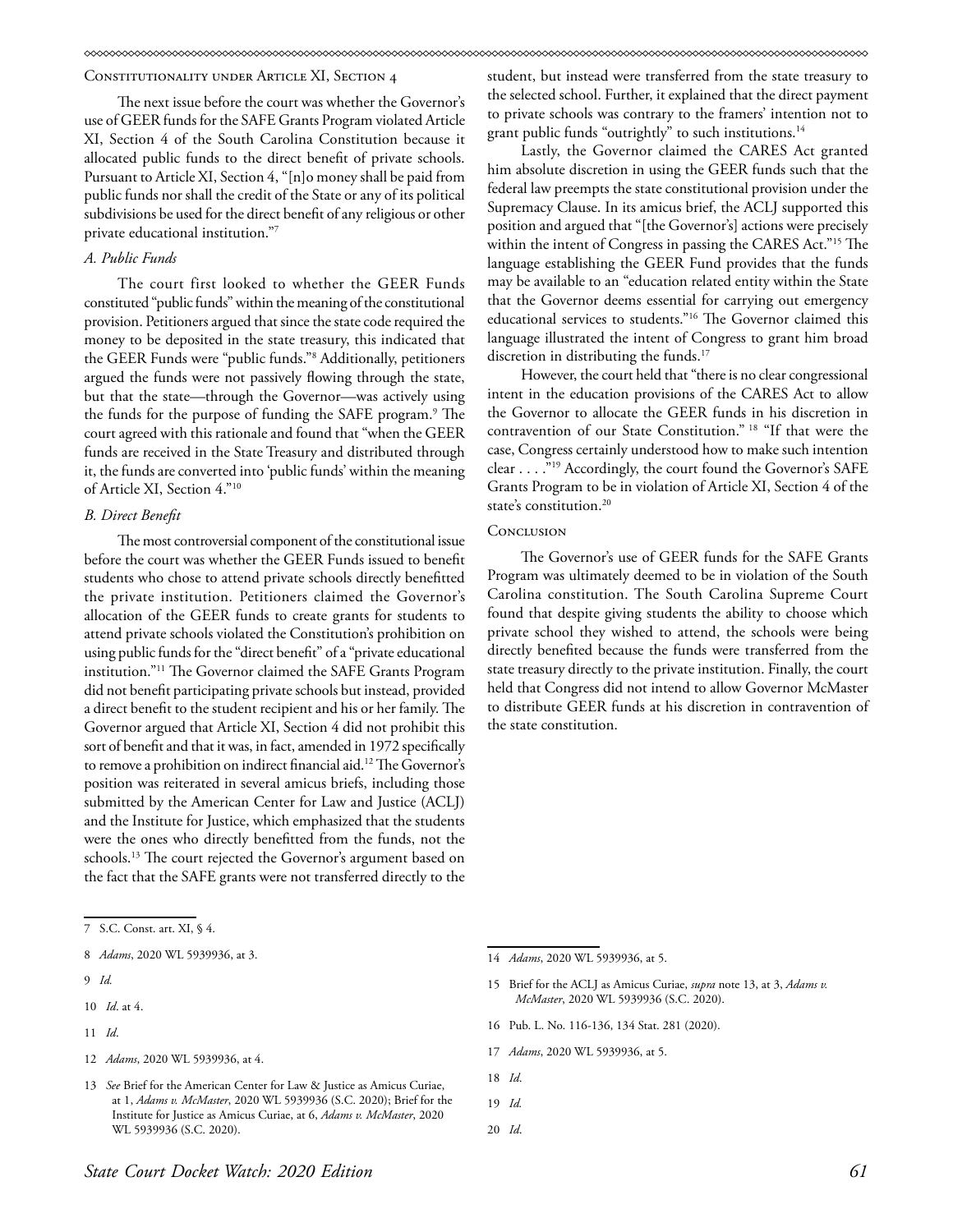## TENNESSEE *Fisher v. Hagett* and *Lay v. Goins By Jason Torchinsky & Dennis W. Polio*

Published September 18, 2020

### About the Author:

Jason Torchinsky is a partner at Holtzman Vogel Josefiak PLLC, specializing in campaign finance, election law, lobbying disclosure and issue advocacy groups. Politico recently named him one of the "50 Politicos to Watch," and in 2007, Campaigns and Elections Magazine named him a "Rising Star of Politics."

Dennis Polio is an associate with the law firm Holtzman Vogel Josefiak Torchinsky PLLC. Dennis's practice focuses on First Amendment, redistricting, and election-related litigation and appeals as well as lobbying, ethics, and tax-exempt organizations' compliance. Dennis regularly co-authors amicus briefs and appellate briefs in the Supreme Court of the United States, the various federal courts of appeals, and state supreme courts. Dennis has also authored and co-authored several articles in academic journals and with the Congressional Research Service in the Library of Congress.

### Note from the Editor:

The Authors, Jason B. Torchinsky and Dennis W. Polio, authored an amicus brief in *Lay v. Goins*. The Federalist Society takes no positions on particular legal and public policy matters. Any expressions of opinion are those of the author. We also invite responses from our readers. To join the debate, please email us at info@fedsoc.org.

In *Fisher v. Hagett* and *Lay v. Goins*, a majority of the Supreme Court of Tennessee vacated an injunction which had temporarily forced the State of Tennessee to provide any eligible Tennessee voter, who applied to vote by mail in order to avoid transmission or contraction of COVID-19, an absentee ballot in that state's August 2020 and December 2020 elections.<sup>1</sup>

Tennessee, like many other states, requires that registered voters must "qualify" to vote by absentee ballot. Qualified absentee voters in Tennessee include persons that are over 60 who are hospitalized, ill, or disabled; individuals younger than 60 who are unable to appear at their polling place on election day because of being hospitalized, ill, or physically disabled; or persons who are caretakers of a hospitalized, ill, or disabled person.2

The plaintiffs in both cases, which were heard together and decided in a single opinion, included registered Tennessee voters who wished to vote by mail in the August 2020 and November 2020 elections due to the COVID-19 pandemic, but who did not satisfy Tennessee's eligibility requirements for doing so.<sup>3</sup>

On June 4, 2020, the trial court, the Chancery Court for Davidson County, Tennessee, issued its "Memorandum and Order Granting Temporary Injunction to Allow Any Tennessee Registered Voter to Apply for a Ballot to Vote by Mail Due to COVID-19."4 The trial court applied the *Anderson-Burdick* framework the U.S. Supreme Court has developed for election law challenges and held that, during the unique circumstances of the pandemic, the state's interpretation of the eligibility criteria constituted an unreasonable and discriminatory burden on the fundamental right to vote guaranteed by the Tennessee Constitution, and that plaintiffs were therefore entitled to a temporary injunction.5 The temporary injunction directed the state to (1) provide any eligible voter, who applies to vote by mail in order to avoid transmission or contraction of COVID-19, an absentee ballot for the August 2020 and November 2020 elections during the pendency of pandemic circumstances; and (2) construe the eligibility criteria to include any qualified voter who "determines it is impossible or unreasonable to vote inperson at a polling place due to the COVID-19."6 The state filed an interlocutory appeal, and the Supreme Court of Tennessee assumed jurisdiction over it.7

- 4 *Id*. at \*19.
- 5 *Id*. at \*20.
- 6 *Id*. at \*20-\*21.
- 7 *Id*. at \*22-\*23.

<sup>1</sup> *Fisher v. Hargett*, 2020 Tenn. LEXIS 283, \*3-\*4 (Tenn. Aug. 5, 2020).

<sup>2</sup> *Id*. at \*9.

<sup>3</sup> *Id*. at \*10-\*12, \*15-\*16. The individual plaintiffs were joined by an organization that stated that it was devoted to increasing voter registration and turnout. *Id*.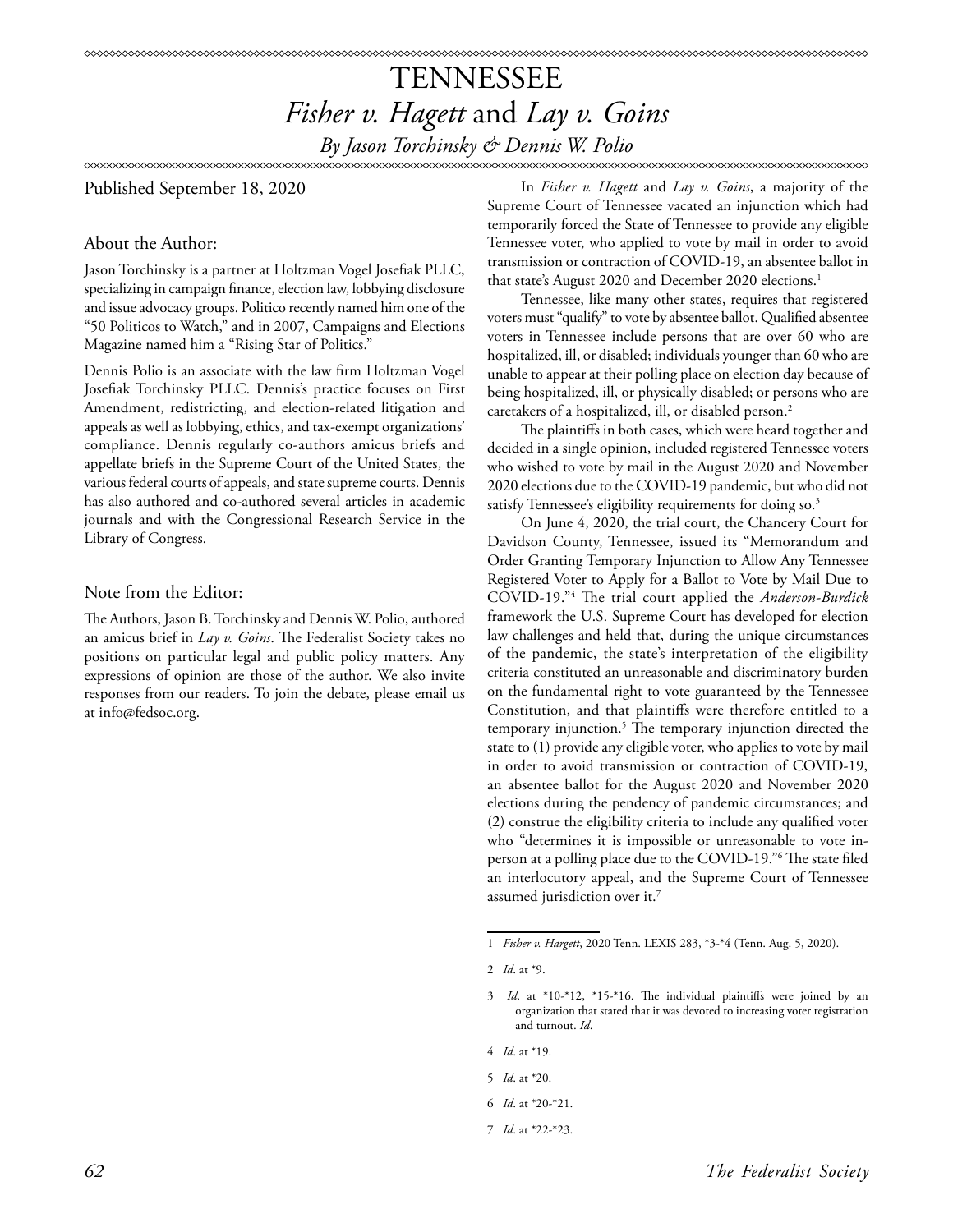On appeal, the state challenged the trial court's holding that the Tennessee Constitution required the state to allow all Tennessee voters to vote by mail in the August and November elections.<sup>8</sup>

A majority of the Supreme Court of Tennessee distinguished two distinct categories of plaintiffs and voters: (1) persons with special vulnerability to COVID-19 and their caretakers; and (2) persons who are not especially vulnerable to COVID-19 or who do not act as caretakers to those who are.9 The state conceded that persons in the first category are eligible to vote absentee by mail under the eligibility criteria.<sup>10</sup> The court instructed the state to provide appropriate guidance to registered voters with respect to the eligibility requirements to vote by absentee ballot in advance of the November 2020 election, and it held that with respect to plaintiffs and persons with special vulnerability to COVID-19 or who are their caretakers, injunctive relief was not necessary because they already met the eligibility criteria for absentee voting.<sup>11</sup>

With regard to plaintiffs and other registered voters who are not especially vulnerable to COVID-19 or caretakers for those who are, the state continued to contend that the Tennessee Constitution did not require it to provide a vote-by-mail mechanism for the elections.<sup>12</sup> The majority of the court first found that the plaintiffs had standing to bring their claims because they asserted a sufficient infringement and alleged sufficient facts regarding injury.13 Next, the majority assumed without deciding that the flexible *Anderson-Burdick* framework applied to the merits of plaintiffs' claims.<sup>14</sup>

The state argued that only rational basis review should apply to the challenged provisions under *Anderson-Burdick* because voting by absentee ballot is a "privilege" rather than a fundamental right under the Tennessee Constitution. The state relied on cases such as *McDonald v. Bd. of Election Comm'rs of Chicago*, 15 where the U.S. Supreme Court held that challenges to absentee ballot regulations do not implicate the right to vote but rather a claimed right to receive absentee ballots.16 The Supreme Court of Tennessee rejected this characterization because:

Characterizing absentee voting by mail as a "privilege" begs the question of whether, under some circumstances, limitations on this lawful method of voting can amount to a burden on the right to vote itself. The answer to that question must be yes. If it were not, even when the right to vote is unavailable through any other means, deprivation of

11 *Id*.

- 13 *Id*. at \*31.
- 14 *Id*. at \*39-\*40.

absentee voting by mail would nevertheless be deemed not to burden the fundamental right to vote itself.<sup>17</sup>

However, the majority found that in-person voting was not foreclosed to the plaintiffs and that they were not excluded from voting because (1) the risk of COVID-19 to the category of plaintiffs in the case at issue "is significantly less than the risk to voters with special vulnerability to COVID-19" or their caretakers, (2) the state is actively responding to the pandemic, and (3) Tennessee's current absentee ballot access laws accommodate vulnerable populations.<sup>18</sup> Accordingly, the court held that the burden on plaintiffs' right to vote was moderate, rather than severe, under the *Anderson-Burdick* balancing test.<sup>19</sup>

The majority opinion balanced the moderate burden on plaintiffs' voting rights against the state's interests in maintaining the eligibility criteria: ensuring the efficacy and integrity of the election process, preventing fraud, keeping costs down, and maintaining feasible elections.<sup>20</sup> Unlike the trial court, the majority found these interests to be sufficient to justify the moderate burden the eligibility criteria place on the right to vote. It held that the state may act prophylactically to prevent fraud, regardless of whether there is evidence of fraud on the record, and that the Constitution's delegation to the legislature of the power to regulate elections, "which certainly includes within its scope the interest in fiscal responsibility and efficient conduct of the elections" constrained the court from judging the merits of the state's policy choices.<sup>21</sup> Accordingly, the court vacated the trial court's injunction, but it left in place for voters who already requested and submitted an absentee ballot by mail for the August 2020 election, pursuant to the trial court's temporary injunction, due to the proximity to that election.<sup>22</sup>

Justice Sharon G. Lee of the Supreme Court of Tennessee issued a separate opinion concurring in part and dissenting in part. She concurred in the majority decision's allowance of individuals to vote by absentee ballot if they, in their discretion, determine that they have underlying health conditions that make them more susceptible to contracting COVID-19 or if they are vulnerable to greater health risks should they contract COVID-19, or if they care for someone with such a condition.<sup>23</sup> She also agreed with much of the rest of the opinion, including the deference given to the Legislature in creating election policy, the application of *Anderson-Burdick*, and the moderate burden the eligibility criteria place on the right to vote of those plaintiffs who do not have (or care for someone with) an underlying condition.<sup>24</sup> However, Justice Lee dissented in the rest of the majority opinion because she believed that it did not go far enough—she stated that the

20 *Id*. at \*47-\*48.

- 22 *Id*. at \*51-\*52.
- 23 *Id*. at \*53-\*54 (Lee, J., concurring and dissenting in part).

<sup>8</sup> *Id*. at \*23-\*24.

<sup>9</sup> *Id*. at \*25.

<sup>10</sup> *Id*. at \*24-\*25.

<sup>12</sup> *Id*. at \*25.

<sup>15 394</sup> U.S. 802 (1969).

<sup>16</sup> *Fisher v. Hargett*, 2020 Tenn. LEXIS at \*40-\*43.

<sup>17</sup> *Id*. at \*43.

<sup>18</sup> *Id*. at \*46.

<sup>19</sup> *Id*. at \*47.

<sup>21</sup> *Id*. at \*48-\*51.

<sup>24</sup> *Id*.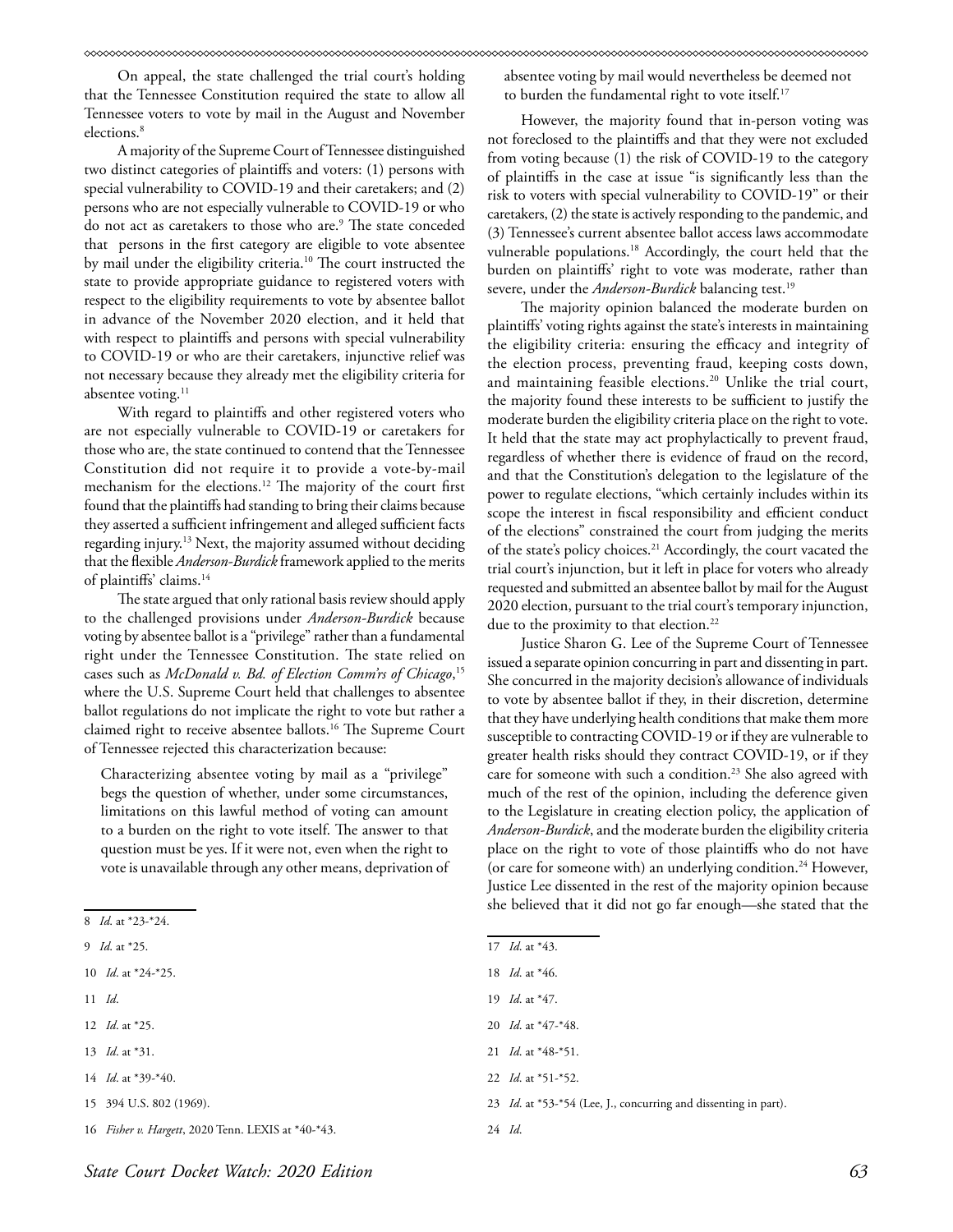decision should allow all qualified voters in Tennessee to vote by absentee ballot during the pendency of the COVID-19 pandemic.<sup>25</sup>

This case is one of many challenges to election laws that have been and continue to be fought in state court in light of COVID-19. Such litigation—in both state and federal court—is expected to increase exponentially as the November 2020 election approaches. The role of state courts in resolving these kinds of questions concerning separation of powers and last-minute election law changes will certainly be tested in numerous other state courts in the coming months.

<sup>25</sup> *Id*.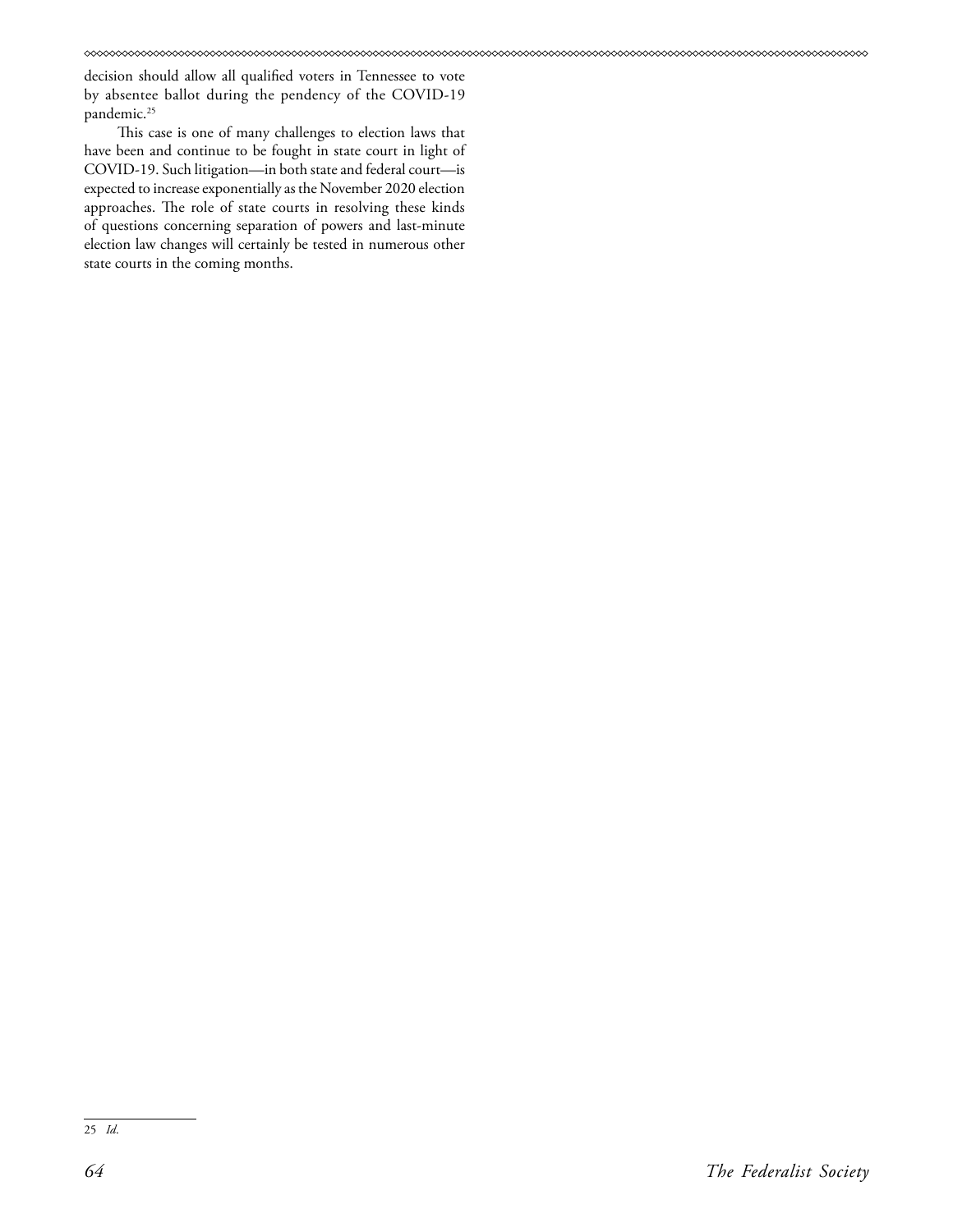*By Mark A. Behrens*

Published November 3, 2020

### About the Author:

Mark A. Behrens co-chairs Shook, Hardy & Bacon L.L.P.'s Washington, D.C.-based Public Policy Group and is a member of the Federalist Society's Litigation Practice Group Executive Committee. He is active in civil justice issues on behalf of business and civil justice organizations, defendants in litigation, and insurers.

### Note from the Editor:

The Federalist Society takes no positions on particular legal and public policy matters. Any expressions of opinion are those of the author. We also invite responses from our readers. To join the debate, please email us at info@fedsoc.org.

In *McClay v. Airport Management Services, LLC*,<sup>1</sup> the Tennessee Supreme Court upheld the state's \$750,000 cap on noneconomic damages in personal injury cases (\$1 million for "catastrophic loss or injury").<sup>2</sup> The court, answering certified questions from the United States District Court for the Middle District of Tennessee, concluded that the cap satisfies the Tennessee Constitution's right to a trial by jury, separation of powers, and equal protection provisions.

Plaintiff Jodi McClay, a California resident, brought suit against the defendant, an operator of a retail store at the Nashville International Airport, after a wooden panel in the store fell and struck her foot. Following a trial, the jury returned a verdict for the plaintiff and awarded \$444,500 for future medical expenses and \$930,000 for noneconomic damages.<sup>3</sup>

The Tennessee Supreme Court, in an opinion written by Chief Justice Jeffrey Bivins, first addressed the legislature's authority to weigh competing public and private interests and to legislatively alter the common law. The court noted that the legislature had altered common law causes of action and available remedies on numerous occasions, citing several examples. The court said that "one could view the statutory cap on noneconomic damages as a limitation on the available remedy for certain causes of action, or as an abrogation of causes of action for claims exceeding the statutory limit."4 "Under either view," the court added, "the General Assembly was within its legislative authority to alter the common law by enacting the statutory cap on noneconomic damages."5

The court concluded that the cap does not violate the Tennessee Constitution's right to a trial by jury. The court said that the right to jury trial is satisfied "when an unbiased and impartial jury makes a factual determination regarding the amount of noneconomic damages, if any, sustained by the plaintiff."6 Once the jury satisfies that role, the trial judge "then applies, as a matter of law determined by the legislature, the statutory cap on noneconomic damages in entering the final judgment."7 The right to a jury trial "does not entitle a plaintiff to any particular cause of action or any particular remedy."8 The court found "persuasive the reasoning from many [other state supreme courts]

- 3 *McClay*, 596 S.W.3d at 688.
- 4 *Id*. at 691.
- 5 *Id*.
- 6 *Id*. at 693.
- 7 *Id*. at 692.
- 8 *Id*. at 691.

<sup>1 596</sup> S.W.3d 686 (Tenn. 2020).

<sup>2</sup> Tenn. Code Ann. § 29-39-102.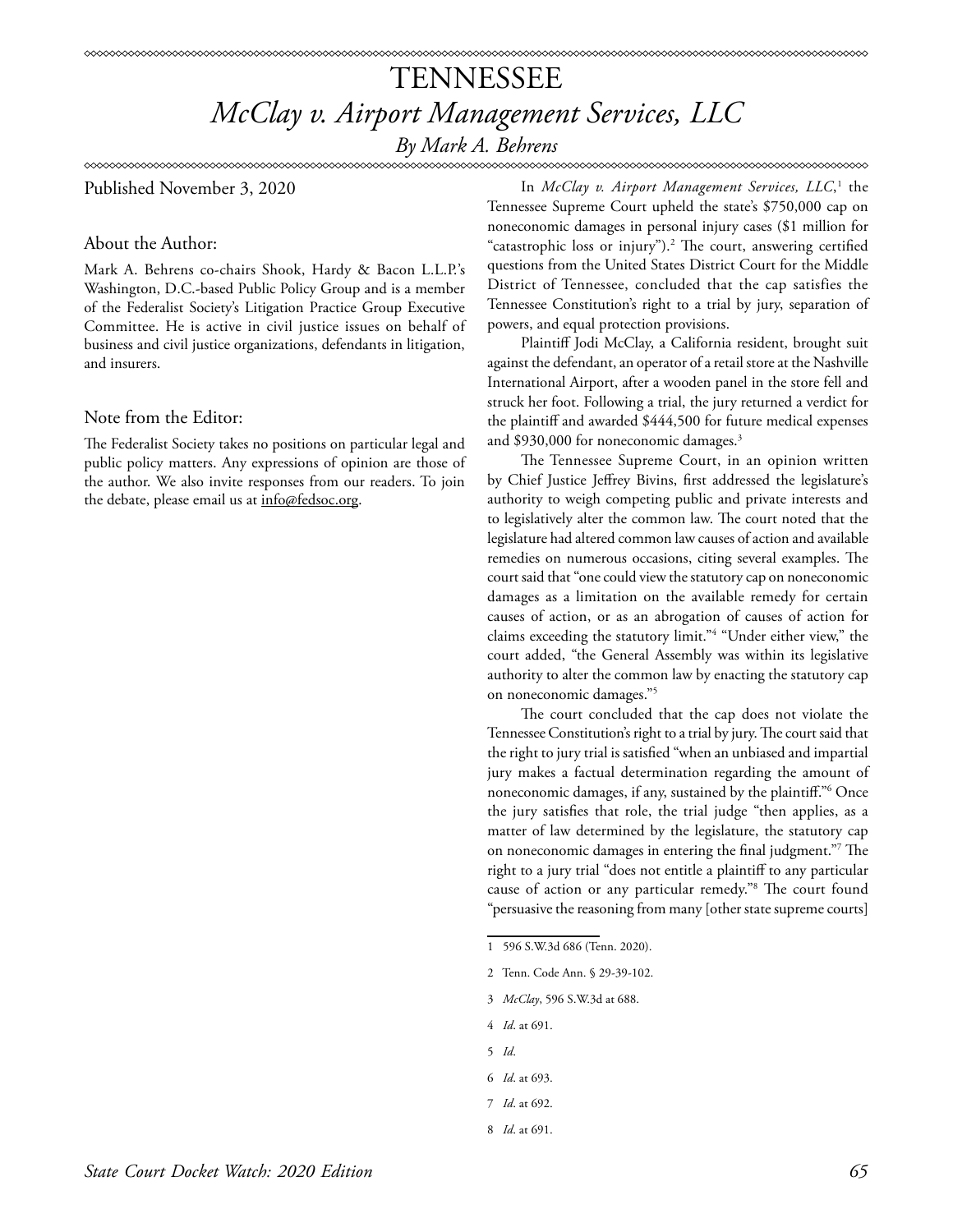that similarly concluded that statutory caps on damages do not violate a plaintiff's right trial by jury."<sup>9</sup>

In a significant footnote, the court repudiated a 2019 decision by the federal Sixth Circuit Court of Appeals predicting that the Tennessee Supreme Court would find the state's *punitive* damages cap to violate the right to jury trial, and therefore holding that the cap violated the state's constitution.<sup>10</sup> The court found the Sixth Circuit's reasoning "unpersuasive" and criticized the Sixth Circuit's failure to certify that question of state law, while noting that the punitive damages cap was not at issue in *McClay*. 11

Next, the Tennessee Supreme Court held that the statutory cap does not violate the separation of powers doctrine. The court explained that the cap is a substantive change in the law that "does not interfere with the judicial power of the courts to interpret and apply law."12

Lastly, the court rejected plaintiff's assertion that the statutory cap violates equal protection by discriminating against women.13 The court said that Equal Protection Clause of the United States and Tennessee Constitutions "does not provide for disparate impact claims."14 To prove a constitutional violation, the plaintiff would have to show that the statutory cap was enacted with "discriminatory purpose."<sup>15</sup> The court said there was "no allegation or evidence that the General Assembly acted with the purpose of discriminating against women in enacting the statutory cap on noneconomic damages."16 And, while the court did not examine the veracity of plaintiff's disparate impact allegations because "a disparate impact, without evidence of discriminatory purpose, is not cognizable,"<sup>17</sup> the court noted the plaintiff did "little more than reference a 2004 law journal article regarding tort reform" and "provided no evidence that Tennessee's statutory cap on noneconomic damages has a disparate impact."18

Two justices wrote dissenting opinions arguing that they would hold that the statutory cap violates the right to a trial by jury. Justice Cornelia Clark claimed that the cap "usurps

- 13 *Id*. at 696.
- 14 *Id*. at 695.
- 15 *Id*. at 696.
- 16 *Id*.

17 *Id*.

18 *Id*. at n.7.

and replaces the jury's constitutionally protected function of determining damages with an arbitrary ceiling,"19 adopting the reasoning of the minority of high courts that have "struck down statutory damages caps as unconstitutional under constitutional provisions that use the term 'inviolate' to describe the jury trial right."20 Justice Clark's dissent interprets Tennessee's constitutional right to a jury trial as "divest[ing] the General Assembly of *all*  authority to modify the common law right of trial by jury."21

Putting "[l]egal analysis aside,"22 Justice Lee's dissent criticized the General Assembly for enacting a statute with which she disagrees based on policy. A concurring opinion said her dissent "cites statistics suitable for a legislative committee hearing and describes in vivid detail the injuries" to a plaintiff in an unrelated case "as an example of how the legislature's policy choice will be unfair to . . . seriously injured claimants."23 Justice Lee's dissent also cites holdings by the minority of courts in other states that have struck down statutory damages caps. The dissent concludes that the majority's decision to uphold the statutory noneconomic damages cap "tells the citizens of Tennessee that their right to trial by jury and their right to be fairly compensated for noneconomic damages are trumped by the desire to limit the financial exposure of big corporations and insurance companies in civil negligence lawsuits."24

Justice Holly Kirby filed a concurring opinion joining "fully" in the majority's conclusion that Tennessee's statutory noneconomic damages cap is constitutional.<sup>25</sup> The concurring opinion provides an insightful history of the right to jury trial at the time of British rule and in post-revolutionary America. The opinion explains that the right to jury trial was originally about "establishing the role of juries vis-à-vis judges."26 The right served as "a 'restraint on judicial power'"27 and "is not implicated by the legislature's alteration of the remedies available to litigants."28

Justice Kirby also criticized Justice Lee's dissent for first strongly advocating for the statutory damages cap to be struck down, then describing "at length why the dissent disagrees with

- 21 *Id*. at 699 (Clark, J, dissenting) (emphasis in original).
- 22 *Id*. at 705 (Lee, J, dissenting).
- 23 *Id*. at 711-712 (Kirby, J., concurring).
- 24 *Id*. at 709 (Lee, J, dissenting).
- 25 *Id*. at 709 (Kirby, J., concurring).
- 26 *Id*. at 711 (Kirby, J., concurring).
- 27 *Id*. at 710 (Kirby, J., concurring) (quoting Stephan Landsman, *The Civil Jury in America: Scenes from an Unappreciated History*, 44 Hastings L.J. 579, 600 (1993)).
- 28 *Id*. at 711 (Kirby, J., concurring).

<sup>9</sup> *Id*. at 692 (citing Murphy v. Edmonds, 601 A.2d 102 (Md. 1992); Kirkland v. Blaine County Med. Ctr., 4 P.3d 1115 (Idaho 2000); Arbino v. Johnson & Johnson, 880 N.E.2d 420 (Ohio 2007); Evans ex rel. Kutch v. State, 56 P.3d 1046 (Alaska 2002); Gourley ex rel. Gourley v. Nebraska Methodist Health Sys., Inc., 663 N.W.2d 43 (Neb. 2003); Tam v. Eighth Jud. Dist. Court, 358 P.3d 234 (Nev. 2015); Judd ex rel. Montgomery v. Drezga, 103 P.3d 135 (Utah 2004); Wright v. Colleton County Sch. Dist., 391 S.E.2d 564 (S.C. 1990); Phillips v. Mirac, Inc., 685 N.W.2d 174 (Mich. 2004)).

<sup>10</sup> *Id*. at 693 n.6 (citing Lindenberg v. Jackson Nat'l Life Ins., 912 F.3d 348 (6th Cir. 2019), *reh'g en banc denied*, 919 F.3d 992 (6th Cir. 2019), *cert. denied sub nom*. Tennessee v. Lindenberg, 140 S. Ct. 635 (2019)).

<sup>11</sup> *Id*.

<sup>12</sup> *Id*. at 695.

<sup>19</sup> *Id*. at 698 (Clark, J, dissenting).

<sup>20</sup> *Id*. at 698 & n.3 (citing Moore v. Mobile Infirmary Ass'n, 592 So. 2d 156 (Ala. 1991); Atlanta Oculoplastic Surgery, P.C. v. Nestlehutt, 691 S.E.2d 218 (Ga. 2010); Hilburn v. Enerpipe. Ltd., 442 P.3d 509 (Kan. 2019); Watts v. Lester E. Cox Med. Ctrs., 376 S.W.3d 633 (Mo. 2012); Sofie v. Fibreboard Corp., 771 P.2d 711 (Wash. 1989), amended by 780 P.2d 260 (Wash. 1989)).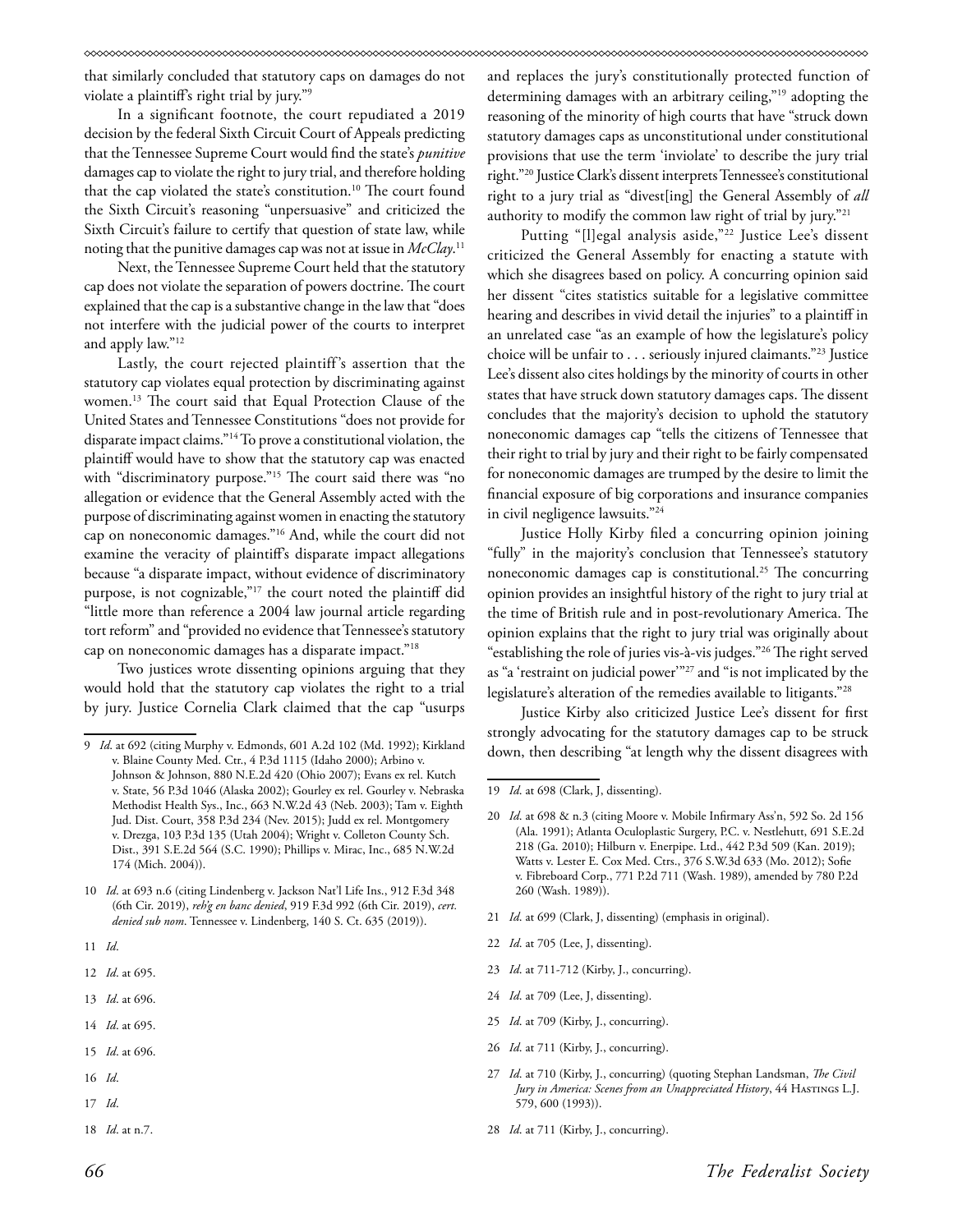the legislature's policy decision to enact it in the first place."29 This sequence, Justice Kirby said, "could give a misimpression that the two points are linked."30

Justice Kirby said that courts must not "inquire into the motives of the General Assembly" or review a "statute's wisdom, expediency, reasonableness, or desirability."31 "These are matters entrusted to the electorate," he said, "not the courts."32 "Admittedly, this can sometimes be a hard principle to maintain," Justice Kirby concluded, "[b]ut maintain it we must."33

<sup>29</sup> *Id*. at 712 (Kirby, J., concurring).

<sup>30</sup> *Id*. (Kirby, J., concurring)

<sup>31</sup> *Id*. (Kirby, J., concurring) (citation omitted).

<sup>32</sup> *Id*. (Kirby, J., concurring) (citation omitted).

<sup>33</sup> *Id*. (Kirby, J., concurring).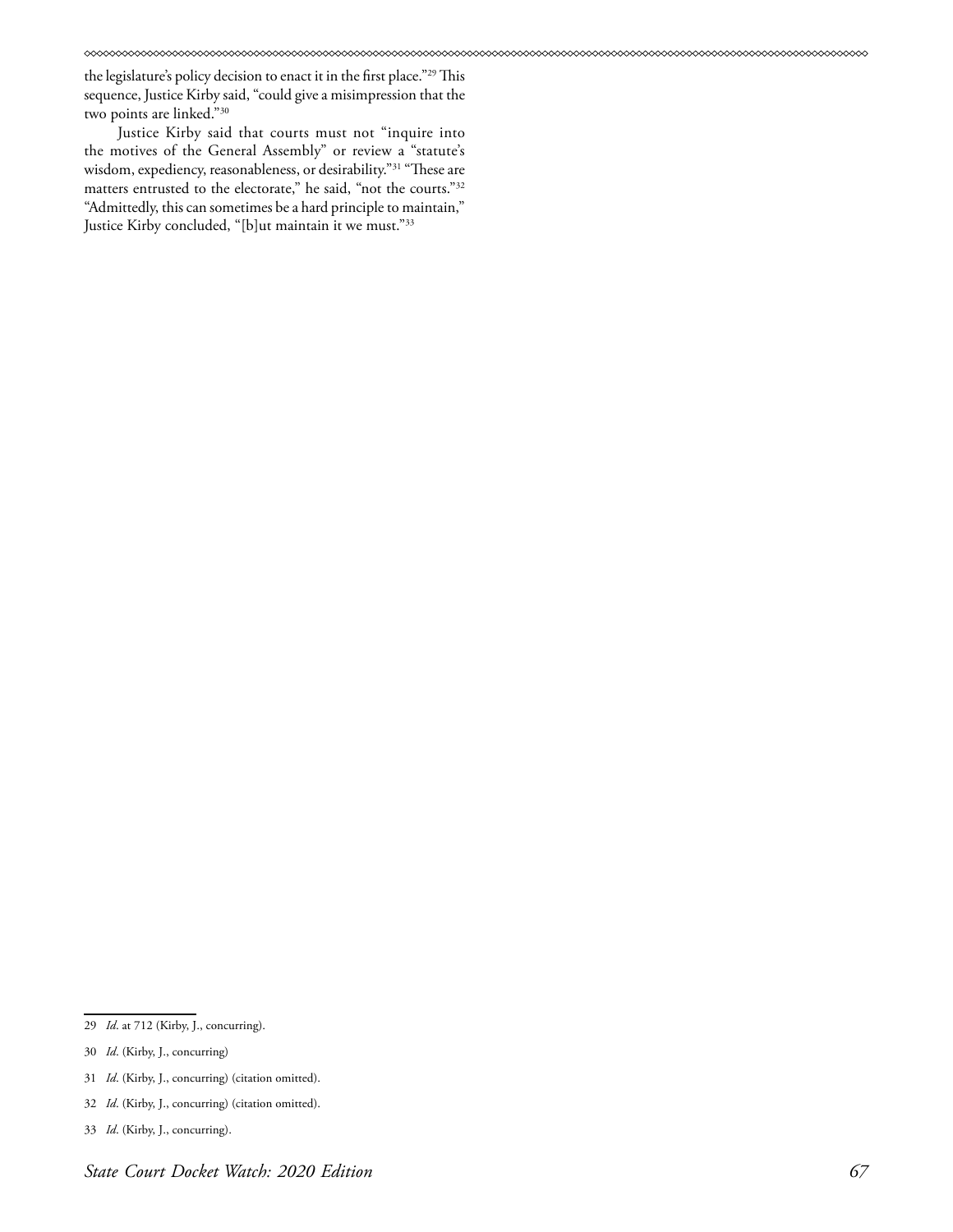# TEXAS *In re Salon a la Mode By Ken Paxton*

### Published June 4, 2020

About the Author:

Ken Paxton is the 51st Attorney General of Texas. He was elected on November 4, 2014, and sworn into office on January 5, 2015.

As the state's top law enforcement officer, Attorney General Paxton leads more than 4,000 employees in 38 divisions and 117 offices around Texas. That includes nearly 750 attorneys, who handle more than 30,000 cases annually – enforcing child support orders, protecting Texans against consumer fraud, enforcing open government laws, providing legal advice to state officials, and representing the state of Texas in court, among other things.

### Note from the Editor:

The Federalist Society takes no positions on particular legal and public policy matters. Any expressions of opinion are those of the author. We also invite responses from our readers. To join the debate, please email us at info@fedsoc.org.

In response to the global pandemic caused by COVID-19, local authorities in Texas, like local authorities across the country, issued a variety of orders with the goal of flattening the curve. Many of those orders prevented "non-essential" businesses from operating and limited the ability of individuals to travel freely. In late April, a group of small businesses in Texas, along with two individuals, filed an original mandamus petition in the Texas Supreme Court, arguing that a number of those local orders violated Texas statutory law and the Texas Constitution.

The Texas Supreme Court denied the mandamus petition without an opinion.1 Justice Blacklock wrote a concurring opinion that was joined by three other Justices to make three points: (1) courts must enforce the Constitution during a pandemic, (2) governments must demonstrate that restrictions on liberties are necessary, and (3) the judicial process must consider all relevant facts.

As to the first point, the concurrence began with the court's declaration from a prior case that "[t]he Constitution is not suspended when the government declares a state of disaster."<sup>2</sup> While expressing hope that many of these conflicts could be decided in the public square rather than a courtroom, the concurrence acknowledged that courts must not uncritically defer to the other branches of government or shrink from their duty to interpret and apply the Constitution.<sup>3</sup> Commending the "sovereign people" for enduring the suspension of their civil liberties, the concurrence reminded them that duly elected officials were making difficult decisions in difficult circumstances.<sup>4</sup> But the concurrence went on to encourage the people, the courts, and all branches of government to insist that government action comply with the Constitution, as tolerating unconstitutional orders out of expediency or fear risks "abandon[ing] the Constitution at the moment we need it most."5

The concurrence did not purport to choose a legal standard for judging the constitutionality of government actions taken during a pandemic. But it indicated that the burden would be on the government to justify any restrictions on liberties, positing strict scrutiny or another "rigorous form of review."6 The concurrence reasoned that governments should welcome the opportunity to demonstrate that restrictions on liberties are

- 3 *Id.*
- 4 *Id.*
- 5 *Id.*
- 6 *Id.*

<sup>1</sup> In re Salon a la Mode, No. 20-0340, 2020 WL 2125844, at \*1 (Tex. May 5, 2020).

<sup>2</sup> *Id.* (Blacklock, J., concurring) (quoting In re Abbott, No. 20-0291, 2020 WL 1943226, at \*1 (Tex. Apr. 23, 2020)).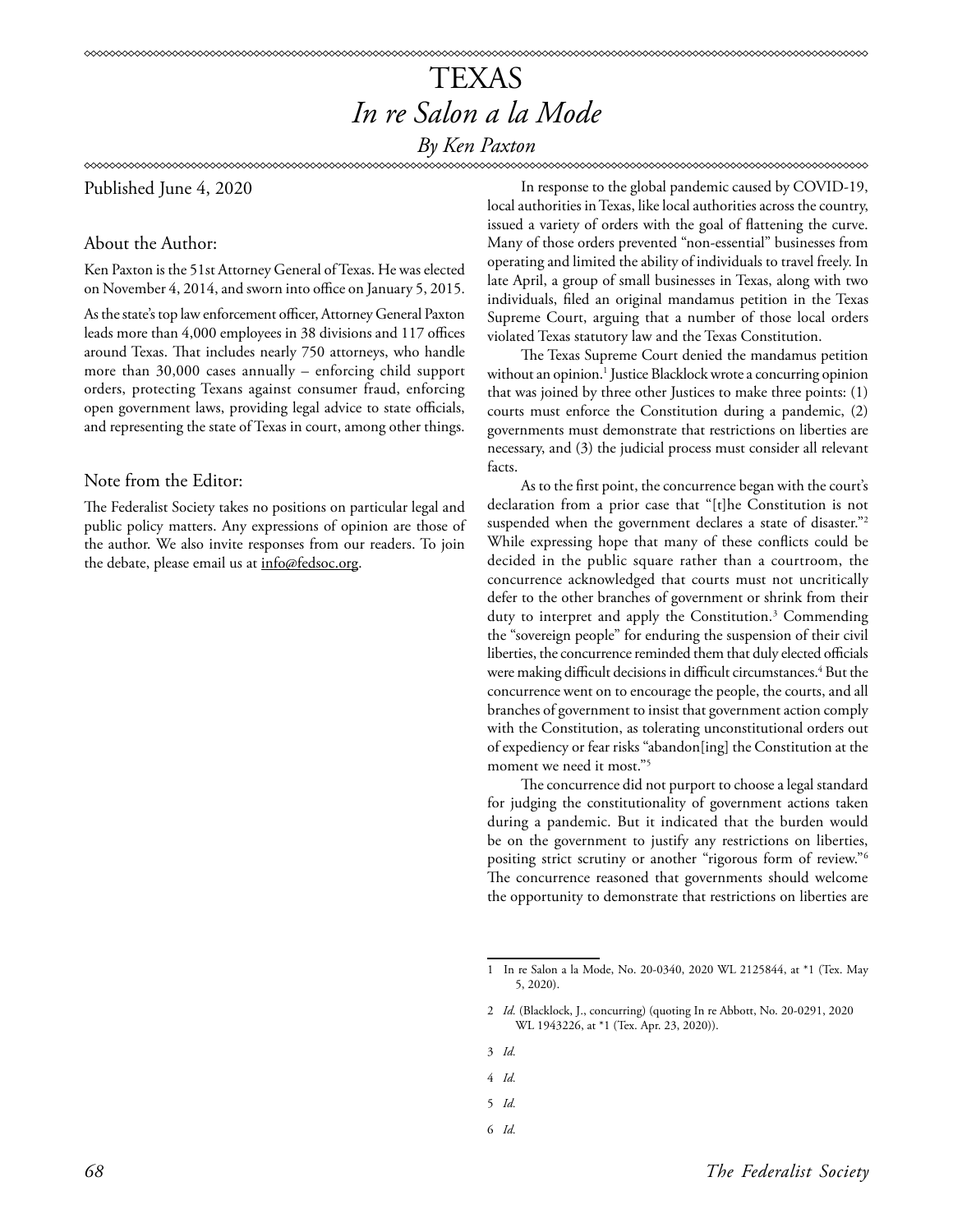"absolutely necessary to combat a threat of overwhelming severity" and that no less restrictive measures would suffice.<sup>7</sup>

Finally, the concurrence's analysis suggested that a thorough discussion of the facts is a necessary part of this "rigorous" review. Indeed, the lack of a factual record was one of the reasons cited by the concurrence for denying mandamus.<sup>8</sup> The concurrence noted the change in circumstances from the pandemic's early stages, when the people did not know enough facts to secondguess lockdowns and other local orders, to the present, when they have more information about the threat posed by COVID-19 and specific ways to respond to it.<sup>9</sup> The concurrence hypothesized that the additional knowledge may alter the balance between local orders and civil liberties.<sup>10</sup>

Ultimately, the concurrence concluded that, because the Constitution still limits government action during a pandemic, the court must also comply with the limits on its authority.<sup>11</sup> Because the court's jurisdiction was doubtful and it lacked a factual record, denial of the mandamus petition was appropriate.<sup>12</sup> Instead, the case should have been brought in district court.<sup>13</sup>

10 *Id.*

13 *Id.*

<sup>7</sup> *Id.*

<sup>8</sup> *Id.* at \*2.

<sup>9</sup> *Id.* at \*1.

<sup>11</sup> *Id.* at \*2.

<sup>12</sup> *Id.*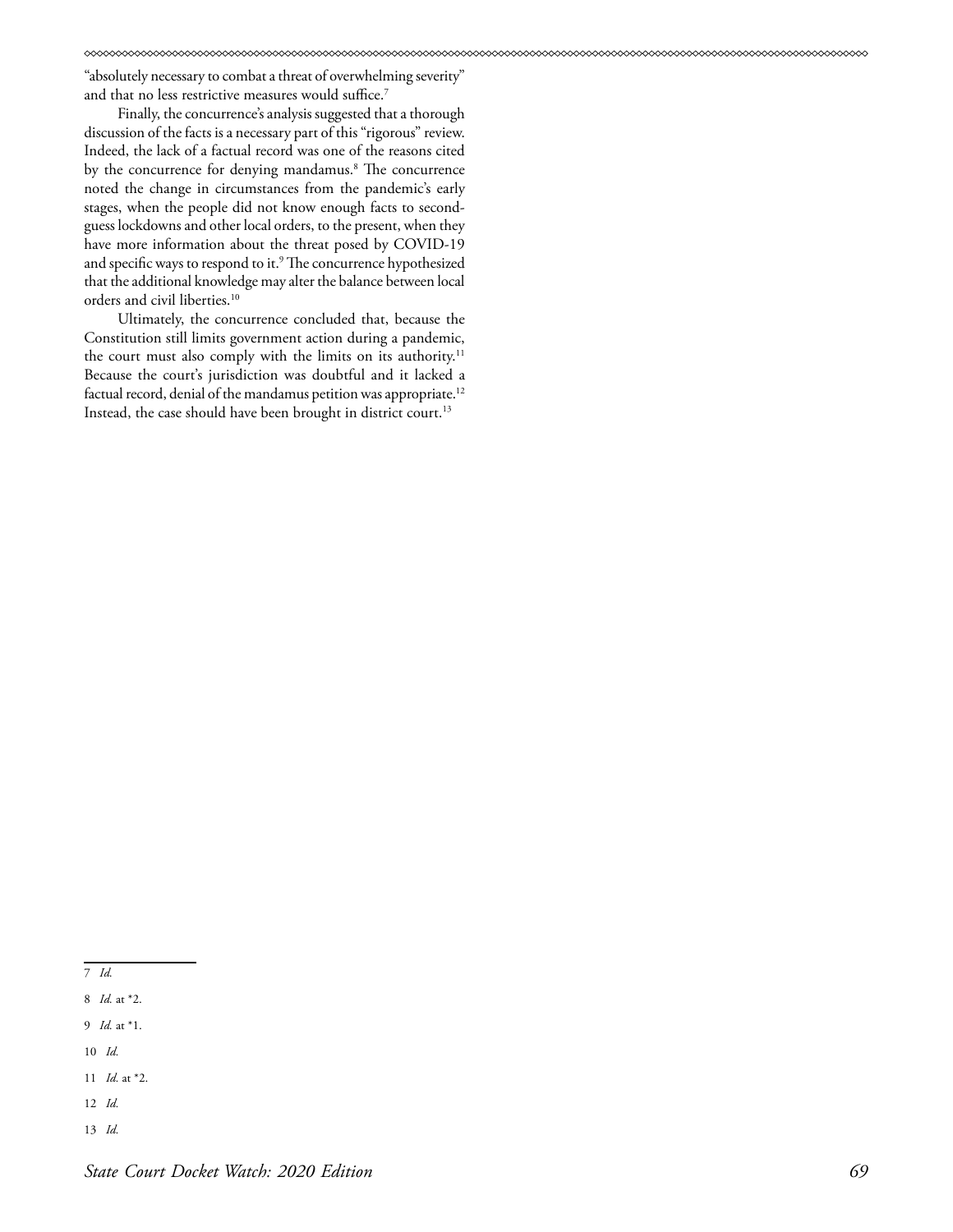# TEXAS *In re State of Texas By Cory Liu*

### Published September 25, 2020

### About the Author:

Cory Liu is a partner at the Ashcroft Law Firm. He previously served as assistant general counsel to Texas Governor Greg Abbott. Mr. Liu clerked for Judge Andrew Oldham on the U.S. Court of Appeals for the Fifth Circuit and Judge Danny Boggs on the U.S. Court of Appeals for the Sixth Circuit. He was Editor-in-Chief of the Harvard Journal of Law & Public Policy and is a graduate of Harvard Law School and the University of Chicago.

### Note from the Editor:

The Federalist Society takes no positions on particular legal and public policy matters. Any expressions of opinion are those of the author. We also invite responses from our readers. To join the debate, please email us at info@fedsoc.org.

In *In re State of Texas*, the Texas Supreme Court held that a voter's lack of COVID-19 immunity, without more, does not qualify as a "disability" for an application to vote by mail under Texas Election Code § 82.002.

In Texas, voters are generally required to vote in person. Voting by mail is permitted in only five specific circumstances: (1) absence from the county of residence;<sup>1</sup> (2) disability;<sup>2</sup> (3) old  $age; ^{3} (4)$  confinement in jail; $^{4}$  and (5) participation in an address confidentiality program.<sup>5</sup>

On March 7, 2020, the Texas Democratic Party, its Chairman, and two voters filed a lawsuit in the Travis County District Court against the Travis County Clerk seeking a declaration that "any voter who believes social distancing is necessary to hinder the spread of the [COVID-19] virus" has a "disability" that authorizes voting by mail under Texas Election Code § 82.002.<sup>6</sup> The State of Texas and several advocacy groups intervened in the lawsuit.7

On April 17, the district court issued a temporary injunction declaring that any voter without COVID-19 immunity is entitled to vote by mail under Texas Election Code § 82.002.8 After the court of appeals allowed the district court to enforce its injunction, the State of Texas filed a petition for a writ of mandamus in the Texas Supreme Court. The petition asked the court to compel officials in various counties to reject requests for mail-in ballots based solely on the claim that a generalized risk of contracting COVID-19 was a "disability" under Texas Election Code § 82.002.

Just two weeks after the petition was filed, Chief Justice Hecht delivered an opinion for the majority of the court. Justices Green, Guzman, Lehrmann, Devine, Blacklock, and Busby joined the opinion. The court began with the text of Texas Election Code § 82.002, which states that a voter is entitled to vote on the basis of "disability" if "the voter has a sickness or physical condition that prevents the voter from appearing at the polling place on election day without a likelihood of needing personal assistance or of injuring the voter's health." A voter who is concerned about the *risk* of a COVID-19 infection while voting obviously does not have "a sickness." Therefore, the court focused its analysis

5 *Id.* § 82.007.

<sup>1</sup> Tex. Elec. Code § 82.001.

<sup>2</sup> *Id.* § 82.002.

<sup>3</sup> *Id.* § 82.003.

<sup>4</sup> *Id.* § 82.004.

<sup>6</sup> *In re State of Texas*, No. 20-0394, slip op. at 4 (Tex. May 27, 2020).

<sup>7</sup> *Id.* at 5.

<sup>8</sup> *Id.*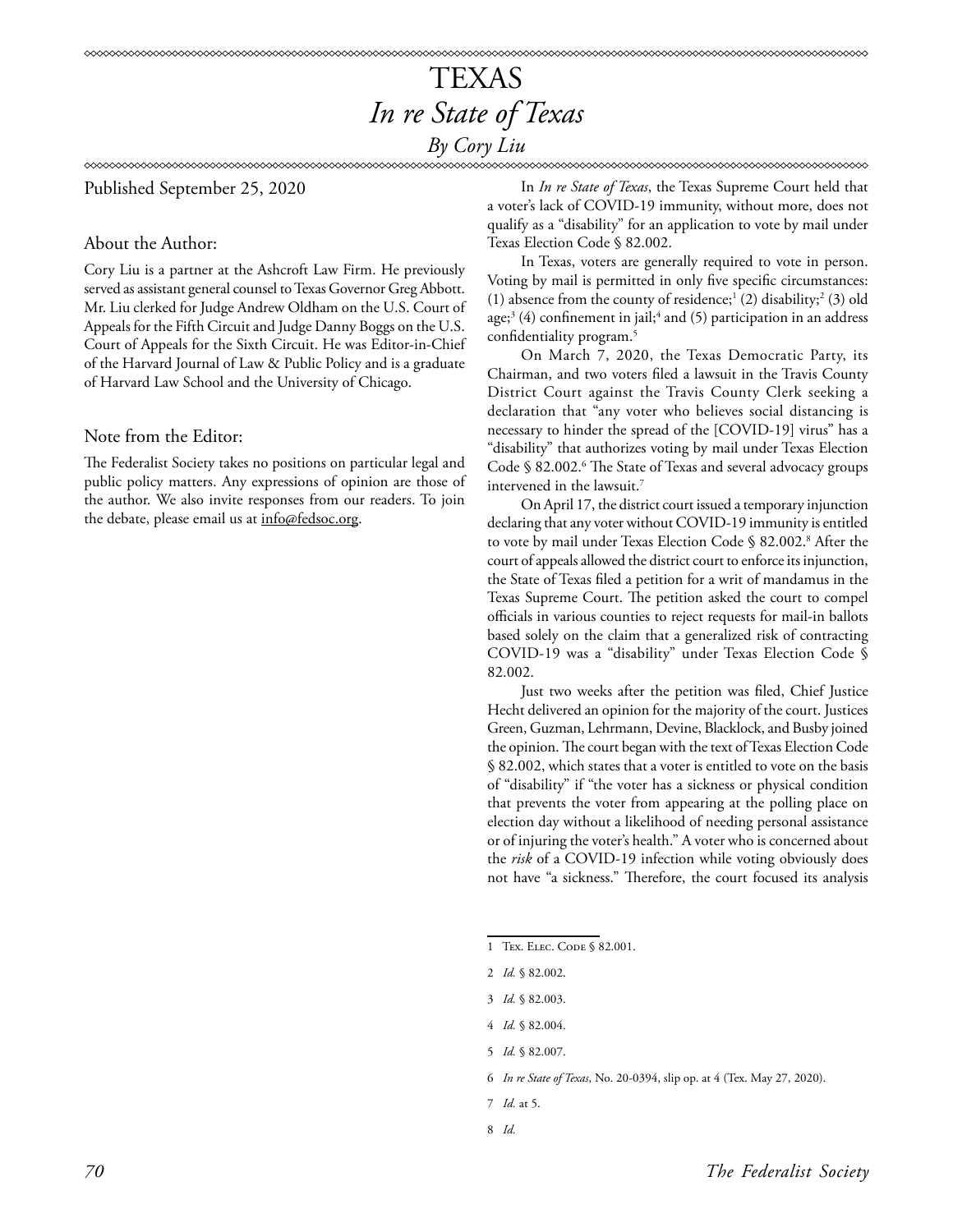on the question of whether a lack of COVID-19 immunity is a "physical condition."

The court interpreted the word "condition" to mean to an "abnormality," such as a heart condition. $9$  That interpretation is in accord with the Texas Legislature's use of the word "disability" in Texas Election Code § 82.002, which the court interpreted as referring to an "incapacity." Voters who lack COVID-19 immunity have neither a physical abnormality nor an incapacity.10 Therefore, the majority held that a voter is not entitled to vote by mail under Texas Election Code § 82.002 based purely on a lack of COVID-19 immunity.

Having clarified the law, the court declined to issue a writ of mandamus. Mandamus is a discretionary remedy, and the court sought to give county officials an opportunity to "follow the guidance" that it had just provided in its opinion.

Justice Boyd and Justice Bland both concurred in the judgment only. Each wrote separate opinions.

Justice Boyd argued that "physical condition" should be construed more broadly as "a bodily state of being that limits, restricts, or reduces a person's abilities."11 He believed that a lack of COVID-19 immunity could, in some instances, allow a person to vote by mail, depending on "innumerable factors, including the nature of the person's sickness or physical condition, the person's health history, the nature and level of the risk that inperson voting would pose in light of the particular sickness or physical condition, the adequacy of safety and sanitation measures implemented at and near the polling station to reduce that risk, and the level of caution the voter exercises."12 Justice Boyd argued for a case-by-case approach that turns on whether the facts of a particular voter's situation demonstrate that in-person voting poses a "likelihood" of "injuring the voter's health" under Texas Election Code § 82.002.<sup>13</sup>

Justice Bland would have construed "physical condition" even more broadly as referring to a person's "state of health or physical fitness."14 Like Justice Boyd, she too argued for a case-bycase approach based on each voter's particular situation, focusing on the "likelihood" of injury.15 Justice Bland went out of her way to emphasize that county officials did "not have any authority to police" voters' personal determinations about whether Texas Election Code § 82.002 applied to them.<sup>16</sup> She explained that the "Legislature left it to the voter" to determine the law's applicability,

- 12 *Id.* at 7.
- 13 *Id.* at 7–8.
- 14 *In re State of Texas*, No. 20-0394, Opinion of Justice Bland at 4 (Tex. May 27, 2020).
- 15 *Id.* at 6–8.
- 16 *Id.* at 9.

and she cautioned the State of Texas that "the possibility of fraud does not allow for the disenfranchisement of eligible voters."<sup>17</sup>

Three months after the Texas Supreme Court's decision in *In re State of Texas*, the Harris County District Clerk announced his intention to send more than 2 million unsolicited applications for mail-in ballots to all registered voters. The State of Texas is now back at the state high court with a petition for a writ of mandamus (Case No. 20-0715). On September 15, the court ordered the Harris County District Clerk "not to send or cause to be sent any unsolicited mail-in ballot applications pending disposition of the State's appeal to the Court of Appeals and any proceedings in this Court, and until further order of this court." The State's mandamus petition was still pending at the time this article was published.

<sup>9</sup> *Id.* at 20.

<sup>10</sup> *Id.* at 21.

<sup>11</sup> *In re State of Texas*, No. 20-0394, Opinion of Justice Boyd at 5 (Tex. May 27, 2020).

<sup>17</sup> *Id.* at 9.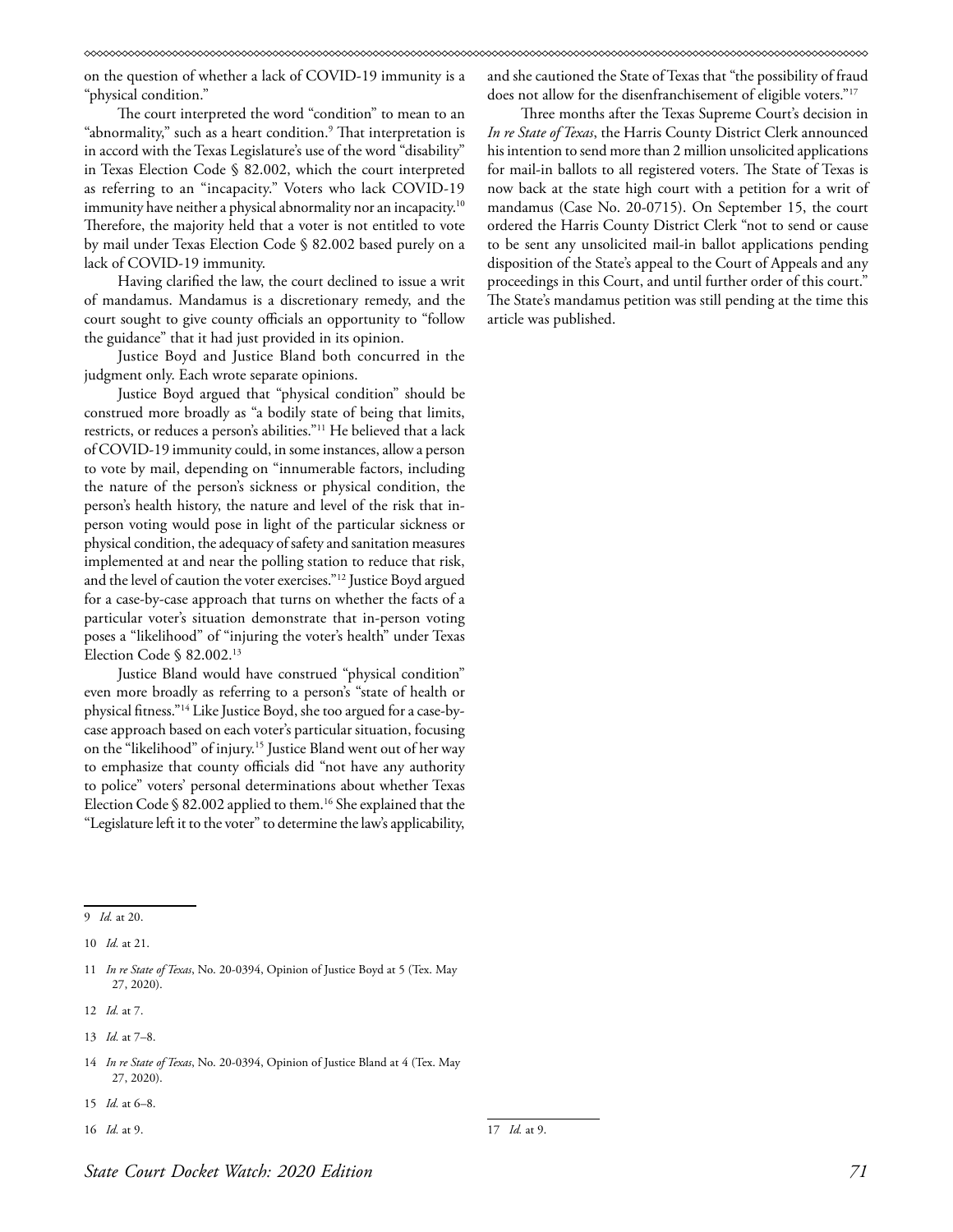## TEXAS *Texas v. Hollins By Cory Liu*

Published December 17, 2020

### About the Author:

Cory Liu is a partner at the Ashcroft Law Firm. He previously served as assistant general counsel to Texas Governor Greg Abbott. Mr. Liu clerked for Judge Andrew Oldham on the U.S. Court of Appeals for the Fifth Circuit and Judge Danny Boggs on the U.S. Court of Appeals for the Sixth Circuit. He was Editor-in-Chief of the Harvard Journal of Law & Public Policy and is a graduate of Harvard Law School and the University of Chicago.

### Note from the Editor:

The Federalist Society takes no positions on particular legal and public policy matters. Any expressions of opinion are those of the author. We also invite responses from our readers. To join the debate, please email us at info@fedsoc.org.

In *Texas v. Hollins*, the Supreme Court of Texas unanimously enjoined the Harris County Clerk from mailing unsolicited applications for mail-in ballots to every registered voter in the county, regardless of whether the voter was legally eligible to vote by mail.

Texas has more than 16 million registered voters, roughly 2.4 million of whom reside in Harris County.<sup>1</sup> Under Texas law, there are five categories of voters who are eligible to vote by mail: (1) those who expect to be absent from the county during the voting period;<sup>2</sup> (2) those with a disability;<sup>3</sup> (3) those who will be 65 or older on election day; $4$  (4) those confined to jail at the time their application is submitted;<sup>5</sup> and (5) crime victims whose addresses are confidential by law.6

On August 25, 2020, the official Twitter account of the Harris County Clerk's Office wrote: "Update: our office will be mailing every registered voter an application to vote by mail." Two days later, the Texas Secretary of State's Director of Elections, Keith Ingram, sent a letter to the Harris County Clerk demanding that he "immediately halt" this plan.7 The letter asserted that the plan was contrary to the Secretary of State's guidance, would confuse voters about their eligibility to vote by mail, and could clog up the vote-by-mail infrastructure with millions of applications from persons who are not legally eligible to vote by mail.8 The letter gave the Harris County Clerk until noon on August 31 to announce the retraction of his plan.<sup>9</sup> The Clerk informed Ingram that he would not comply, so the State of Texas went to court.<sup>10</sup>

The question presented to the Supreme Court was whether the district court abused its discretion by denying the State a temporary injunction.11 In a unanimous *per curiam* opinion, the Supreme Court held that the State was entitled to a temporary injunction.

- 3 *Id.* § 82.002.
- 4 *Id.* § 82.003.
- 5 *Id.* § 82.004.
- 6 *Id.* § 82.007.
- 7 *Texas v. Hollins*, No. 20-0729, slip. op. at 4 (Tex. Oct. 7, 2020) (per curiam).
- 8 *Id.*
- 9 *Id.* at 4–5.
- 10 *Id.* at 5.
- 11 *Id.* at 6.

<sup>1</sup> *Texas v. Hollins*, No. 20-0729, slip. op. at 3 (Tex. Oct. 7, 2020) (per curiam).

<sup>2</sup> Tex. Elec. Code § 82.001.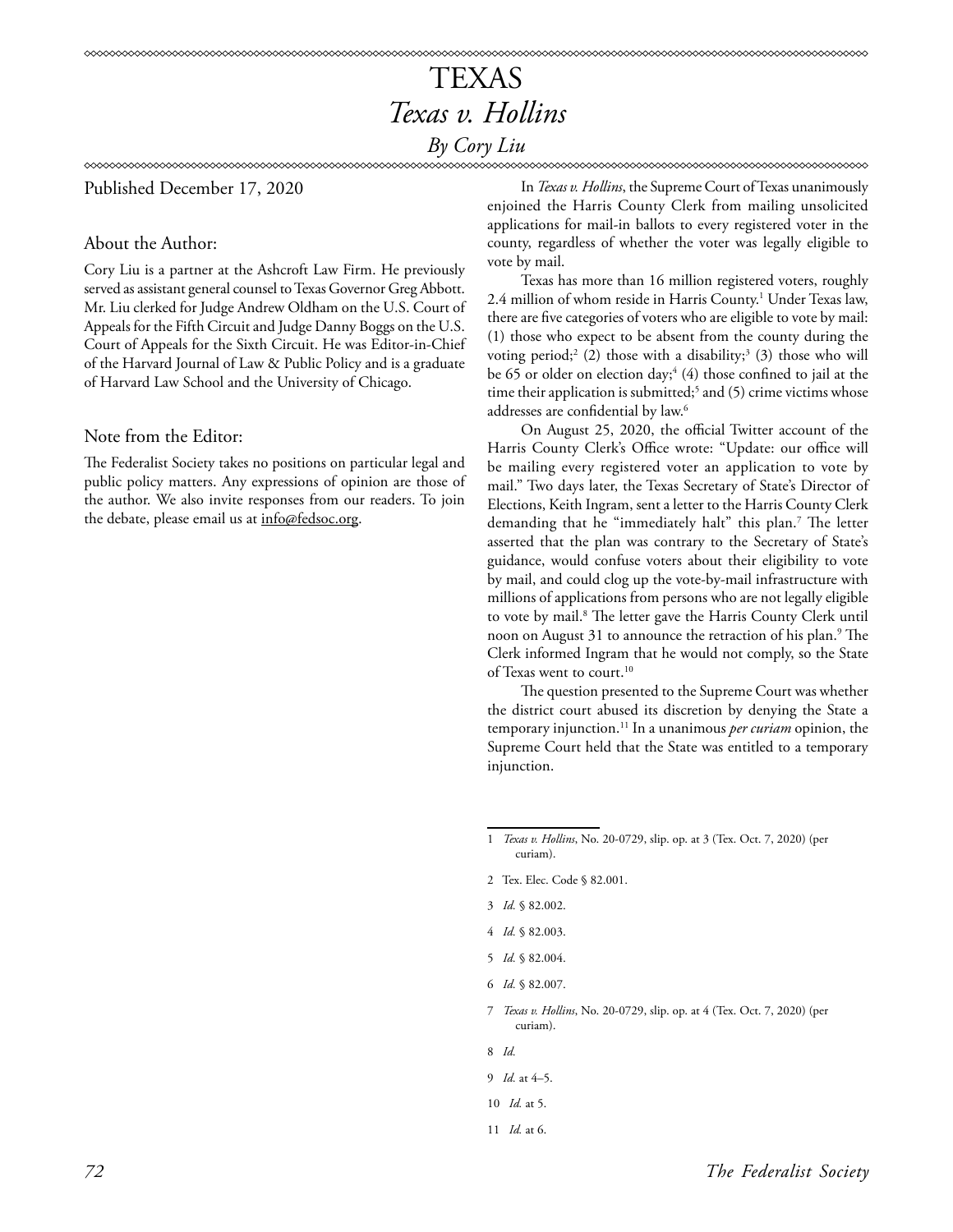To obtain a temporary injunction, the State had to establish: "(1) a cause of action against the defendant; (2) a probable right to the relief sought; and (3) a probable, imminent, and irreparable injury in the interim."12 The Harris County Clerk did not dispute that the State had a cause of action, so the court's analysis focused on the second and third factors.<sup>13</sup>

The court's analysis began with a discussion of background principles for interpreting the scope of the Harris County Clerk's powers. In Texas, political subdivisions such as counties, municipalities, and school districts are creations of the State and may exercise only powers granted to them by state law.14 As the court explained nearly a century ago in *Foster v. City of Waco*, a political subdivision has only three categories of powers: (1) those that are granted to it in "express words"; (2) those that are "necessarily or fairly implied in" an express grant of power; and (3) those that are "indispensable" to the accomplishment of its objectives.15 Subsequent caselaw has "clarified" that powers "necessarily or fairly implied" must also be "indispensable."16 *Foster*  also articulated a canon of interpretation requiring ambiguities about a political subdivision's powers to be resolved against the political subdivision: "Any fair, reasonable, substantial doubt concerning the existence of power is resolved by the courts against the [political subdivision], and the power is denied."17

Turning to the question of whether the State had a right to relief, the court observed: "The Election Code does not expressly authorize [the Harris County Clerk] Hollins' proposed mass mailing, and he does not argue to the contrary. Thus the question is whether the authority is implied."18 The Harris County Clerk argued that his duties to "conduct the early voting in each election,"<sup>19</sup> to manage polling locations,<sup>20</sup> and to "make printed forms  $\ldots$  readily and timely available,<sup>21</sup> authorized his plan to mail unsolicited applications to vote by mail to all voters.

The court rejected these arguments for several reasons. First, the Harris County Clerk's plan was not "necessary" and "indispensable" to the carrying out of these duties, as evidenced by every other Texas county's decision to abide by the usual practice of mailing applications to only those who request them.<sup>22</sup>

- 15 *Id.* at 7. (quoting *Foster v. City of Waco*, 255 S.W. 1104, 1105–06 (Tex. 1923)).
- 16 *Id.* (citing *Tri-City Fresh Water Supply Dist. No. 2 of Harris Cty. v. Mann*, 142 S.W.2d 945, 947 (Tex. 1940)).
- 17 *Foster*, 255 S.W. at 1106.
- 18 *Texas v. Hollins*, No. 20-0729, slip. op. at 8 (Tex. Oct. 7, 2020) (per curiam).
- 19 Tex. Elec. Code § 83.001(a).
- 20 *Id.* § 83.001(c) (giving the clerk the same duties as a presiding election judge, which are set forth in § 32.071, for early voting).
- 21 *Id.* § 1.010(a).
- 22 *Texas v. Hollins*, No. 20-0729, slip. op. at 8–9, 13 (Tex. Oct. 7, 2020) (per curiam).

Second, numerous provisions of the Election Code contemplate that applications to vote by mail are to be requested by voters.<sup>23</sup> Third, the Election Code requires the Secretary of State to ensure uniformity throughout the State in the implementation of the election laws.24 Finally, the Election Code demonstrates a general "expectation that most Texans will vote in person," with voting by mail being "the exception, rather than the rule," as evidenced by the strict legal requirements for applying to vote by mail.<sup>25</sup> For these reasons, the court concluded that the Harris County Clerk's plan was unlawful and that the State had established a probable right to relief.

The court went on to conclude that in a lawsuit by the State to enjoin an unlawful action by a political subdivision, "a showing of likelihood of success on the merits is sufficient to satisfy the irreparable-injury requirement for a temporary injunction."26 Because the State satisfied all the requirements for a temporary injunction, the court reversed the court of appeals and directed the entry of a temporary injunction prohibiting the Harris County Clerk from mailing unsolicited applications to vote by mail.<sup>27</sup>

- 25 *Id.* at 11–12.
- 26 *Id.* at 14.
- 27 *Id.*

<sup>12</sup> *Id.* (quoting *Butnaru v. Ford Motor Co.*, 84 S.W.3d 198, 204 (Tex. 2002)).

<sup>13</sup> *Id.*

<sup>14</sup> *Id.* at 6–7.

<sup>23</sup> *Id.* at 9–11 (citing Tex. Elec. Code §§ 1.010(b)–(c), 84.012, 84.013).

<sup>24</sup> *Id.* at 11.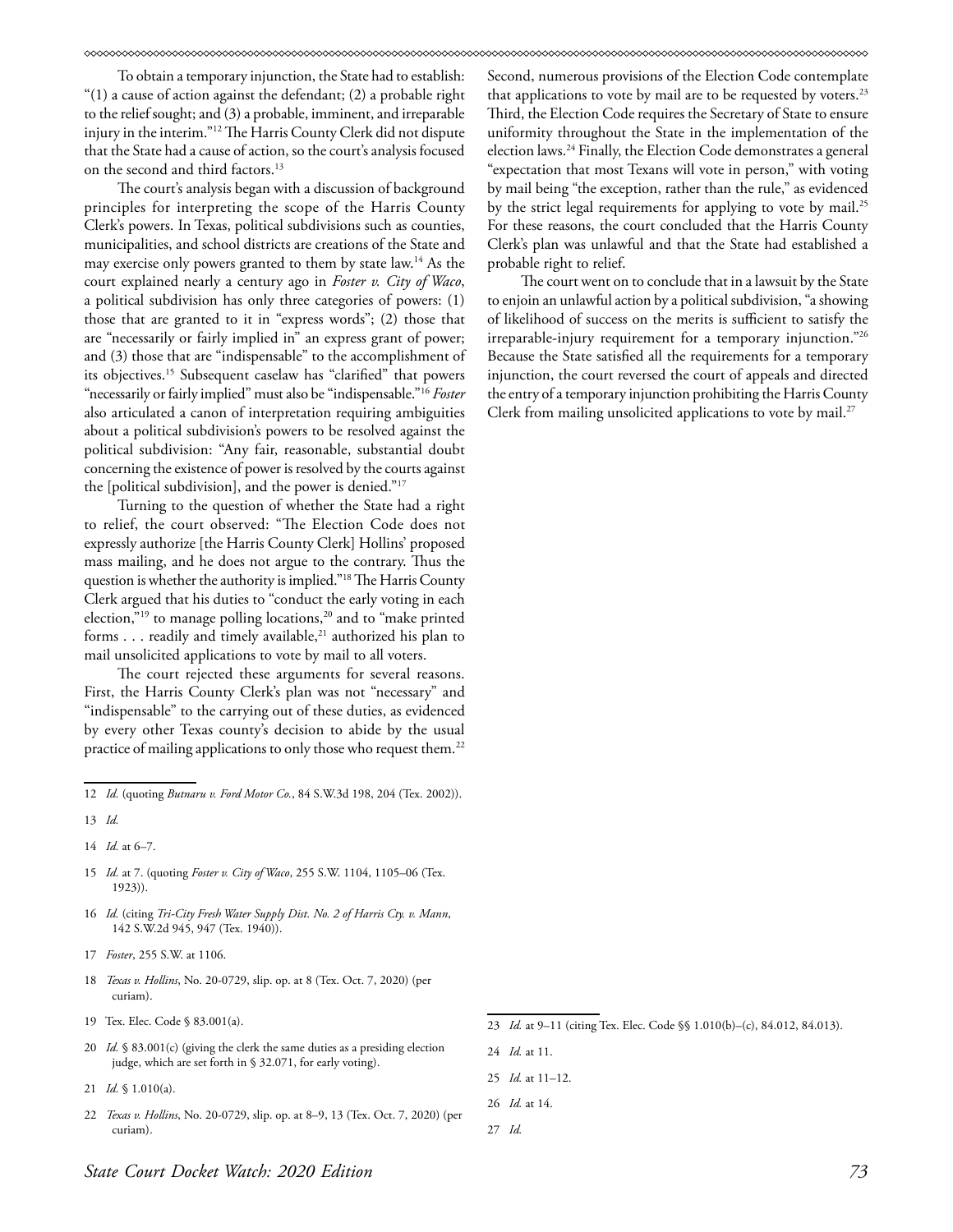# UTAH *Mitchell v. Roberts*

*By Samantha Harris*

Published July 20, 2020

About the Author:

Samantha Harris is a Senior Fellow at the Foundation for Individual Rights in Education (FIRE) and is of counsel to the firm of Mudrick & Zucker, where she concentrates her practice in the areas of campus discipline, Title IX, and free speech. For more than 15 years, she has advised students, faculty, administrators, and attorneys on issues of free speech and due process on campus.

## Note from the Editor:

The Federalist Society takes no positions on particular legal and public policy matters. Any expressions of opinion are those of the author. We also invite responses from our readers. To join the debate, please email us at info@fedsoc.org.

*Mitchell v. Roberts* came before the Utah Supreme Court on certification from the U.S. District Court for the District of Utah.1 The plaintiff, Terry Mitchell, brought claims against the defendant, Richard Roberts, based on allegations that he had sexually abused her when she was a teenager in 1981. Although the statute of limitations had already run on Mitchell's claim, a 2016 law passed by the Utah legislature revived time-barred sex abuse claims if brought within 35 years of a victim's 18th birthday or within 3 years of the law's effective date, whichever was later.2 Mitchell filed her claim within 3 years of the statute's effective date.<sup>3</sup>

Roberts challenged the Utah legislature's authority to enact a statute reviving time-barred claims. As an initial matter, the court noted that it agreed with the legislature's policy judgment in wishing to revive time-barred child sex abuse claims.4 However, the court held:

The original meaning of the constitution binds us as a matter of the rule of law. Its restraint on our power cannot depend on whether we agree with its current application on policy grounds. Such a commitment to originalism would be no commitment at all. It would be a smokescreen for the outcomes that we prefer.<sup>5</sup>

To analyze the constitutional question raised by Roberts, the court examined both its own precedent as well as historical evidence of the original understanding of due process and legislative power.

First, the court held that its precedents had long been clear that "the legislature lacks the power to revive a plaintiff's claim in a manner that vitiates a 'vested' right of a defendant," and that this limitation has long been extended to "the right to retain a statute of limitations defense after a plaintiff's claim has expired under existing law."6 The court cited to a long line of its decisions holding that the legislature cannot retroactively deprive an individual of a vested right, including the right to rely on a ripened statute of limitations defense.7 Some of these cases, while acknowledging the vested right limitation, also relied on the fact that the legislature had not made a clear statement that a revised statute of limitations should apply retroactively. However, the court confronted this issue directly in *State v. Apotex Corp.*, and

- 4 *Id.* at ¶¶ 6-7.
- 5 *Id.* at ¶ 8.
- 6 *Id.* at ¶ 11.
- 7 *Id.* at **[]** 12-17.

<sup>1</sup> Certification of Issue to State Supreme Court, Mitchell v. Roberts, No. 2:16-cv-00843 (D. Utah June 1, 2017), ECF No. 37.

<sup>2</sup> Utah Code Ann. § 78B-2-308(7) (LexisNexis 2020).

<sup>3</sup> Mitchell v. Roberts, 2020 UT 34, ¶ 2.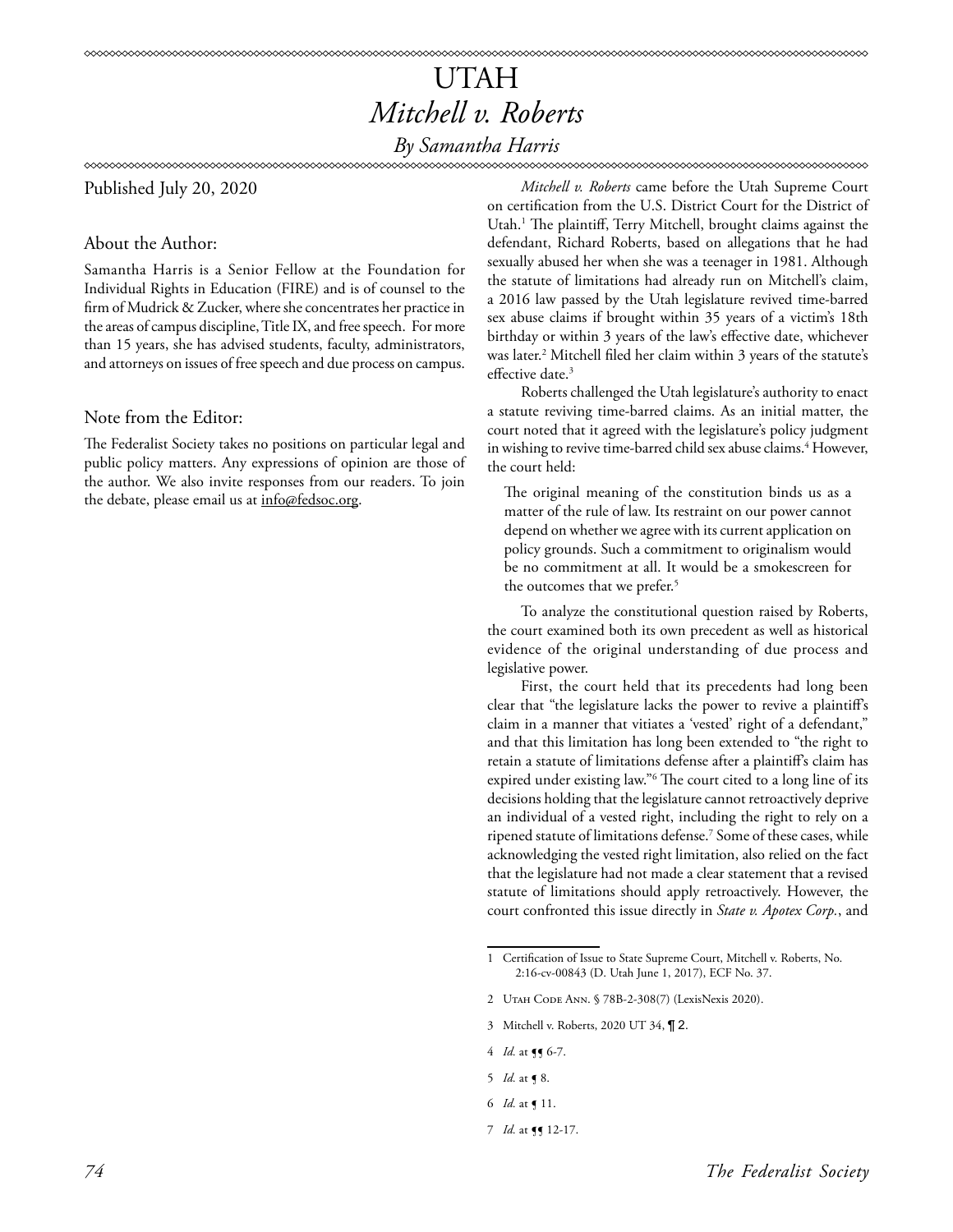held that even when the legislature explicitly made a statute of limitations change retroactive, "the defense of an expired statute of limitations is a vested right . . . which cannot be taken away by legislation."8

The plaintiff, Mitchell, argued that *Apotex* was an outlier and that the weight of the court's precedent suggested that the vested-right limitation applied only when the legislature had not — as it had in this case — made clear its intent that a statute should apply retroactively.9 While acknowledging some ambiguity in its earlier decisions about the relationship between the "clear statement rule" and the "vested-rights limitation," the court disagreed with Mitchell, holding both that "the vested rights limitation on legislative power can be traced through our decisions for more than a century" and that "these statements of a hard-and-fast constitutional rule limiting the legislature's power is consistent with the original understanding of our state constitution."10

Specifically, the court found that the vested-rights limitation is consistent with the framers' understanding of the due-process clause of the Utah Constitution.<sup>11</sup> That clause, the court noted, was originally understood as a "principle for enforcement" of the separation of powers in a system in which "the executive has the power to enforce law (not to make it), the judiciary has the power to adjudicate cases under existing law in accordance with established procedures, and the legislature has the power to enact general laws to govern behavior going forward."12 Thus, at the time of the Constitution's framing, the due-process clause was understood to prohibit the legislature from encroaching on the power of the judiciary, including by "retrospectively divest[ing] a person of vested rights that had been lawfully acquired under the rules in place at the time."13

The court also reviewed records of the state's constitutional convention, which revealed discussions of "the concept of 'vested rights' in the context of the legislative power to enact retroactive laws" — discussions that further bolstered the court's view that the framers' conception of due process was linked to the separation of powers.14

The court then examined whether the historical documents supported the claim that a ripened statute of limitations defense, specifically, constitutes a vested right. The court noted that the year before the Utah Constitution was drafted, the court's predecessor "defined a vested right as 'title, legal and equitable, to the present and future enjoyment of property, or to the present enjoyment

- 11 *Id.* at **[** 30.
- 12 *Id*. at ¶ 31.

14 *Id*. at ¶ 36.

<sup>8</sup> State v. Apotex Corp., 282 P.3d 66, 81 (Utah 2012).

<sup>9</sup> *Mitchell*, 2020 UT at **[** 19.

<sup>10</sup> *Id.* at  $\P$  **5** 20, 25-26.

<sup>13</sup> *Id*. at ¶ 34 (quoting Nathan S. Chapman & Michael McConnell, *Due Process as Separation of Powers*, 121 Yale L.J. 1672, 1782 (2012)).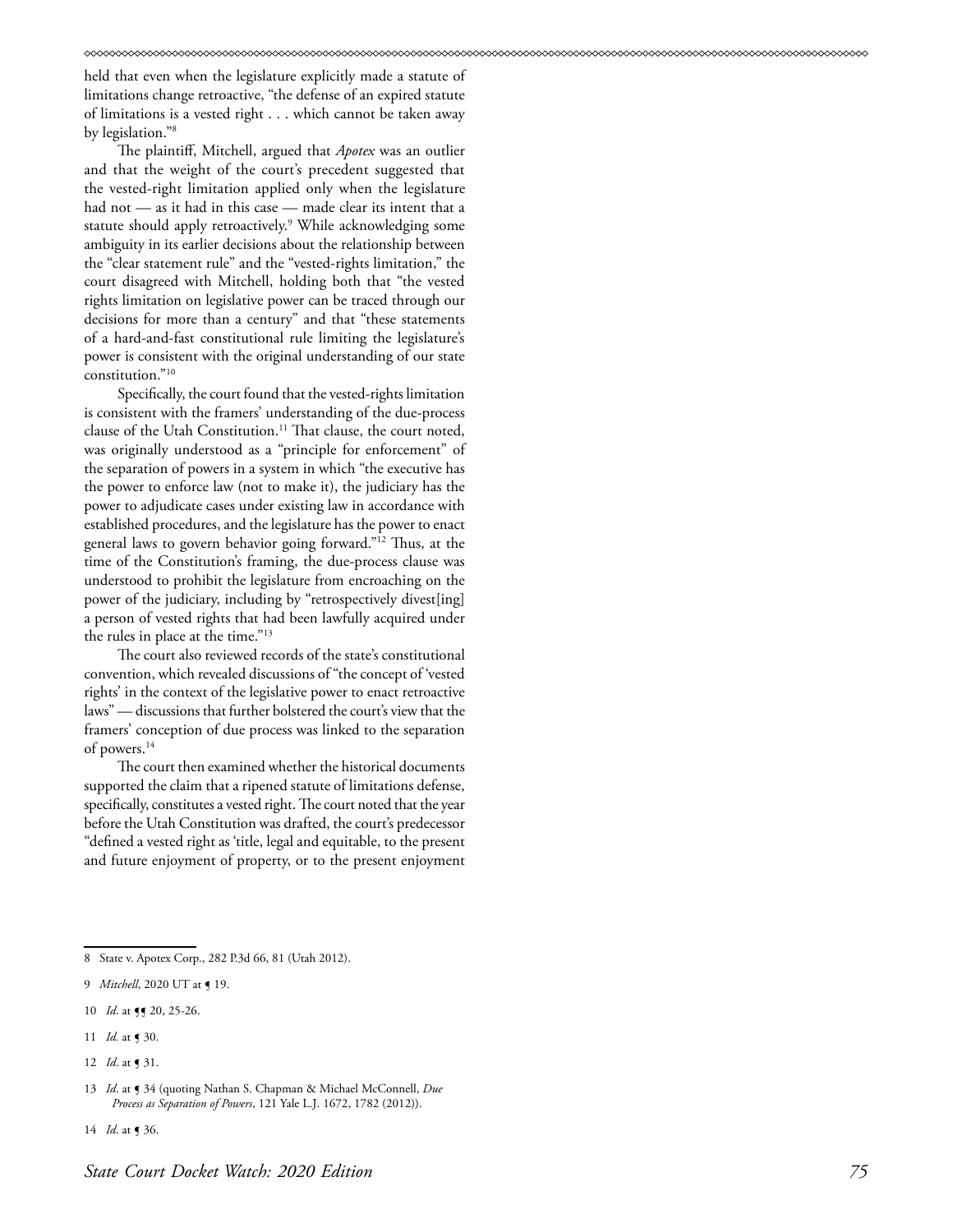# WISCONSIN *Wisconsin Legislature v. Palm By Rick M. Esenberg*

**∞∞∞∞∞∞∞∞∞∞∞∞∞** 

Published August 6, 2020

# About the Author:

Rick Esenberg is the founder and current President and General Counsel of the Wisconsin Institute for Law & Liberty, a rapidly expanding law and policy organization headquartered in Milwaukee. Under Rick's leadership, WILL has grown into one of the more active state-based think tanks and litigation centers in the country. Rick is a frequent litigator in state and federal courts and nationally recognized scholar and commentator on constitutional law, particularly the First Amendment's guarantees of freedom of speech and religion. He is one of the leading experts on the Wisconsin Constitution and a frequent advocate before the Wisconsin Supreme Court. Rick's work seeks to advance the rule of law and individual liberty, formed by a robust civil society that forms individual and community character, preserving the wisdom of the past and an openness to the future.

# Note from the Editor:

The Federalist Society takes no positions on particular legal and public policy matters. Any expressions of opinion are those of the author. We also invite responses from our readers. To join the debate, please email us at info@fedsoc.org.

In May, Wisconsin became the only state to emerge from a gubernatorial "stay-at-home" order by judicial decision. The decision was not based on a claim of individual liberty or, for that matter, any constitutional claim at all. Rather, it focused on statutory limits on the power of government, serving as a reminder that liberty can be served by legal limitations on the state's general authority as well as the protection of specified freedoms.

In *Wisconsin Legislature v. Palm*, the Wisconsin Supreme Court held that the state's "Safer at Home" order was invalid because it had not been adopted through administrative rulemaking.1 It also held that a state law permitting the state's Department of Health Services (DHS) to, among other things, take "all emergency measures necessary to control communicable diseases"2 did not empower DHS to order Wisconsin citizens to stay at home, forbid "non-essential" travel, or close "non-essential" businesses.

*Palm* grew out of an effort by Wisconsin Governor Tony Evers to extend a shutdown order imposed under a public health emergency that had been declared in early March. That emergency—which grants the governor the power to issue "orders" deemed "necessary for the security of persons and property"—had been one of the bases upon which he had issued a so-called "Safer at Home" order on March 23. That order resembled the more aggressive shutdowns ordered in March, closing businesses and schools, forbidding public gatherings, and ordering Wisconsinites to stay in their homes save for approved purposes. Gov. Evers' initial order was set to expire on April 24 and, as its expiration approached, he wished to extend it. But under Wisconsin law, a gubernatorial emergency—and the extraordinary powers that such a declaration confers—is limited in duration.<sup>3</sup> A declared emergency can be rescinded by a joint resolution of the legislature and, in all events, expires after sixty days if not extended by such a joint resolution. As the expiration of the "Safer at Home" order approached, so did the expiration of the public health emergency.

The governor, a Democrat, had a choice to make. He could either agree on the terms of an extension with the Republican legislature or find a workaround. He thought he had discovered the latter in Wisconsin Statute § 252.02, which confers broad authority on DHS to "promulgate and enforce rules or issue orders to prevent the introduction of communicable diseases into the state, for the control and suppression of such diseases, for the quarantine and disinfection of persons, localities and things infected or suspected of being infected"4 by such disease and for the sanitary care of certain public institutions. The statute also empowers DHS to "close schools and forbid public gatherings

<sup>1 2020</sup> WI 42.

<sup>2</sup> Wis. Stat. § 252.02(6).

<sup>3</sup> Wis. Stat. § 323 et seq.

<sup>4</sup> Wis. Stat. § 252.02(4).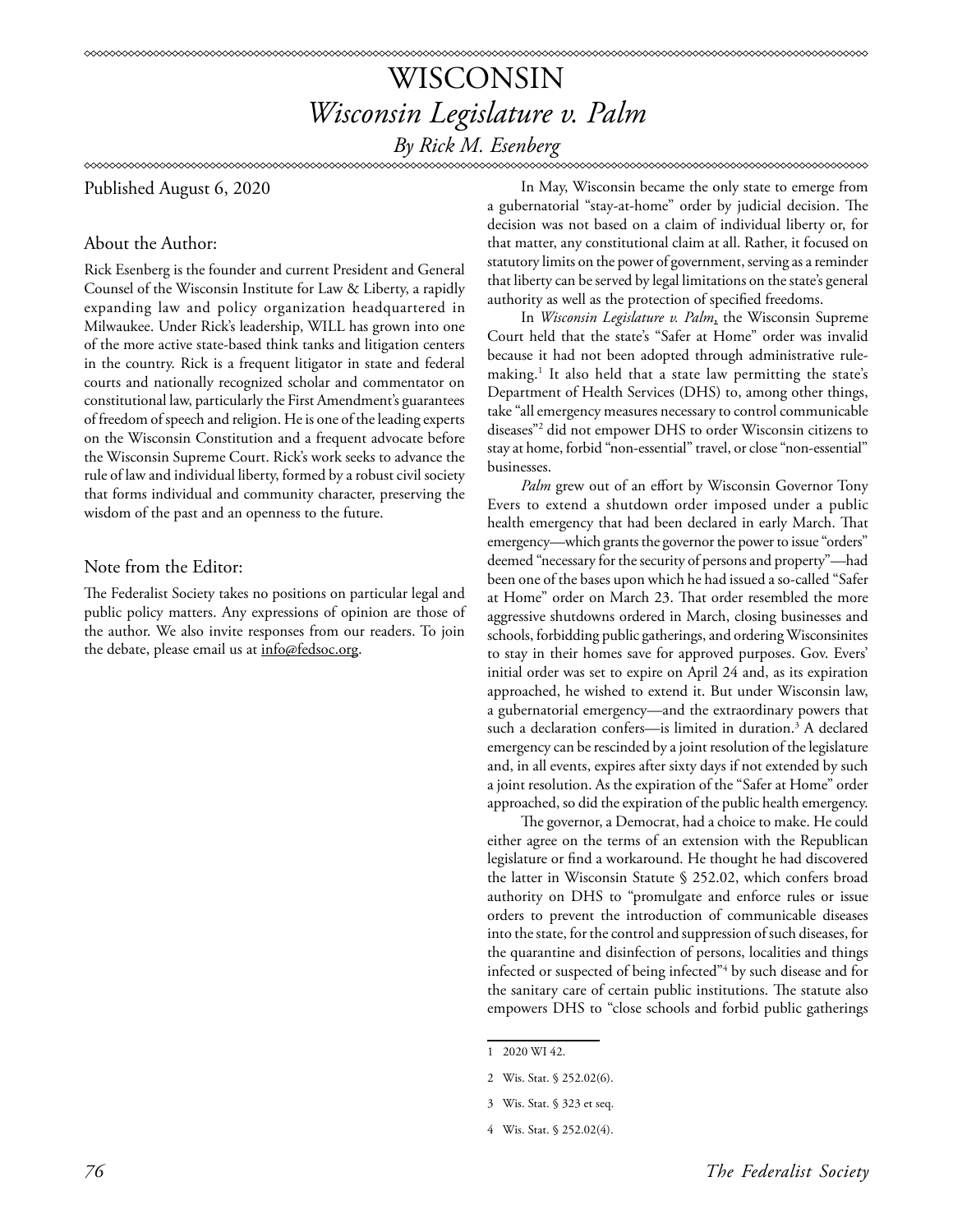in schools, churches, and other places to control outbreaks and epidemics,"5 and it grants to DHS a broad authority to take "all emergency measures necessary to control communicable diseases."6 Relying on Chapter 252, the governor instructed Acting DHS Secretary Andrea Palm to issue an order extending the "Safer at Home" order known as [Executive Order 28](https://docs.legis.wisconsin.gov/code/executive_orders/2019_tony_evers/2019-28.pdf) and also an order establishing the ["Badger Bounce Back Plan](https://www.dhs.wisconsin.gov/publications/p02653a.pdf)," which would set the terms under which the shutdown would be lifted. Evers and Palm argued that Chapter 252 was not dependent on the declaration of an emergency, was unlimited in duration, and was not subject to legislative oversight apart from the passage of law subject to gubernatorial veto.

But Wisconsin law also requires that agencies "*shall* promulgate as a rule each statement of general policy and each interpretation of a statute which it specifically adopts to govern its enforcement or administration of that statute."7 A rule must be made through processes specified in the state's Administrative Procedure Act, involving, among other things, public notice, comment, and review by a joint committee of the legislature. Executive Order 28 was not promulgated as a rule, and so the legislature filed suit, arguing that the order was invalid because it had not been promulgated as a rule, exceeded statutory authorization, and was arbitrary and capricious.

The case moved quickly. It was filed on April 21, fully briefed by the parties and fourteen amici by April 29, and argued on May 5. On May 13, by a 4-3 vote, the court agreed that the stay-at-home order was a "general order of general application" and therefore a rule within the meaning of Wisconsin law. Because it had not been promulgated as a rule, it was invalid. The majority rejected the argument that the order was not of "general application" because it was limited to the circumstances of the coronavirus pandemic. It held that the factual circumstances leading to imposition of a rule are irrelevant, noting that, under Wisconsin law, a rule is of general application when the class of people regulated "is described in general terms and new members can be added to the class . . . ."8 The court also noted that the challenged order regulated all persons in Wisconsin at the time it was issued and all who will come into Wisconsin in the future, and that the power claimed, even if aimed at a particular circumstance, was unlimited in duration. The court concluded that because rulemaking procedures weren't followed, the order was invalid.

In reaching this conclusion, the court noted that violations of the stay-at-home order were punishable as a crime and that, under Wisconsin law, violation of an agency directive cannot be subject to criminal penalties unless the directive is defined by rule. Although the legislature did not claim that the order was unconstitutional, the majority emphasized the canon of constitutional doubt, noting that a legislative delegation that authorized an executive officer to take any step for any amount of

*State Court Docket Watch: 2020 Edition 77*

time without the procedural protections provided by rule-making processes would raise serious constitutional concerns.

As noted above, the court went on to suggest that, notwithstanding the broad language of Chapter 252, the order to stay home, the prohibition of "non-essential" travel, and the identification and shuttering of "non-essential" businesses exceeded the agency's authority. Noting Wisconsin law requiring that the authority to promulgate a rule must be explicit, the court concluded that the challenged order went too far, although it did not specify just how far a properly promulgated rule might go.

Justices Rebecca Grassl Bradley and Daniel Kelly concurred, placing greater emphasis on the separation of powers problems that would be raised by a broad interpretation of the statute. Noting that "fear never overrides the Constitution," each would have held that a law broad enough to give a single executive officer the power to indefinitely place the state on lockdown would violate the state consitution's separation of powers.<sup>9</sup>

Three justices dissented. Justice Brian Hagedorn declined to consider "constitutional doubt" as relevant to the construction of the statute, noting that the legislature (as opposed to amici) had not challenged the consitutionality of the § 252.02 and, in fact, would lack standing to do so.<sup>10</sup> Writing separately, Justice Rebecca Dallet rejected what she saw as an attempt to resurrect the "non-delegation" doctrine; she emphasized that broad delegations of legislative authority should be upheld whenever the law, "including its purpose, factual background, and context," operated to somehow "bind the agency's authority."11 For each of the dissenters, EO 28 was not of "general application" because it was limited to the cirumstances of the coronavirus. Although it could be extended and, as the majority noted, was effectively extended by the "Badger Bounceback Order" providing that it would not be lifted unless and until certain prerequisties were met, Justice Hagedorn noted that the EO had a putative expiration date and was issued in response to a particular crisis.<sup>12</sup> Because it was the expiring time limits imposed by § 323.10 that occasioned theneed for reliance on § 252.02, the dissents apparently contemplated that an order could be indefinite in duration and unlimited in scope but not of general application because it was issued in response to a specific outbreak that could be presumed to be of some fixed, but unknown, duration.<sup>13</sup> The majority rejected that view, maintaining that the specific reason for the issuance of an order otherwise indefinite in duration and general in its applicability did not obviate the need for rulemaking. $14$ 

Even though the legislature had asked it to do so, the court declined to delay the effective date of its order to allow DHS to promulgate a rule. Oddly, four justices "would have" granted a stay—the three dissenters and the author of the majority opinion, Chief Justice Patience Roggensack. The Chief Justice wrote

10 *Id*. at ¶ 167, 169.

- 12 *Id.* at **[** 232.
- 13 *Id*.

<sup>5</sup> Wis. Stat. § 252.02(3).

<sup>6</sup> Wis. Stat. § 252.02(6).

<sup>7</sup> Wis. Stat. §227.10(1).

<sup>8</sup> Citizens for Sensible Zoning, Inc. v. DNR, 90 Wis. 2d 804, 280 N.W.2d 702 (1979).

<sup>9</sup> *Palm*, 2020 WI at ¶85.

<sup>11</sup> *Id.* at **[** 145 n. 11.

<sup>14</sup> *Id.* at ¶ 27.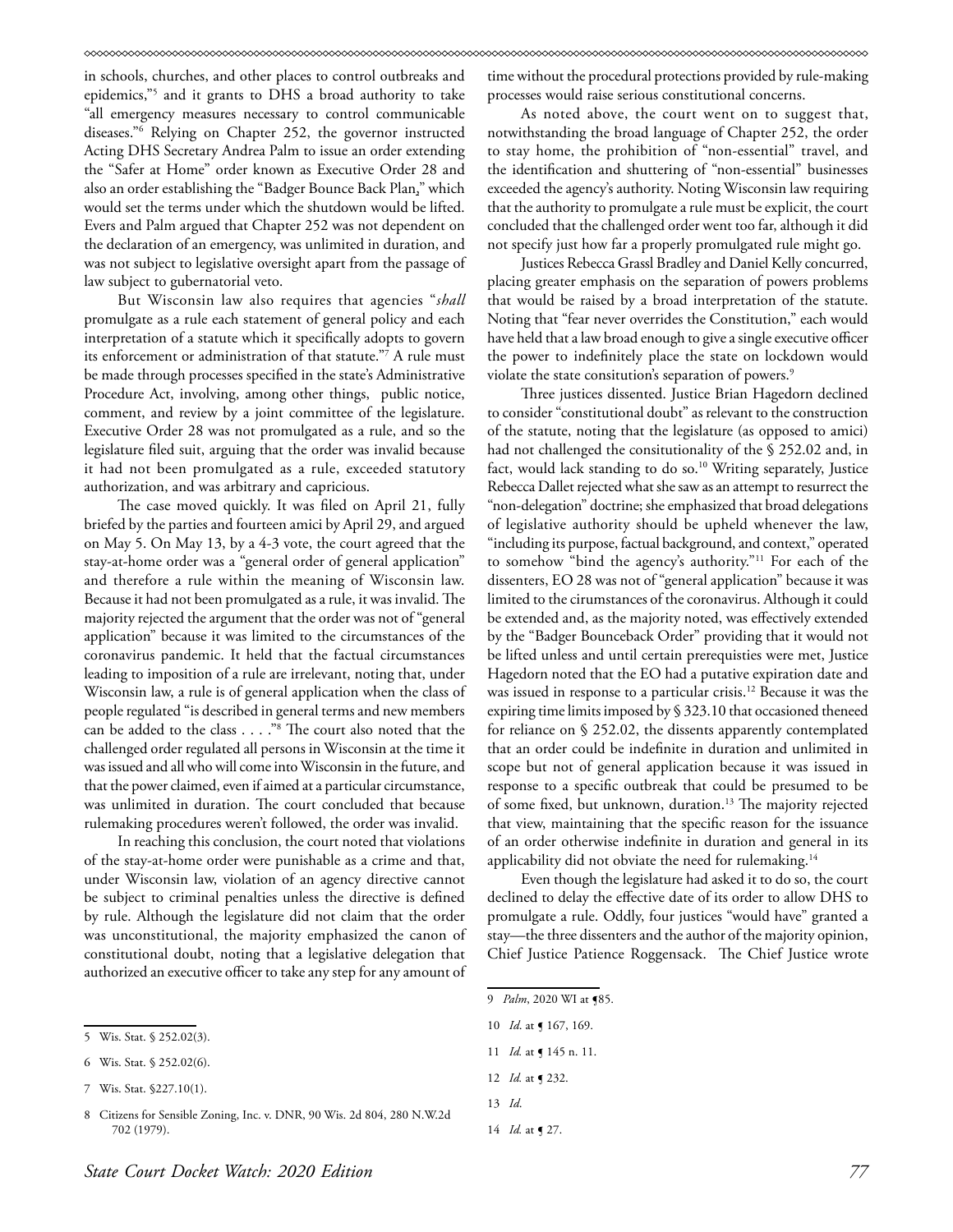separately to say that she "would have" stayed the effective date of the invalidation of EO 28 for one week.<sup>15</sup> But since there were not four actual votes to stay the decision, EO 28 was immediately invalidated.

Although a rulemaking process was initiated shortly after the decision, it was promptly abandoned, with the governor contending that he and the legislature were unlikely to reach agreement. Thus, Wisconsin has been without a statewide order imposing a "stay-at-home" obligation since May 13. The *Palm* dissenters forecast dire consequences for the state,<sup>16</sup> and the governor excoriated the majority for turning the state into the "wildwest."<sup>17</sup> A recently published study by the National Bureau of Economic Research found "no evidence" that the sudden lifting of Wisconsin's order "impacted social distancing, COVID-19 cases, or COVID-19-related mortality" during the 14 days that followed.18In the past month, Wisconsin has experienced an increase in cases although the death rate and hospitalization rates have yet to follow in a commensurate fashion.<sup>19</sup> But connecting even that to the *Palm* decision would seem to be a heavy lift.

- 17 Meagan Flynn, *After Wisconsin court ruling, crowds liberated and thirsty descend on bars. 'We're the Wild West,' Gov. Tony Evers says*, Washington Post, May 14, 2020, [https://www.washingtonpost.com/](https://www.washingtonpost.com/nation/2020/05/14/wisconsin-bars-reopen-evers/) [nation/2020/05/14/wisconsin-bars-reopen-evers/](https://www.washingtonpost.com/nation/2020/05/14/wisconsin-bars-reopen-evers/) (last visited July 20, 2020).
- 18 Dhaval M. Dave, et al., *Did the Wisconsin Supreme Court Restart a COVID-19 Epidemic? Evidence from a Natural Experiment*, NBER Working Paper No. 27322 (June 2020), [https://www.nber.org/papers/](https://www.nber.org/papers/w27322) w<sub>27322</sub> (last visited July 20, 2020).
- 19 *COVID-19: Wisconsin Summary Data*, Wisc. Dep't of Health Servs., <https://www.dhs.wisconsin.gov/covid-19/data.htm>(last visited July 20, 2020).

<sup>15</sup> *Id.* at ¶ 65.

<sup>16</sup> *Id.* at  $\P$ [ 129-130, 192.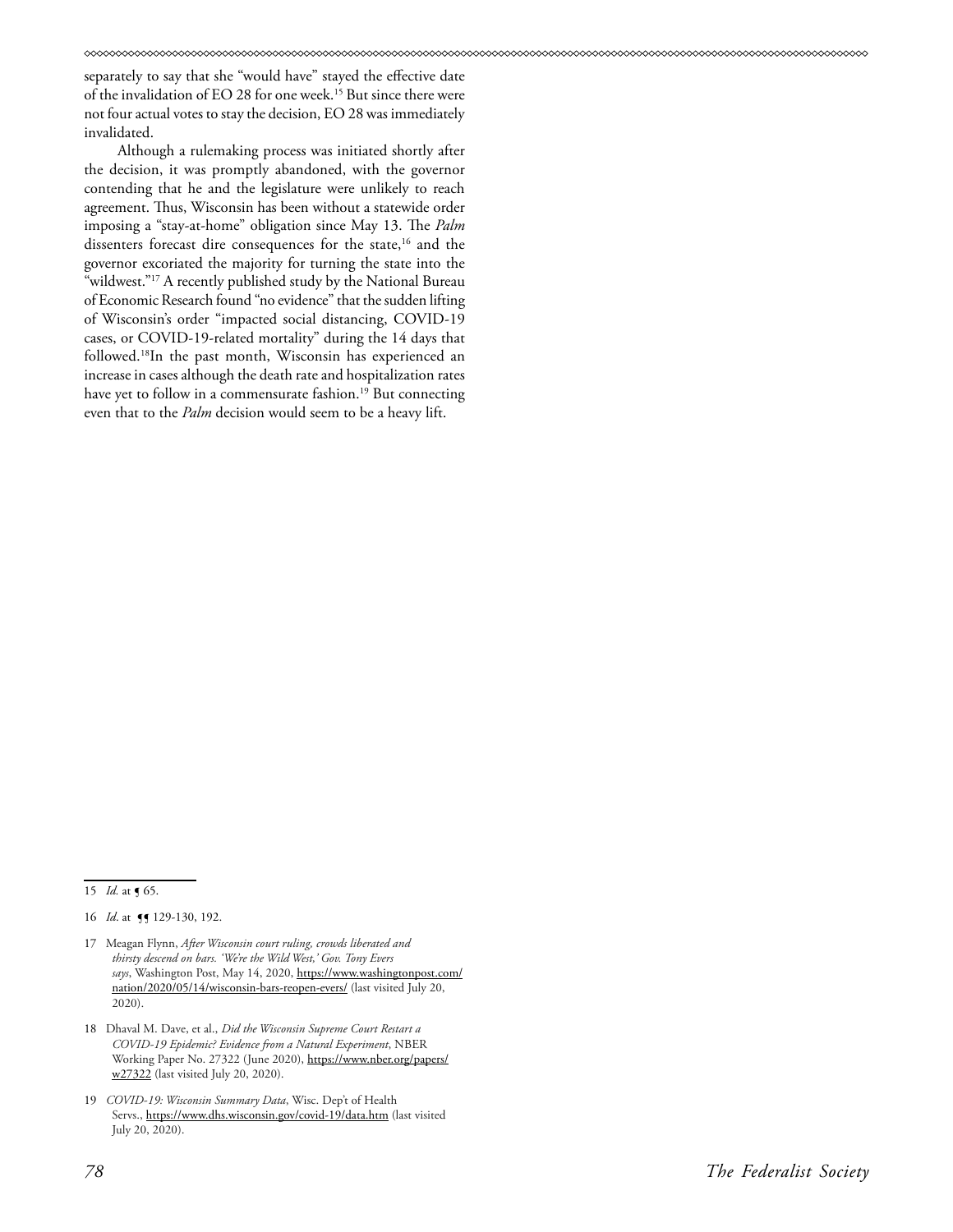# WISCONSIN *Hawkins v. Wisconsin Elections Commission*

*By Andrew C. Cook*

Published November 5, 2020

#### **BACKGROUND**

About the Author:

Former Deputy Attorney General of Wisconsin Andrew Cook has vast experience in the areas of government investigations, administrative law, appellate litigation and public policy. Currently Of Counsel, Andy splits his time between Orrick, Herrington & Sutcliffe's Washington, D.C., and Seattle offices.

## Note from the Editor:

The Federalist Society takes no positions on particular legal and public policy matters. Any expressions of opinion are those of the author. We also invite responses from our readers. To join the debate, please email us at info@fedsoc.org.

Wisconsin was one of the few swing states in 2016 and was considered a key battleground state again in 2020. In 2016, President Donald Trump carried Wisconsin by 22,748 votes. With such a razor-thin margin separating the top two presidential candidates, in 2020 the major parties were concerned about which candidates would qualify to appear on the general election ballot. Green Party candidate Jill Stein received 31,006 votes in Wisconsin in 2016.

On August 7, 2020, Allen Arnsten filed a complaint with the Wisconsin Elections Commission (Commission) challenging numerous signatures submitted by the Green Party presidential and vice presidential candidates. Specifically, the challenger alleged that the Green Party nominee for vice president, Angela Walker, listed an incorrect home address on her nomination forms that included 1,834 signatures filed with the Commission. Wisconsin law requires 2,000 valid signatures for nominees for president and vice president to be certified and placed on the ballot. The Green Party candidates filed a total of 3,966 signatures.

The Commission, a six-member board that includes three Democratic and three Republican commissioners, deadlocked 3-3 on whether the signatures were invalid, with the Democrats voting to strike the signatures and the Republicans approving the signatures.1 The Republican commissioners noted during the hearing that Ms. Walker voluntarily notified the Commission of her recent move and that she sought guidance from the Commission on how to proceed. The Commission staff responded to Ms. Walker as follows:

If Ms. Walker has previously filed a declaration of candidacy [] with the Wisconsin Elections Commission, it can be amended to reflect the address change. Technically speaking, however, federal candidates are not required to list an address of their declaration of candidacy. So, if Ms. Walker chooses to list her address on her declaration of candidacy, she can include the most current one.<sup>2</sup>

On August 20, the Commission ultimately voted on a motion that 1) certified 1,789 signatures for the Green Party candidates and 2) stated that the Commission was deadlocked on the remaining 1,834 signatures that included Ms. Walker's previous address. Based on this motion, the Commission staff notified the Green Party candidates that they were not certified and ordered that ballots be printed without the Green Party candidates appearing on the 2020 general election ballot.<sup>3</sup>

<sup>1</sup> *Hawkins v. Wisconsin Elections Commission, et al*., 2020 WI 75 (Sept. 14, 2020).

<sup>2</sup> *Hawkins*, 2020 WI at **[** 37.

<sup>3</sup> *Id*. at ¶ 2.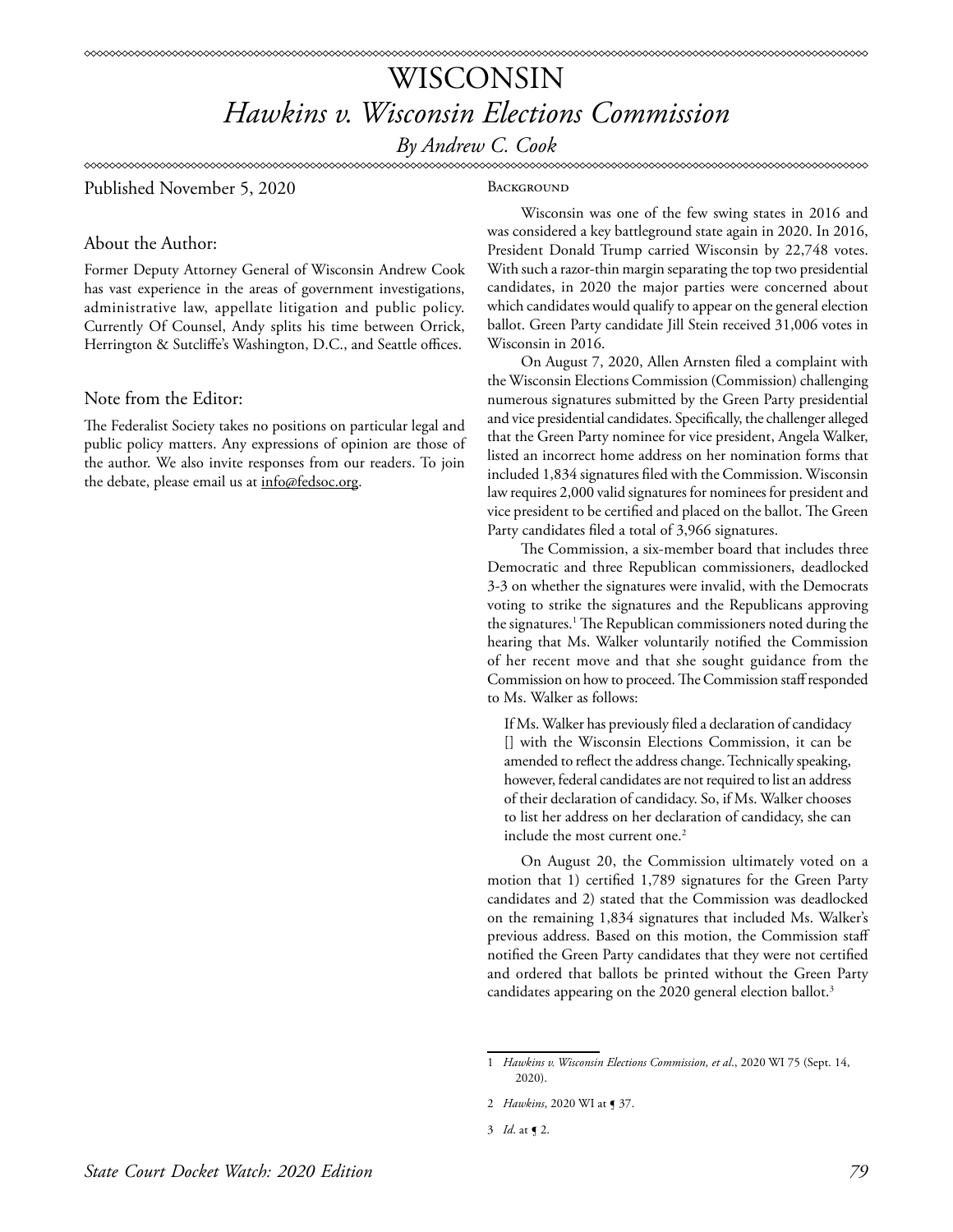On September 3, 2020, two days after the Commission voted to confirm the presidential and vice presidential candidates that would appear on the ballot, the Green Party candidates filed a petition for leave to commence an original action $4\,$  with the Wisconsin Supreme Court seeking to overturn the Commission's actions.

### Wisconsin Supreme Court Decision

In a 4-3 order issued on September 14, 2020, the Wisconsin Supreme Court upheld the Commission's decision to exclude the Green Party candidates from appearing on the ballot. The per curiam majority opinion was not signed by any of the justices, but since Chief Justice Patience Roggensack and Justices Annette Ziegler and Rebecca Bradley wrote dissenting opinions, it is clear that Justices Ann Walsh Bradley, Rebecca Dallet, Jill Karofsky, and Brian Hagedorn were in the majority.

The majority's decision to "exercise [its] discretion to deny the petition for leave to commence an original action" turned on its determination that the Green Party waited too long to file its lawsuit.5 According to the majority, "[a]lthough we do not render any decision on whether the respondents have proven that the doctrine of laches applies," the Green Party candidates "delayed in seeking relief in a situation with very short deadlines," and therefore it was "too late to grant petitioners any form of relief that would be feasible and that would not cause confusion and undue damage to Wisconsin electors."6 The majority's order did not address whether the challenged signatures were lawful or whether the Commission properly excluded the Green Party candidates.

### Dissenting Opinions

In dissenting opinions, Chief Justice Roggensack and Justices Ziegler and Rebecca Bradley rebuked the majority's decision. Chief Justice Roggensack opined that the "people of Wisconsin have the right to know the acts of the Commission that took the right of ballot access away from candidates of a small independent party" which "followed all the requirements of Wisconsin law necessary for ballot access."7

Justice Ziegler in her dissenting opinion criticized the Commission for failing to follow Wisconsin law and procedures. According to Justice Ziegler, under Wisconsin law, when a motion of the Commission deadlocks 3-3, the motion fails and no action should be taken.8 On multiple votes, the three Democratic commissioners voted to exclude 1,824 signatures submitted by the Green Party candidates, while the three Republican commissioners voted to approve the signatures. Therefore, the 1,824 signatures should have been approved, as the Commission

6 *Id*.

had no authority to remove the signatures absent "an affirmative vote of at least two-thirds of the members."9 Had the 1,824 signatures been included, Justice Ziegler continued, the Green Party candidates would have easily met the 2,000 signature threshold and been placed on the ballot. And "[n]ot only did the Green Party candidates have a right to appear on the ballot, but the Commission had a statutory obligation to place them on the ballot, which the Commission violated."10 The dissent further argued that the "Commission did not just fail the Green Party candidates . . . it failed the people of Wisconsin."11

Finally, Justice Ziegler's dissent took aim at the majority's "too late" analysis, noting that the majority did not apply a legal analysis of the laches doctrine, which was argued as a defense by the Commission. According to the dissent, the reason the majority did not address laches is that the Commission would have been unable to meet the three elements of the defense needed to bar a claim under Wisconsin law: 1) a party unreasonably delays in bringing a claim; 2) a second party lacks knowledge that the first party would raise that claim; and 3) the second party is prejudiced by the delay.12 Justice Ziegler's opinion explained that, as to the first element, the Green Party filed a lawsuit with the Wisconsin Supreme Court two days after the Commission denied the presidential candidates access to the ballot.<sup>13</sup> As to the second element regarding the Commission's knowledge of a potential lawsuit, the Green Party specifically announced it planned to file a lawsuit at the Commission hearing.14 Additionally, during the public hearing, the three Republican commissioners explained they crafted the final motion in order to narrow the issues for a court when the Green Party files its lawsuit.<sup>15</sup> Finally, there was plenty of time to print and issue the ballots with the Green Party candidates well in advance of the election.<sup>16</sup>

In a third dissenting opinion, Justice Rebecca Bradley stated that in "dodging its responsibility to uphold the rule of law, the majority ratifies a grave threat to our republic, suppresses the votes of Wisconsin citizens, irreparably impairs the integrity of Wisconsin's elections, and undermines the confidence of American citizens in the outcome of a presidential election."17

15 *Id*. at ¶ 41.

<sup>4</sup> Emergency Petition, Hawkins v. Wisconsin Elections Commission, et al., 393 Wis.2d 629 (2020), *available at* [https://howiehawkins.us/wp](https://howiehawkins.us/wp-content/uploads/2020/09/Petition-1.pdf)[content/uploads/2020/09/Petition-1.pdf](https://howiehawkins.us/wp-content/uploads/2020/09/Petition-1.pdf).

<sup>5</sup> *Hawkins*, 2020 WI at **[** 5.

<sup>7</sup> *Id*. at ¶ 14.

<sup>8</sup> Wis. Stat. § 5.05(1e) ("Any action by the commission … requires the affirmative vote of at least two-thirds of the members.").

<sup>9</sup> *Hawkins*, 2020 WI at  $\leq 40$ .

<sup>10</sup> *Id.* **q** 48.

<sup>11</sup> *Id*.

<sup>12</sup> *Id*. at ¶ 55.

<sup>13</sup> *Id*. at ¶ 58.

<sup>14</sup> *Id*. at ¶ 65.

<sup>16</sup> *Id.* at  $\int$  34 ("Both state and federal law allow for corrections to be made and dates to be adjusted when ballots are improper or the law is not followed . . . . The record before the court demonstrates that the errors can be corrected, yet our court stands silent.").

<sup>17</sup> *Id*. at ¶ 86.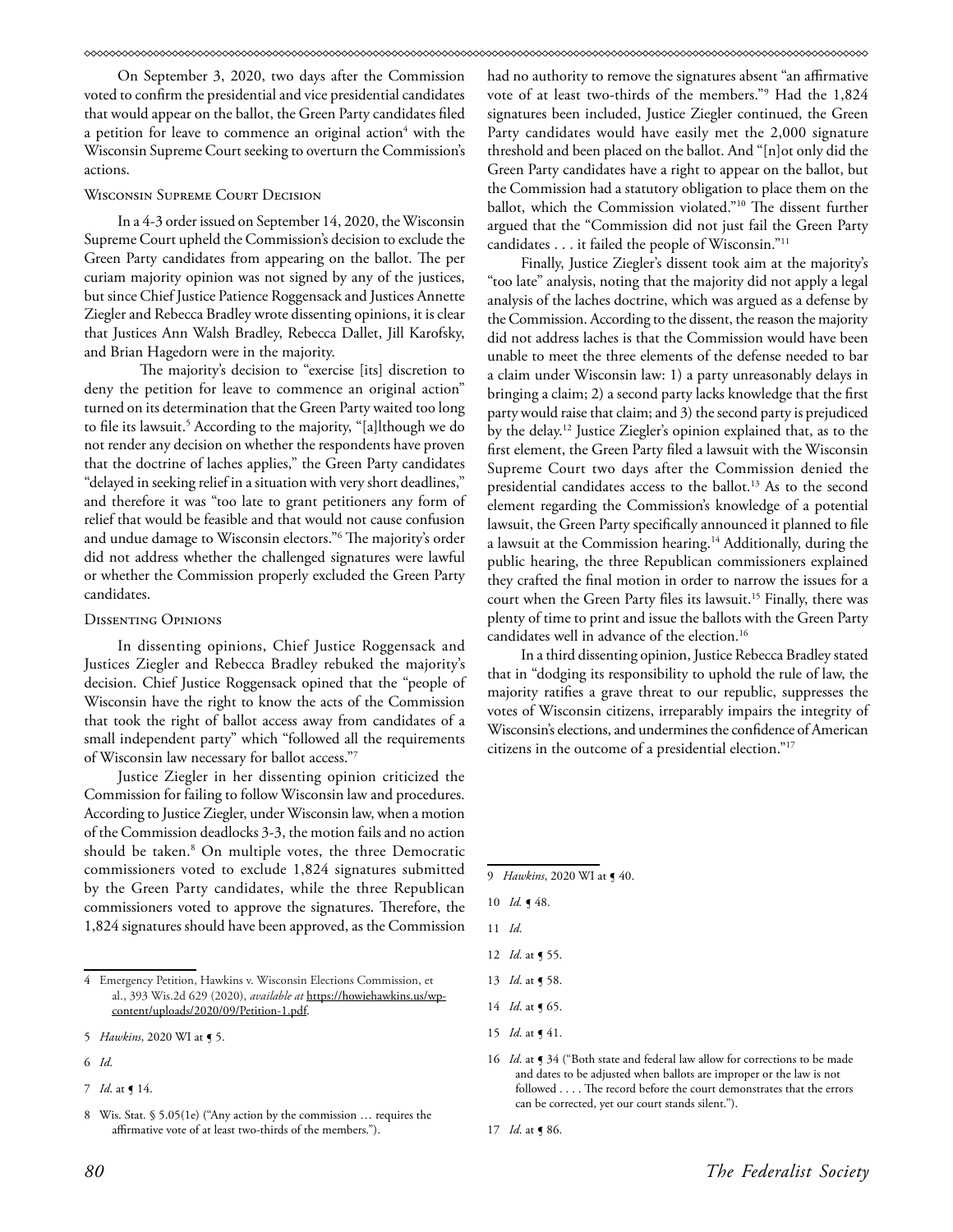# WISCONSIN *Service Employees International Union, Local 1 v. Vos*

*By Andrew C. Cook & Corydon James Fish*

Published November 6, 2020

## I. Introduction

About the Authors:

Former Deputy Attorney General of Wisconsin Andrew Cook has vast experience in the areas of government investigations, administrative law, appellate litigation and public policy. Currently Of Counsel, Andy splits his time between Orrick, Herrington & Sutcliffe's Washington, D.C., and Seattle offices.

Cory Fish serves as Wisconsin Manufacturers & Commerce's General Counsel & Director of Tax, Transportation and Legal Affairs.

# Note from the Editor:

The Federalist Society takes no positions on particular legal and public policy matters. Any expressions of opinion are those of the authors. We also invite responses from our readers. To join the debate, please email us at info@fedsoc.org.

In 2018, Wisconsin Governor Scott Walker and Attorney General Brad Schimel were unseated in the midterm elections by their Democratic opponents, while the Republicans in the legislature maintained full control of both the assembly and senate. A month after the 2018 gubernatorial and attorney general elections, the Republican-controlled legislature enacted three bills during an extraordinary session limiting the powers of incoming Democratic Governor Tony Evers and Attorney General Josh Kaul. The bills were signed into law by outgoing Governor Scott Walker just weeks before he left office.

The bills became 2017 Wisconsin Acts 368, 369, and 370. The new laws made numerous changes to Wisconsin's Administrative Procedure Act<sup>1</sup> as well as laws governing interactions among the legislature, governor, and attorney general.

In response, several labor unions, political interest groups, and individual taxpayers (including the state senate assistant minority leader) filed a series of lawsuits in state and federal courts arguing the laws facially violated the Wisconsin Constitution's separation of powers. On July 9, 2020, the Wisconsin Supreme Court issued its long-awaited decision. Instead of issuing one decision, the court issued two: the first upholding the majority of the laws limiting the powers of the governor and attorney general, and a second which struck down a portion of the laws that regulating state agency guidance documents.<sup>2</sup>

Justice Brian Hagedorn wrote the majority opinion on all issues except for the Act 369 provisions concerning guidance documents. Justice Hagedorn's opinion was joined by Chief Justice Patience D. Roggensack, and Justices Annette Ziegler, Rebecca Bradley, and Daniel Kelly.3 Justice Kelly wrote the majority opinion regarding the guidance document provisions. His opinion was joined by Justices R. Bradley, Ann Walsh Bradley, and Rebecca Dallet. Chief Justice Roggensack authored a separate opinion criticizing the court's decision on the guidance documents issue. Justice Hagedorn, joined by Justice Ziegler also filed a dissenting opinion. Justice Kelly wrote an entire section in his majority decision addressing the significant criticisms contained in the dissenting opinions. Given the breadth of the new laws and the court's decision, this article focuses on those portions of the decision that dealt with the most noteworthy statutes.

<sup>1</sup> Ch. 227, Wis. Stats.

<sup>2</sup> *Service Employees Int'l Union (SEIU) v. Vos*, 2020 WI 67 (2020).

<sup>3</sup> Justice Kelly was subsequently defeated in his election and replaced on the bench by Justice Jill Karofsky.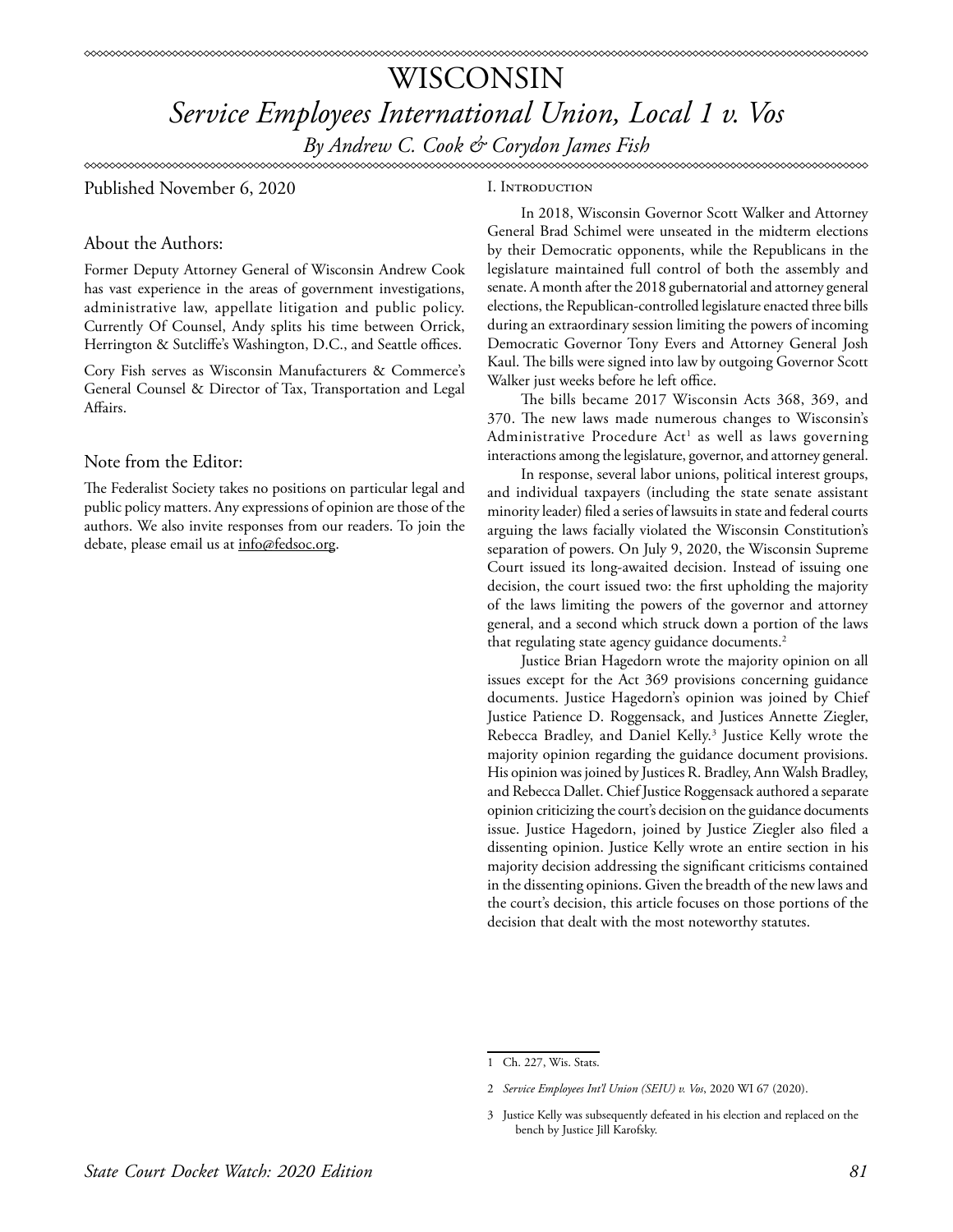II. Summary of Extraordinary Session Laws Limiting the Governor and Attorney General Powers

The 2018 extraordinary session laws were meant to provide the legislature more oversight authority of the governor and attorney general. Below is a summary of the main provisions of the laws that were challenged in court:

- Suspension of Administrative Rules Prior to the passage of Act 369, the Joint Committee for Review of Administrative Rules (JCRAR) could suspend an administrative rule for up to a single legislative session. The legislature could then pass a bill to make the suspension permanent. If the legislation was not enacted, then the rule would come back into effect and JCRAR could not suspend it again. Act 369 changed this procedure to allow JCRAR to suspend a rule multiple times prior to legislation being passed.<sup>4</sup> This in effect gave JCRAR the authority to indefinitely strike down a proposed administrative rule rather than requiring the full legislature to vote to strike down the rule.
- Agency Deference Act 369 codified the Wisconsin Supreme Court's ruling in *Tetra Tech EC Inc. v. Wisconsin Department of Revenue*, which held that Wisconsin courts must not accord any deference to a state agency's interpretation of law.5
- Guidance Documents Wisconsin administrative agencies routinely provide plain language explanations of statutes and administrative rules. However, some assert that guidance documents might contain standards or requirements that are found nowhere in statute or rule, essentially creating new law. In Act 369, the legislature defined a "guidance document"6 and created a series of protections against agency attempts to use guidance documents to avoid rulemaking. These protections include requirements that agencies cite to statutory and regulatory authorities discussed in the document, make these documents publicly available, allow public comment periods, and permit private parties to petition an agency to promulgate a rule instead of issuing a guidance document.7
- Legislative Intervention  $-$  Act 369 gave the legislature, through the Joint Committee on Legislative Organization, authority to intervene in any lawsuit challenging the validity of a state statute.<sup>8</sup>
- Attorney General's Settlement Authority Prior to Act 369, the attorney general had the authority to compromise or discontinue any civil action on behalf of

- 6 Wis. Stat. § 227.01(3m).
- 7 Wis. Stat. § 227.112.
- 8 Wis. Stat. § 165.25(1m).

the state of Wisconsin, provided the governor approved the action. Act 369 provided the legislature with oversight over both of these functions, requiring legislative, instead of gubernatorial, approval to compromise or discontinue a civil action. Specifically, in order to compromise or discontinue a case, the attorney general must now submit a proposed plan to the Joint Finance Committee for its approval.9

Further, the attorney general cannot submit a settlement agreement for approval to the Joint Finance Committee in which the unconstitutionality or invalidity of a state statute is conceded without the approval of the Joint Committee on Legislative Organization.<sup>10</sup>

### III. The Court's Decision – Separation of Powers

The plaintiffs facially challenged $11$  the constitutionality of the provisions described above in Acts 369 and 370. They alleged the statutes violated the separation of powers doctrine.

In its opinion, the court explained that when the Wisconsin Constitution was adopted in 1848, government power was divided among three separate branches, each "vested" with a specific core government power.<sup>12</sup> The court noted that "[w]hile separation of powers is easy to understand in theory, it carries with it not-insignificant complications."13 The court further explained the Wisconsin Constitution "sometimes takes portions of one kind of power and gives it to another branch."14 As a result, determining "where the functions of one branch end and those of another begin" is not always clear.15

According to the court, a "separation of powers analysis begins by determining if the power in question is core or shared," with core powers being those powers that are "conferred to a single branch by the constitution."16 If a power is "core," "no other branch may take it up and use it as its own."17 Shared powers, on the other hand, are those that "lie at the intersections of these exclusive constitutional powers."18 The three branches of government "may exercise power within the borderlands but no

- 13 *SEIU*, 2020 WI at **[** 32.
- 14 *Id.* at ¶ 32.
- 15 *Id.* at ¶ 34.
- 16 *Id.* at ¶ 35.
- 17 *Id.*
- 18 *Id.*

<sup>4</sup> Wis. Stat. § 227.26(2)(im).

<sup>5</sup> Wis. Stat. § 227.10(2)(g) (codifying *Tetra Tech EC Inc. v. Wisconsin Dep't of Revenue*, [citation]).

<sup>9</sup> Wis. Stat. §§ 165.08(1); 165.25(6)(a)1.

<sup>10</sup> Wis. Stat. §§ 165.08(1); 165.25(6)(a)1.

<sup>11</sup> A facial challenge is when a party seeks to strike down a law in its entirety as compared to an as-applied challenge which seeks to strike down a law "as applied to a given party or set of circumstances." *SEIU*, 2020 WI at ¶ 4. The threshold for striking down a law in its entirety is high, as a party must show that "every single application of a challenged provision is unconstitutional." *Id.*

<sup>12</sup> *Id.* at ¶ 31. *See* Wis. Const. art. IV, § 1 ("The legislative power shall be vested in a senate and assembly."); *id*. art. V, § 1 ("The executive power shall be vested in a governor."); *id*. art. VII, § 2 ("The judicial power of this state shall be vested in a unified court system.").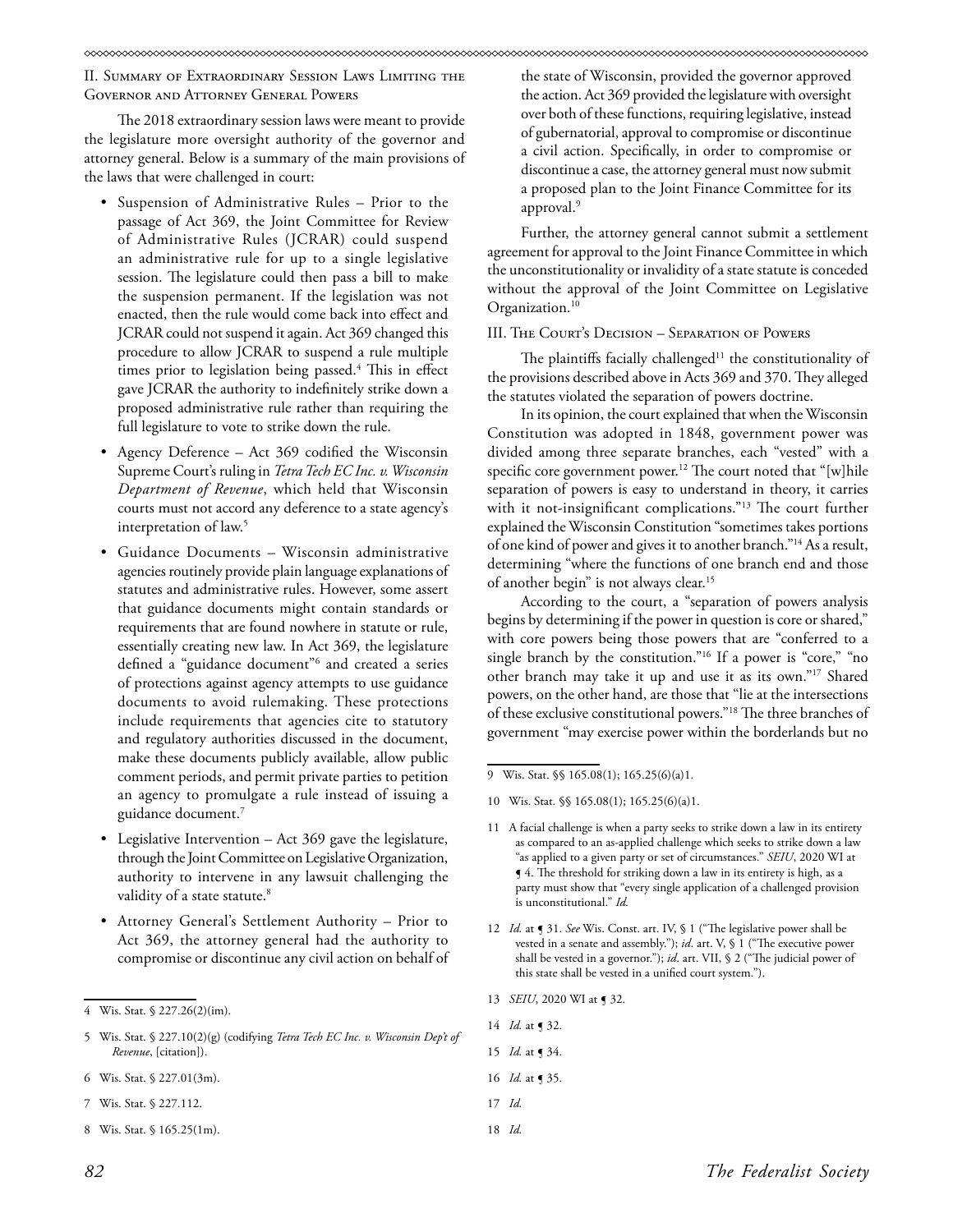branch may unduly burden or substantially interfere with another branch."19 Using this legal framework, the court addressed the various laws passed by the legislature to determine whether they "unduly burdened" or "substantially interfered" with the core powers of executive branch, and thus violated the separation of powers doctrine.

## *A. Decision Upholding Laws Limiting Governor and Attorney General Powers*

## 1. Legislative Involvement in Litigation

The court addressed the legislature's authority to involve itself in litigation through both intervention and approval authority over the settling or discontinuing of cases involving either revenues deposited in the treasury or the validity of a statute. The court noted that while the attorney general is an executive officer, and the Wisconsin Department of Justice is an agency created by the legislature residing in the executive branch, the Wisconsin Constitution gives the legislature the authority to proscribe the powers of the attorney general.20

The court discussed the history of the legislature carrying out certain powers alongside the attorney general, namely engaging in litigation.<sup>21</sup> The legislature did so in its first ever legislative session in 1848, giving the attorney general the power to represent the state in cases where the state is a party or may have an interest when required by the governor or either house of the legislature.<sup>22</sup> According to the court, the attorney general's ability to engage in litigation is not always a core executive function because of the legislature's institutional interest in various types of cases, especially those involving revenue and statutes passed by the legislature.<sup>23</sup> The court determined that these interests were sufficient to defeat the facial challenges regarding legislative intervention and the ability to review settlements and discontinuances of certain cases.

#### 2. Suspension of Administrative Rules

The legislature delegates a portion of its legislative power to administrative agencies by allowing them to make rules. These delegations are subject to procedural constraints contained in Wisconsin's Administrative Procedure Act. One such constraint is JCRAR's authority to temporarily suspend a rule a single time, which was created in 1985 and subsequently upheld by the state supreme court in *Martinez v. DIHLR*. 24

In upholding the constitutionality of the law empowering JCRAR to suspend a rule multiple times, the court explained that no party raised constitutional concerns with the holding or underlying principles in *Martinez*, which held that one threemonth suspension was constitutionally permissible because of

22 *Id.* at ¶ 65.

23 *Id.* at ¶¶ 67-71.

the safeguards put in place and the need for bicameralism and presentment to permanently suspend a rule. Here, the court held that if one three-month suspension is permissible, then surely a second suspension is permissible as well because, like in *Martinez*, the suspension would be temporary.25

## 3. Agency Deference

The court disposed of the plaintiffs' challenge to the constitutionality of Act 369's codification of the court's holding in *Tetra Tech* in a few short sentences noting, "[g]iven our own decision that courts should not defer to the legal conclusions of an agency, a statute instructing agencies not to ask for such deference is facially constitutional."26

#### *B. Decision Striking Down Agency Guidance Document Provisions*

Justice Kelly, joined by Justices R. Bradley, A. Bradley, and Dallet, wrote the majority opinion striking down most of Act 369's guidance document provisions as a facially unconstitutional infringement on core executive branch powers.<sup>27</sup> According to the court, the executive branch's authority to execute the law "encompasses determining what the law requires as well as applying it."<sup>28</sup> The majority went on to find that guidance documents are not the law and do not have the force or effect of law and that therefore the executive branch has authority to issue guidance documents.

After determining that the creation of guidance documents is an executive power, the court next considered whether creation of guidance documents is a "core" executive power or a power "shared" with the legislature. The court determined it is a core executive power because (1) it is created by executive branch employees with executive branch authority, (2) it requires no legislative authority or personnel involvement, and (3) it does not affect what the law is, create policy or standards, or bind anyone or anything.29 In other words, a guidance document is simply the executive saying what the law requires prior to executing it.<sup>30</sup>

Chief Justice Roggensack and Justices Hagedorn and Ziegler, in two different dissenting opinions, disagreed that the creation of guidance documents is a core executive power and that they do not, in practice, have the force of law. Chief Justice Roggensack's dissent argued that while the execution of laws is a core executive power, the power to *interpret* laws is not, but is instead shared across all three branches of government. Interpretations of law, outside of court proceedings, are a shared constitutional function.31 The Chief Justice further stated that guidance documents historically have been used by administrative

29 *Id.* at ¶ 105.

<sup>19</sup> *Id.*

<sup>20</sup> *Id.* at **[**¶ 57-62.

<sup>21</sup> *Id.* at § 63.

<sup>24</sup> *Martinez v. DIHLR*, 165 Wis. 2d 687, 699-700, 478 N.W.2d 582 (Wis. 1992).

<sup>25</sup> *SEIU*, 2020 WI at  $\leq 82$ .

<sup>26</sup> *Id.* at ¶ 84.

<sup>27</sup> *Id.* at  $\triangleleft$  88 (The court did not strike down the provisions that defined guidance documents and judicial review of guidance documents. Wis. Stat. §§ 227.01(3m), 227.40.).

<sup>28</sup> *Id.* at ¶ 99.

<sup>30</sup> *Id.* at **[1** 96-97.

<sup>31</sup> *Id.* at  $\int$  139 (citing *Tetra Tech EC, Inc. v. DOR*, 2018 WI 75,  $\int$  140-41, 382 Wis. 2d 496, 914 N.W.2d 21 (Ziegler, J., concurring)).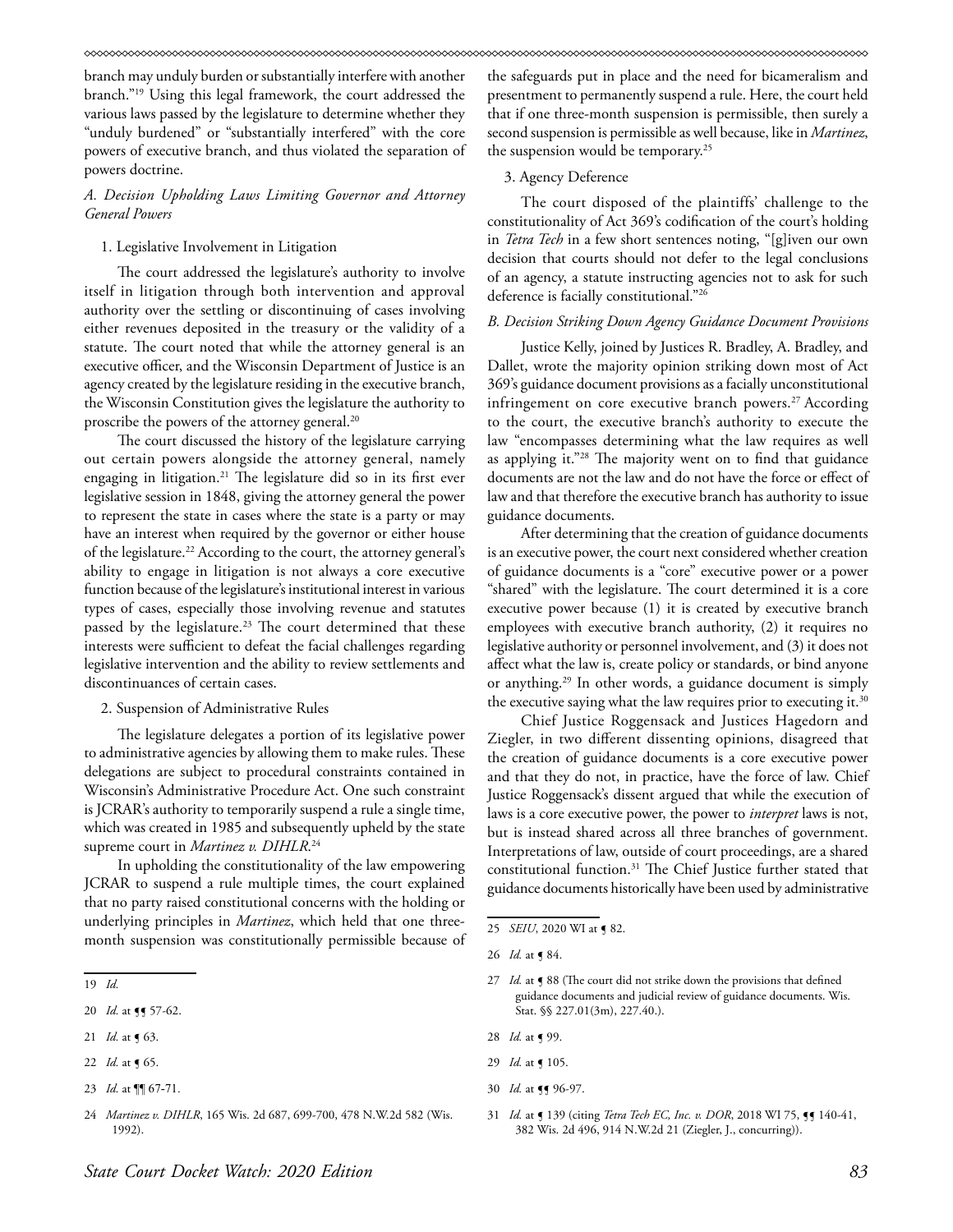agencies to circumvent rulemaking.32 She explained that administrative agencies use guidance documents to avoid the procedural guardrails the legislature put on their delegations of legislative power.<sup>33</sup> Additionally, the Chief Justice argued that the legislature has a legitimate interest in providing these safeguards and that "Justice Kelly should not be so quick to dismiss the history that led to the enactment of [Act 369]."34

Justice Hagedorn, joined by Justice Zeigler, agreed with the Chief Justice that the creation of guidance documents is a shared power. Justice Hagedorn further argued that the legislature has long regulated the creation of certain executive branch communications on the law and that regulating the manner in which guidance documents are created does not regulate how the executive branch interprets the law but how that interpretation is documented.<sup>35</sup> According to Justice Hagedorn:

The majority's abstract approach misses what's actually going on here. The legislature is not invading the executive's ability to read the law or think about the law when it regulates how agencies officially communicate to the public about what the law is and where in the statutes the law may be found.<sup>36</sup>

Rather than protect the separation of powers, Justice Hagedorn argued, the majority's opinion undermines it "by removing power the people gave to the legislature through their constitution."37

### IV. CONCLUSION

In *SEIU*, the Wisconsin Supreme Court continued its trend of upholding laws increasing legislative oversight of administrative agencies and legislative interaction with the executive branch. The court found that the legislature has a legitimate role in conducting and settling litigation that affects its institutional interests, the authority to temporarily suspend administrative rules, and the warrant to forbid judicial deference to agency interpretations. Even in striking down the legislature's attempt to exert control over the publication of guidance documents, the court held that guidance documents do not have "the force or effect of law," further reinforcing past decisions that agencies can only create law through rulemaking, a process heavily influenced by the legislature. While several minor contested provisions of the laws were not addressed by the court and remanded to the circuit court, this decision effectively ends the "extraordinary session" litigation that has been before Wisconsin courts for the past two and a half years.

- 34 *Id.* at ¶ 145.
- 35 *Id.* at **[]** 201-06.
- 36 *Id.* at ¶ 204.
- 37 *Id.* at ¶ 212.

<sup>32</sup> Id. at  $\P$ <sup>[</sup> 142-43 (citing Andrew C. Cook, *Extraordinary Session Laws: New Limits on Governor and Attorney General*, 92 Wis. Law. 26, 27 (2019)).

<sup>33</sup> *Id.* at  $\P$  144-47.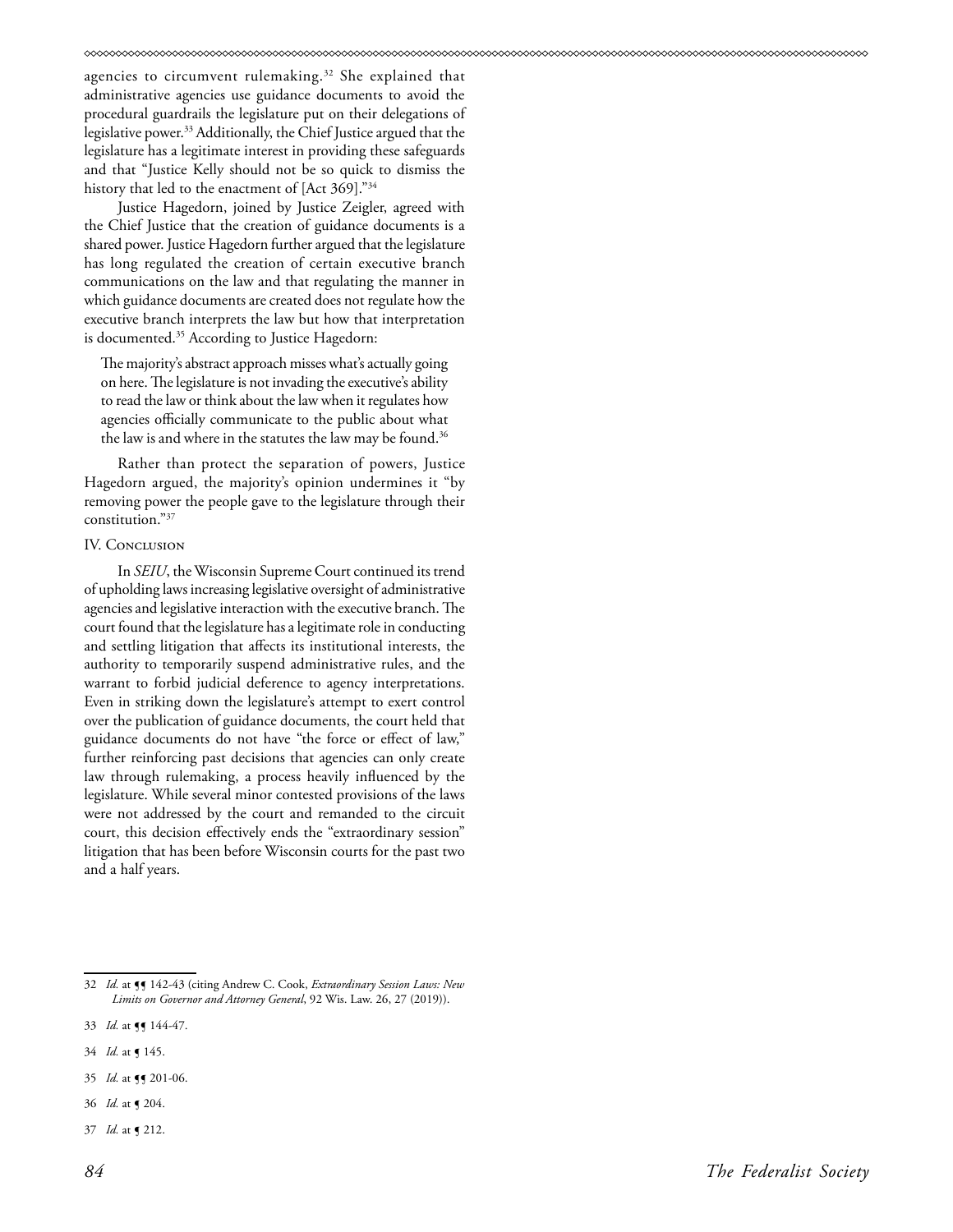# WEST VIRGINIA *Morrisey v. West Virginia AFL-CIO By Elbert Lin*

#### ∞∞∞∞∞∞∞∞∞∞∞∞∞∞ xxxxxxxxxxxxxxxxxxxxxxxxxxxxxxxxxxx

Published May 26, 2020

# About the Author:

Elbert Lin is Parter at Hunton Andrews Kurth LLP. The former Solicitor General of West Virginia, Mr. Lin has been on the front lines of many precedent-setting cases in appellate courts across the country, including in a US Supreme Court victory that George Will called "the court's most severe rebuke of a president" since the Truman administration. He brings to clients a well-honed ability to identify the most persuasive issues for appeal and a practiced understanding of how best to frame complex legal questions in appellate courts.

# Note from the Editor:

Mr. Lin represented the U.S. Chamber of Commerce as amicus curiae in the case, and at the preliminary injunction stage was the WV Solicitor and counsel for the State. Mr. Lin's views expressed here are his own and do not necessarily reflect the view of his clients. The Federalist Society takes no positions on particular legal and public policy matters. Any expressions of opinion are those of the author. We also invite responses from our readers. To join the debate, please email us at info@fedsoc.org.

Just over four years after its enactment, West Virginia's Right to Work law (the Act) has been definitively upheld by the State's highest court. In February 2016, the West Virginia Legislature passed the Act, overrode the Governor's veto, and made West Virginia the 26th state to enact right-to-work legislation. Among other things, the law bans collective bargaining agreements that require non-union employees to pay any dues or fees as a condition of employment. Labor unions challenged the law as violating the West Virginia Constitution. On April 21, 2020, the West Virginia Supreme Court of Appeals conclusively rejected these arguments, overturned the trial court for the second time, and remanded the case for judgment to be entered for the State.<sup>1</sup>

The State's highest (and sole) appellate court had previously found the unions' constitutional arguments likely to fail. In September 2017, the Supreme Court of Appeals reversed a preliminary injunction of the Act. The high court concluded that the unions "had failed to establish, beyond a reasonable doubt, *any* likelihood of success on the merits as to any of the three theories they argued in support of a finding that the Act is unconstitutional."2 But on remand, the trial court proceeded to enter a permanent injunction, despite "the absence of any additional evidence or arguments," leading to the second appeal.<sup>3</sup>

Joined by four of the five justices, the majority opinion in the latest appeal held that "the Act does not violate constitutional rights of association, property, or liberty."4 In so doing, the majority noted that states are "expressly authorized" by the National Labor Relations Act to enact right-to-work laws, that seventeen have laws "like" West Virginia's, and that no appellate court anywhere has found a right-to-work law unconstitutional.5 The majority also stressed that the trial court "clearly erred in its application of" the high court's previous reversal of the preliminary injunction.<sup>6</sup>

As to associational rights, the majority looked to two decisions of the U.S. Supreme Court, after concluding that the West Virginia Constitution provides no greater protection "in the context of the instant matter" than the U.S. Constitution.7 *First*, the majority held the unions' position foreclosed by the U.S. Supreme Court's seventy-year-old decision in *Lincoln Federal* 

- 2 *Id*. at 18.
- 3 *Id.* at 1.
- 4 *Id.* at 2.
- 5 *Id.* at 33-34.
- 6 *Id.* at 64.
- 7 *Id.* at 26.

<sup>1</sup> *Morrisey v. West Virginia AFL-CIO*, No. 19-0298, 2020 WL 1982284 (W. Va. Apr. 21, 2020), *available at* http://www.courtswv.gov/supremecourt/docs/spring2020/19-0298b.pdf.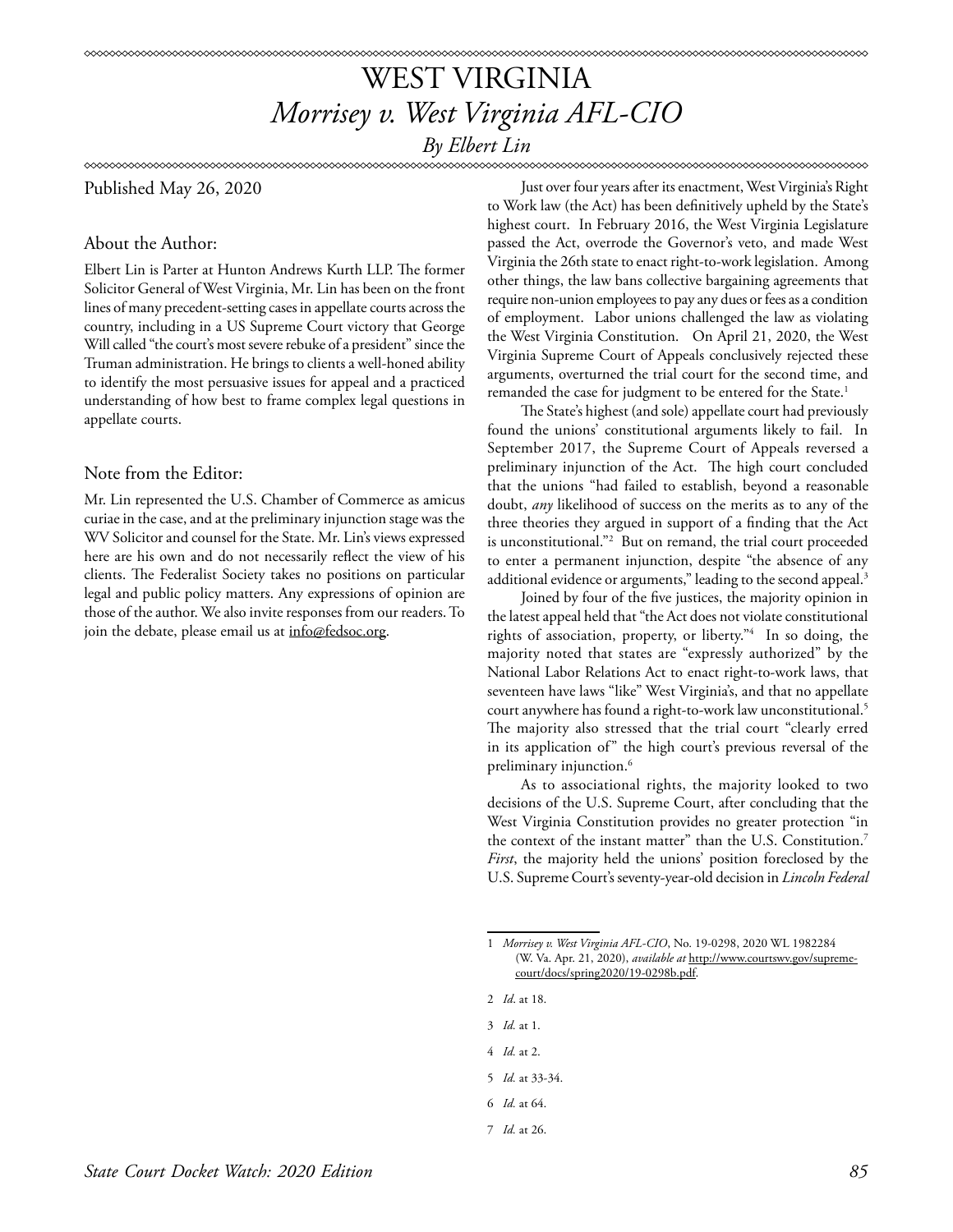*Labor Union v. Northwestern Iron & Metal Co.*, 8 which "rejected the argument that the government infringed upon the rights of the labor organizations by refusing to compel union membership as a condition of employment."9 *Second*, the majority also found support in *Janus v. American Federation of State, County & Municipal Employees*, 10 in which the U.S. Supreme Court recently "highlighted the importance of protecting the rights of workers to be free from financially supporting labor organizations whose views they do not share."11 The majority acknowledged that *Janus* concerned public-sector unions, but explained that "[w] orkers in the private sector have no less of a right than public sector employees to be free from forced association with a labor organization."12

As to property rights, the majority rejected on several grounds the unions' argument that, by depriving unions of non-member fees, the Act effectuates an uncompensated taking because unions must still provide services to non-member employees. For one, the majority explained that the obligation on unions to represent all employees is imposed by federal law, not by the Act. Moreover, unions "actually do receive compensation for their duty to represent all employees in a bargaining unit."<sup>13</sup> As explained in *Janus*, unions receive "exclusive" bargaining status in exchange for that duty, giving them "a privileged place in negotiations over wages, benefits, and working conditions"—a "tremendous increase" in power.<sup>14</sup>

As to liberty rights, the majority was brief. The trial court found the Act arbitrary and violated substantive due process because it requires unions "to provide expensive services *for nothing*."15 The majority reiterated that "[t]he obligation to provide services to nonmembers is imposed on labor organizations by federal law, not the Act, and they are compensated for those services."<sup>16</sup>

Two justices wrote separately. Justice Hutchison joined the majority in full, but concurred in a short opinion to stress his duties as a justice. After extolling the virtues of unions, Justice Hutchison explained that he "do[es] not approach this question as a legislator or as a private citizen," but as a justice.<sup>17</sup> As such, he must respect that "[w]ith almost clarion unity, courts repeatedly hold that legislatures may give rights to unions and can just as quickly take those rights away with constitutional impunity."18

- 9 *Morrisey*, No. 19-0298, at 38.
- 10 138 S. Ct. 2448 (2018).
- 11 *Morrisey*, No. 19-0298, at 45.
- 12 *Id.*
- 13 *Id.* at 53.
- 14 *Id.* at 53-54 (internal quotations omitted).
- 15 *Id.* at 61 (internal quotations omitted).
- 16 *Id.* at 64.
- 17 *Id*. at 5 (Hutchison, J., concurring), *available* at http://www.courtswv.gov/ supreme-court/docs/spring2020/19-0298c-hutchison.pdf.
- 18 *Id.*

criticized the majority for giving short shrift to whether the West Virginia Constitution provides more protection to unions than the U.S. Constitution as interpreted in *Janus*, but she ultimately could not "say with certainty" that the West Virginia Constitution should be so construed, as striking down a right-to-work law would make West Virginia an "outlier" on a "long, lonely limb."22 Justice Workman also disagreed that the Act "was enacted for a beneficial purpose."23 In her view, the law reflects "a mad rush in state legislatures, including our own, to choke off the lifeblood of labor unions" and "was intended to sound the death knell for both public and private workers' unions in West Virginia."24

Justice Workman "reluctantly" concurred in the judgment only.19 She thought the trial court's "carefully crafted decision" was "absolutely correct in its associational rights and takings analyses . . . at the time it was written, in a pre-*Janus* world."20 And even though *Janus* was "wrongly decided" by the U.S. Supreme Court, it now "compel[s]" the majority's outcome.<sup>21</sup> Justice Workman

- 20 *Id.* at 2.
- 21 *Id.* at 1-2.
- 22 *Id.* at 17.
- 23 *Id.* at 6.
- 24 *Id.* at 4, 10.

<sup>8 335</sup> U.S. 525 (1949).

<sup>19</sup> *Id*. at 1 (Workman, J., concurring and dissenting), *available at* http:// www.courtswv.gov/supreme-court/docs/spring2020/19-0298cdworkman.pdf.